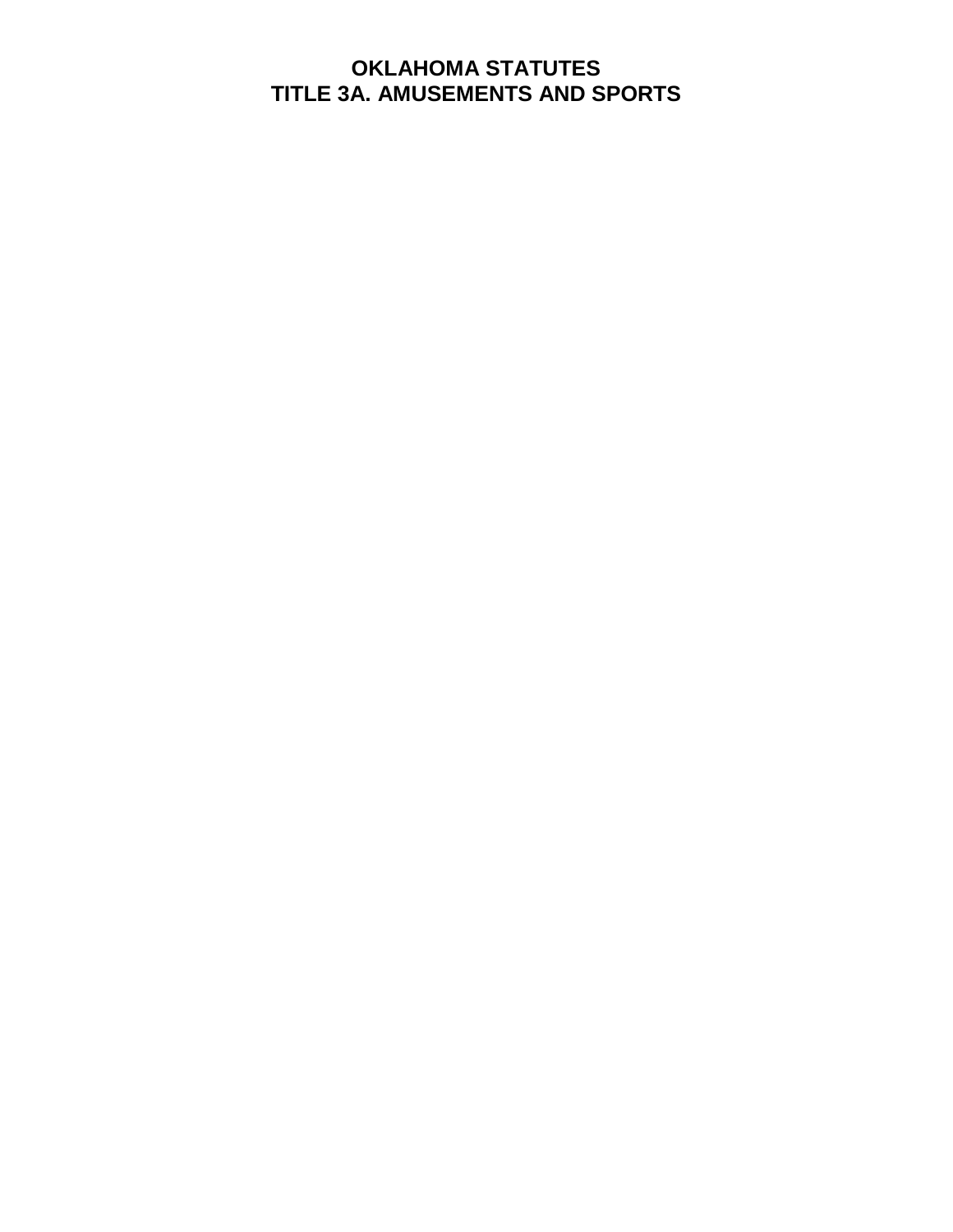# **Index to Title 3A – The Oklahoma Horse Racing Act**

| <b>Section</b> | <b>Page</b>                                                                                               |
|----------------|-----------------------------------------------------------------------------------------------------------|
| $§$ 200.       |                                                                                                           |
| $§$ 200.1.     |                                                                                                           |
| $§$ 201.       | Oklahoma Horse Racing Commission - Creation -<br>Membership - Appointment - Term - Removal - Vacancies  3 |
| $§$ 202.       |                                                                                                           |
| $§$ 203.       | Meetings – Officers – Quorum – Legal Proceedings or Actions –                                             |
| $§$ 203.1.     | Commission Member Prohibited from Performing Certain Activities  5                                        |
| \$203.2.       |                                                                                                           |
| $§$ 203.3.     | Executive Director - Appointment - Qualifications -<br>Duties and Compensation - Equal Opportunity Plan - |
| \$203.4.       | Stewards – Chief Steward and Assistant Stewards –                                                         |
| $§$ 203.5.     |                                                                                                           |
| $§$ 203.6.     | Subpoenas - Oaths and Affirmations - False Testimony 10                                                   |
| $§$ 203.7.     |                                                                                                           |
| $§$ 203.8.     | Non-Pari-Mutuel Tracks - Time for Payment of Claims  11                                                   |
| $§$ 204.       |                                                                                                           |
| $§$ 204.1.     | Repealed by Laws 1986, c. 223 § 59, operative July 1, 1986  15                                            |
| \$204.1A.      | Oklahoma Horse Racing Commission Revolving Fund Abolished 15                                              |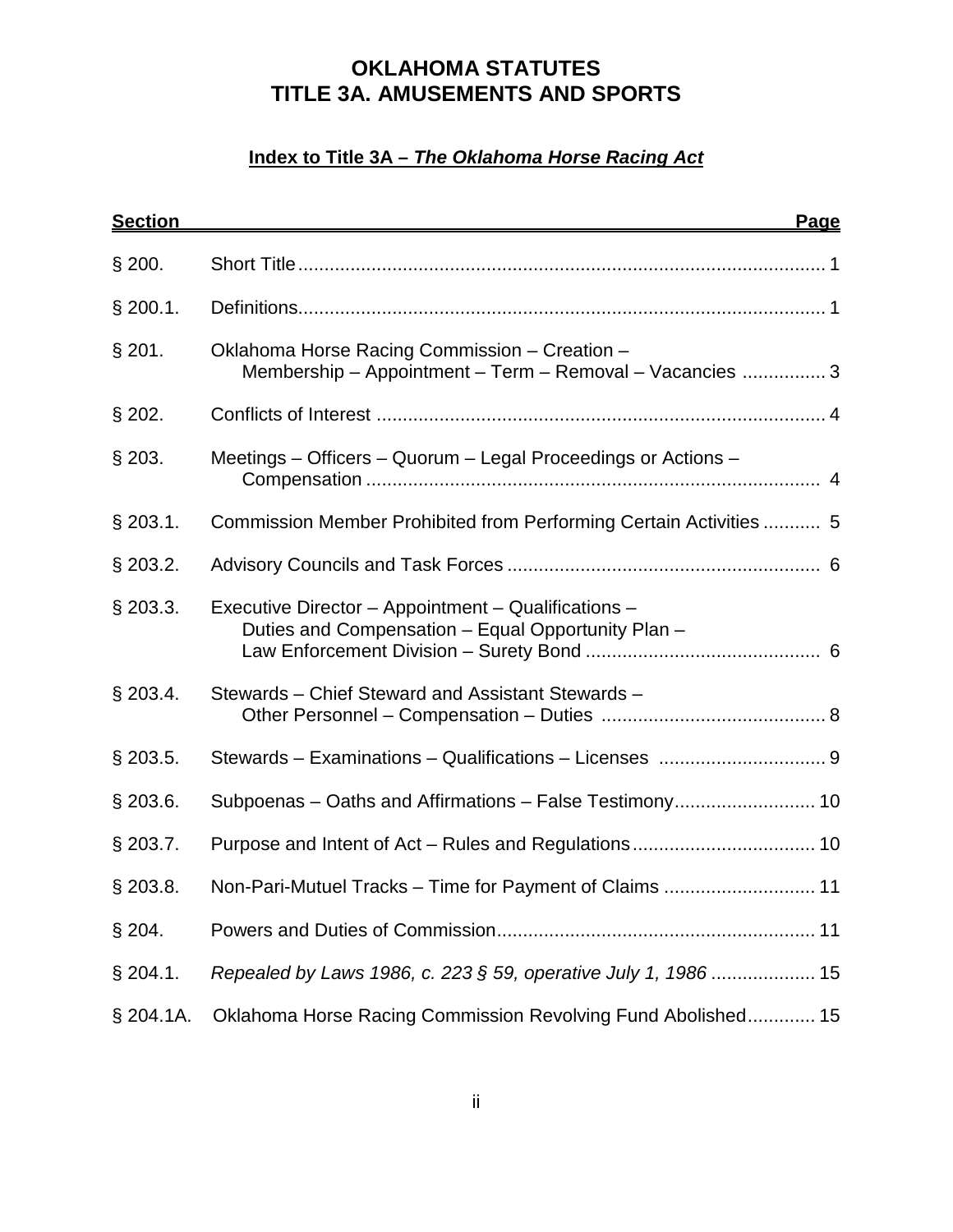| <b>Section</b> |                                                                                                                                                                     | <u>Page</u> |
|----------------|---------------------------------------------------------------------------------------------------------------------------------------------------------------------|-------------|
| $§$ 204.1B.    |                                                                                                                                                                     |             |
|                | § 204.1C. Oklahoma Horse Racing Commission Operational                                                                                                              |             |
|                | § 204.1D. Use and Budget for Oklahoma Horse Racing Commission                                                                                                       |             |
| \$204.2.       | Occupation Licenses for Certain Racetrack Personnel -<br>Application - Fees - Grounds for Refusal to Issue --                                                       |             |
| $§$ 204.3.     | Suspension or Revocation of Occupation License at Race Meeting -                                                                                                    |             |
| $§$ 205.       |                                                                                                                                                                     |             |
| $§$ 205.1.     | Organization License – Applications – Silent or Undisclosed Interest 21                                                                                             |             |
| $§$ 205.2      | Organization License - Fees - Issuance - Racing Days Allocation -<br>Bond – Citizenship and Residency – Revocation of License –                                     |             |
| § 205.2a.      |                                                                                                                                                                     |             |
| $\S$ 205.3.    |                                                                                                                                                                     |             |
| $§$ 205.4.     | Minimum Standard for Organization Licensees - Penalty 26                                                                                                            |             |
| $§$ 205.5.     | Fire Safety Standards in Grandstand Facilities – Inspections  27                                                                                                    |             |
| \$205.6.       | Pari-Mutuel System of Wagering Authorized -<br>Distribution of Funds Retained from Money Wagered -<br>Revenue Bond Financing of Racetrack or Facility Prohibited 27 |             |
| $\S$ 205.6a.   | Offtrack Wagering Plans - Conditions - Notification -<br>Licensing - Breakage and Unclaimed Ticket Proceeds  31                                                     |             |
| $\S$ 205.7.    |                                                                                                                                                                     |             |
| § 205.7a.      |                                                                                                                                                                     |             |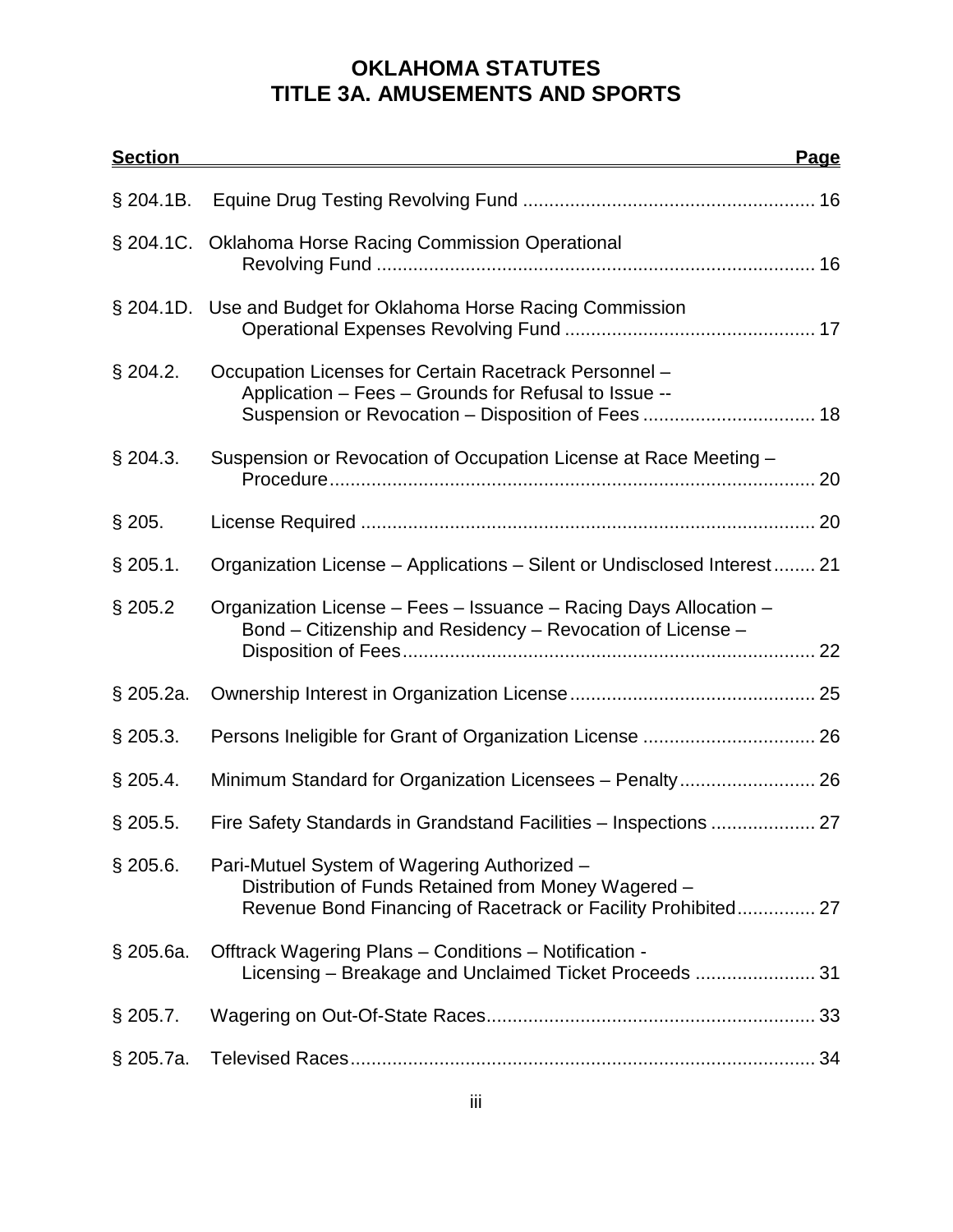| <b>Section</b> |                                                                                                                            | <u>Page</u> |
|----------------|----------------------------------------------------------------------------------------------------------------------------|-------------|
| $§$ 205.8.     | National Breeders' Cup - Pick Seven Wagers -                                                                               |             |
| $§$ 206.       | Repealed by Laws 1983, c. 11, § 38, emerg. Eff. March 22, 1983 36                                                          |             |
| $§$ 207.       |                                                                                                                            |             |
| $§$ 208.       |                                                                                                                            |             |
| $§$ 208.1.     |                                                                                                                            |             |
| $§$ 208.2.     | Race Meetings Conducted by Fair Associations -                                                                             |             |
| $\S$ 208.3.    | Oklahoma Breeding Development Fund Special Account 40                                                                      |             |
| § 208.3a.      | Oklahoma Breeding Development Administration Revolving Fund  43                                                            |             |
| $§$ 208.4.     | Conducting Race or Race Meeting Without License -<br>Permitting Minors to Participate in Certain Activities - Penalties 43 |             |
| $§$ 208.5.     | Repealed by Laws 1993, c. 85, § 2, eff. Sept. 1, 1993 44                                                                   |             |
| $§$ 208.6.     |                                                                                                                            |             |
| $§$ 208.7.     | Use of Certain Devices for Stimulating or<br>Depressing Horse Prohibited - Violations - Penalties  44                      |             |
| \$208.8.       |                                                                                                                            |             |
| $§$ 208.9.     | Compensation for Wagering Prohibited - Penalties 46                                                                        |             |
| \$208.10.      | Fraud Regarding Prior Racing Record, Pedigree,                                                                             |             |
| \$208.11.      | Administration of Drugs or Medications -                                                                                   |             |
| \$208.12.      | Gaming Areas Not Subject to Certain Smoking Prohibitions -                                                                 |             |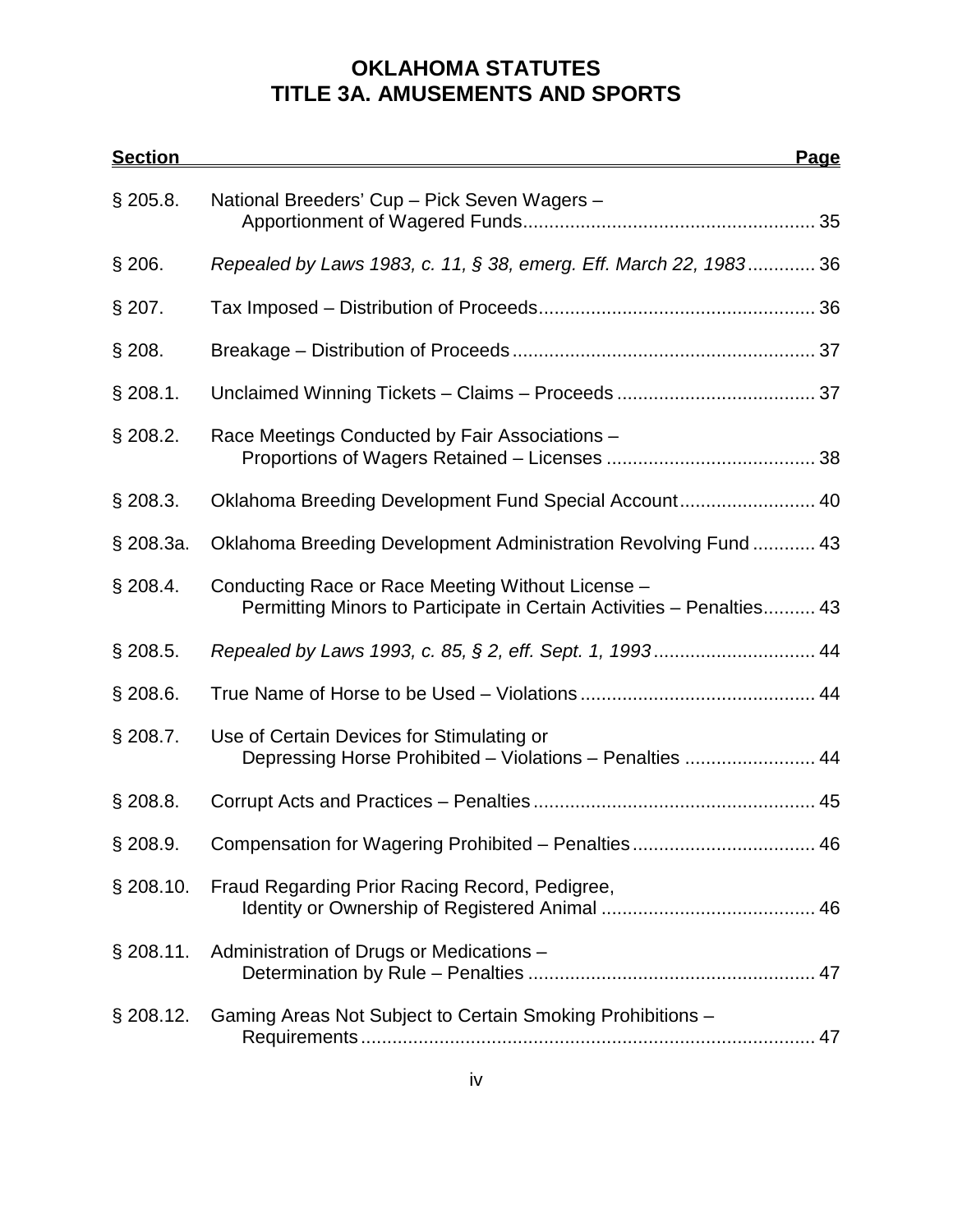| <b>Section</b>     |                                                                   | <u>Page</u> |
|--------------------|-------------------------------------------------------------------|-------------|
| \$208.13           |                                                                   |             |
| $\S$ 209.          |                                                                   |             |
| $§$ 210.           | Repealed by Laws 1983, c. 11, § 38, emerg. Eff. March 22, 1983 50 |             |
| §§ 211. to<br>231. |                                                                   |             |
| $§$ 240.           |                                                                   |             |
| $§$ 251.           |                                                                   |             |

# **STATE-TRIBAL GAMING ACT**

| $§$ 261.  |                                                                                                         |  |
|-----------|---------------------------------------------------------------------------------------------------------|--|
| $§$ 262.  |                                                                                                         |  |
| $§$ 262.1 | Occupation Gaming Licenses - Independent Testing                                                        |  |
| $§$ 263.  |                                                                                                         |  |
| $§$ 264.  |                                                                                                         |  |
| $§$ 265.  |                                                                                                         |  |
| $§$ 266.  |                                                                                                         |  |
| $§$ 267.  | Official Representatives of Thoroughbred and Non-<br>Thoroughbred Horses – Negotiations and Covenants – |  |
| $§$ 268.  | Certification of Electronic Games - Review by Commission -                                              |  |
| $§$ 269.  |                                                                                                         |  |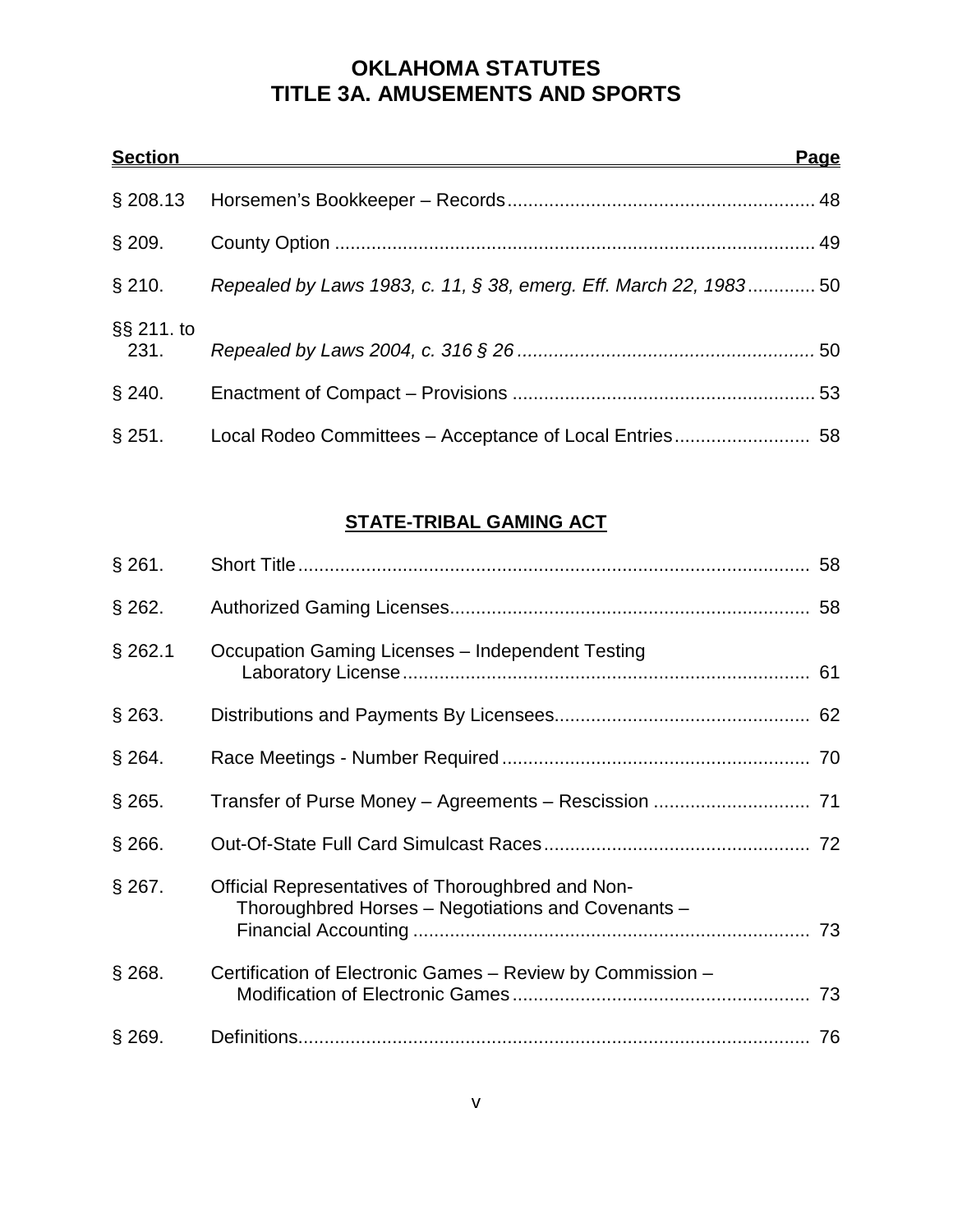| <b>Section</b> |                                                                                                                                                             | <b>Page</b> |
|----------------|-------------------------------------------------------------------------------------------------------------------------------------------------------------|-------------|
| $§$ 270.       | Player Terminals - Recording, Monitoring and                                                                                                                |             |
| $§$ 271.       |                                                                                                                                                             |             |
| $§$ 272.       |                                                                                                                                                             |             |
| $§$ 273.       |                                                                                                                                                             |             |
| $§$ 274.       |                                                                                                                                                             |             |
| $§$ 275.       |                                                                                                                                                             |             |
| $§$ 276.       |                                                                                                                                                             |             |
| $§$ 277.       |                                                                                                                                                             |             |
| $§$ 278.       | Electronic Game Components – Certification by                                                                                                               |             |
| $§$ 279.       |                                                                                                                                                             |             |
| $§$ 280.       |                                                                                                                                                             |             |
| $§$ 281.       |                                                                                                                                                             |             |
| $§$ 282.       | Organization Gaming License Fees - Oklahoma Horse<br>Commission Gaming Regulation Revolving Fund -<br>Budgetary Limits - Occupation Gaming License Fees 113 |             |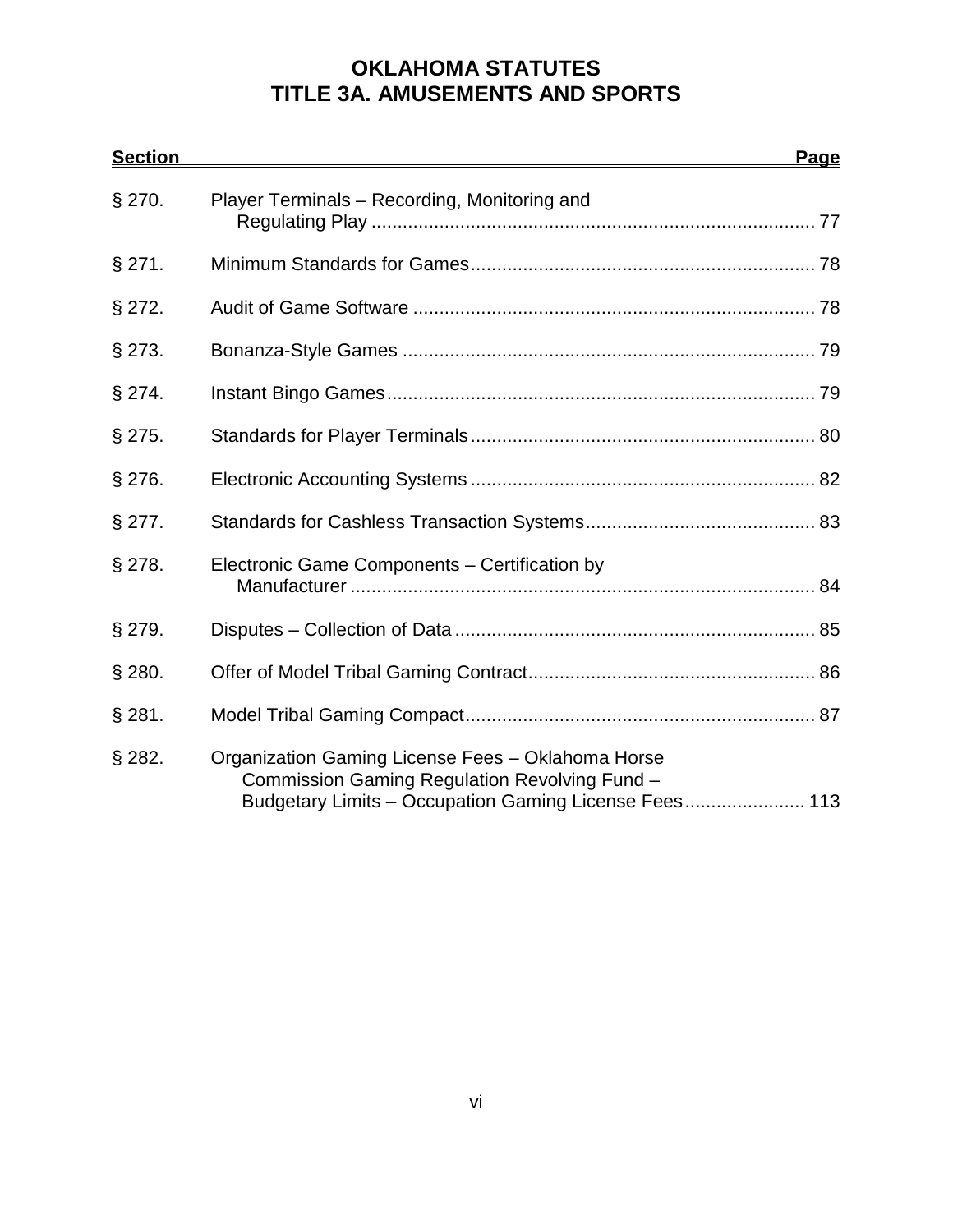# **§3A-200. SHORT TITLE.**

Sections 1 through 35 of this act and Section 209 of Title 3A of the Oklahoma Statutes shall be known and may be cited as the "Oklahoma Horse Racing Act".

Added by Laws 1983, c. 11, § 1, emerg. eff. March 22, 1983.

#### **§3A-200.1. DEFINITIONS.**

A. As used in the Oklahoma Horse Racing Act:

1. "Commission" means the Oklahoma Horse Racing Commission;

2. "Enclosure" means all buildings, structures and grounds utilized for the conduct of a race meeting and/or gaming at the race track and any additional areas designated by the Oklahoma Horse Racing Commission;

3. "Family" means husband, wife, and any dependent children;

4. "Financial interest" means an interest that could result in directly or indirectly receiving a pecuniary gain or sustaining a pecuniary loss as a result of ownership or interest in a business entity, or as a result of salary, gratuity, or other compensation or remuneration from any person;

5. "Horse racing" means any type of horse racing, including, but not limited to, Arabian, Appaloosa, Paint, Pinto, Quarter Horse, and Thoroughbred horse racing.

- a. "Arabian horse racing" means the form of horse racing in which each participating horse is an Arabian horse registered with the Arabian Horse Club Registry of America and approved by the Arabian Horse Racing Association of America or any successor organization, mounted by a jockey, and engaged in races on the flat over a distance of not less than one-quarter (1/4) mile or more than four (4) miles.
- b. "Appaloosa horse racing" means the form of horse racing in which each participating horse is an Appaloosa horse registered with the Appaloosa Horse Club or any successor organization and mounted by a jockey.
- c. "Quarter Horse racing" means the form of horse racing where each participating horse is a Quarter Horse registered with the American Quarter Horse Association or any successor organization, mounted by a jockey, and engaged in a race on the flat.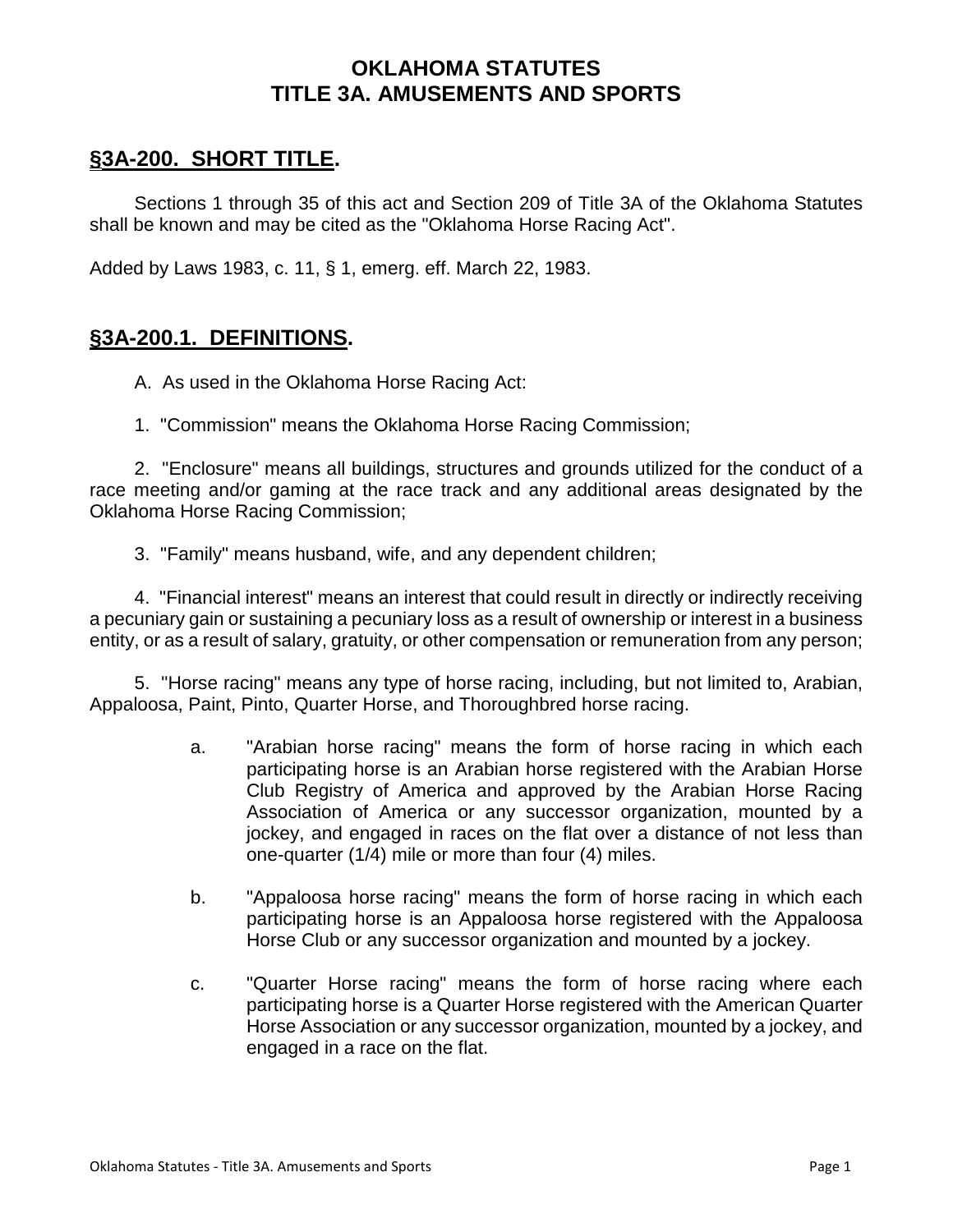- d. "Paint horse racing" means the form of horse racing in which each participating horse is a Paint horse registered with the American Paint Horse Association or any successor organization and mounted by a jockey.
- e. "Pinto horse racing" means the form of horse racing in which each participating horse is a Pinto horse registered with the Pinto Horse Association of America, Inc. or any successor organization and mounted by a jockey.
- f. "Thoroughbred horse racing" means the form of horse racing in which each participating horse is a Thoroughbred horse registered with the Jockey Club or any successor organization, mounted by a jockey, and engaged in races on the flat.

 "Horse racing" shall not mean the racing of a cloned horse or offspring of a cloned horse regardless of whether any breed association has registered the horse;

6. "Minor" means any individual under eighteen (18) years of age;

7. "Minus pool" means a pari-mutuel pool in which, after deducting the take-out, not enough money remains in the pool to pay the legally prescribed minimum return to those placing winning wagers, and in which the organization licensee would be required to pay the remaining amount due;

8. "Occupation licensee" means any person who has obtained an occupation license;

9. "Organization licensee" means any person receiving an organization license;

10. "Pari-mutuel system of wagering" means a form of wagering on the outcome of horse races in which those who wager purchase wagers of various denominations on a horse or horses and all wagers for each race are pooled and held by the organization licensee for distribution. The pari-mutuel system of wagering uses an electric totalizator or similar equipment which automatically registers the wagers made on each horse;

11. "Pari-mutuel pool" means the total money wagered by individuals on any horse or horses in a particular horse race to win, place, or show and held by the organization licensee pursuant to the pari-mutuel system of wagering. There is a separate pari-mutuel pool for win, for place, for show, and for each multiple combination of betting approved by the Oklahoma Horse Racing Commission;

12. "Person" means any individual, partnership, corporation, or other association or entity; and

13. "Race meeting" means the entire period of time not to exceed twenty (20) calendar days separating any race days for which an organization license has been granted to a person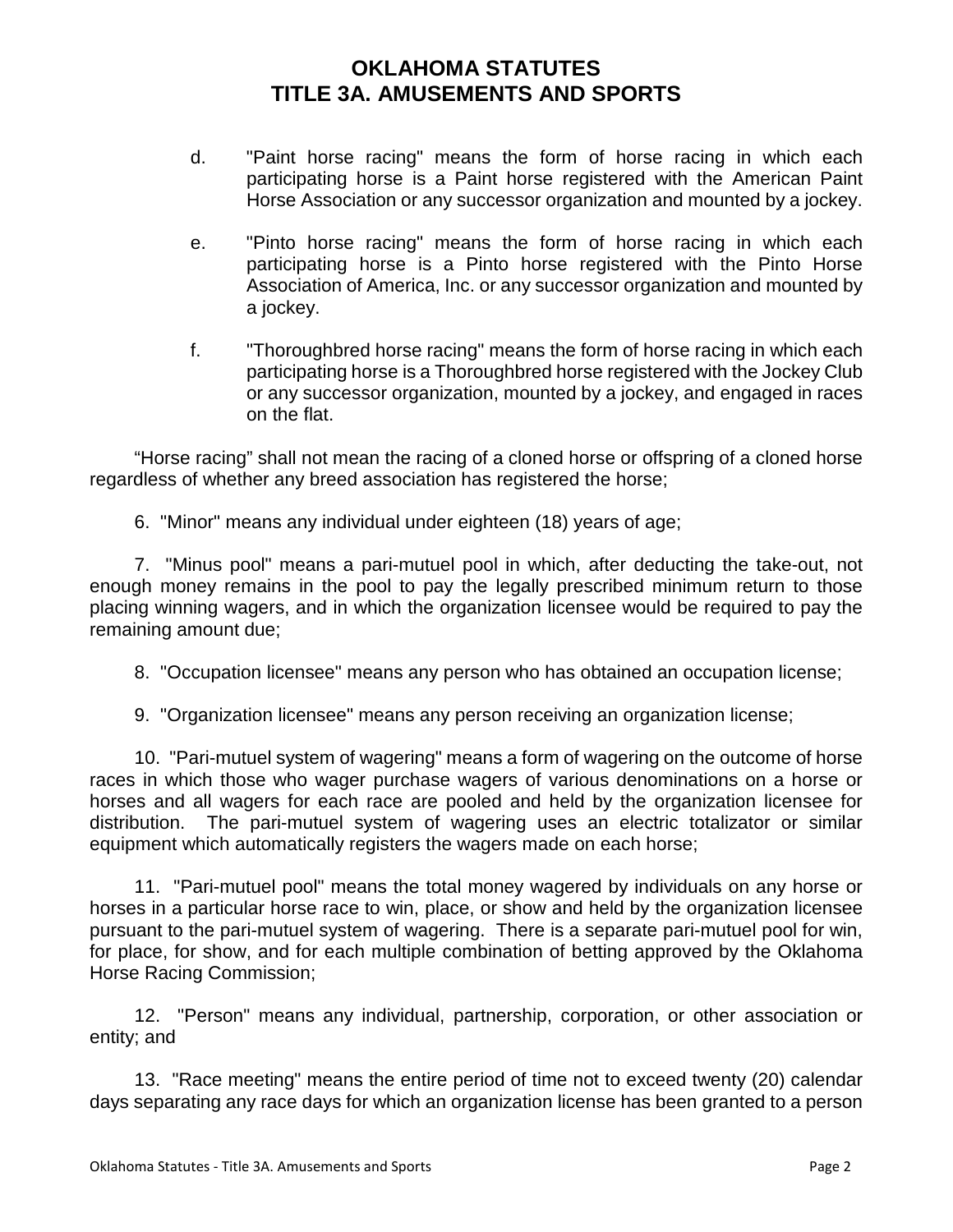by the Commission to hold horse races at which the pari-mutuel system of wagering is conducted, to hold non-pari-mutuel horse races or to conduct accredited work or training races.

B. The Commission may define by rule or regulation any term which is not defined in the Oklahoma Horse Racing Act.

Added by Laws 1983, c. 11, § 2, emerg. eff. March 22, 1983; Amended by Laws 1985, c. 196, § 1, emerg. eff. June 26, 1985; Laws 1986, c. 223, § 10, operative July 1, 1986; Laws 1987, c. 208, § 69, operative July 1, 1987; Laws 1987, c. 236, § 88, emerg. eff. July 20, 1987; Laws 1988, c. 210, § 5, operative July 1, 1988; Laws 1991, c. 269, § 6, eff. July 1, 1991; Laws 1992, c. 364, § 14, eff. July 1, 1992; Laws 2004, c. 517, § 1, emerg. eff. June 9, 2004; Laws 2006, c. 274, § 1, emerg. eff. June 7, 2006; Laws 2007, c. 1, § 1, emerg. eff. Feb. 22, 2007; Laws 2009, c. 49, § 1, eff. Nov. 1, 2009.

NOTE: Laws 2006, c. 177, § 1 repealed by Laws 2007, c. 1, § 2, emerg. eff. Feb. 22, 2007.

# **§3A-201. OKLAHOMA HORSE RACING COMMISSION - CREATION - MEMBERSHIP - APPOINTMENT - TERM - REMOVAL - VACANCIES.**

A. There is hereby created the Oklahoma Horse Racing Commission, which shall consist of nine (9) members appointed by the Governor with the advice and consent of the Senate. At least one member shall be appointed from each congressional district, and at least three of the remaining members shall be experienced in the horse industry and shall be appointed from the state at large. However, when congressional districts are redrawn each member appointed prior to July 1 of the year in which such modification becomes effective shall complete the current term of office, and appointments made after July 1 of the year in which such modification becomes effective shall be based on the redrawn districts. Appointments made after July 1 of the year in which such modification becomes effective shall be from any redrawn districts which are not represented by a board member until such time as each of the modified congressional districts is represented by a board member.

B. To be eligible for appointment to the Commission, a person shall:

1. Be a citizen of the United States;

2. Have been a resident of this state for five (5) years immediately preceding the appointment; and

3. Not have been convicted of a felony pursuant to the laws of this state, the laws of any other state, or the laws of the United States as established by a national criminal history record check as defined by Section 150.9 of Title 74 of the Oklahoma Statutes.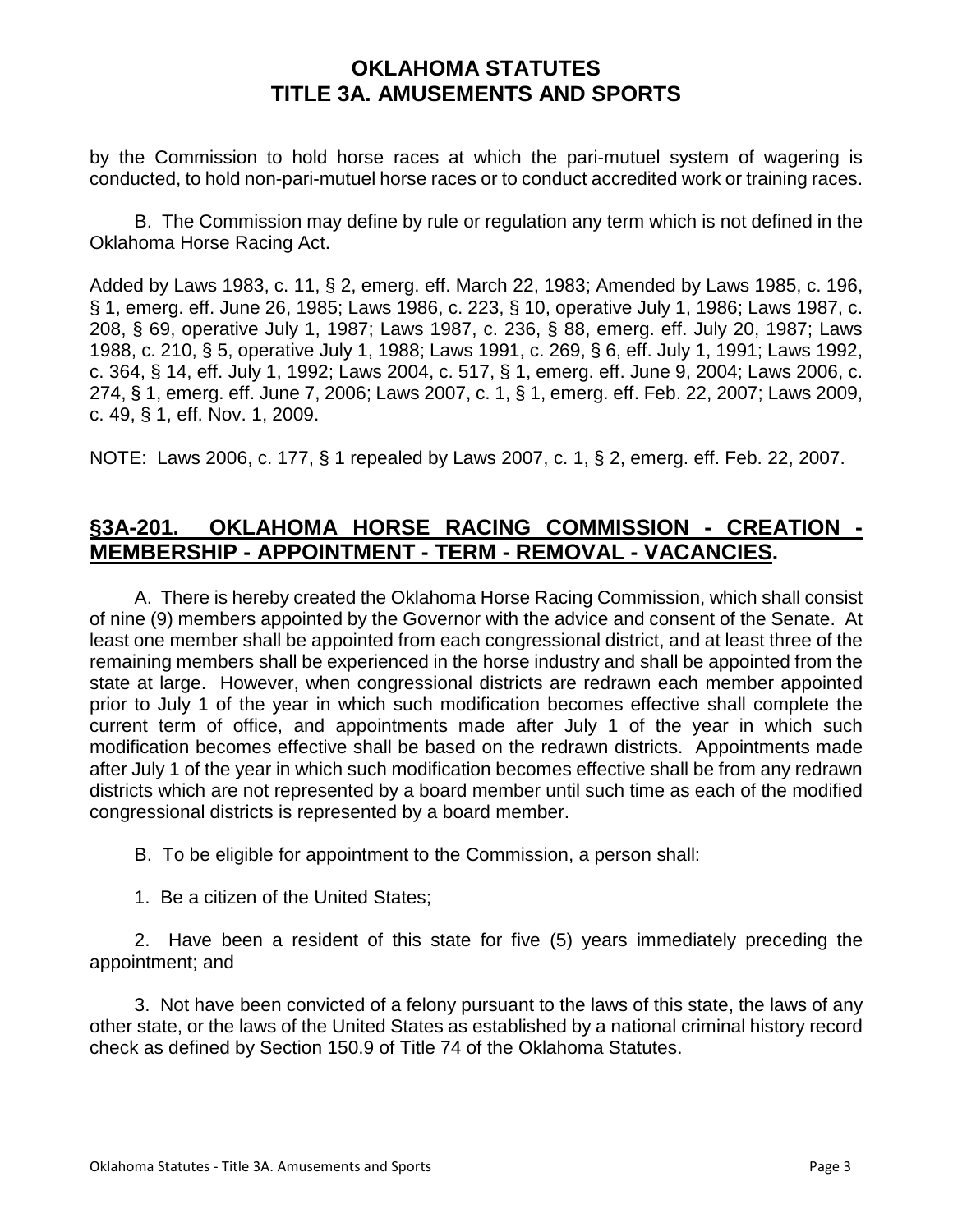C. The term of office of a member of the Commission shall be for six (6) years and until a successor is appointed and qualified.

D. The Governor may remove any member of the Commission for incompetence, neglect of duty, or malfeasance in office upon first giving the member a copy of the charges and an opportunity to be heard. A vacancy on the Commission shall be filled for the unexpired term by appointment made by the Governor.

Added by State Question No. 553, Initiative Petition No. 315, adopted at election held Sept. 21, 1982; Amended by Laws 1983, c. 11, § 3, emerg. eff. March 22, 1983; Laws 1992, c. 364, § 3, emerg. eff. June 4, 1992; Laws 2002, c. 375, § 2, eff. Nov. 5, 2002; Laws 2003, c. 204, § 1, eff. Nov. 1, 2003; Laws 2005, c. 217, § 1, emerg. eff. May 24, 2005; Laws 2006, c. 177, § 2, emerg. eff. May 23, 2006.

# **§3A-202. CONFLICTS OF INTEREST.**

No individual shall be a member of the Commission if the individual or a member of the family of the individual has a financial interest in any organization licensee and no individual other than an individual required by the provisions of Section 201 of this title to be experienced in the horse industry shall be a member of the Commission if the individual or a member of the family of the individual has a financial interest in any business entity which does business with any organization licensee or owns an interest in any racehorse which participates in any race meeting supervised by the Commission.

Added by State Question No. 553, Initiative Petition No. 315, adopted at election held Sept. 21, 1982; Amended by Laws 1983, c. 11, § 4, emerg. eff. March 22, 1983; Laws 2005, c. 217, § 2, emerg. eff. May 24, 2005.

# **§3A-203. MEETINGS - OFFICERS - QUORUM - LEGAL PROCEEDINGS OR ACTIONS - COMPENSATION.**

A. The Commission shall meet at such times and places within this state as the Commission determines. The members of the Commission shall annually elect a chairman, vice-chairman, and secretary from the membership of the Commission. No member of the Commission shall serve more than two (2) successive terms as chairman. A majority of the members shall constitute a quorum.

B. The proceedings of all meetings of the Commission shall comply with the provisions of the Oklahoma Open Meeting Act.

C. The Attorney General shall advise the Commission and represent it in all legal proceedings or actions resulting from the exercise of the powers and duties of the Commission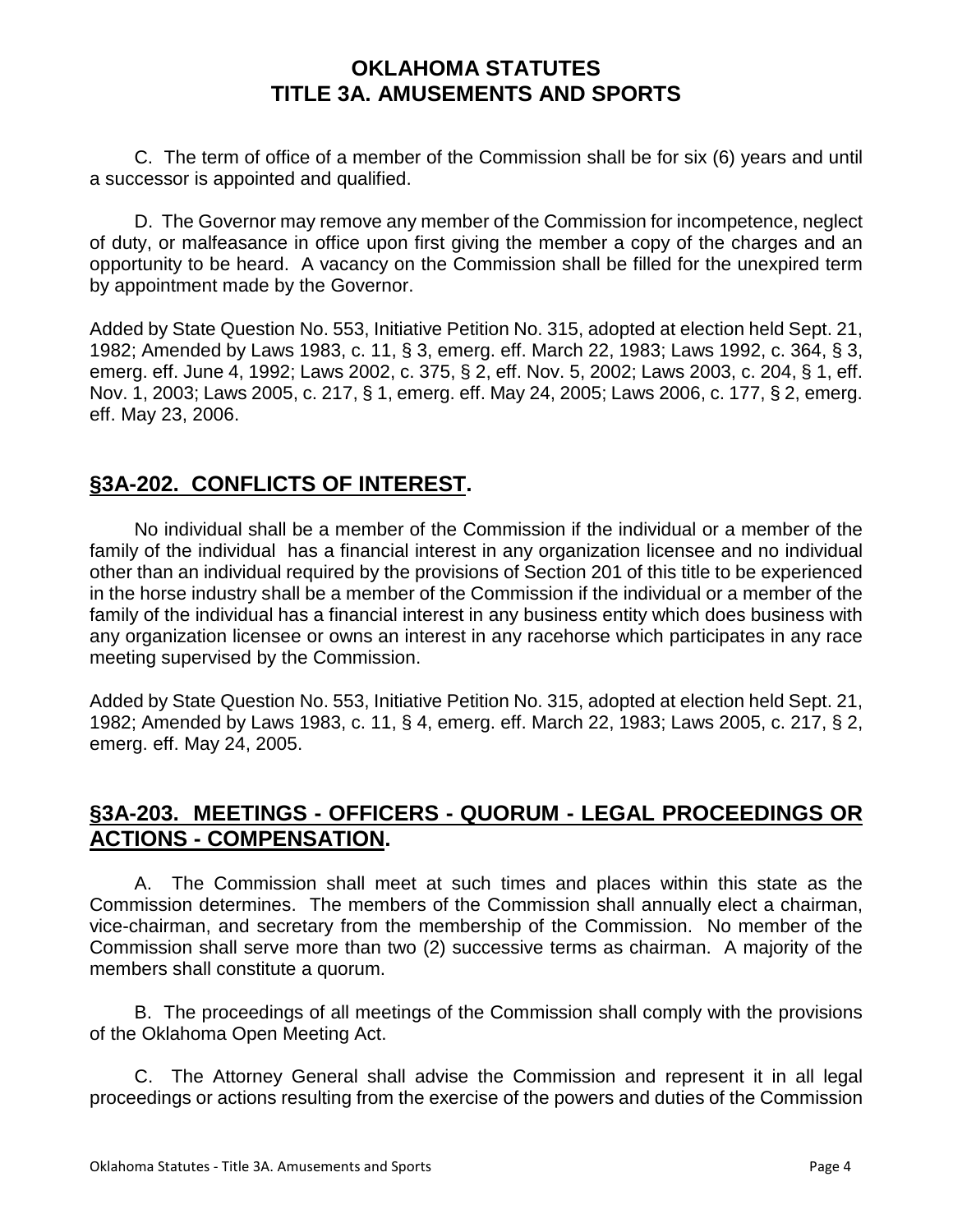pursuant to the provisions of the Oklahoma Horse Racing Act; however, nothing in this section shall be construed to prohibit the Commission from engaging private counsel if they deem it necessary to protect the integrity of horse racing in Oklahoma.

D. Each member of the Commission shall receive Fifty Dollars (\$50.00) for each day spent in the actual discharge of duties for the Commission. All members of the Commission shall be reimbursed for expenses incurred in the performance of their duties pursuant to the provisions of the State Travel Reimbursement Act.

Added by State Question No. 553, Initiative Petition No. 315, adopted at election held Sept. 21, 1982; Amended by Laws 1983, c. 11, § 5, emerg. eff. March 22, 1983.

# **§3A-203.1. COMMISSION MEMBER PROHIBITED FROM PERFORMING CERTAIN ACTIVITIES.**

A. A member of the Oklahoma Horse Racing Commission shall not accept any gift, loan, entertainment or favor from any occupation or organization licensee, except such suitable facilities and services within the enclosure of an organization licensee as may be required by the member to facilitate the proper performance of his or her duties. A member of the Oklahoma Horse Racing Commission, other than a member required by the provisions of Section 201 of this title to be experienced in the horse industry, shall not accept any compensation or service from any occupation or organization licensee, except such suitable facilities and services within the enclosure of an organization licensee as may be required by the member to facilitate the proper performance of his or her duties.

B. No member of the Commission or Commission employee shall place any wagers on any horse race over which the Commission has jurisdiction.

C. Members of the Commission and members of their immediate families, and Commission employees and members of their immediate families are prohibited from receiving purse supplements, stakes, rewards, stallion awards, broodmare awards, or breeders awards of any kind, or marketing, promotion, or advertising monies of any kind from the Oklahoma Breeding Development Fund Special Account administered by the Commission pursuant to Section 208.3 of this title. "Immediate family" has the meaning provided by Rule 257:1-1-2 of the Rules of the Ethics Commission, Chapter 62, App. of Title 74 of the Oklahoma Statutes.

D. Nothing in this section shall prohibit members of the Commission, who are required by the provisions of Section 201 of this title to be experienced in the horse industry, from receiving purses for participating horses from an organization licensee.

E. Provided, any member of the Commission who has an ownership interest in any horse shall be prohibited from participating in the discussion on, voting on, influencing or attempting to influence the official action of the Commission in any matter affecting the eligibility of such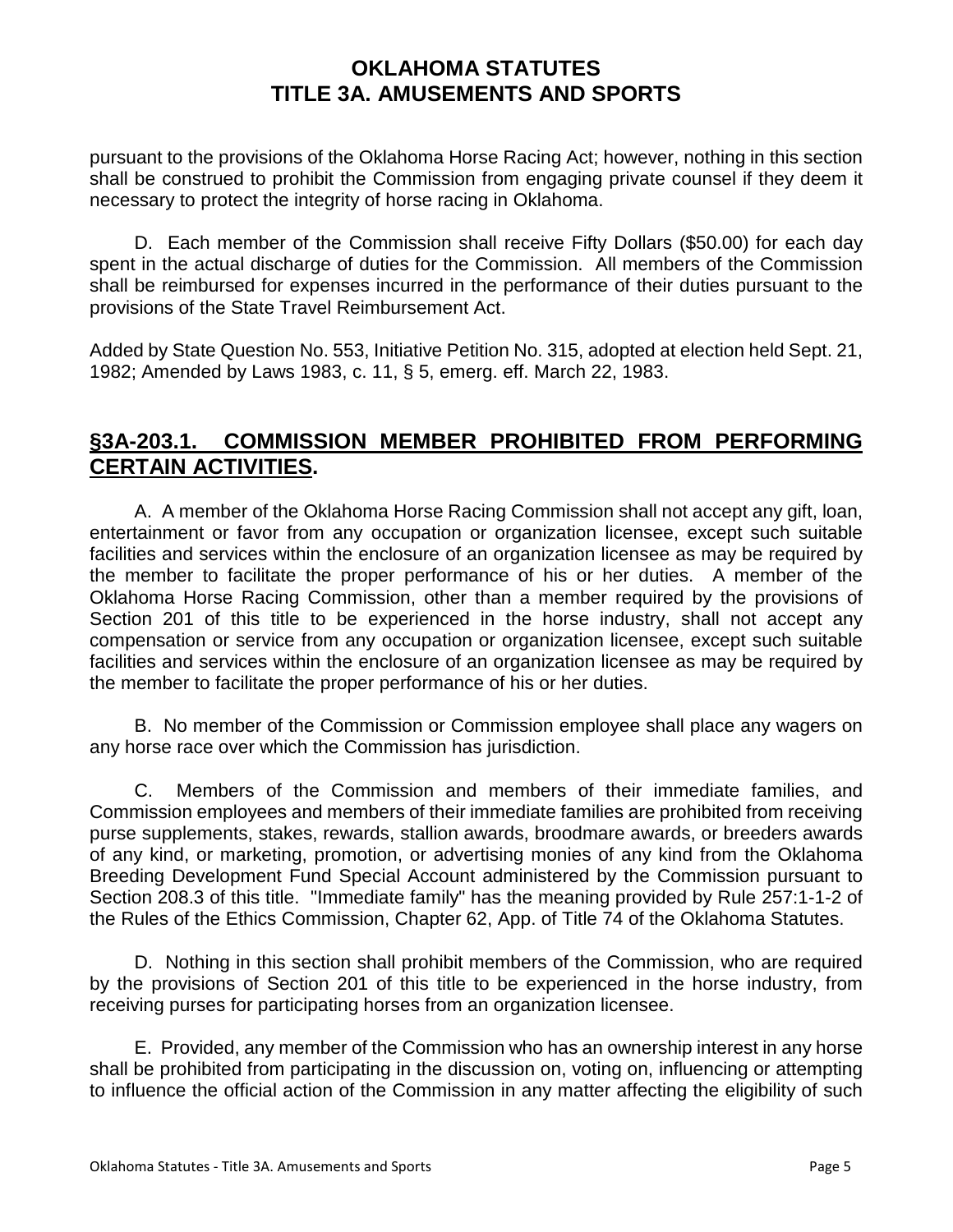horse to participate in any race or which determines the amount or receipt of any purse by the Commission member or any member of the family of the Commission member. A commissioner shall be eligible to participate in the discussion on, vote on, influence or attempt to influence the official action of the Commission if the only benefit to accrue to the Commissioner or any member of the Commissioner's family is a benefit which accrues to the Commissioner or a member of the Commissioner's family as a result of being a member of a large class to no greater extent than could reasonably be foreseen to accrue to all other members of the large class.

Added by Laws 1983, c. 11, § 6, emerg. eff. March 22, 1983; Amended by Laws 1998, c. 370, § 1, eff. Nov. 1, 1998; Laws 2005, c. 217, § 3, emerg. eff. May 24, 2005.

# **§3A-203.2. ADVISORY COUNCILS AND TASK FORCES.**

The Commission is hereby authorized to appoint such advisory councils and task forces as it deems necessary for counsel and advice concerning the formulation and administration of the rules of racing and the administration of the programs authorized by the provisions of the Oklahoma Horse Racing Act.

Added by Laws 1983, c. 11, § 7, emerg. eff. March 22, 1983.

# **§3A-203.3. EXECUTIVE DIRECTOR - APPOINTMENT - QUALIFICATIONS - DUTIES AND COMPENSATION - EQUAL OPPORTUNITY PLAN - LAW ENFORCEMENT DIVISION - SURETY BOND.**

A. The Oklahoma Horse Racing Commission shall appoint an executive director who shall have the same qualifications as a member of the Commission. The qualification regarding the residency requirement for Commission members shall not apply to the executive director. The executive director shall have experience in the horse racing industry of a character and for a length of time sufficient, in the opinion of the Commission, to fulfill the duties required of the executive director. The Commission shall determine the duties and compensation of the executive director.

B. The executive director shall recommend to the Commission the administrative organization and the number and qualifications of employees necessary without regard to race, color, gender, creed or national origin, to implement the provisions of the Oklahoma Horse Racing Act. A written equal opportunity plan will be developed for the Commission, by the executive director as part of the organizational plan. Upon approval of the organizational plan by the Commission, the executive director may employ such persons as are deemed necessary to implement the provisions of the Oklahoma Horse Racing Act.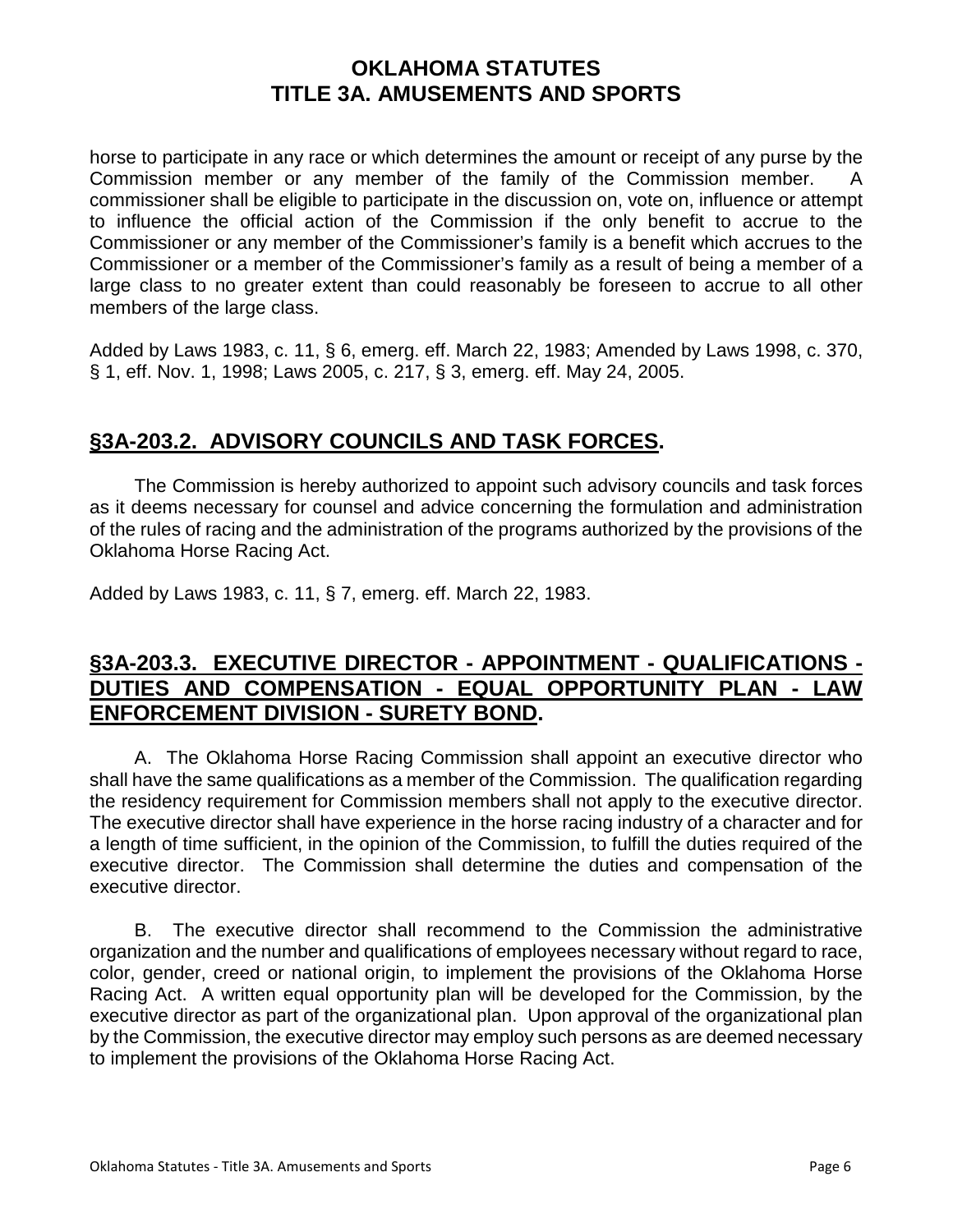C. 1. The organizational plan adopted by the Commission shall provide for a law enforcement division which shall have the responsibility for conducting investigations relating to the proper conduct of horse racing and the pari-mutuel system of wagering including but not limited to barring undesirables from horse racing, undercover investigations, fingerprinting persons licensed by the Commission, and reviewing license applications. The person in charge of the law enforcement division shall be a professional law enforcement officer with a minimum of five (5) years of experience in the field of law enforcement and a graduate of a four-year college with a degree in law enforcement administration, law, criminology or a related science, or in lieu thereof a minimum of ten (10) years of experience in the field of law enforcement.

2. The officers and agents of the law enforcement division of the Commission, and such other employees as the person in charge of said division shall designate to perform duties in the investigation and prevention of crime and the enforcement of the criminal laws of the state, shall have and exercise all the powers and authority of peace officers, including the right and power of search and seizure.

3. The Oklahoma State Bureau of Investigation shall provide such information within its possession as is requested by the law enforcement division of the Commission for the purpose of reviewing license applications.

4. If upon investigation by the Commission there is substantial evidence indicating that the security at any track is not satisfactory, the Commission may order the organization licensee to remedy the deficiency. If after ten (10) days following the order the organization licensee has not remedied the deficiency, the Commission may institute its own security personnel program until the deficiency in security is remedied, and may charge the organization licensee the actual costs incurred for said security. The organization licensee may petition the Commission for a hearing at any time to review the necessity of the Commission further maintaining its own security personnel.

5. The provisions of this subsection shall not be construed to restrict or prohibit any federal, state, or local law enforcement officer from performing any duties imposed upon the law enforcement officer by law.

6. The executive director is authorized to purchase and maintain motor vehicles, to authorize the purchase and issuance of uniforms for all law enforcement officers within the law enforcement division of the Oklahoma Horse Racing Commission and to purchase and issue necessary equipment for all employees of the Commission. All uniforms and equipment shall be used only in the performance of the official duties of the law enforcement officers and other personnel of the Oklahoma Horse Racing Commission as designated by the executive director and shall remain the property of the Oklahoma Horse Racing Commission.

D. The executive director shall obtain a surety bond in the amount of One Hundred Thousand Dollars (\$100,000.00) before entering into the duties of the office. The surety bond shall be conditioned upon the faithful performance of the duties of the executive director and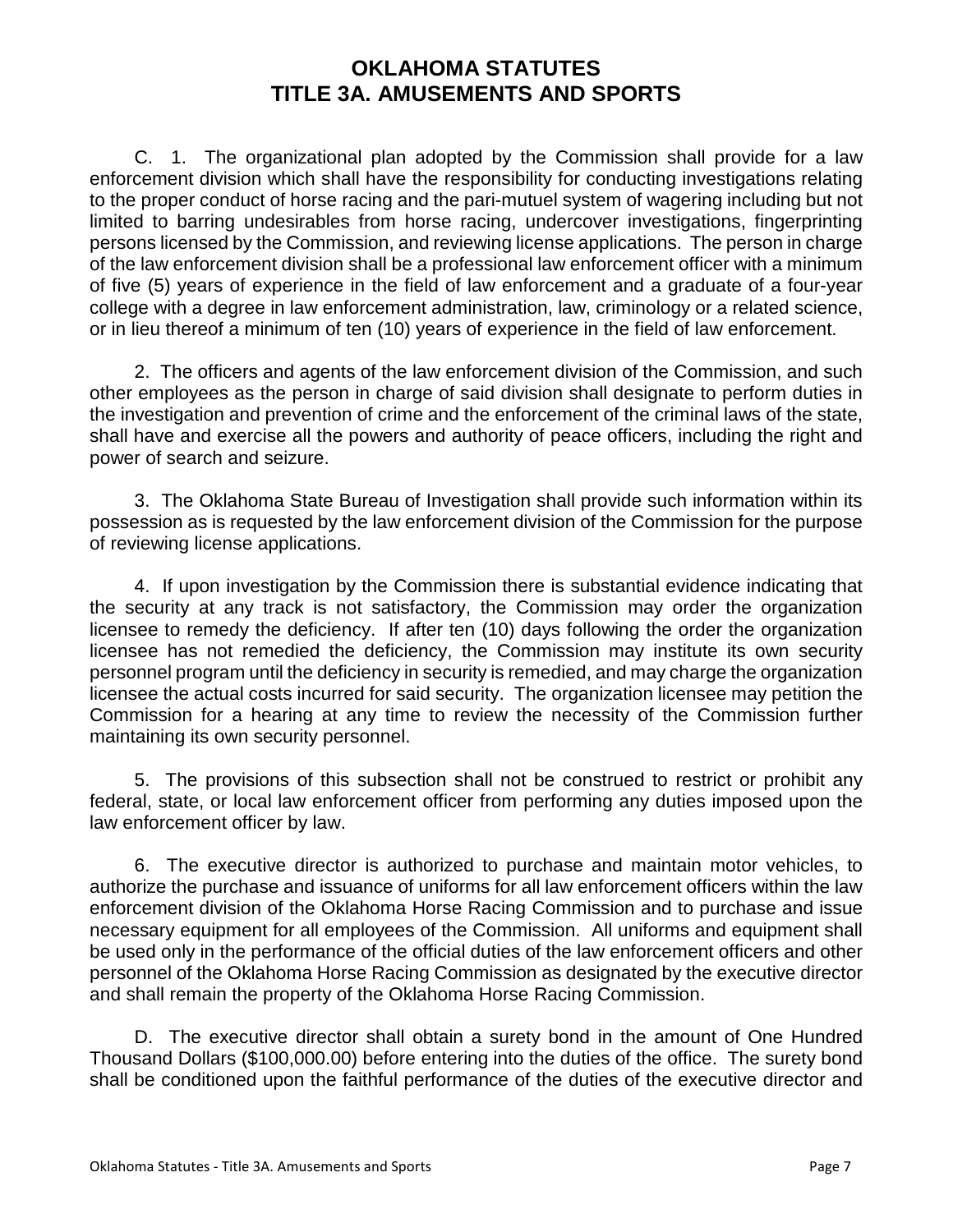the proper accounting of all moneys and property received by the executive director by virtue of the office. The cost of the surety bond shall be paid by the Commission.

Added by Laws 1983, c. 11, § 8, emerg. eff. March 22, 1983; Amended by Laws 2014, c. 380, § 1, eff. Nov. 1, 2014.

# **§3A-203.4. STEWARDS - CHIEF STEWARD AND ASSISTANT STEWARDS - OTHER PERSONNEL - COMPENSATION - DUTIES.**

A. At each pari-mutuel race meeting held pursuant to the provisions of the Oklahoma Horse Racing Act the Oklahoma Horse Racing Commission shall employ three individuals to be stewards. At non-pari-mutuel race meetings and for training races, the organization licensee may employ its own stewards in accordance with the rules of the American Quarter Horse Association or have the Commission employ the stewards as provided in this subsection. The Commission shall designate one of the individuals as chief steward and the other two individuals as assistant stewards. If employed by the Commission, the compensation of the stewards, including but not limited to salaries, benefits and other reimbursable expenses as determined by the Commission, shall be paid by the Commission.

B. All other racing personnel shall be employed for race meetings as the Commission deems necessary. All other racing personnel required by the Commission at non-pari-mutuel race meetings or training races may be employed by the organization licensee in accordance with the rules of the American Quarter Horse Association. The compensation of racing personnel employed by the Commission, including but not limited to salaries, benefits and reimbursable expenses, shall be paid by the Commission.

C. The stewards and other racing officials at pari-mutuel race meetings, at non-parimutuel race meetings and at training races shall enforce the rules and regulations of the Commission and the provisions of the Oklahoma Horse Racing Act in the manner provided by law and shall render written reports of the activities and conduct of the race meetings to the Commission. In enforcing the rules of the Commission and officiating at races, the stewards shall not be required to comply with provisions of the Oklahoma Open Meeting Act but shall be required to comply with applicable provisions of the Administrative Procedures Act.

Added by Laws 1983, c. 11, § 9, emerg. eff. March 22, 1983; Amended by Laws 1986, c. 223, § 11, operative July 1, 1986; Laws 1991, c. 269, § 7, eff. July 1, 1991; Laws 1992, c. 16, § 2, emerg. eff. March 26, 1992; Laws 1997, c. 305, § 1, eff. July 1, 1997; Laws 1998, c. 370, § 2, eff. Nov. 1, 1998; Laws 1999, c. 297, § 1, eff. July 1, 1999; Laws 2001, c. 145, § 1, eff. July 1, 2001.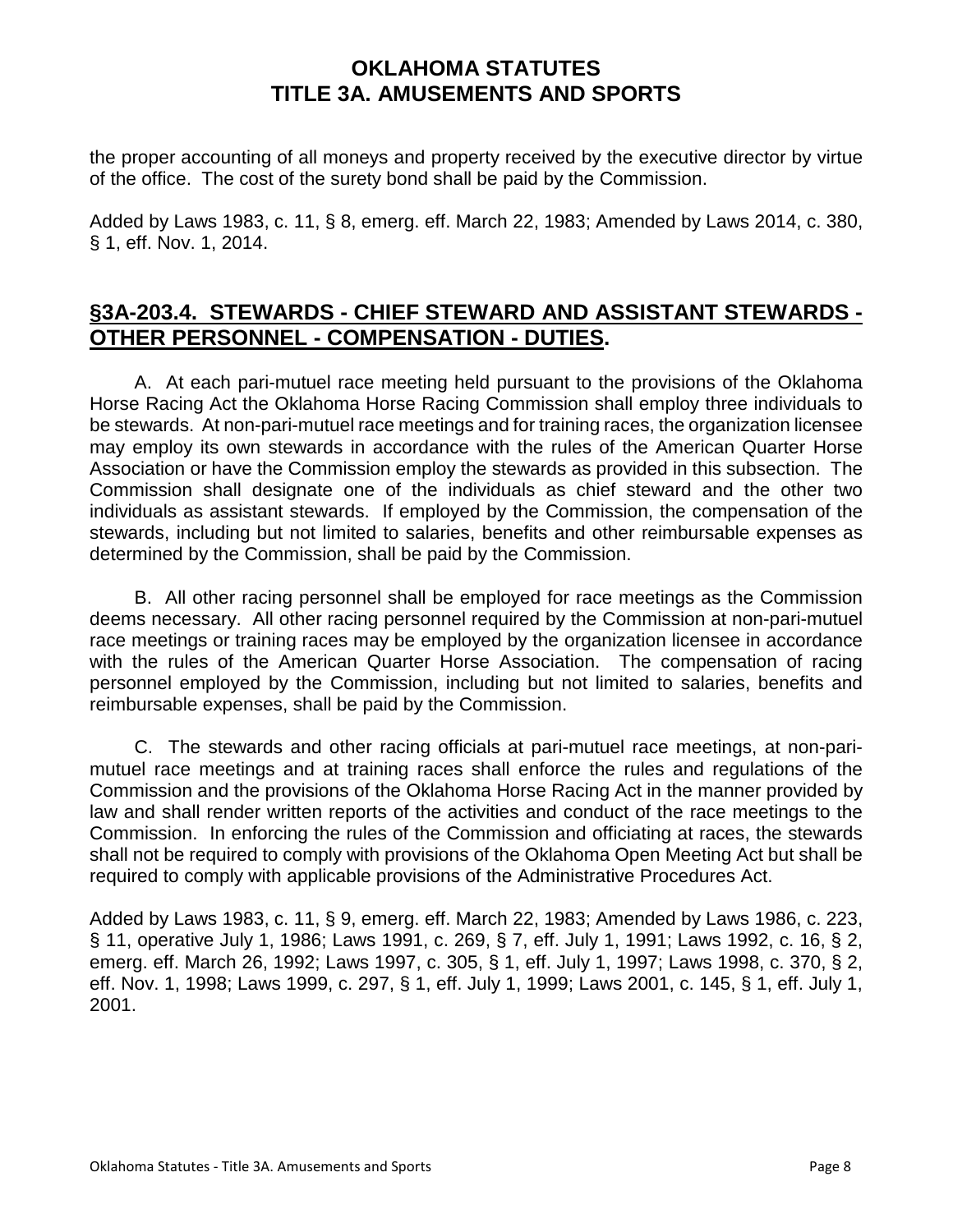# **§3A-203.5. STEWARDS - EXAMINATIONS - QUALIFICATIONS - LICENSES.**

A. The Commission shall require applicants for a license as a steward to pass an examination on matters relating to the duties of stewards. Examinations shall be held at such times and places as may be determined by the Commission. Notice of the times and places of the examinations shall be given as determined by the Commission. The Commission shall prepare both written and oral examinations to be taken by persons applying for qualification as stewards, requesting and taking into consideration suggestions from representatives of horsemen, organization licensees, stewards, and other interested and knowledgeable groups. The written examinations may be administered by members of the Commission staff. Oral examinations shall be conducted by an oral examination panel to include at least two Commission members.

- B. The Commission may examine any person who:
- 1. has not been convicted of a crime involving moral turpitude or of a felony; and
- 2. has completed an accredited senior high school or its equivalent; and

3. has been given a physical examination by a licensed physician within sixty (60) days prior to the date of application for the steward's examination, indicating at least 20-20 vision or vision corrected to at least 20-20, and normal hearing ability; and

- 4. has one of the following:
	- a. at least five (5) years of experience in the pari-mutuel horse racing industry as a licensed trainer, or jockey.
	- b. at least ten (10) years of experience in the pari-mutuel horse racing industry as a licensed owner whose experience, knowledge, ability, and integrity relative to the industry are known to the Commission.
	- c. at least three (3) years of experience as a licensed racing official, racing secretary, assistant racing secretary, or director of racing.
	- d. experience in the horse racing industry of a character and for a length of time sufficient, in the opinion of the Commission, to be substantially equivalent to the requirements of subparagraphs a, b, or c of this paragraph.

5. A steward shall have the same restrictions and qualifications as a member of the Commission as listed in Section 202.

C. For the purpose of paragraph 4 of subsection B of this section, one (1) year of experience shall mean at least one hundred (100) days actually worked within one (1) calendar year. An original license for a steward issued pursuant to the provisions of the Oklahoma Horse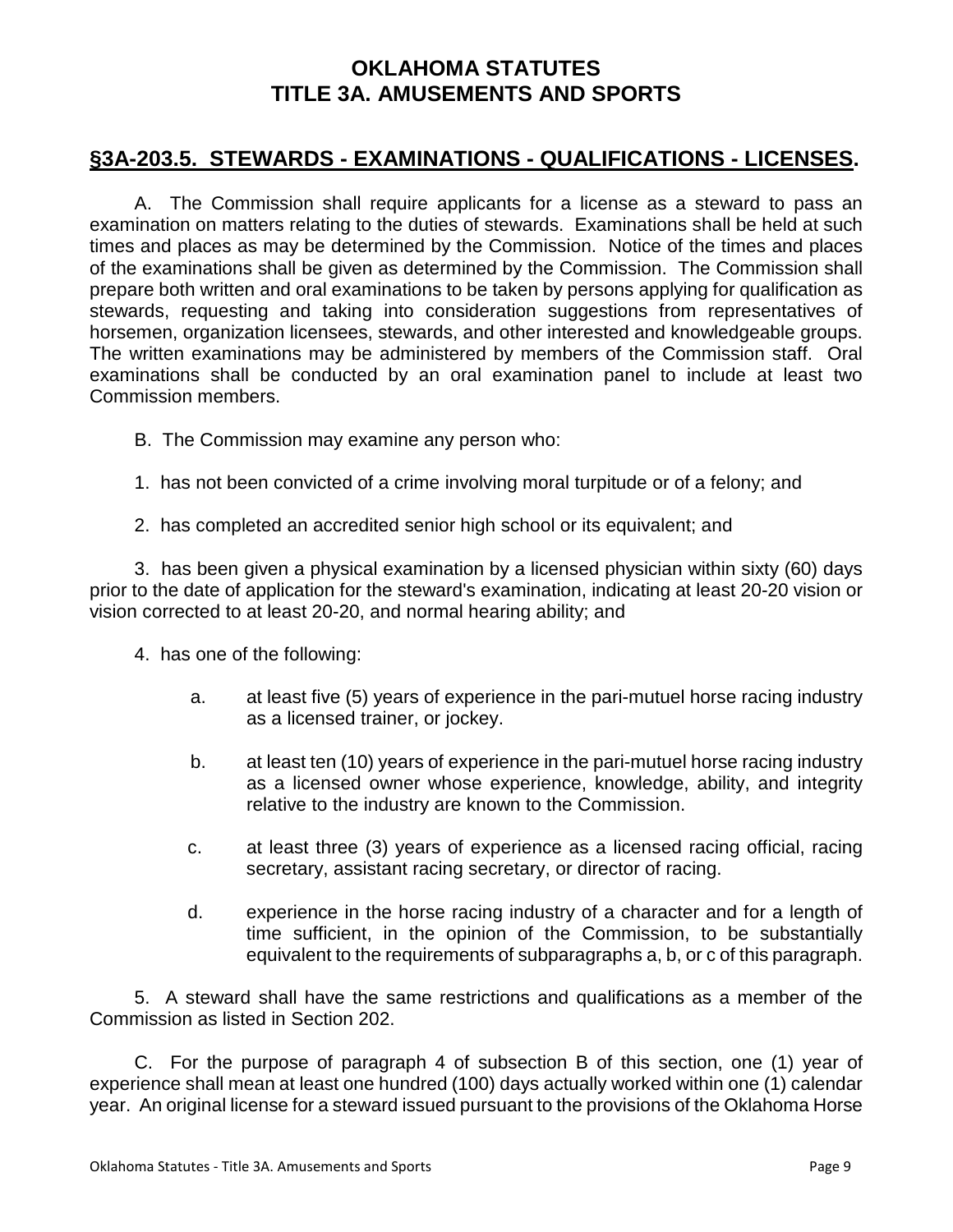Racing Act shall be issued for a period of the calendar year in which it is issued, and shall be renewable for a period not to exceed three (3) years, which the Commission may establish by regulation. The Commission may establish a license fee schedule consistent with the different periods for which such licenses may be granted. The license shall be valid at all race meetings in this state during the period for which it is issued, unless it is suspended or revoked prior to the expiration of such period.

Added by Laws 1983, c. 11, § 10, emerg. eff. March 22, 1983; Amended by Laws 1985, c. 196, § 2, emerg. eff. June 26, 1985.

# **§3A-203.6. SUBPOENAS - OATHS AND AFFIRMATIONS - FALSE TESTIMONY.**

A. The Commission, its executive director, or the stewards may issue subpoenas for the attendance of witnesses or the production of any records, books, memoranda, documents, or other papers or things, to enable any of them to effectually discharge its or his duties, and may administer oaths or affirmations as necessary in connection therewith.

B. Any person subpoenaed who fails to appear at the time and place specified in answer to the subpoena and to bring any papers or things specified in the subpoena, or who upon such appearance, refuses to testify or produce such records or things, upon conviction, is guilty of a misdemeanor.

C. Any person who testifies falsely under oath in any proceeding before, or any investigation by, the Commission, its executive director, or the stewards, upon conviction, shall be guilty of a felony and shall be punished in the same manner prescribed for the punishment of perjury.

Added by Laws 1983, c. 11, § 11, emerg. eff. March 22, 1983; Amended by Laws 1990, c. 275, § 1, emerg. eff. May 25, 1990; Laws 1997, c. 133, § 111, eff. July 1, 1999; Laws 1999, 1st Ex.Sess., c. 5, § 44, eff. July 1, 1999.

NOTE: Laws 1998, 1st Ex.Sess., c. 2, § 23 amended the effective date of Laws 1997, c. 133, § 111 from July 1, 1998, to July 1, 1999.

# **§3A-203.7. PURPOSE AND INTENT OF ACT - RULES AND REGULATIONS.**

In the interest of the public health, safety, and welfare, it is hereby declared to be the purpose and intent of the Oklahoma Horse Racing Act to vest in the Commission plenary power to promulgate rules and regulations for the forceful control of race meetings held in this state. The rules and regulations shall: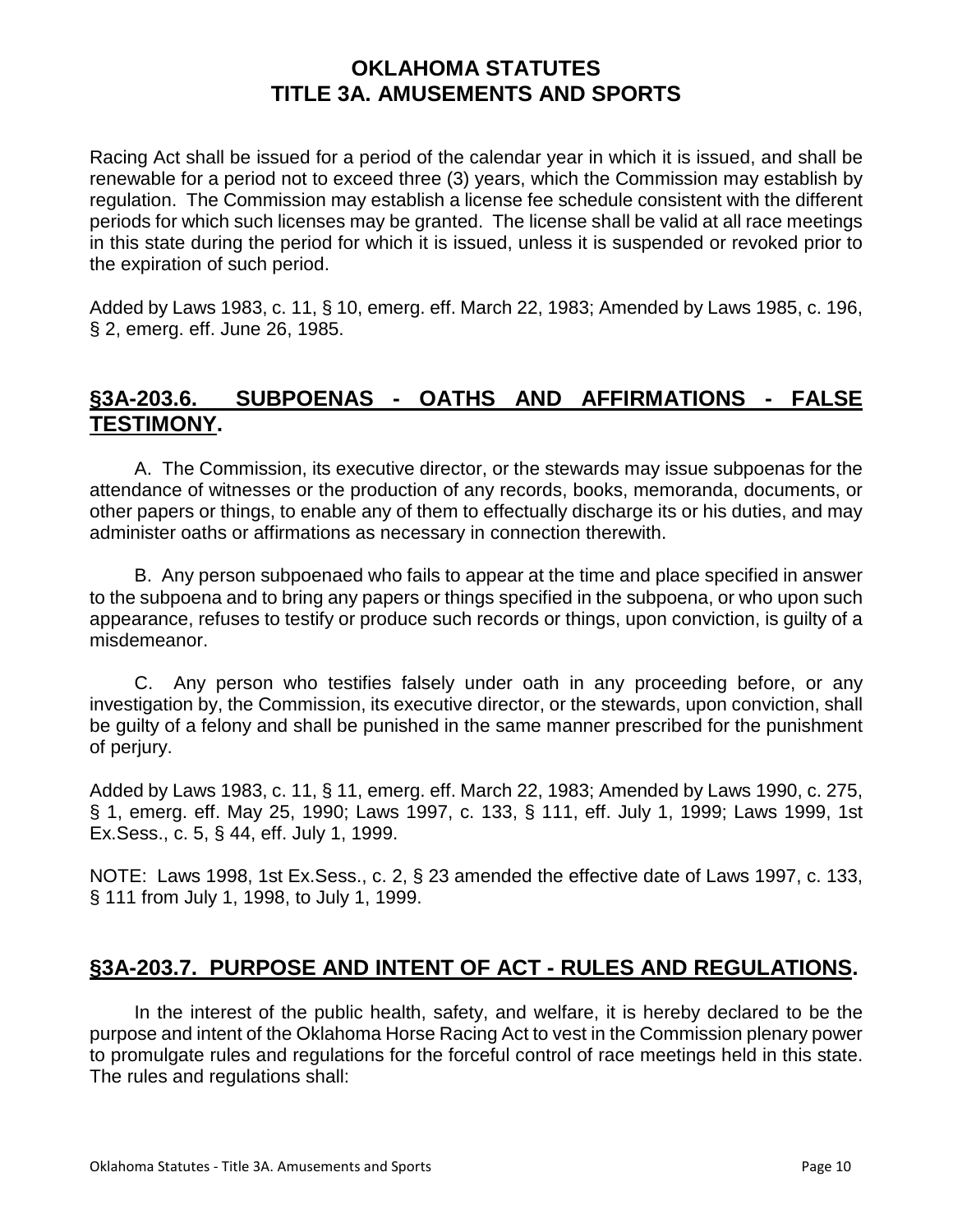1. encourage agriculture and the breeding of horses in this state; and

2. maintain race meetings held in this state of the highest quality and free of any horse racing practices which are corrupt, incompetent, dishonest, or unprincipled; and

3. dissipate any cloud of association with the undesirable and maintain the appearance as well as the fact of complete honesty and integrity of horse racing in this state; and

4. generate public revenues.

Added by Laws 1983, c. 11, § 12, emerg. eff. March 22, 1983.

# **§3A-203.8. NON-PARI-MUTUEL TRACKS - TIME FOR PAYMENT OF CLAIMS.**

Any non-pari-mutuel track, coming within the provisions of this act, shall pay, within thirty (30) days, any claims submitted by the Oklahoma Horse Racing Commission, to reimburse the Commission for any verified expenses incurred in administering this act. If such claims are not paid within the thirty-day period, the Commission may take such action as specified in subsection J of Section 205.2 of Title 3A of the Oklahoma Statutes.

Added by Laws 1992, c. 16, § 1, emerg. eff. March 26, 1992.

#### **§3A-204. POWERS AND DUTIES OF COMMISSION.**

- A. The Oklahoma Horse Racing Commission shall:
- 1. Have supervision of:
	- a. all race meetings held in this state; provided, for non-pari-mutuel race meetings and training races held at non-pari-mutuel tracks jurisdiction of the Commission shall be limited to a period of time beginning twelve (12) hours before the commencement of the first race on a race day and ending four (4) hours after the finish of the last race on a race day,
	- b. all occupation and organization licensees in this state, and
	- c. all persons on the property of an organization licensee; provided, for nonpari-mutuel race meetings and training races held at non-pari-mutuel tracks supervision of such persons shall be limited to the period set out in subparagraph a of this paragraph;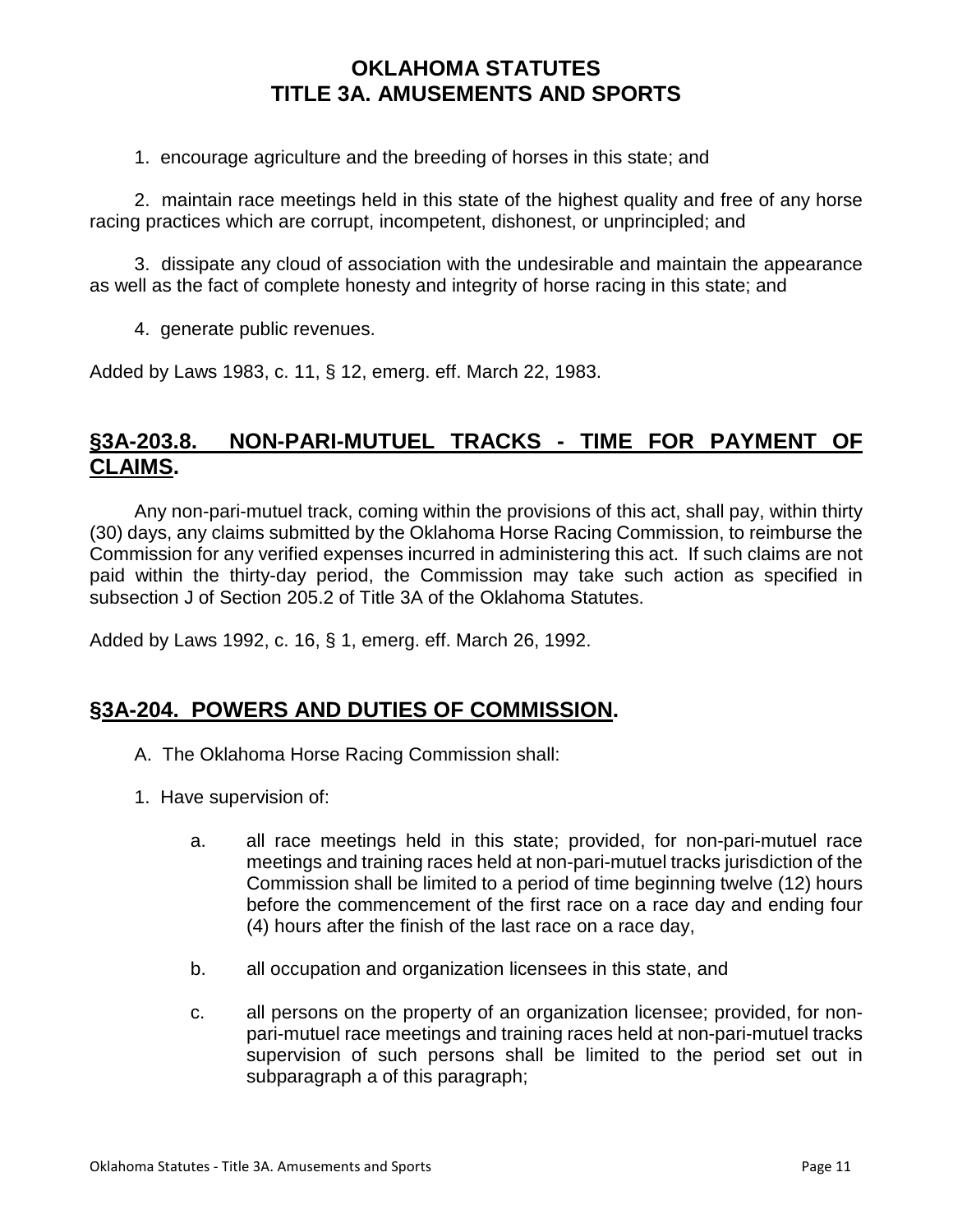2. Have the authority to promulgate rules for the purpose of administering the provisions of the Oklahoma Horse Racing Act;

3. Administer and enforce the provisions of the Oklahoma Horse Racing Act and the rules of the Commission;

4. Adjudicate controversies arising from the enforcement of the provisions of the Oklahoma Horse Racing Act and the rules of the Commission;

5. Allocate racing days of not to exceed six (6) days per calendar week, dates, and hours which are in the best interests of the people of this state to organization licensees;

6. Promulgate rules for the granting or refusing and the suspension or revoking of licenses;

7. Promulgate rules for the holding, conducting, and operating of all race meetings held in this state; provided, the rules of the American Quarter Horse Association for regulation of the holding, conducting and operating of non-pari-mutuel race meetings and training races held at non-pari-mutuel tracks shall serve as the rules for the holding, conducting and operating of non-pari-mutuel race meetings and training races held at non-pari-mutuel tracks, except that appeals from decisions of the stewards shall be to the Commission, until such time as the Commission has promulgated substantially similar rules for regulation of the holding, conducting and operating of non-pari-mutuel race meetings and training races held at non-parimutuel tracks;

8. Have supervision and control of the pari-mutuel machines and all other equipment at all race meetings held in this state;

- 9. Check the making of pari-mutuel pools and the distribution of such pools and shall:
	- a. contract with the Office of the State Auditor and Inspector to conduct an annual audit and inspection of live race meets in this state, and
	- b. reimburse the Office of the State Auditor and Inspector for the cost of these services;

10. Promulgate rules governing:

- a. bids on leases,
- b. the rate charged by an organization licensee for admission to races, and
- c. the rate charged for the performance of any service or for the sale of any article on the premises of an organization licensee;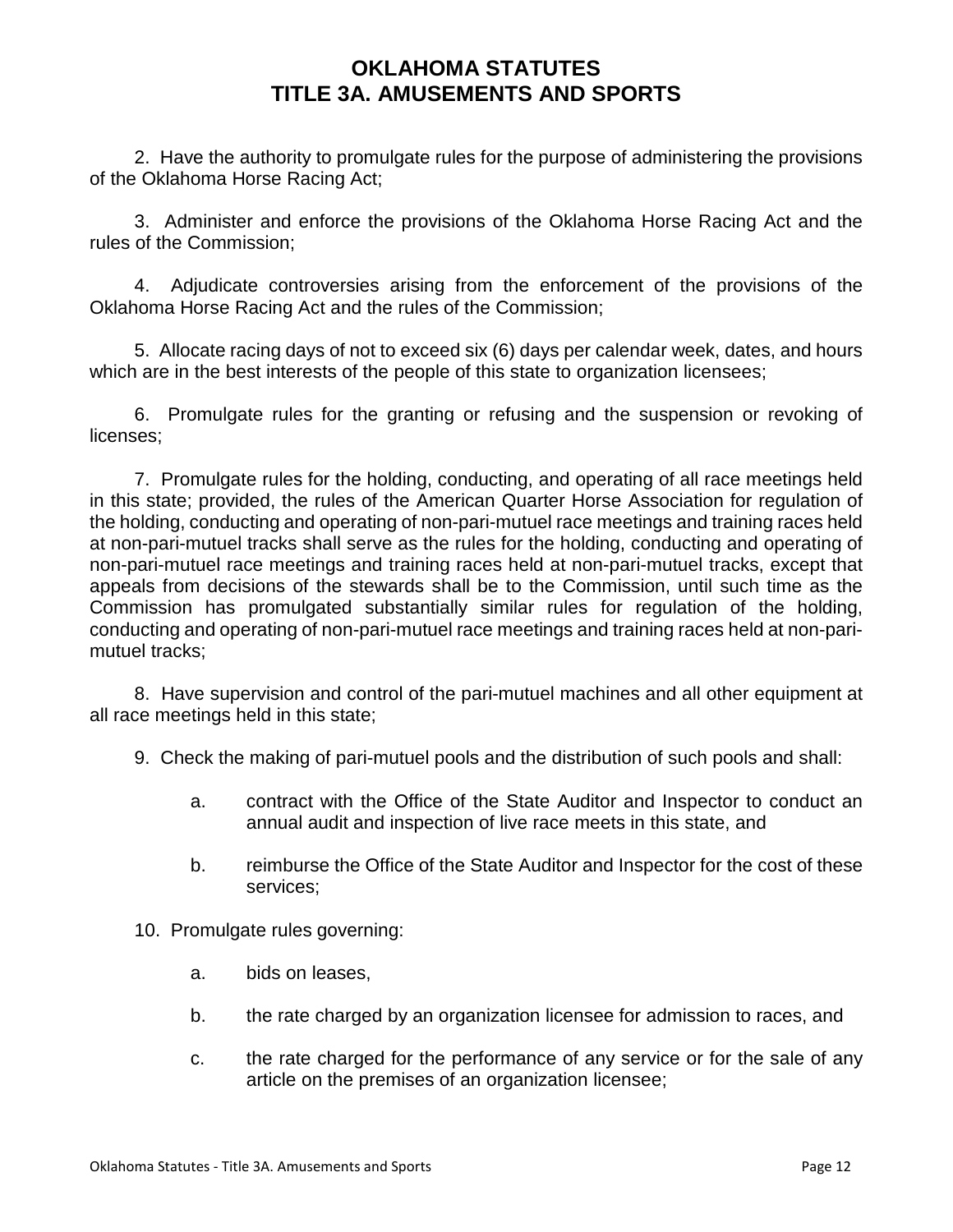11. Approve all contracts and agreements for the payment of money and all salaries, fees, and compensations by any organization licensee;

12. Have the authority to exclude, or compel the exclusion, from any race meeting:

- a. any person who violates the provisions of any rule or order of the Commission or any law of this state, any other state, or the United States,
- b. any person who has been previously convicted of violating any law of this state, any other state, the United States, or
- c. any other person, licensed or unlicensed, whose conduct or reputation is such that his or her presence at the race meeting may, in the opinion of the Commission reflect on the honesty and integrity of horse racing or interfere with the orderly conduct of the race meeting. No person shall be excluded or ejected from a race meeting solely on the grounds of race, color, creed, sex, national origin, or ancestry;

13. Have investigatory powers and authority to place attendants and such other persons as may be deemed necessary by the Commission in the offices, on the tracks, or in places of business of any organization licensee for the purpose of determining whether an organization or occupation licensee is complying with the provisions of the Oklahoma Horse Racing Act and the rules of the Commission;

14. Have authority to acquire or contract with, or establish, maintain, and operate testing laboratories and related facilities for the purpose of conducting:

- a. human substance abuse testing on occupation licensees who may affect the outcome of race results. Human substance abuse tests and the laboratories performing such tests must meet the nationally recognized standards specified in the Mandatory Guidelines for Federal Workplace Drug Testing Programs adopted by the United States Department of Health and Human Services. The Commission may require any occupation licensee to submit to a human substance abuse test if the Commission has probable cause to believe that such licensee is possessing or using any controlled dangerous substance or any other drug in violation of any federal or state law. Provided, on and after July 1, 1994, such testing shall be in compliance with the provisions of the Standards for Workplace Drug and Alcohol Testing Act, and
- b. a saliva test, a blood test, a urine test, or other tests or combinations of tests on the horses run or to be run in any race meeting. Prior to the Commission entering into any contract pursuant to this paragraph, the Attorney General shall review and approve the contract. Any contract entered into pursuant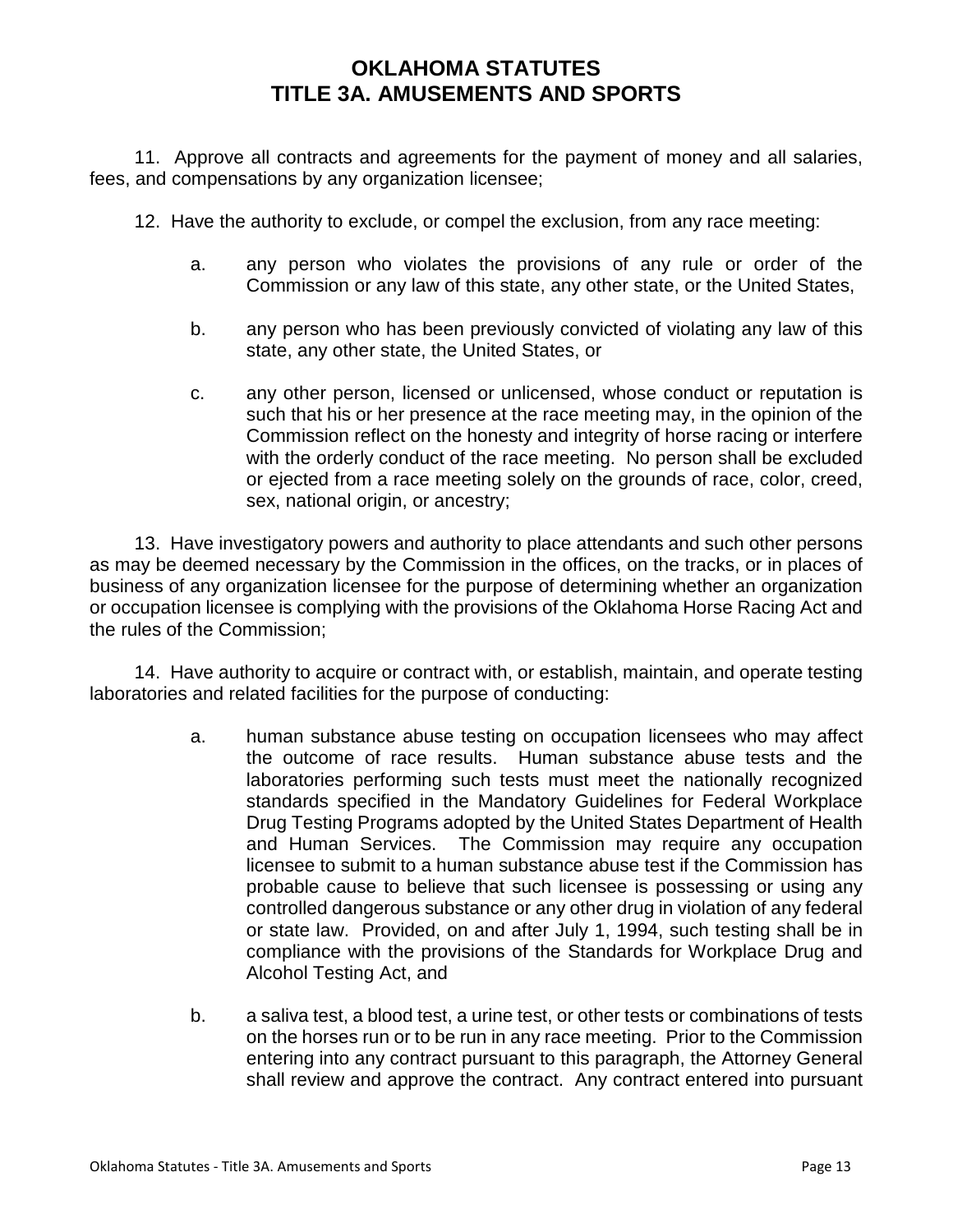to this paragraph shall contain the specifications that were in the request for bid for the contract;

15. Approve of all proposed construction on property owned or leased by an organization licensee;

16. Have authority to require that all financial, employment, or other records of an organization licensee shall be kept in such manner as prescribed by the Commission and shall be subject to inspection by the Commission. The organization licensee shall submit to the Commission an annual balance sheet, profit-and-loss statement, and any other information the Commission deems necessary in order to administer the provisions of the Oklahoma Horse Racing Act;

17. Have the authority to suspend or revoke a license or impose fines in amounts not to exceed Ten Thousand Dollars (\$10,000.00) against individuals for each violation and in amounts not to exceed Twenty Thousand Dollars (\$20,000.00) against organization licensees for each violation of any provision of the Oklahoma Horse Racing Act, any rules adopted by the Commission, or any order of the Commission, or for any other action which, in the discretion of the Commission, is a detriment or impediment to horse racing or both such suspension or revocation and fine. Each day upon which such violation or other action by the organization licensee occurs shall constitute a separate offense;

18. Have authority to suspend a horse from participating in races if the horse has been involved in any violation of the rules promulgated by the Commission or the provisions of the Oklahoma Horse Racing Act; and

19. Prepare and submit an annual report to the Governor, the Speaker of the House of Representatives, and the President Pro Tempore of the Senate. The report shall include an account of the operations, actions, and orders of the Commission, and an accounting of all revenue received by the Commission.

B. 1. The Commission may delegate to stewards or the Executive Director, those of its powers and duties as it deems necessary to fully implement and effectuate the purposes of the Oklahoma Horse Racing Act.

2. The Commission, upon appeal or due consideration, may overrule any decision of a steward except decisions regarding disqualifications for interference during the running of a race if a preponderance of evidence indicates:

- a. the stewards mistakenly interpreted the law,
- b. new evidence of a convincing nature is produced, or
- c. the best interests of racing and the state may be better served.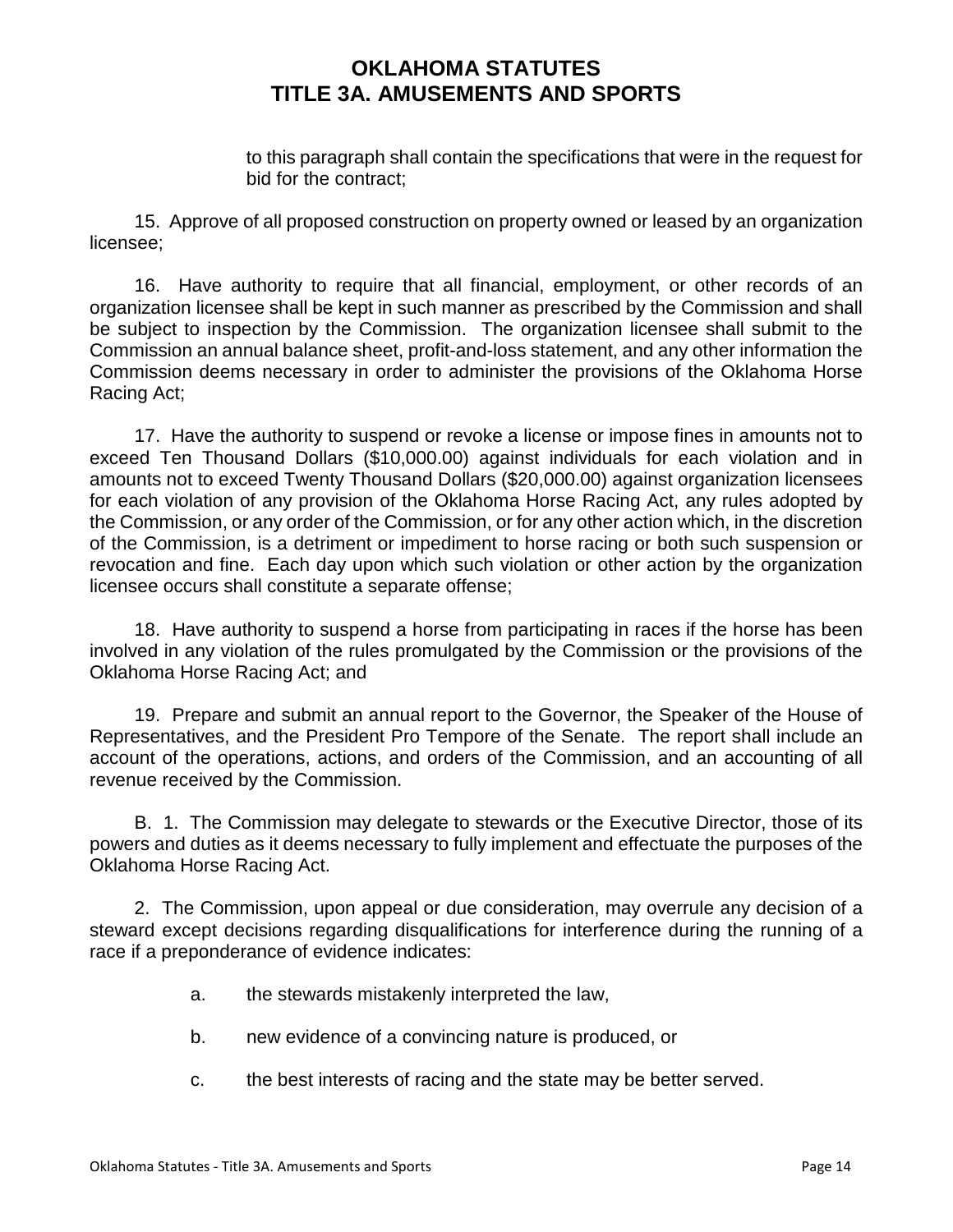3. Any decision pertaining to the finish of a race, as used for purposes of pari-mutuel pool distribution to winning ticket holders, may not be overruled. Any decision pertaining to the distribution of purses may be changed only if a claim is made in writing to the Commission by one of the involved owners or trainers, and a preponderance of evidence clearly indicates to the Commission that one or more of the grounds for protest, as provided for in the rules prepared by the Commission, has been substantiated.

Added by State Question No. 553, Initiative Petition No. 315, adopted at election held Sept. 21, 1982; Amended by Laws 1983, c. 11, § 13, emerg. eff. March 22, 1983; Laws 1985, c. 196, § 3, emerg. eff. June 26, 1985; Laws 1987, c. 208, § 68, operative July 1, 1987; Laws 1987, c. 236, § 87, emerg. eff. July 20, 1987; Laws 1989, c. 369, § 97, operative July 1, 1989; Laws 1990, c. 170, § 1, eff. Sept. 1, 1990; Laws 1992, c. 16, § 3, emerg. eff. March 26, 1992; Laws 1992, c. 364, § 17, emerg. eff. June 4, 1992; Laws 1993, c. 355, § 17, emerg. eff June 10, 1993; Laws 1997, c. 305, § 2, eff. July 1, 1997.

# **§3A-204.1. REPEALED BY LAWS 1986, C. 223, § 59, OPERATIVE JULY 1, 1986.**

#### **§3A-204.1A. OKLAHOMA HORSE RACING COMMISSION REVOLVING FUND ABOLISHED.**

A. The Oklahoma Horse Racing Commission Revolving Fund is hereby abolished.

B. All unencumbered balances contained in the Oklahoma Horse Racing Commission Revolving Fund as of July 1, 1986, shall be deposited to the credit of the General Revenue Fund of the State Treasury. The Director of State Finance shall be authorized to transfer the unencumbered balance described by this subsection to the General Revenue Fund.

C. Any unexpended balance contained in the Oklahoma Horse Racing Commission Revolving Fund as of November 15, 1986, shall be transferred and deposited to the credit of the General Revenue Fund of the State Treasury. The Director of State Finance shall be authorized to transfer the unexpended balance described by this subsection to the General Revenue Fund.

D. All funds received by the Commission from fees, fines, reimbursements, and sale of materials shall be deposited to the credit of the General Revenue Fund of the State Treasury.

Added by Laws 1986, c. 223, § 9, operative July 1, 1986.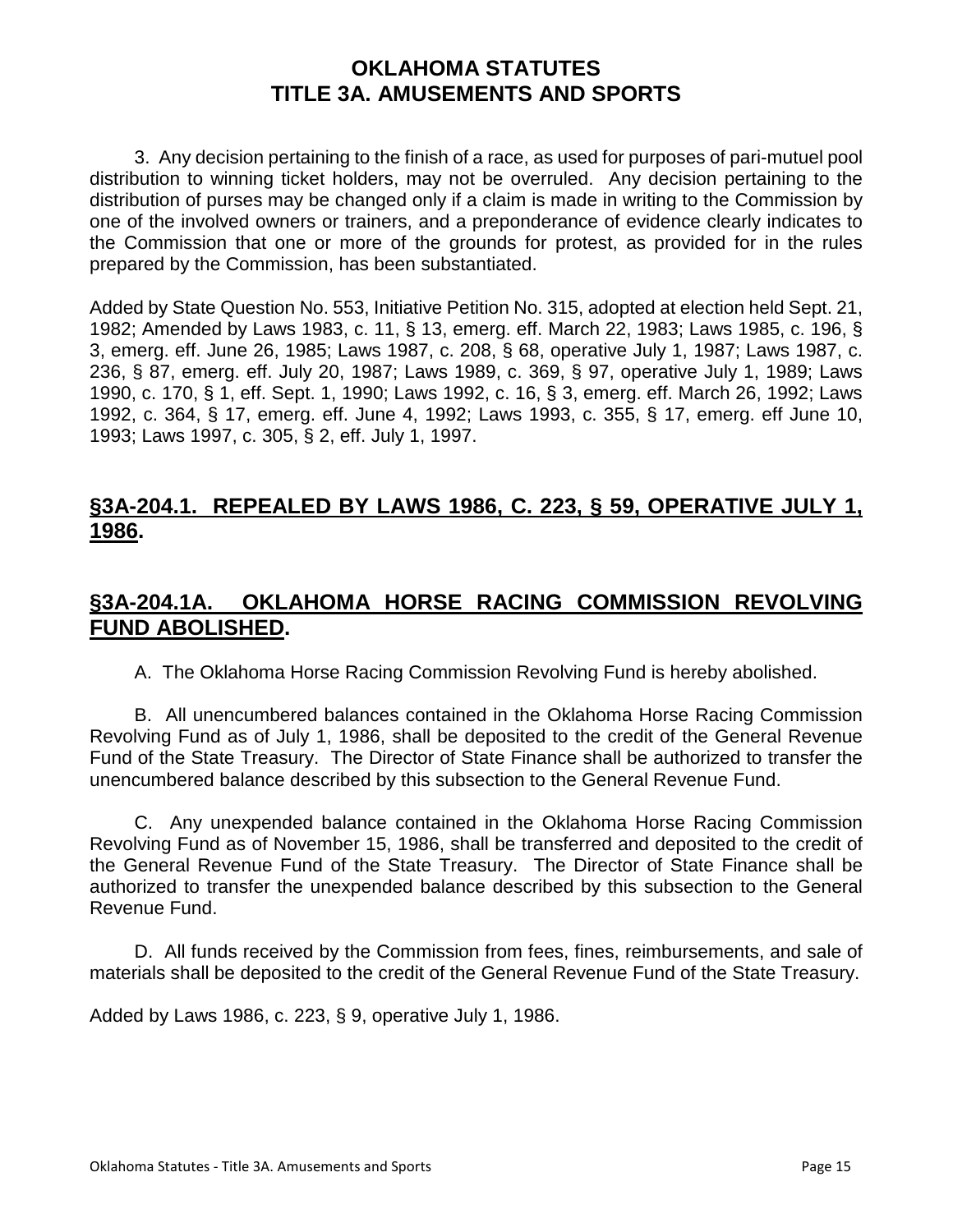#### **§3A-204.1B. EQUINE DRUG TESTING REVOLVING FUND.**

There is hereby created in the State Treasury a revolving fund for the Oklahoma Horse Racing Commission, to be designated the "Equine Drug Testing Revolving Fund". The fund shall be a continuing fund, not subject to fiscal year limitations, and shall consist of all monies received by the Oklahoma Horse Racing Commission, from appropriations made to the Commission for deposit in the fund and monies paid by organization licensees to the Commission pursuant to assessments made by the Commission for equine drug testing. All monies accruing to the credit of said fund are hereby appropriated and may be budgeted and expended by the Oklahoma Horse Racing Commission for the purpose specified in paragraph 14 of subsection A of Section 204 of this title. Expenditures from said fund shall be made upon warrants issued by the State Treasurer against claims filed as prescribed by law with the Director of the Office of Management and Enterprise Services for approval and payment.

Added by Laws 1989, c. 369, § 103, operative July 1, 1989; Amended by Laws 2012, c. 304,  $§ 22.$ 

# **§3A-204.1C. OKLAHOMA HORSE RACING COMMISSION OPERATIONAL EXPENSES REVOLVING FUND**

 There is hereby created in the State Treasury a revolving fund for the Oklahoma Horse Racing Commission to be designated as the "Oklahoma Horse Racing Commission Operational Expenses Revolving Fund." The fund shall be a continuing fund, not subject to fiscal year limitations or reconciliation, and shall consist of all monies received by the Oklahoma Horse Racing Commission from revenues apportioned to the fund by Sections 205.6 and 263 of Title 3A of the Oklahoma Statutes, together with all monies from fines, fees, reimbursements, assessments and sale of materials which are collected or received by the Commission and all monies retained by the Commission under the provisions of Title 3A of the Oklahoma Statutes. All monies accrued to the credit of the fund are hereby appropriated and may be budgeted and expended by the Commission to pay the costs, both direct and indirect, of the Commission. Expenditures from said fund shall be made upon warrants issued by the State Treasurer against claims filed as prescribed by law with the Director of the Office of Management and Enterprise Services for approval and payment.

Added by Laws 2017, HB 1858, c. 116, § 1, emerg. eff. July 1, 2017.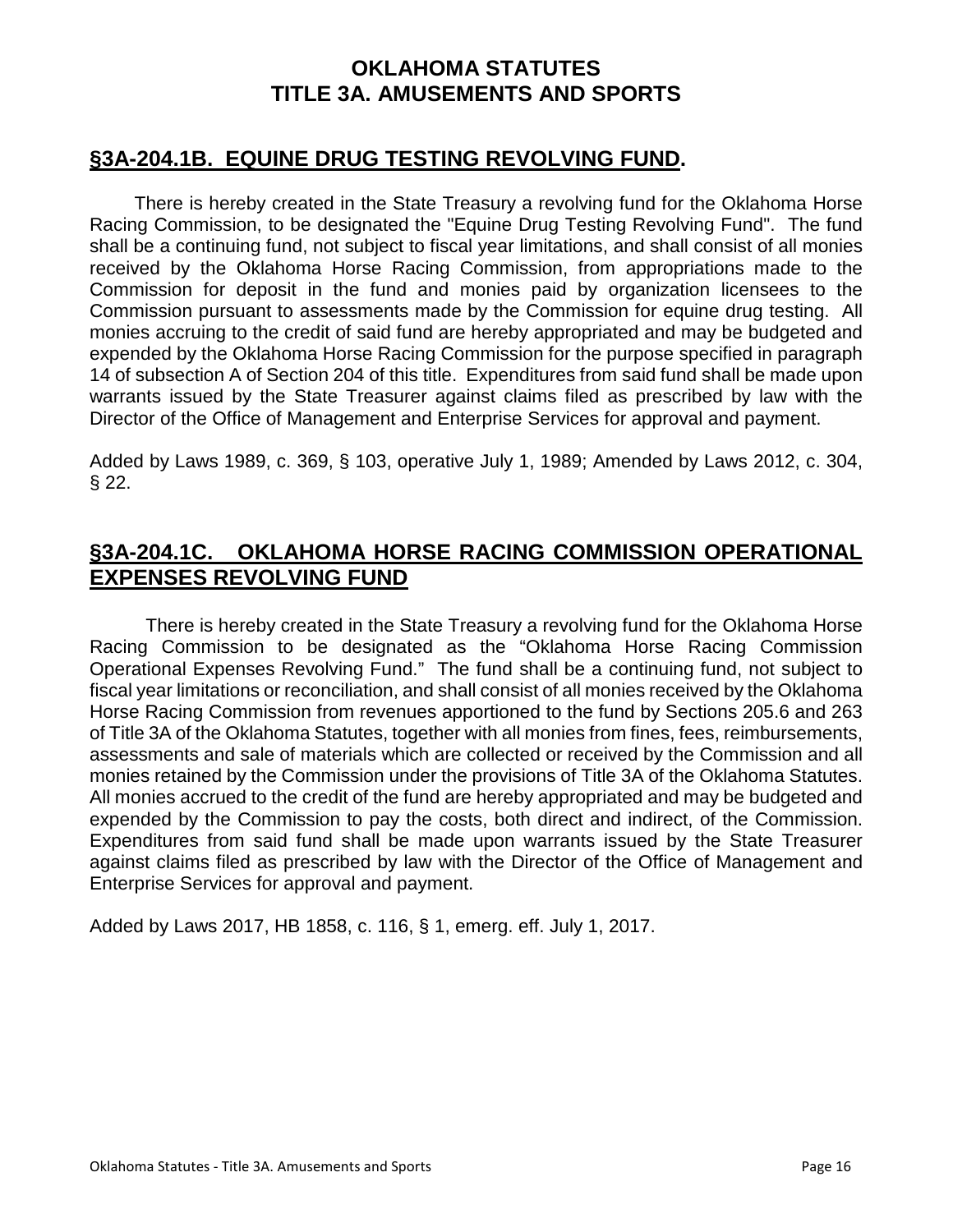# **§3A-204.1D. USE AND BUDGET FOR OKLAHOMA HORSE RACING COMMISSION OPERATIONAL EXPENSES REVOLVING FUND**

A. The Oklahoma Horse Racing Commission Operational Expenses Revolving Fund shall be used to fund the operations of the Oklahoma Horse Racing Commission within the limits of the budget (Budget).

B. The Budget for the initial fiscal year of this act shall be established by vote at a Commission meeting and shall not exceed Three Million Three Hundred Thousand Dollars (\$3,300,000.00). The Budget for subsequent years shall be established by vote at a Commission meeting and may be increased as follows: any amount equal to the initial fiscal year budget under this act multiplied by the percentage by which the CPI Index on January 1 of the budget year exceeds the CPI Index of the previous year; or by an amount agreed to by the organization licensees described in paragraphs 1 and 2 of subsection C of Section 262 of Title 3A of the Oklahoma Statutes and the official horsemen's representative organizations described in Section 267 of Title 3A of the Oklahoma Statutes by vote at a Commission meeting. "CPI" means the most recent all-items consumer price index for all-urban consumers for the United States City Average published by the United States Department of Labor. Consent to the increase in the budget amount for the Oklahoma Horse Racing Commission by the organization licensees and the official horsemen's representative organizations authorized by this subsection may be communicated to the Oklahoma Horse Racing Commission either through a resolution of the governing board of each such licensee and each such representative organization or through a communication authorized to be made by the governing board of each such licensee and each such representative organization by a chief executive officer or authorized employee or authorized agent of the organization licensee or representative organization in such form and at such time as may be mutually agreeable to the Oklahoma Horse Racing Commission and the respective licensee or representative organization.

C. The Oklahoma Horse Racing Commission shall establish the percentage of adjusted gross gaming revenues necessary for providing adequate operational expenses (Operational Expenses Revolving Fund Retention Percentage) by vote at a Commission meeting. The Operational Expenses Revolving Fund Retention Percentage shall be no less than one-half of one percent (0.5%) and no more than three percent (3%) of adjusted gross gaming revenues, as outlined in subsections A through G of Section 263 of Title 3A of the Oklahoma Statutes. For any subsequent quarter of a year, the Commission may adjust the Operational Expenses Revolving Fund Retention Percentage by a vote at a Commission meeting in accordance with the budget limitations established herein. In establishing the Operational Expenses Revolving Fund Retention Percentage, the Commission must attempt to set the rate to meet the estimated operating needs for the budget year, such that funds are available for operations but funds in excess of operating needs are minimized.

Added by Laws 2017, HB 1858, c. 116, § 2, emerg. eff. July 1, 2017.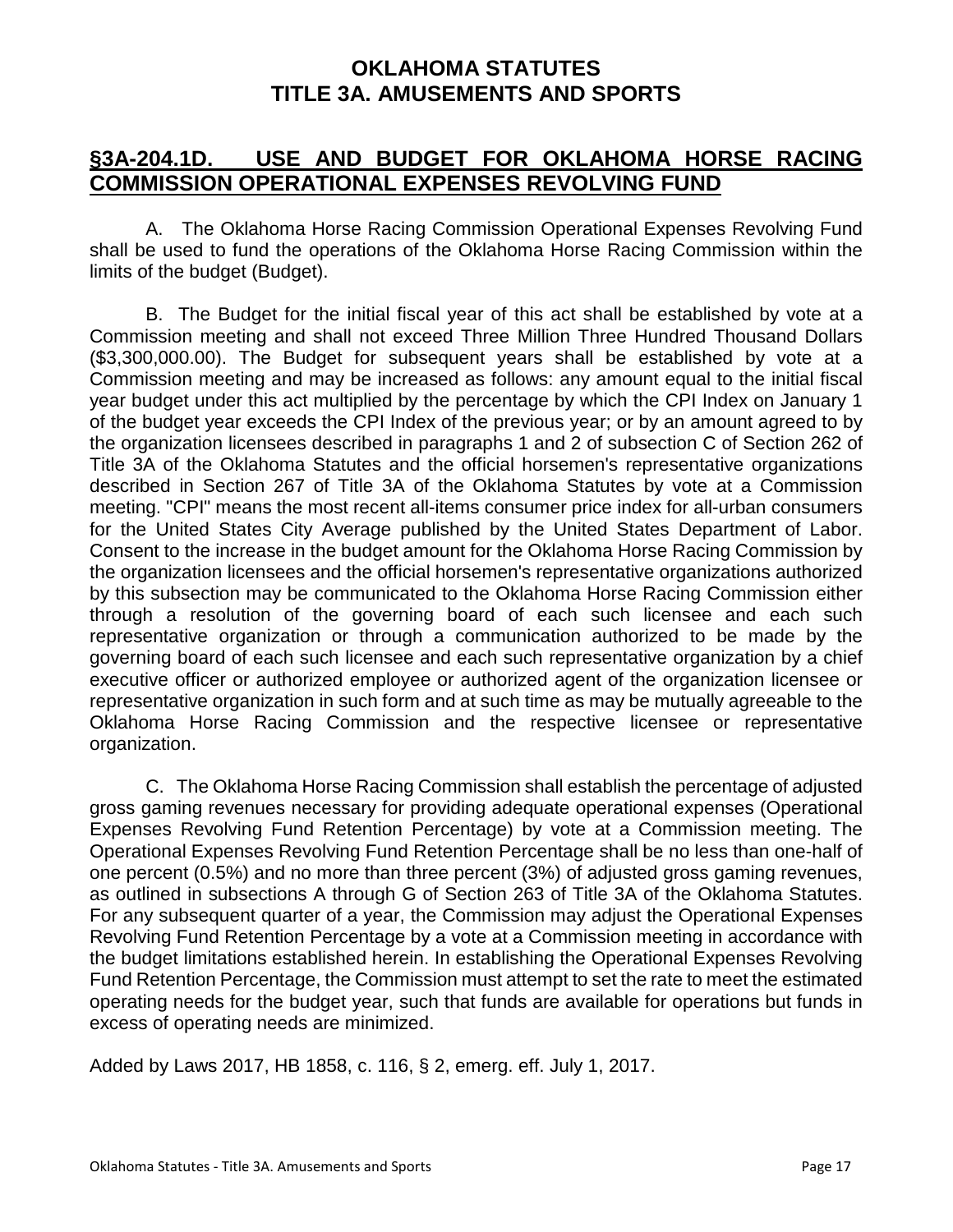# **§3A-204.2. OCCUPATION LICENSES FOR CERTAIN RACETRACK PERSONNEL - APPLICATION - FEES - GROUNDS FOR REFUSAL TO ISSUE - SUSPENSION OR REVOCATION - DISPOSITION OF FEES.**

A. The Oklahoma Horse Racing Commission shall issue occupation licenses to horse owners, trainers, jockeys, agents, apprentices, grooms, exercise persons, veterinarians, valets, blacksmiths, concessionaires, stewards, starters, timers, judges, supervisors of mutuels, guards, and such other personnel designated by the Commission whose work, in whole or in part, is conducted upon racetrack grounds which are owned by an organization licensee. The licenses shall be obtained prior to the time such persons engage in their vocations upon such racetrack grounds at any time during the calendar year for which the organization license has been issued. No person required to be licensed pursuant to the provisions of this section may participate in any capacity in any race meeting without a valid license authorizing such participation.

B. Each application for an occupation license shall be on a form prescribed and furnished by the Commission and shall include a search waiver. The license shall be renewed either annually or triennially beginning January 1. The application shall be accompanied by a fee in an amount of not more than One Hundred Dollars (\$100.00) if renewed annually or not more than Three Hundred Dollars (\$300.00) if renewed triennially. Each application shall contain the following information concerning the applicant:

- 1. Full name and address;
- 2. Age;
- 3. Whether the applicant was issued any prior occupation license from this state;

4. Whether the applicant was issued any occupation license from another state;

5. Whether an occupation license from another state is or has been denied, suspended, or revoked;

6. Whether the applicant has been convicted of a felony in this state or any other state as established by a national criminal history record check as defined by Section 150.9 of Title 74 of the Oklahoma Statutes; and

7. Such other information as required by the Commission.

C. The Commission may refuse an occupation license to any person:

1. Who has been convicted of a felony; or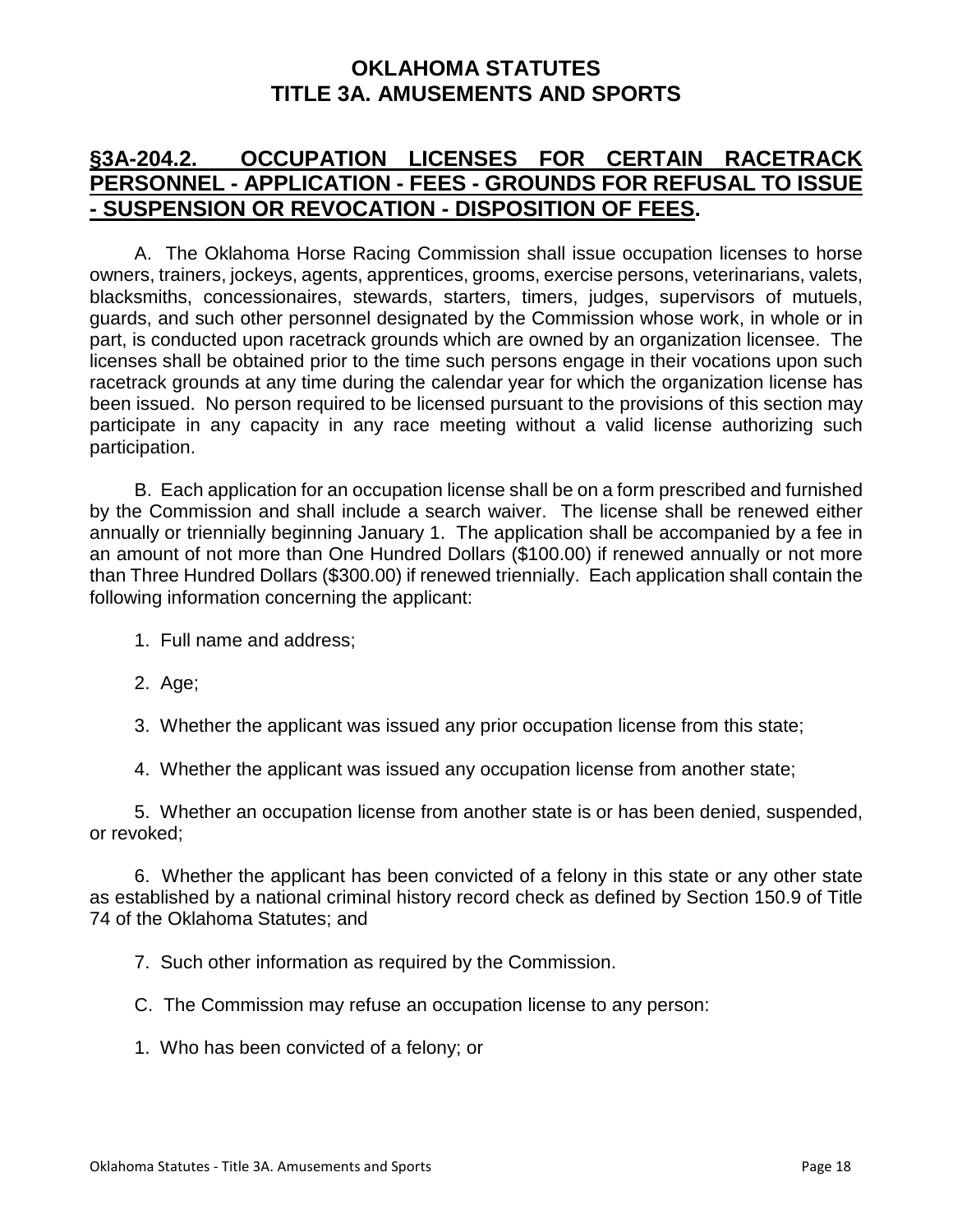2. Who has been convicted of violating any law regarding gambling or controlled dangerous substances of the United States, this state, or any other state; or

3. Who is unqualified to perform the duties required of the applicant; or

4. Who fails to disclose or states falsely any information required in the application; or

5. Who has been found guilty of a violation of any provision of the Oklahoma Horse Racing Act or of the rules and regulations of the Commission; or

6. Whose license has been suspended, revoked, or denied for just cause in any other state.

D. The Commission may suspend or revoke any occupation license or fine an occupation licensee for:

1. Violation of any of the provisions of the Oklahoma Horse Racing Act; or

2. Violation of any provision of the rules or regulations of the Commission; or

3. Any cause which, if known to the Commission, would have justified the refusal of the Commission to issue the occupation license; or

4. Any other just cause as determined by the Commission.

E. Of the original application fee for an occupation license, the amount of the fingerprinting fee shall be deposited in the OSBI Revolving Fund. The remainder shall be apportioned to the Oklahoma Horse Racing Commission Operational Expenses Revolving Fund.

F. Notwithstanding any other provision of the Oklahoma Horse Racing Act, Section 200 et seq. of this title, licenses for personnel specified in subsection A of this section whose work is limited to racetrack grounds which are owned by an organization licensee which only conducts non-pari-mutuel race meetings or training races shall be issued pursuant to rules adopted by the Commission in accordance with the American Quarter Horse Association rules.

G. The Commission may promulgate rules to facilitate and promote uniform, reciprocal occupation licensing with other jurisdictions.

H. Nothing in the Oklahoma Horse Racing Act or rules promulgated pursuant thereto shall prohibit or be construed as prohibiting issuance of any occupation license solely because the applicant is an organizational licensee or racetrack owner or holds an interest in a race track.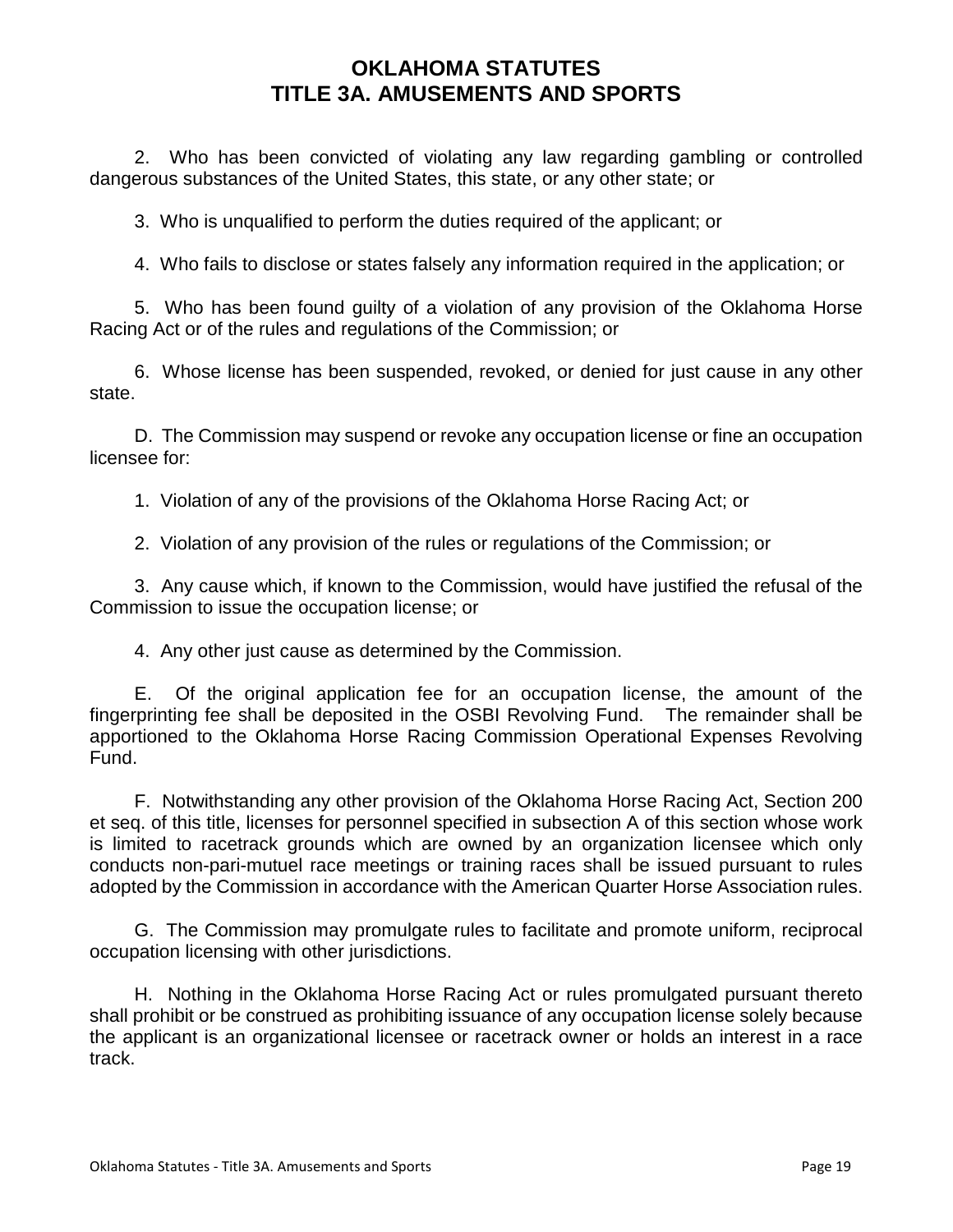Added by Laws 1983, c. 11, § 15, emerg. eff. March 22, 1983; Amended by Laws 1985, c. 196, § 4, emerg. eff. June 26, 1985; Laws 1986, c. 223, § 12, operative July 1, 1986; Laws 1988, c. 210, § 6, operative July 1, 1988; Laws 1989, c. 369, § 98, operative July 1, 1989; Laws 1992, c. 16, § 4, emerg. eff. March 26, 1992; Laws 1999, c. 8, § 1, eff. Nov. 1, 1999; Laws 2000, c. 238, § 1, emerg. eff. May 24, 2000; Laws 2003, c. 204, § 2, eff. Nov. 1, 2003; Amended by Laws 2017, HB 1858, c. 116 § 3, emerg. eff. July 1, 2017.

# **§3A-204.3. SUSPENSION OR REVOCATION OF OCCUPATION LICENSE AT RACE MEETING - PROCEDURE.**

A. The Commission or the stewards or the judges at a race meeting shall have the authority to revoke or suspend an occupation license. If the Commission revokes or suspends an occupation license, or a steward or the judges at any race meeting suspend an occupation license, the occupation license of the person shall remain suspended or revoked until the final determination has been made pursuant to the provisions of Sections 301 through 326 of Title 75 of the Oklahoma Statutes.

B. The Commission or the stewards or the judges at a race meeting may summarily suspend an occupation license pending further proceedings pursuant to the provisions of Sections 301 through 326 of Title 75 of the Oklahoma Statutes. Such proceedings shall be promptly instituted.

Added by Laws 1983, c. 11, § 16, emerg. eff. March 22, 1983; Amended by Laws 1985, c. 196, § 5, emerg. eff. June 26, 1985.

# **§3A-205. LICENSE REQUIRED.**

A. No person shall conduct a horse race where the public is charged any type of fee for admission, parking, or to race a horse without a valid organization license issued pursuant to the provisions of the Oklahoma Horse Racing Act.

B. Any person violating the provision of this section, upon conviction, shall be guilty of a felony and shall be fined not more than Ten Thousand Dollars (\$10,000.00) or be imprisoned for a period of not more than ten (10) years or both said fine and imprisonment.

Added by State Question No. 553, Initiative Petition No. 315, adopted at election held Sept. 21, 1982; Amended by Laws 1983, c. 11, § 17, emerg. eff. March 22, 1983; Laws 2006, c. 274, § 2, emerg. eff. June 7, 2006.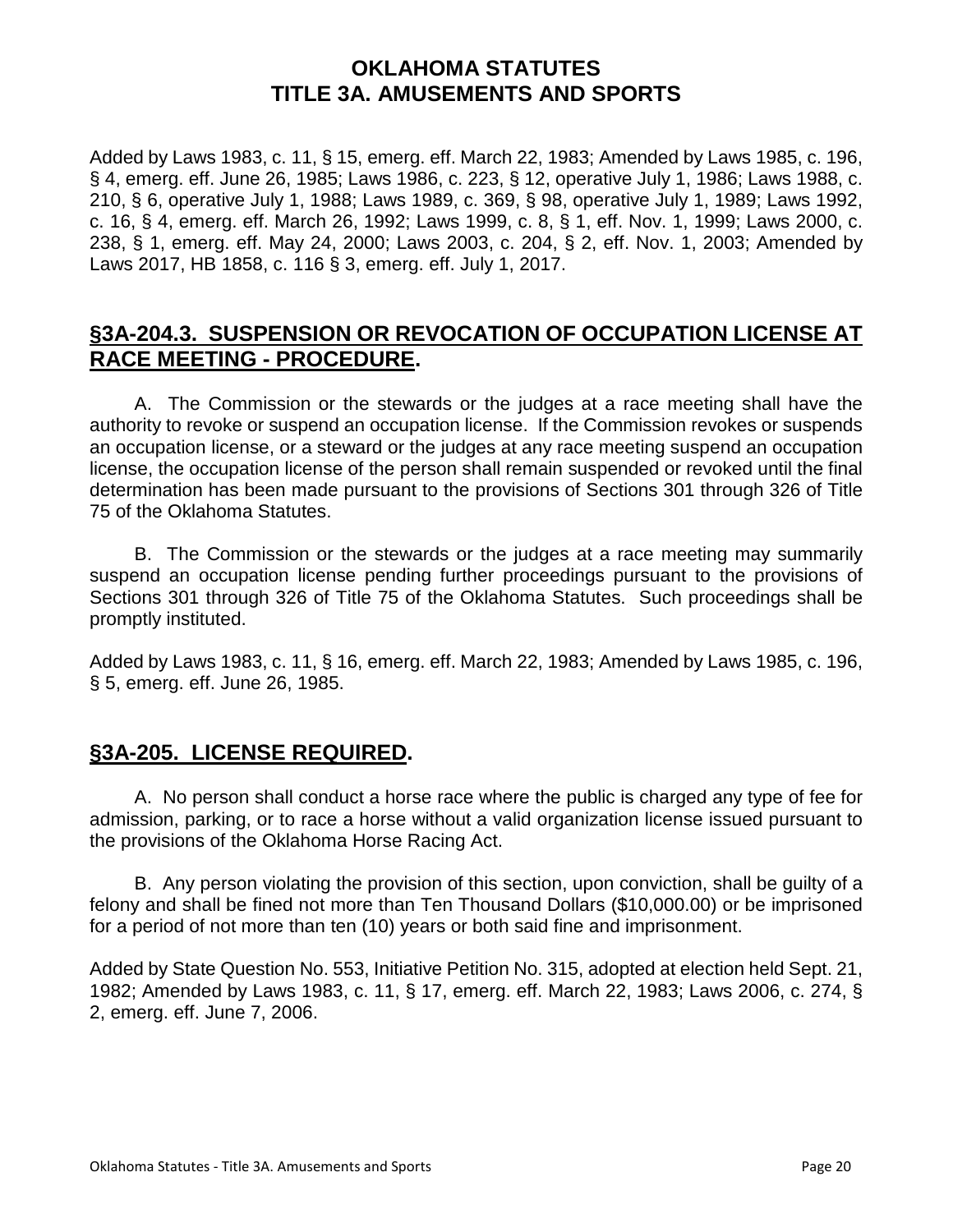# **§3A-205.1. ORGANIZATION LICENSE - APPLICATIONS - SILENT OR UNDISCLOSED INTEREST.**

A. Any person desiring to conduct a race meeting may apply to the Commission for an organization license. The application shall be made on a form prescribed and furnished by the Commission and shall include a search waiver. The application shall contain the following information:

1. the dates on which the applicant intends to conduct the race meeting; and

2. the hours of each racing day between which the applicant intends to conduct horse racing at such meeting; and

3. the location where the applicant proposes to conduct the race meeting; and

4. the name and mailing address of the person, association, or corporation making the application; and

- 5. if the applicant is a corporation:
	- a. a certified copy of the articles of incorporation and bylaws, and
	- b. the names and mailing addresses of all stockholders who own at least three percent (3%) of the total stock issued by the corporation, officers, and directors and the number of shares of stock owned by each; and
- 6. if the applicant is a partnership:
	- a. a copy of the partnership agreement, and
	- b. the names and mailing addresses of all general and limited partners with a statement of their respective interest in the partnership; and
- 7. any other information the Commission may require.

B. A separate application shall be filed for each race meeting which such person proposes to conduct. The application:

1. if made by an individual, shall be signed and verified under oath by the individual; and

2. if made by more than one individual or by a partnership, shall be signed and verified under oath by at least two of the individuals or members of the partnership; and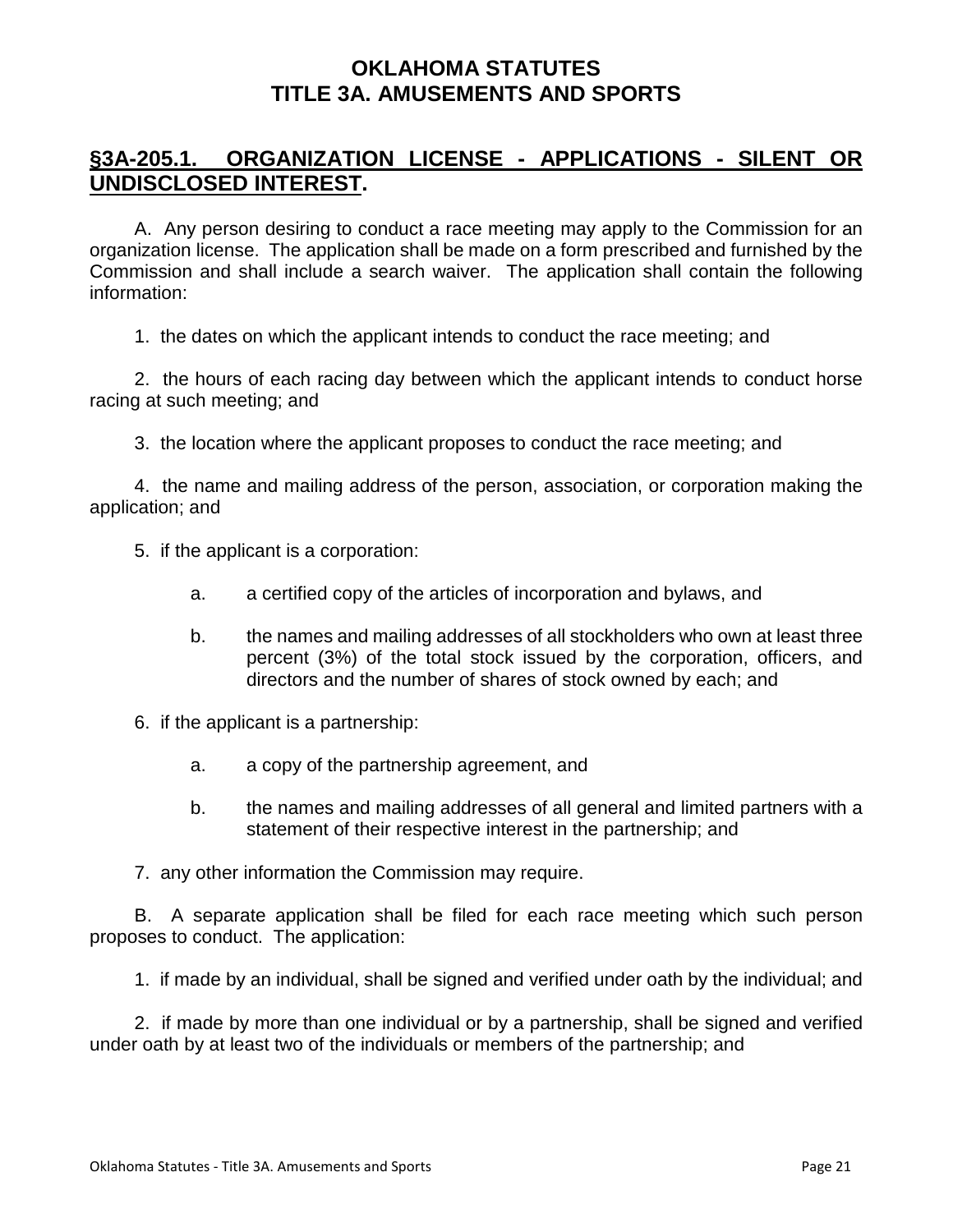3. if made by an association, a corporation, or any other entity, shall be signed by the president, attested to by the secretary under the seal of such association or corporation if it has a seal, and verified under oath by one of the signing officers.

C. No person shall own any silent or undisclosed interest in any entity requesting an organization license.

D. No organization license shall be issued to any applicant that fails to comply with the provisions of this section.

Added by Laws 1983, c. 11, § 18, emerg. eff. March 22, 1983.

# **§3A-205.2. ORGANIZATION LICENSE - FEES - ISSUANCE - RACING DAYS ALLOCATION - BOND - CITIZENSHIP AND RESIDENCY - REVOCATION OF LICENSE - DISPOSITION OF FEES.**

A. Applications for organization licenses must be filed with the Commission at a time and place prescribed by the rules and regulations of the Commission. Beginning with organization license applications for the 1994 calendar year, the Commission shall develop and use separate application forms for applicants requesting an organization license to conduct horse racing with the pari-mutuel system of wagering and applicants requesting an organization license to conduct horse racing without the pari-mutuel system of wagering. For use for the 1993 calendar year organization licenses, an applicant requesting to conduct horse racing without the pari-mutuel system of wagering shall make application with the Commission on American Quarter Horse Association application forms. Applications for an organization license to conduct horse racing without the pari-mutuel system of wagering for the 1993 calendar year shall be filed with the Commission on or before the 1st day of August, 1992. Each applicant requesting an organization license to conduct horse racing with the pari-mutuel system of wagering shall include with each application a nonrefundable license fee equal to the sum of Five Thousand Dollars (\$5,000.00) for each race meeting and Two Hundred Dollars (\$200.00) for each racing day requested. Provided, the fee for Five Thousand Dollars (\$5,000.00) shall be waived for applicants applying pursuant to the provisions of Section 208.2 of this title. Each applicant requesting an organization license to conduct horse racing without the pari-mutuel system of wagering or to conduct accredited work or training races shall include with each application a nonrefundable license fee of Five Hundred Dollars (\$500.00) for each race meeting. Such fee shall be in the form of a certified check or bank draft payable to the order of the Commission. Within thirty (30) days after the date specified for filing, the Commission shall examine the applications for compliance with the provisions of the Oklahoma Horse Racing Act and such rules and regulations as may be promulgated by the Commission. If any application does not comply with the provisions of the Oklahoma Horse Racing Act or the rules and regulations promulgated by the Commission, the application may be rejected or the Commission may direct the applicant to comply with the provisions of the Oklahoma Horse Racing Act or the rules and regulations of the Commission within a reasonable time as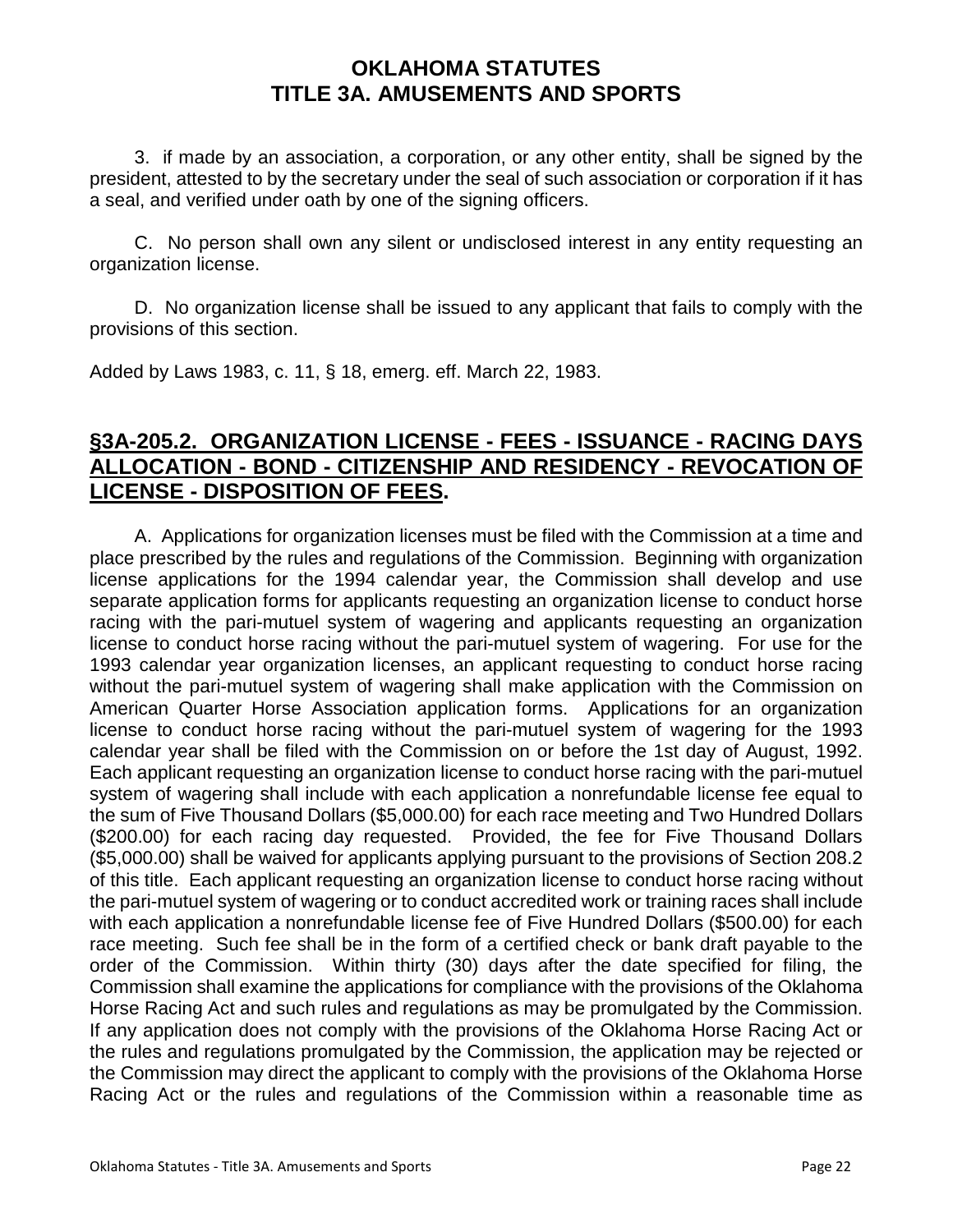determined by the Commission. Upon proof by the applicant of compliance, the Commission may reconsider the application. If it is found to be in compliance with the provisions of the Oklahoma Horse Racing Act and the rules and regulations of the Commission, the Commission may then issue an organization license to the applicant.

B. The Commission may exercise discretion in the issuing of organization licenses to qualified applicants. The Commission may also determine and grant racing dates different from those requested by the applicants in their applications.

C. The Commission may determine and grant the number of racing days to be allotted to each applicant. When granting organization licenses and allocating dates for race meetings which will, in the judgment of the Commission, be conducive to the best interests of the public and the sport of horse racing, the Commission shall give consideration to:

1. The character, reputation, experience, and financial integrity of each applicant and of any other person that:

- a. directly or indirectly controls such applicant, or
- b. is directly or indirectly controlled by such applicant or by a person who directly or indirectly controls such applicant; and

2. The facilities and accommodations of the applicant for the conduct of race meetings; and

3. The location of the race meeting of the applicant in relation to the principal centers of population of this state; and

4. The highest prospective total revenue to be derived by the state from the conduct of the race meeting.

D. Prior to the issuance of an organization license to conduct pari-mutuel race meetings, the applicant shall file with the Commission a bond payable to the State of Oklahoma in an amount determined by the Commission which is not less than Two Hundred Thousand Dollars (\$200,000.00) and not more than the total financial liability of the organization licensee throughout the race meeting for which the organization license is requested, executed by the applicant and a surety company or companies authorized to do business in this state, and conditioned upon the payment by the organization licensee of all taxes and other monies due and payable pursuant to the provisions of the Oklahoma Horse Racing Act and all purses due and payable, and upon the fact that, upon presentation of winning tickets, the organization licensee will distribute all sums due to the patrons of pari-mutuel pools. The financial liabilities incurred by the organization licensee in the form of real estate mortgages shall not be included in the determination of the bond amount.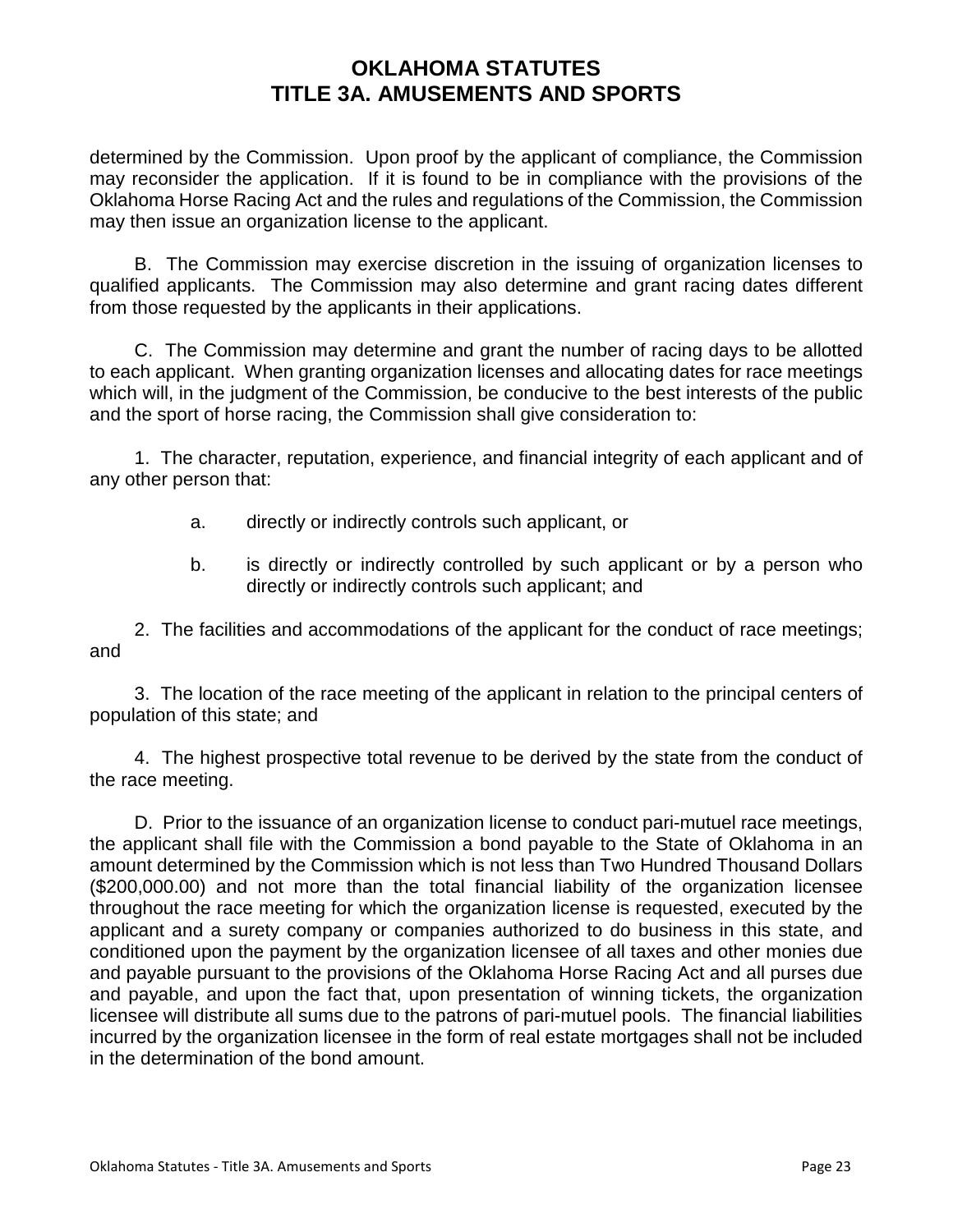E. The Commission shall notify each applicant of the racing dates allotted to such applicant. The notice shall be in writing and sent by registered mail to the applicant at the address stated in the Application. The notice shall be mailed within two (2) business days of the date the allotment is made. After the mailing of such notice of allotment, each applicant shall file with the Commission within ten (10) days an acceptance of such allotment on a form prescribed and furnished by the Commission.

F. Each organization license shall specify the name of the person to whom it is issued, the dates upon which horse racing is permitted, and the location, place, track, or enclosure where the race meeting is to be held.

G. All employees of an organization licensee shall be citizens of the United States, and not less than ninety percent (90%) of such employees shall be residents of this state for not less than eighteen (18) months immediately preceding such employment.

H. All horse racing conducted pursuant to the provisions of an organization license is subject to the provisions of the Oklahoma Horse Racing Act and of the rules, regulations and directives promulgated by the Commission, and every organization license issued by the Commission shall contain a statement to that effect.

I. Any organization licensee may provide, with prior approval by the Commission, that at least one horse race a day may be devoted to the racing of a type of horse which is different from the type of horse being raced in the other races conducted by the organization licensee on that day. When scheduled races are trial heats for futurities or stakes races electronically timed from the starting gates, no organization licensee shall move the starting gates or allow the starting gates to be moved until all trial heats are complete, except in an emergency as determined by the stewards.

J. Organization licenses may be revoked if the organization licensee or any person owning an interest in the organization licensee:

1. Violates any provision of the Oklahoma Horse Racing Act; or

 2. Violates any provision of the rules and regulations promulgated pursuant to the provisions of the Oklahoma Horse Racing Act; or

3. Has been convicted of a felony; or

4. Has been convicted of violating any law regarding gambling or controlled dangerous substances of the United States, this state, or any other state; or

5. Has failed to disclose or has stated falsely any information contained in the application; or

6. Has concealed in whole or in part the true ownership of the organization licensee.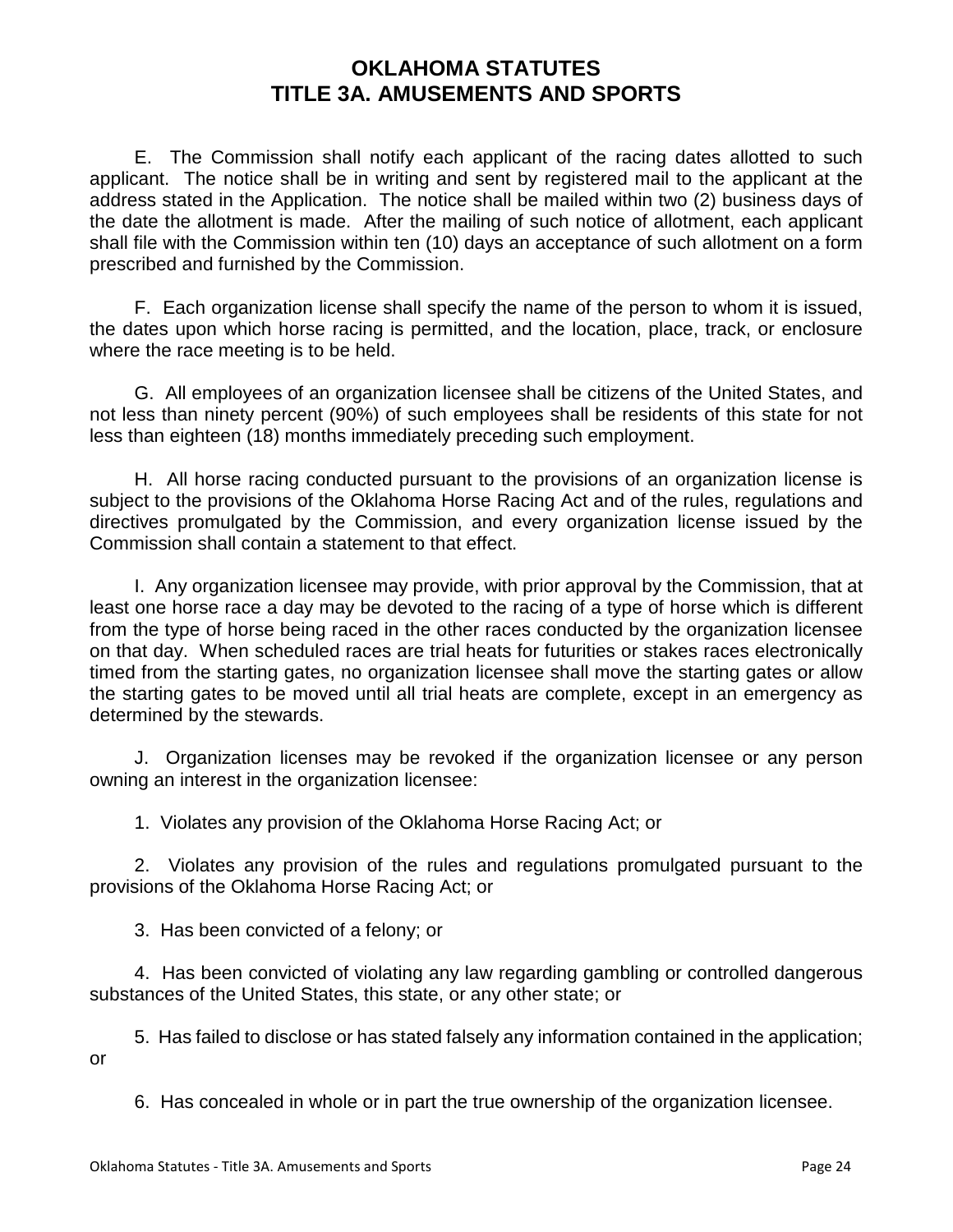Any organization license revocation proceeding shall be conducted pursuant to the provisions of Sections 302 through 323 of Title 75 of the Oklahoma Statutes.

K. The fees received by the Commission pursuant to the provisions of this section shall be apportioned to the Oklahoma Horse Racing Commission Operational Expenses Revolving Fund.

L. The provisions of the Oklahoma Horse Racing Act and rules promulgated by the Commission shall apply to an organization licensee during the entire calendar year in which the license was issued.

Added by Laws 1983, c. 11, § 19, emerg. eff. March 22, 1983; Amended by Laws 1984, c. 203, § 2, operative July 1, 1984; Laws 1985, c. 196, § 6, emerg. eff. June 26, 1985; Laws 1986, c. 223, § 13, operative July 1, 1986; Laws 1987, c. 208, § 70, operative July 1, 1987; Laws 1987, c. 236, § 89, emerg. eff. July 20, 1987; Laws 1989, c. 369, § 102, emerg. eff. June 6, 1989; Laws 1991, c. 269, § 8, eff. July 1, 1991; Laws 1992, c. 16, § 5, emerg. eff. March 26, 1992; Laws 1992, c. 364, § 18, emerg. eff. June 4, 1992; Amended by Laws 2017, HB 1858, c. 116 § 4, emerg. eff. Date July 1, 2017.

# **§3A-205.2A. OWNERSHIP INTEREST IN ORGANIZATION LICENSE.**

Whenever an organization license to conduct a horse race meeting has been issued, no person shall in any manner become the owner or holder, directly or indirectly, of any shares of stock or certificates or other evidence of ownership of any interest in such organization licensee without first having obtained the approval of the Commission. The Commission may, after hearing, revoke such organization license granted to any person which shall register on its books in the name of any person its shares of stock or certificates or other evidence of ownership of any interest in such organization licensee without the approval of the Commission having first been obtained, or which shall knowingly permit a person to be directly or indirectly interested in its shares of stock or certificates or other evidence of ownership of any interest in such organization license without reporting the same to the Commission. Whenever the Commission gives to any person its approval to own or hold the shares of stock or certificates or other evidence of ownership of any interest in any such organization licensee it shall by registered mail notify the secretary of such licensee of such approval. Under no circumstances shall the Commission give such approval to any person who has been convicted of a felony or a crime involving moral turpitude, unless said person has been granted a full and unconditional pardon. Under no circumstances shall the Commission give such approval to any person who has violated any of the provisions of the racing laws of this state or any other state, or has at any time been denied a license or permit of any kind by the Commission.

Added by Laws 1985, c. 196, § 7, emerg. eff. June 26, 1985.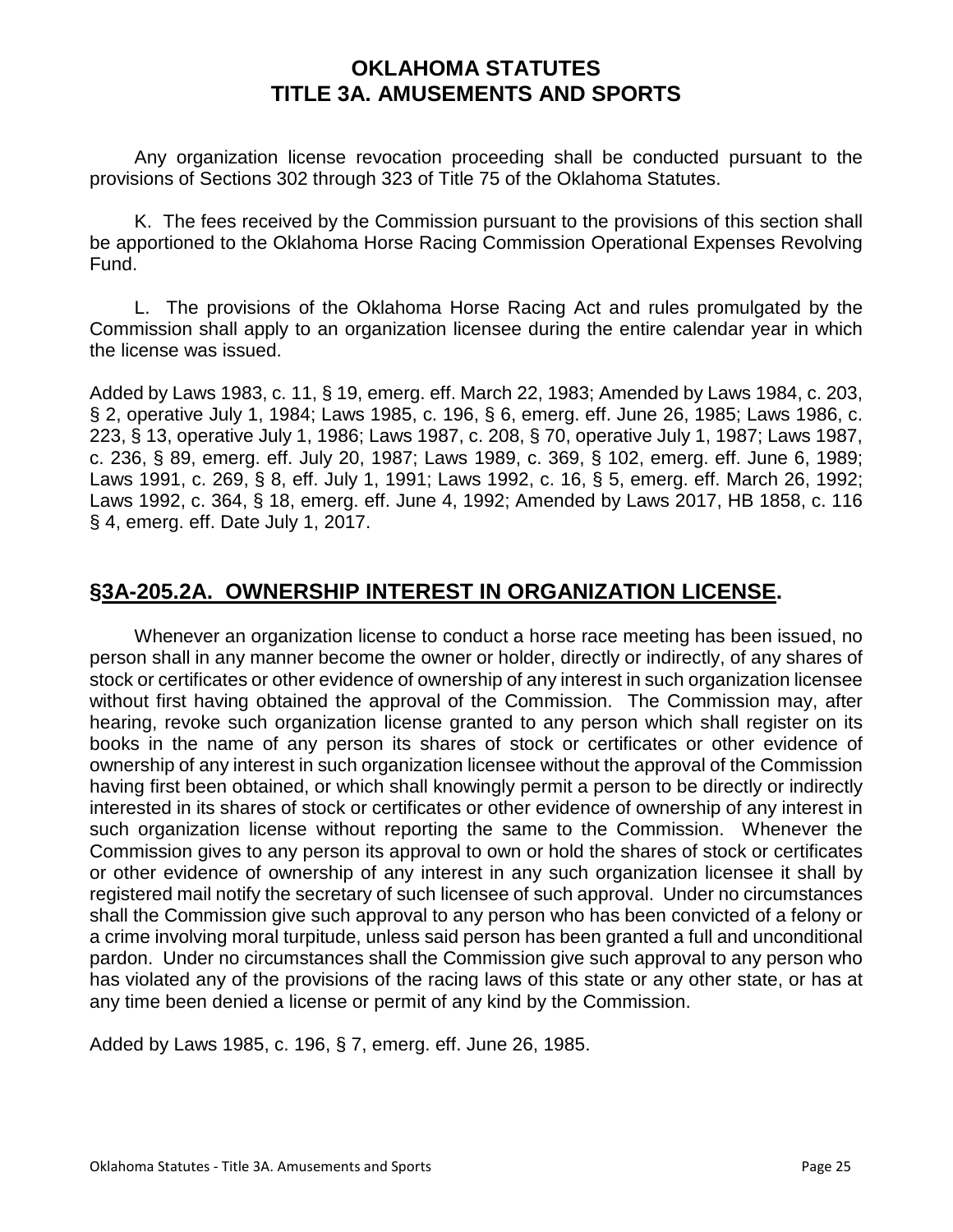# **§3A-205.3. PERSONS INELIGIBLE FOR GRANT OF ORGANIZATION LICENSE.**

No organization license shall be granted:

- 1. to any applicant if the applicant or a person owning an interest in the applicant:
	- a. has been convicted of a felony, or
	- b. has been convicted of violating any law regarding gambling or controlled dangerous substances of the United States, this state, or any other state, or
	- c. has a federal or state criminal charge pending, or
	- d. is or has been connected with or engaged in the operation of any illegal business; or

2. to any person who, at the time of application for the organization license, does not own a finished racetrack or have architectural plans and specifications approved by the Commission for a racetrack which is suitable for the type of racing intended to be held by the applicant and for the accommodation and safety of the public and the horses.

Added by Laws 1983, c. 11, § 20, emerg. eff. March 22, 1983.

# **§3A-205.4. MINIMUM STANDARD FOR ORGANIZATION LICENSEES - PENALTY.**

A. The Commission shall promulgate rules and regulations setting minimum standards to be met by organization licensees.

B. The failure of an organization licensee which has been awarded racing dates to meet the minimum standards set by the Commission shall result in the mandatory suspension of the organization license by the Commission. The suspended organization license of the organization shall not be reinstated until the minimum standards are met. Those organization licensees which apply for racing dates shall not be granted organization licenses if they are not in compliance with the minimum standards to be set by the Commission.

Added by Laws 1983, c. 11, § 21, emerg. eff. March 22, 1983.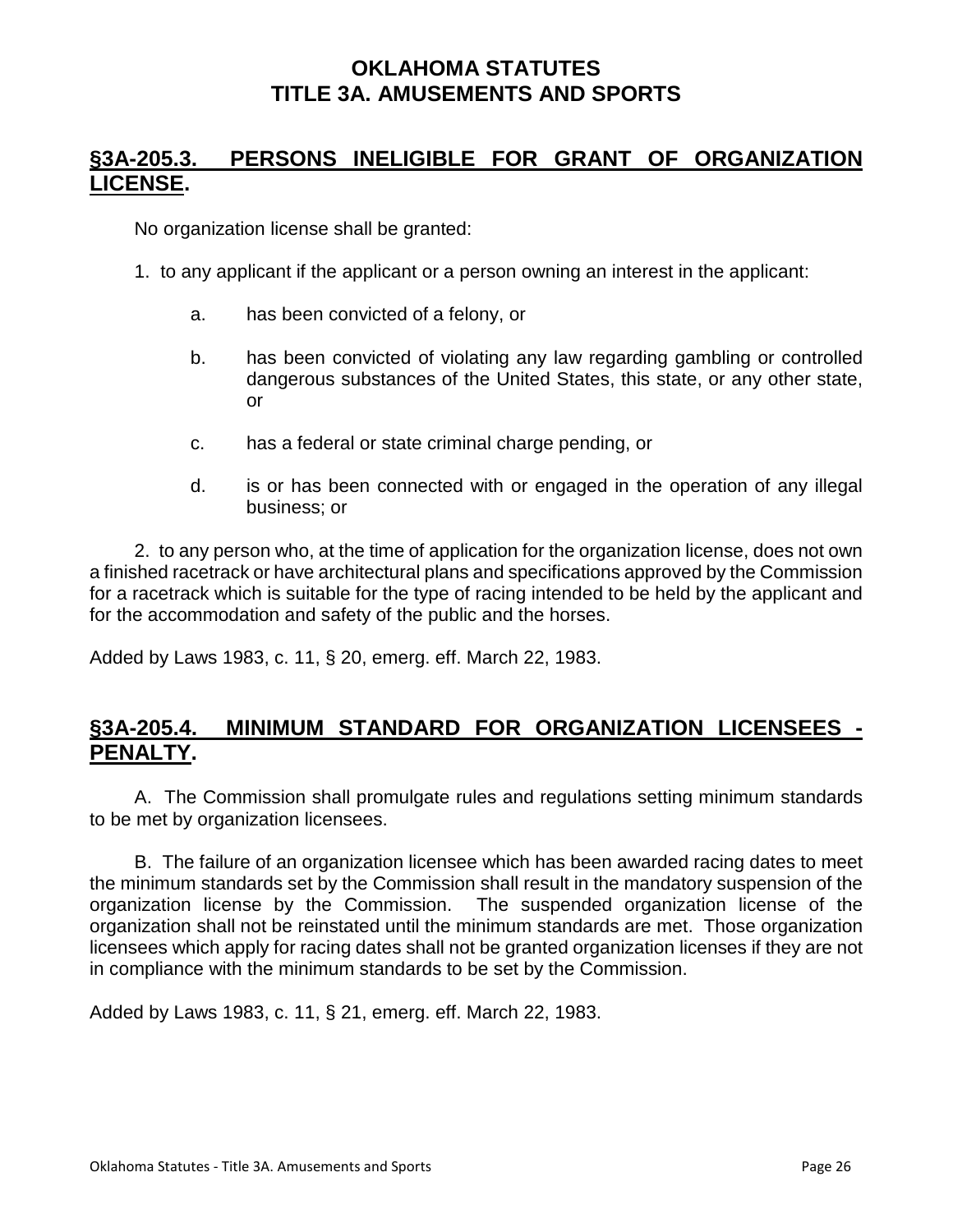#### **§3A-205.5. FIRE SAFETY STANDARDS IN GRANDSTAND FACILITIES - INSPECTIONS.**

A. Prior to commencing construction, remodeling, or alteration of grandstand or other spectator areas, including but not limited to clubs, lounges, and restaurants, plans and specifications shall be presented to the State Fire Marshal for approval. Life safety provisions of the National Fire Protection Association "Life Safety Code", No. 101, as adopted by the State Fire Marshal Commission, shall be the state standard for regulation of fire safety in grandstand facilities.

B. Prior to commencing construction, remodeling, or alteration of stables, dormitories, barns, and other buildings in the stabling areas, plans and specifications shall be presented to the State Fire Marshal for approval.

C. The State Fire Marshal Commission shall adopt rules and regulations for conducting fire safety inspections on a regular basis at operating tracks.

Added by Laws 1983, c. 11, § 22, emerg. eff. March 22, 1983; Amended by Laws 1985, c. 196, § 8, emerg. eff. June 26, 1985.

# **§3A-205.6. PARI-MUTUEL SYSTEM OF WAGERING AUTHORIZED** DISTRIBUTION OF FUNDS RETAINED FROM MONEY WAGERED **REVENUE BOND FINANCING OF RACETRACK OR FACILITY PROHIBITED.**

A. Any organization licensee conducting a race meeting may provide places on the race meeting grounds at which it may conduct and supervise the pari-mutuel system of wagering on the horse races conducted by the organization licensee at the race meeting. No other place or method of betting, pool making, wagering, or gambling shall be used or permitted by the organization licensee. The pari-mutuel system of wagering shall be permitted only on horse races conducted at a racetrack where such pari-mutuel system of wagering is authorized pursuant to the provisions of the Oklahoma Horse Racing Act.

B. Each organization licensee that holds a race meeting at which the pari-mutuel system of wagering is conducted shall retain an amount equal to eighteen percent (18%) of all money wagered, to be distributed as follows:

1. The first One Hundred Million Dollars (\$100,000,000.00) wagered per calendar year for each type of racing shall be distributed as follows provided, that all racing dates exclusively for Thoroughbred racing in a calendar year shall be combined for the purpose of computing taxation rates and all racing dates for mixed racing and all other individual breeds in a calendar year shall be combined but considered separate from Thoroughbred racing for the purpose of computing taxation rates: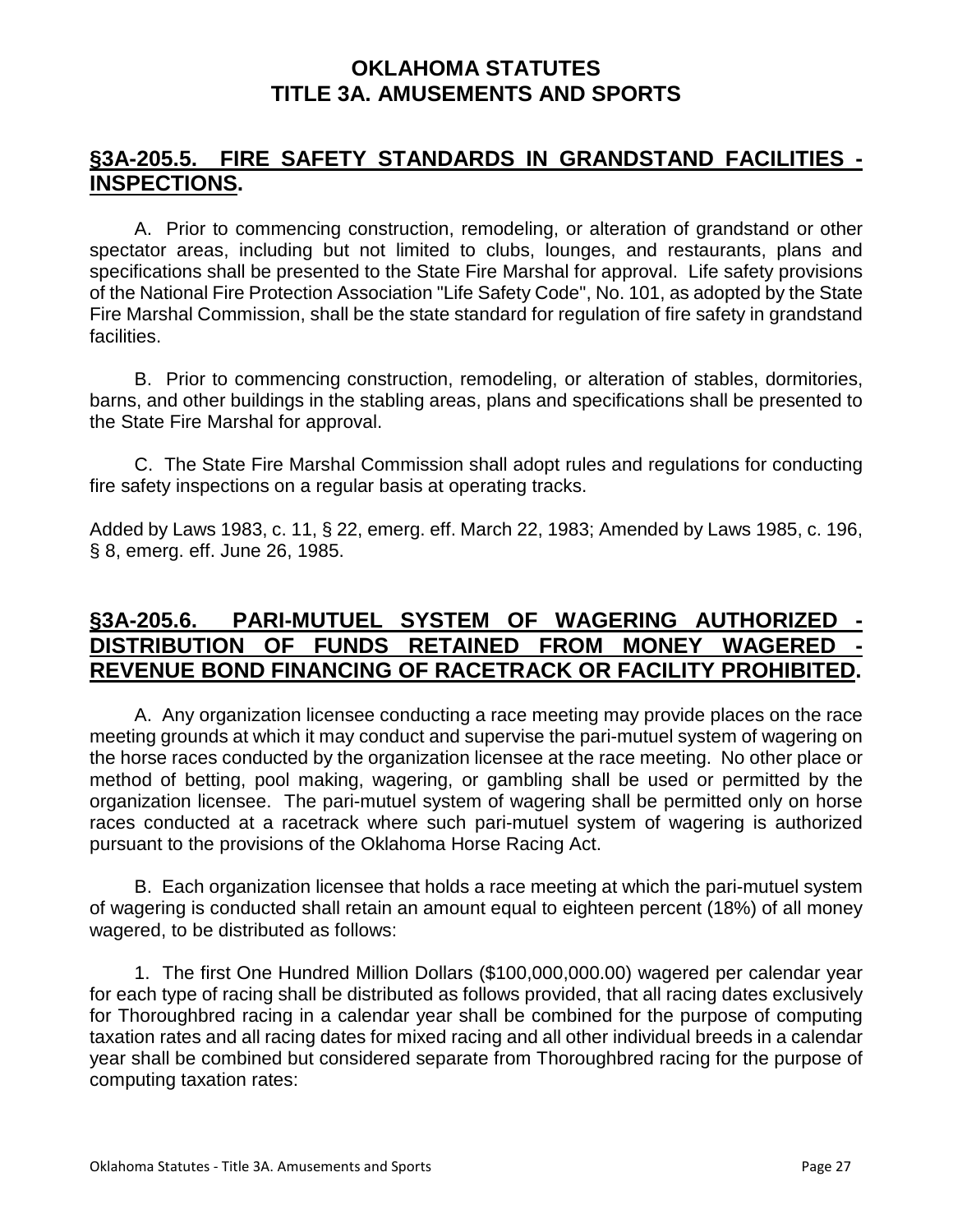- a. one-ninth (1/9) of the eighteen percent (18%) shall be remitted to the Oklahoma Tax Commission on the first business day following the close of the racing day on which it was assessed. One hundred percent (100%) of the revenue derived pursuant to the provisions of this paragraph shall be apportioned monthly to the Oklahoma Horse Racing Commission Operational Expenses Revolving Fund, and
- b. five-ninths (5/9) of the eighteen percent (18%) shall be retained by the organization licensee, and
- c. one-third (1/3) of the eighteen percent (18%) shall be retained by the organization licensee to be distributed as purses for participating horses.

2. All money wagered per calendar year for each type of racing in excess of One Hundred Million Dollars (\$100,000,000.00) but not to exceed One Hundred Fifty Million Dollars (\$150,000,000.00) shall be distributed as follows provided, that all racing dates exclusively for Thoroughbred racing in a calendar year shall be combined for the purpose of computing taxation rates and all racing dates for mixed racing and all other individual breeds in a calendar year shall be combined but considered separate from Thoroughbred racing for the purpose of computing taxation rates:

- a. one-ninth (1/9) of the eighteen percent (18%) shall be remitted to the Oklahoma Tax Commission on the first business day following the close of the racing day on which it was assessed. One hundred percent (100%) of the revenue derived pursuant to the provisions of this paragraph shall be apportioned monthly to the Oklahoma Horse Racing Commission Operational Expenses Revolving Fund, and
- b. four-ninths (4/9) of the eighteen percent (18%) shall be retained by the organization licensee, and
- c. one-third (1/3) of the eighteen percent (18%) shall be retained by the organization licensee to be distributed as purses for participating horses, and
- d. one-ninth (1/9) of the eighteen percent (18%) shall be retained by the organization licensee to be distributed as follows:
	- (1) seventy-five percent (75%) as purses for participating horses, and
	- (2) twenty-five percent (25%) shall be remitted to the Commission, at such intervals as required by the Commission, for deposit in the Oklahoma Breeding Development Fund Special Account.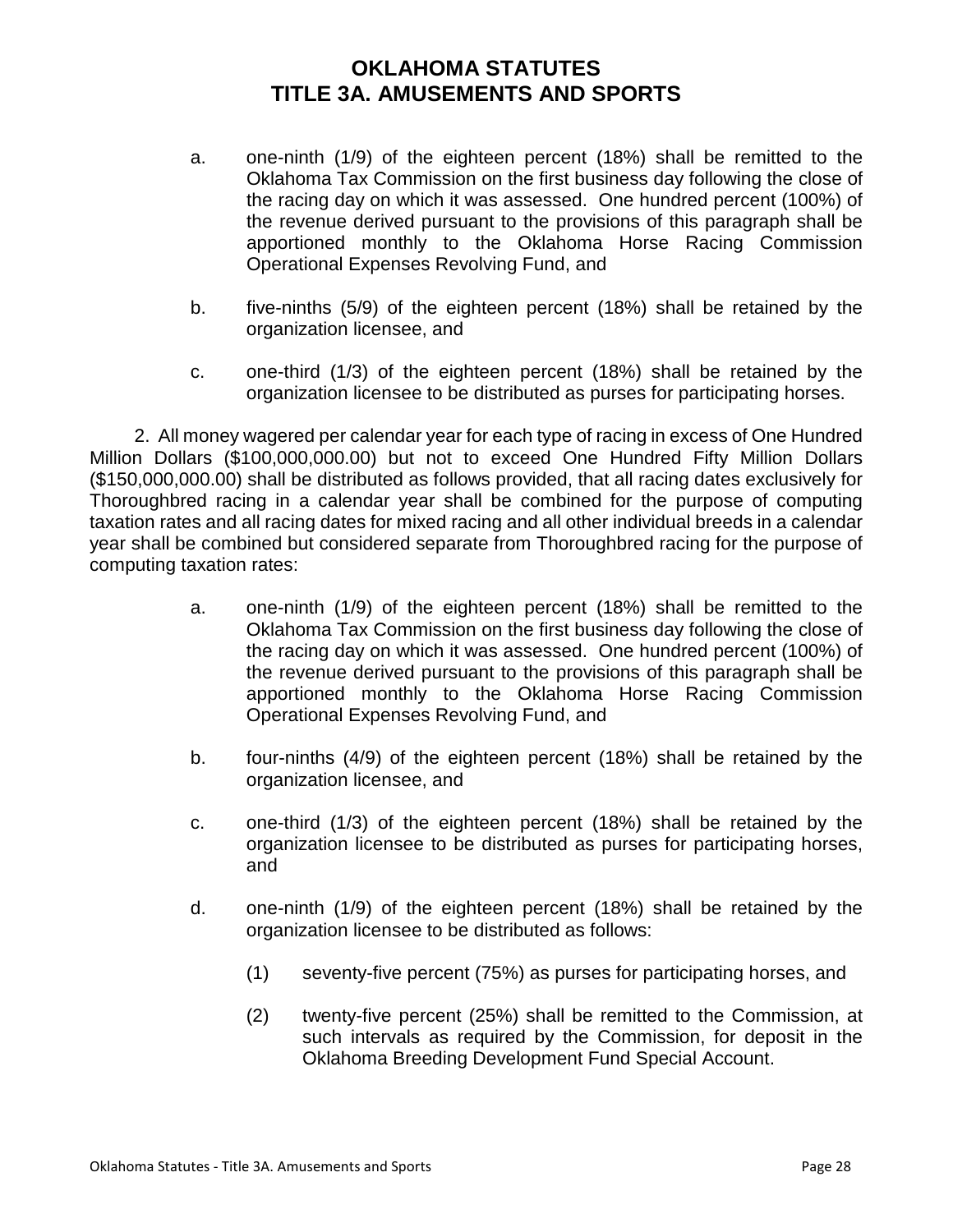3. All money wagered per calendar year for each type of racing in excess of One Hundred Fifty Million Dollars (\$150,000,000.00) shall be distributed as follows provided, that all racing dates exclusively for Thoroughbred racing in a calendar year shall be combined for the purpose of computing taxation rates and all racing dates for mixed racing and all other individual breeds in a calendar year shall be combined but considered separate from Thoroughbred racing for the purpose of computing taxation rates:

- a. one-ninth (1/9) of the eighteen percent (18%) shall be remitted to the Oklahoma Tax Commission on the first business day following the close of the racing day on which it was assessed. One hundred percent (100%) of the revenue derived pursuant to the provisions of this paragraph shall be apportioned monthly to the to the Oklahoma Horse Racing Commission Operational Expenses Revolving Fund, and
- b. one-third (1/3) of the eighteen percent (18%) shall be retained by the organization licensee, and
- c. one-third (1/3) of the eighteen percent (18%) shall be retained by the organization licensee to be distributed as purses for participating horses, and
- d. two-ninths (2/9) of the eighteen percent (18%) shall be retained by the organization licensee to be distributed as follows:
	- (1) seventy-five percent (75%) as purses for participating horses, and
	- (2) twenty-five percent (25%) shall be remitted to the Commission, at such intervals as required by the Commission, for deposit in the Oklahoma Breeding Development Fund Special Account.

C. Notwithstanding any other provisions of this act, the state shall collect six percent (6%) of the total amount wagered under the provisions of this act at such time the organization licensee has no further debt service.

D. In addition to the amount required to be retained by the provisions of subsection B of this section, each organization licensee holding a race meeting at which the pari-mutuel system of wagering is conducted shall retain an additional amount equal to three percent (3%) of all money wagered on multiple race wagers involving not to exceed two races and on multiple horse wagers not to exceed two horses in the same race.

Such amount shall be retained by the organization licensee to be distributed as follows:

- 1. Two-thirds (2/3) of three percent (3%) shall be distributed:
	- a. seventy-five percent (75%) as purses for participating horses, and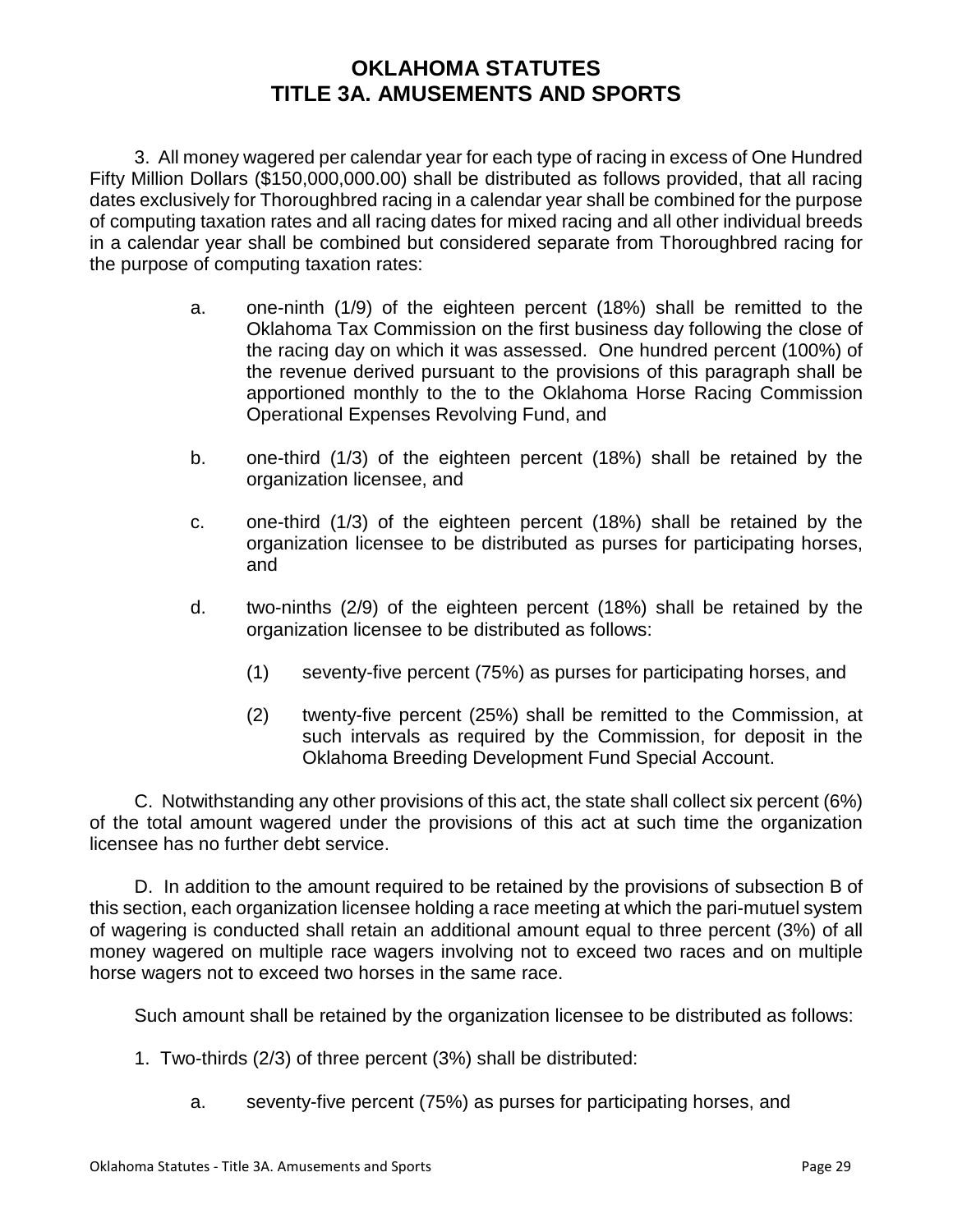- b. twenty-five percent (25%) shall be remitted to the Commission, at such intervals as required by the Commission, for deposit in the Oklahoma Breeding Development Fund Special Account; and
- 2. One-third (1/3) of the three percent (3%) shall be distributed:
	- a. fifty percent (50%) as purses for participating horses, and
	- b. fifty percent (50%) to the organization licensee.

E. Each organization licensee shall retain an amount not less than twenty-one percent (21%) nor greater than twenty-five percent (25%) of all money wagered on multiple race wagers involving more than two races, and on multiple horse wagers involving more than two horses such amount shall be distributed as follows:

- 1. Eighteen percent (18%) pursuant to subsection B of this section;
- 2. Three percent (3%) pursuant to subsection D of this section; and

3. Of the remainder, fifty percent (50%) to be distributed as purses for participating horses and fifty percent (50%) to the organization licensee.

F. Organization licensees shall keep accurate books and records of all monies wagered on each day of a race meeting and of the taxes paid pursuant to the provisions of this section. The Oklahoma Tax Commission or an authorized representative shall have access at all reasonable times to such records for the purpose of examining and checking the records and ascertaining whether the proper amount of taxes is being paid. The Oklahoma Tax Commission shall require verified reports and a statement of the total of all monies wagered daily at a race meeting and may prescribe forms upon which such reports and statement shall be made. The organization licensee shall provide the Oklahoma Tax Commission with such space and accommodations as may be necessary for the Oklahoma Tax Commission to implement its duties pursuant to the provisions of the Oklahoma Horse Racing Act.

G. No revenue bonds issued by a public trust, as authorized by the provisions of Title 62 of the Oklahoma Statutes, shall be used to finance any racetrack or racing facility.

H. All monies retained or to be distributed for purses shall be held in trust by the Horsemen's Bookkeeper pursuant to Section 208.13 of this title for the duly designated horsemen's organization for purses.

Added by Laws 1983, c. 11, § 23, emerg. eff. March 22, 1983; Amended by Laws 1985, c. 52, § 1, operative July 1, 1985; Laws 1986, c. 223, § 14, operative July 1, 1986; Laws 1989, c. 249, § 1, eff. July 1, 1989; Laws 1990, c. 275, § 4, emerg. eff. May 25, 1990; Laws 1992, c. 26, § 1, eff. July 1, 1992; Laws 1992, c. 364, § 15, eff. July 1, 1992; Laws 1995, c. 124, § 1, emerg.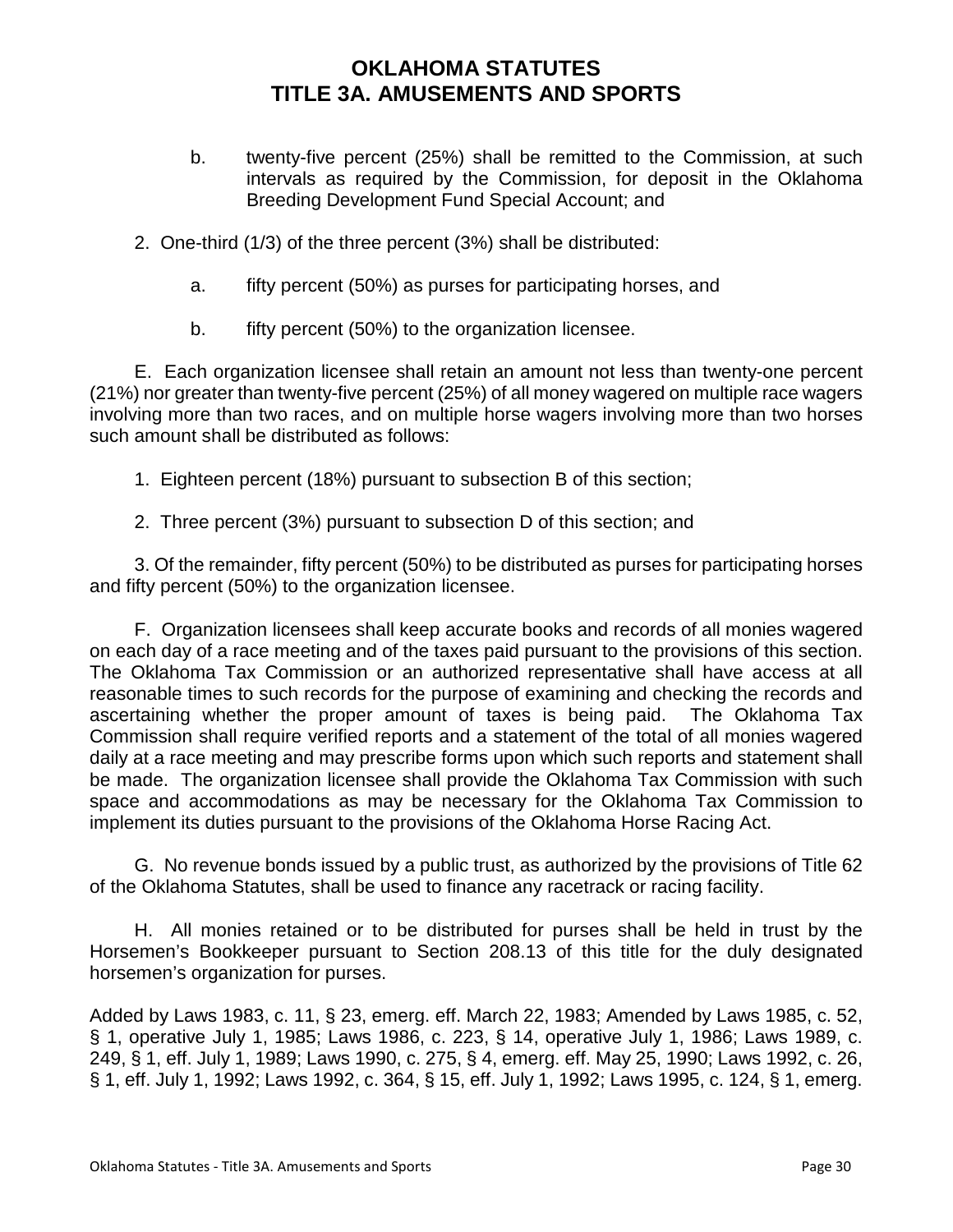eff. April 21, 1995; Laws 2001, c. 182, § 1, emerg. eff. May 2, 2001; Laws 2010, c. 340, § 1, eff. Nov. 1, 2010; Amended by Laws 2017, HB 1858, c. 116, § 5, emerg. eff. July 1, 2017.

## **§3A-205.6A. OFFTRACK WAGERING PLANS - CONDITIONS - NOTIFICATION - LICENSING - BREAKAGE AND UNCLAIMED TICKET PROCEEDS.**

A. Any organization licensee shall file with the Oklahoma Horse Racing Commission its plan to conduct pari-mutuel wagering at a facility or facilities located outside the organization licensee's racing enclosure. Such pari-mutuel wagering may be conducted at any time as authorized by the Commission. The conducting of pari-mutuel wagering at a facility outside the organization licensee's enclosure is subject to the following:

1. Pari-mutuel wagering shall be permitted only in a county which approves or has approved the conducting of pari-mutuel horse racing in that county pursuant to the provisions of Section 209 of this title;

2. Pari-mutuel wagering conducted by an organization licensee shall not be permitted within thirty (30) miles of another organization licensee's racing enclosure without the express permission granted by the other organization licensee;

3. All pari-mutuel wagering facilities located outside any organization licensee's racing enclosure shall be operated in accordance with all applicable rules of the Oklahoma Horse Racing Commission Rules of Racing (Pari-Mutuel Edition);

4. The organization licensee sending its racing signal to a facility or facilities outside its racing enclosure may combine the pari-mutuel pools of all facilities with those of the organization licensee for the purpose of determining odds and computing payoffs. The amount of money to be retained and distributed by the organization licensee and to be remitted to the Oklahoma Tax Commission from money wagered pursuant to the provisions of this section shall be the same as set forth in paragraph 1 of subsection B, in subsection D, and in subsection E of Section 205.6 of this title and in Section 208.2 of this title;

5. One percent (1%) of the total monies wagered at a facility other than an organization licensee's racing enclosure shall be distributed from the amount retained pursuant to paragraph 4 of this subsection as follows:

- a. ten percent (10%) to the State Auditor and Inspector for the purpose of auditing such facilities, and
- b. forty-five percent (45%) to the county in which the facility is located, and
- c. forty-five percent (45%) to the city in which the facility is located, or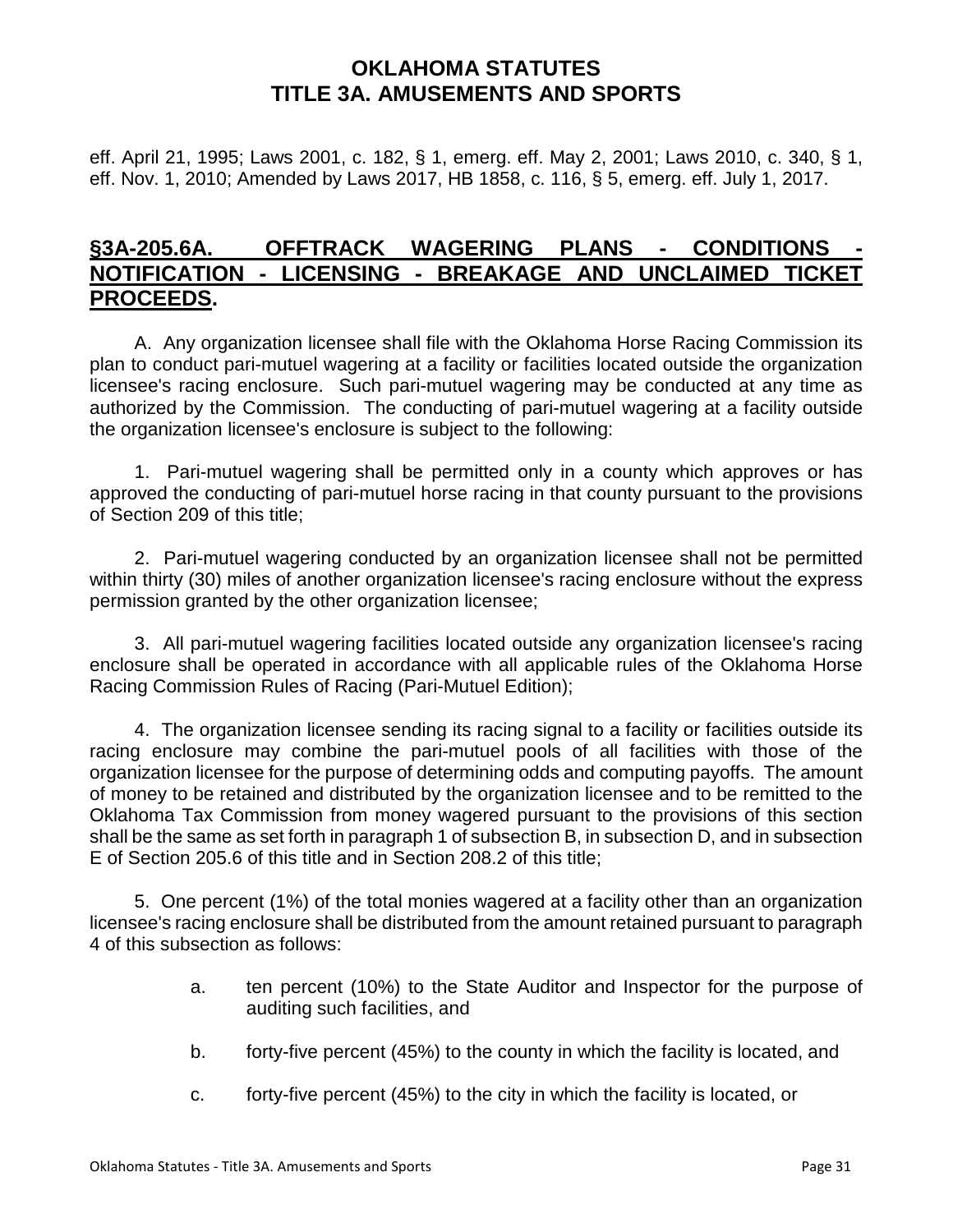d. if the facility is not located within the corporate limits of any city, ninety percent (90%) to the county in which the facility is located;

6. The distribution for purses at facilities other than an organization licensee's racing enclosures shall be:

- a. six and one-half percent (6.5%) of total handle during the first thirty-six (36) months after the opening of a facility in a county, and
- b. seven and one-half percent (7.5%) of total handle thereafter.

Upon completion of three hundred sixty-five (365) calendar days since the opening of a facility in a county, the thirty-six-month period commences retroactive to the opening of that facility. If the facility does not operate for three hundred sixty-five (365) calendar days, a new facility may be opened and operated, with the thirty-six-month period commencing consistent with this paragraph. If a facility terminates operation after the three-hundred-sixty-fifth calendar day, all days shall be allotted to subsequent facilities not to exceed one thousand ninety-five (1,095) calendar days per facility; and

7. The organization licensee, after the distribution to the Oklahoma Tax Commission pursuant to the provisions of paragraph 4 of this subsection and distributions pursuant to paragraphs 5 and 6 of this subsection, shall retain the balance of the monies wagered.

B. Notification by an organization licensee to conduct pari-mutuel wagering at a facility or facilities outside of the organization licensee's racing enclosure shall be made annually to the Oklahoma Horse Racing Commission. An organization licensee may make an original notification to conduct pari-mutuel wagering at a facility or facilities outside of the organization licensee's racing enclosure at any time.

C. All persons employed in the actual conduct of pari-mutuel wagering at a facility outside an organization licensee's racing enclosure shall be licensed by the Commission, consistent with Section 204.2 of this title.

D. Breakage and unclaimed ticket proceeds shall be distributed in the manner applicable to the races of the racing program of the organization licensee sending the racing program.

E. All monies retained or to be distributed for purses shall be held in trust by the Horsemen's Bookkeeper pursuant to Section 5 of this act for the duly designated horsemen's organization for purses.

Added by Laws 1995, c. 125, § 1; Amended by Laws 1996, c. 176, § 1, emerg. eff. May 14, 1996; Laws 2010, c. 340, § 2, eff. Nov. 1, 2010.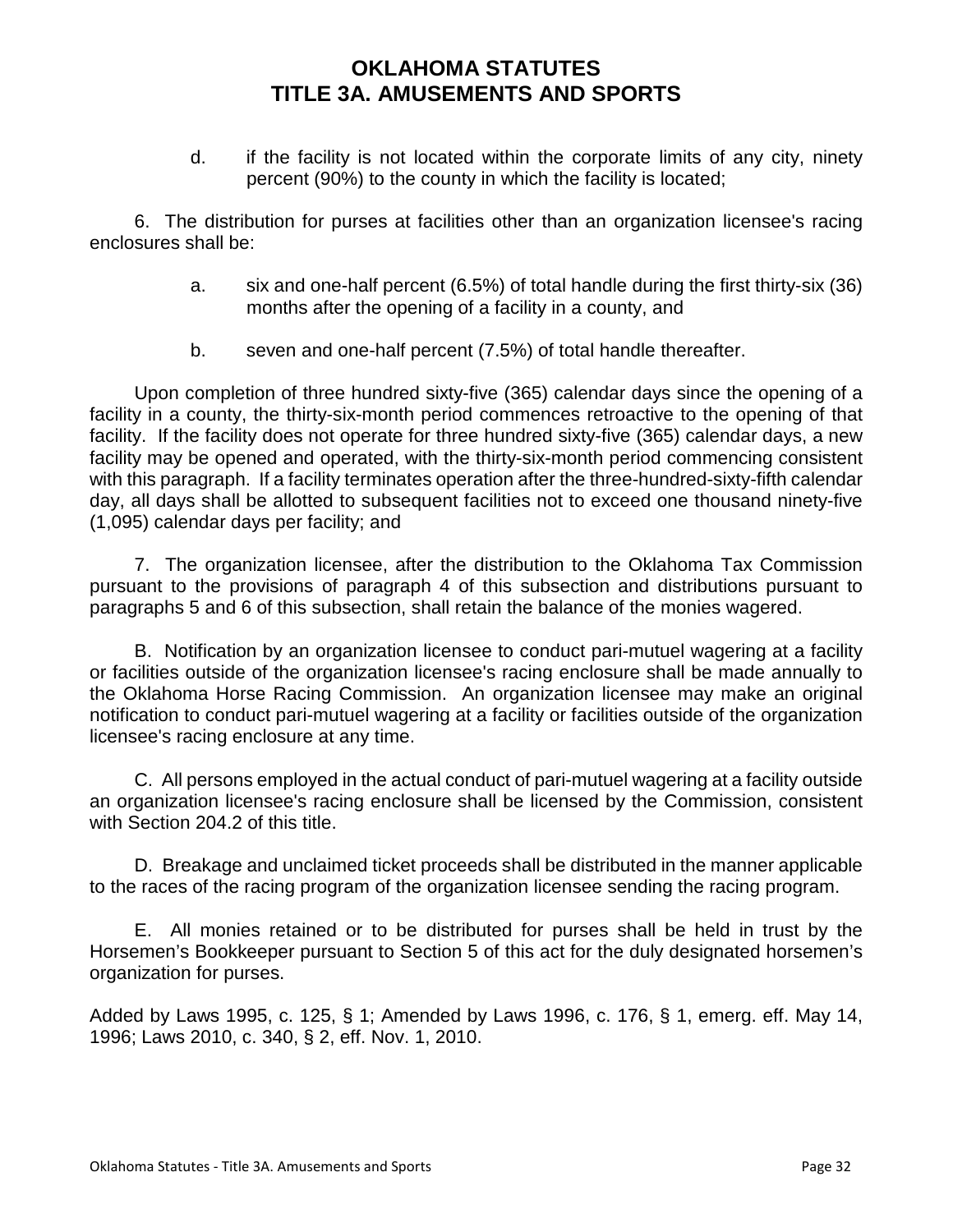## **§3A-205.7. WAGERING ON OUT-OF-STATE RACES.**

A. The Oklahoma Horse Racing Commission may authorize an organization licensee to accept wagers on the results of out-of-state full racing programs for simulcast races as follows:

1. On days when the organization licensee is conducting live racing, the licensee may accept wagers on out-of-state full racing programs during the hours when it is conducting live racing, and may accept wagers on the results of out-of-state full racing programs during the hours it is not conducting live racing;

- 2. a. On days when the organization licensee is not conducting live racing, the licensee may accept wagers on the results of out-of-state full racing programs, provided that the number of days, not included in its race meeting, which an organization licensee may be authorized to accept wagering pursuant to this paragraph is limited to fifty percent (50%) of the number of days the licensee conducts live racing;
	- b. Notwithstanding the limitations contained in subparagraph a of this paragraph, an organization licensee may accept wagers on races run at any racetrack licensed by the oklahoma horse racing commission, and may accept wagers on the out-of-state full racing programs received by said racetrack; and

3. On days when the licensee is conducting live racing, the oklahoma horse racing commission may authorize the organization licensee to accept wagers on individual out-ofstate simulcast races in addition to the out-of-state full racing programs.

B. The authorization provided in subsection a of this section must comply with federal laws including, but not limited to, chapter 57 of title 15 of the united states code.

C. Wagers on out-of-state races conducted pursuant to the provisions of this section may be placed in a separate pari-mutuel pool or pools, or may be combined with the pari-mutuel pool or pools of the track where the race is run, or may be combined with other organization licensees licensed by the Oklahoma Horse Racing Commission and their wagering facilities located within this state.

D. Each organization licensee accepting wagers on an out-of-state race shall deduct a percentage of the amount handled which is equal to the percentage deducted from the amount handled by the organization licensee in pari-mutuel pools at the race meeting or meetings held by the organization licensee if the wagers on the out-of-state races are not being combined with the pari-mutuel pool or pools where the race or races are being run.

E. For the day on which the out-of-state race is offered, each organization licensee shall pay the state share of the organization licensee at the rate applicable to the races of the racing program of the organization licensee.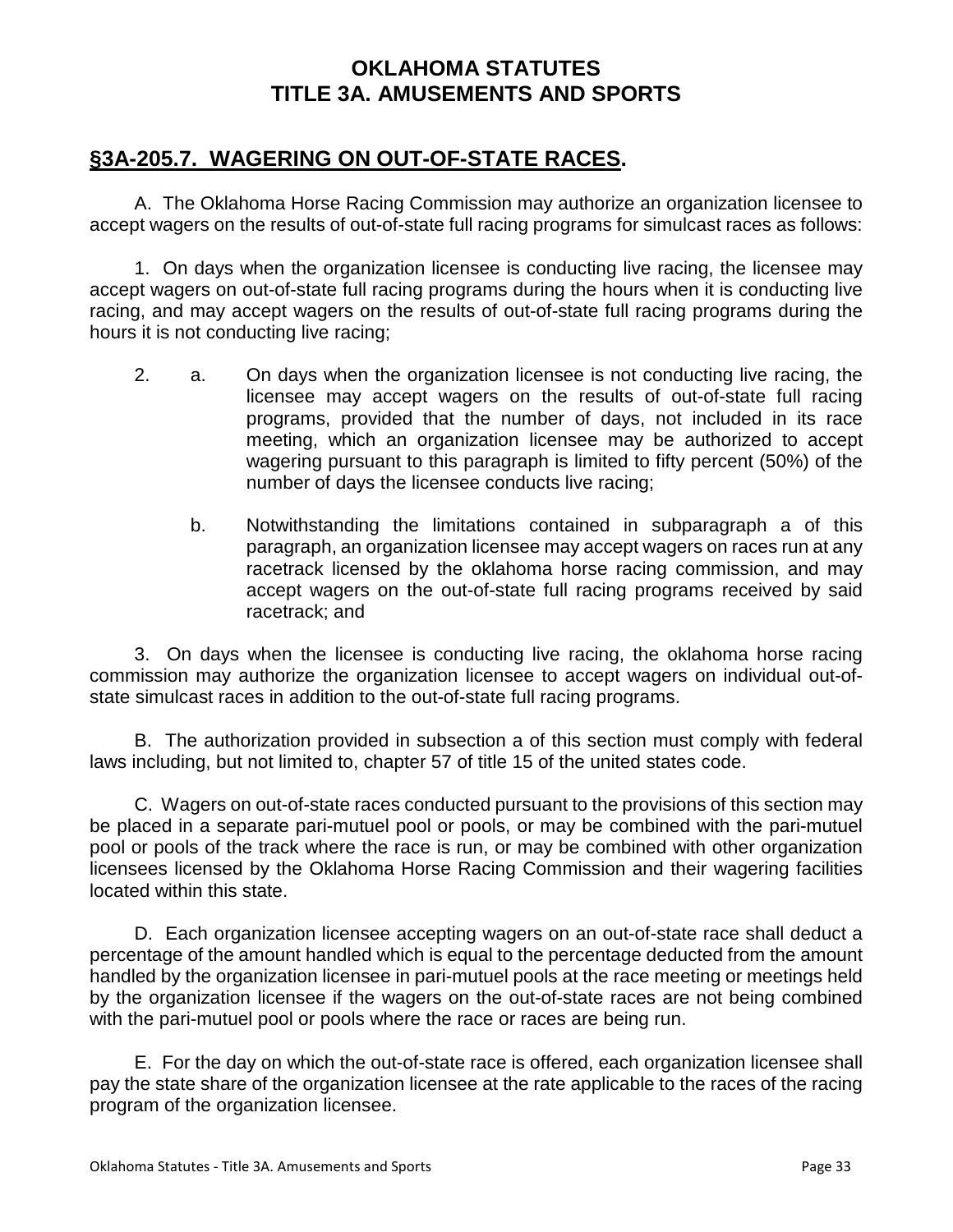F. Breakage and unclaimed ticket proceeds shall be distributed in the manner applicable to the races of the racing program of the organization licensee.

G. Except as otherwise provided by law, the amount remaining from the deduction pursuant to the provisions of subsection d of this section after payment of the state share and the contractual payment to the out-of-state host racing organization, shall be distributed as follows:

1. Fifty percent (50%) to the organization licensee; and

2. Fifty percent (50%) to the organization licensee to be distributed as purses.

H. An organization licensee accepting wagers on out-of-state full racing programs pursuant to subsection a of this section shall, for any year in which it intends to accept such out-of-state full racing programs, make application to the commission for not less than eighty percent (80%) of the number of live racing days awarded for each race meeting to that licensee in 1996.

I. Notwithstanding subsection h of this section, any organization licensee may apply for less than the eighty percent (80%) of the number of live race days for a designated race meeting awarded to the licensee in 1996 if such application is approved by the organization licensee's official horsemen's representative at that designated race meeting.

J. One-tenth of one percent (1/10 of 1%) of the total monies wagered at the racing enclosure on out-of-state simulcast races shall be remitted by the organization licensee from the amount retained pursuant to this section to the state auditor and inspector for the purpose of auditing racing facilities.

K. All monies retained or to be distributed for purses shall be held in trust by the horsemen's bookkeeper pursuant to section 5 of this act for the duly designated horsemen's organization for purses.

Added by laws 1983, c. 11, § 24, emerg. Eff. March 22, 1983; Amended by laws 1988, c. 210, § 7, operative july 1, 1988; laws 1991, c. 269, § 4, eff. July 1, 1991; laws 1993, c. 160, § 1, eff. Sept. 1, 1993; laws 1994, c. 83, § 1, emerg. Eff. April 19, 1994; laws 1995, c. 125, § 2; laws 1996, c. 176, § 2, emerg. Eff. May 14, 1996; laws 2002, c. 152, § 1, emerg. Eff. April 29, 2002; laws 2010, c. 340, § 3, eff. Nov. 1, 2010.

# **§3A-205.7A. TELEVISED RACES.**

A. Any organization licensee that accepts full-card out-of-state simulcast wagering at any time during a calendar year shall be required to televise to all other racetracks licensed by the Oklahoma Horse Racing Commission all of its live races, or the number of days of its live racing which is equivalent to the number of days of live racing conducted at the receiving track,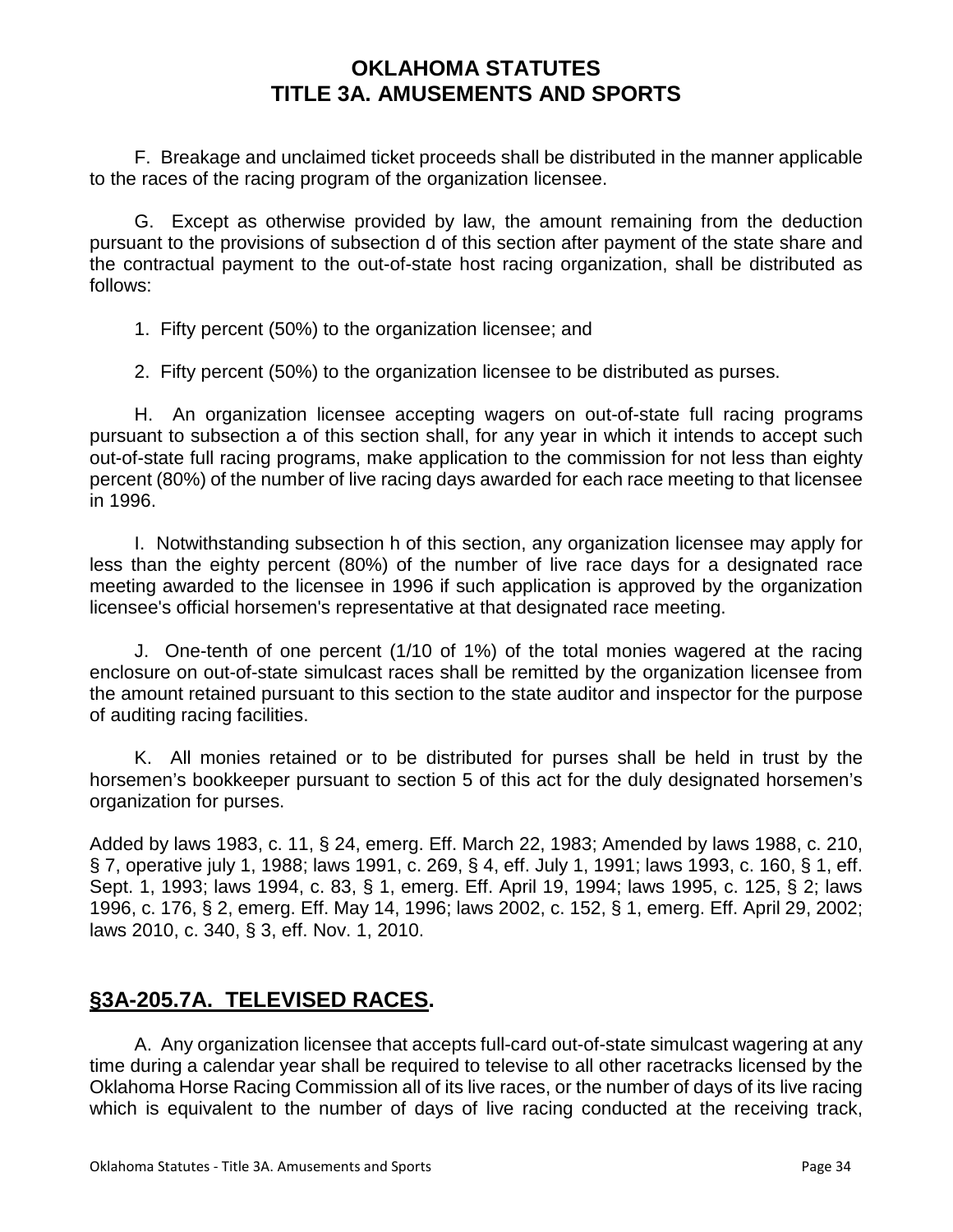whichever is less. Pari-mutuel wagering may be conducted on such races at all other racetracks licensed by the Oklahoma Horse Racing Commission and may be allowed at their in-state offtrack pari-mutuel wagering facilities or at any other racetrack or entity in another state or country. Money wagered on such races may be placed in separate or common pools as determined by rules of the Oklahoma Horse Racing Commission. A written application to televise a race shall contain the details of such race, its agreements and contracts, and shall be submitted to the Oklahoma Horse Racing Commission for its approval prior to the racing event. Such agreement shall comply with all applicable laws of the United States and the laws of this state. The proceeds of the agreement shall be distributed in the same manner as money wagered pursuant to the provisions of paragraph 1 of subsection B, in subsection D, and in subsection E of Section 205.6 of this title and Section 208.2 of this title.

B. For the days on which a licensed track within this state does not conduct live racing but conducts pari-mutuel wagering on races televised from another licensed track within this state or on out-of-state races, the conducting of pari-mutuel wagering shall not be considered racing days for the purposes of this title.

C. When any licensed track within this state conducts pari-mutuel wagering on races televised from another licensed track within this state, the receiving licensee shall not retransmit the sending licensee's signal without the express permission of the sending licensee.

D. Breakage and unclaimed ticket proceeds shall be distributed in the manner applicable to the races of the racing program of the organization licensees who are sending and receiving the racing program.

Added by Laws 1995, c. 125, § 3; Amended by Laws 1996, c. 176, § 3, emerg. eff. May 14, 1996.

# **§3A-205.8. NATIONAL BREEDERS' CUP - PICK SEVEN WAGERS - APPORTIONMENT OF WAGERED FUNDS.**

A. Pursuant to rules and regulations of the Oklahoma Horse Racing Commission, an organization licensee shall be permitted to conduct a National Breeders' Cup pick seven.

B. Any organization licensee authorized by the Commission to accept wagers on the results of the National Breeders' Cup races shall apportion all money wagered on pick seven wagers as follows:

1. Seven percent (7%) shall be remitted to the Oklahoma Tax Commission on the first business day following the close of the racing day on which it was assessed. The revenue shall be apportioned monthly to the General Revenue Fund of the state for the support of the state government, to be paid out only pursuant to appropriation by the Legislature;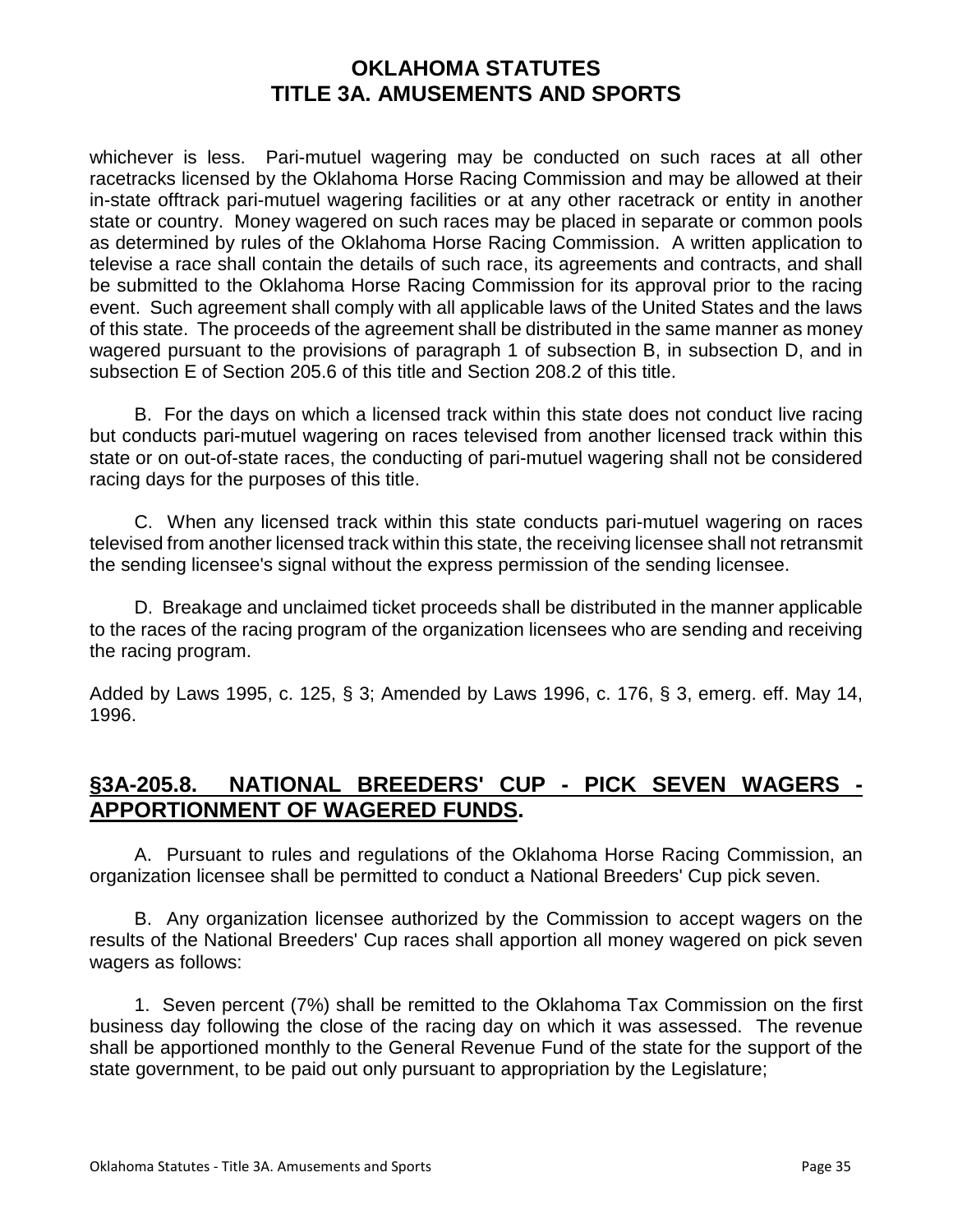2. Ten percent (10%) shall be retained by the organization licensee;

3. Eight percent (8%) shall be retained by the organization licensee to be distributed as purses; and

4. Seventy-five percent (75%) shall be placed in a separate pari-mutuel pool but shall be commingled with other states' pick seven wager pari-mutuel pools as governed by rules set forth by the Commission.

Added by Laws 1991, c. 269, § 5, eff. July 1, 1991.

# **§3A-206. REPEALED BY LAWS 1983, C. 11, § 38.**

# **§3A-207. TAX IMPOSED - DISTRIBUTION OF PROCEEDS.**

Each organization licensee shall collect a tax of ten percent (10%) of the amount received by the organization licensee for tickets for admission to the race meeting grounds. If an organization licensee offers a reduced price for admission to the race meeting grounds based upon the purchase of a season ticket or pass, the amount of tax collected by the licensee for admission to the race meeting grounds as a result of the purchase of such ticket or pass by any person shall be equal to the amount of tax that would have been collected by the licensee for admission to the race meeting grounds if such person did not hold a season ticket or pass. On the first business day after the close of the racing day on which the tax was collected, the organization licensee shall remit to the Oklahoma Tax Commission the proceeds from the tax. The proceeds of the tax shall be distributed as follows:

1. For the first two (2) years of operation, forty-five percent (45%) shall be apportioned monthly to the municipality in which the racetrack is located. Fifty percent (50%) shall be apportioned monthly to the county in which the racetrack is located. Five percent (5%) shall be apportioned monthly to the General Revenue Fund of the State Treasury.

2. For the third and all following years, fifty percent (50%) shall be apportioned monthly to the municipality in which the racetrack is located and fifty percent (50%) shall be apportioned monthly to the county in which the racetrack is located.

 If the racetrack is not located in a municipality or is located in a municipality with a population of less than one thousand (1,000), one hundred percent (100%) of the proceeds shall be distributed to the county in which the racetrack is located.

Added by State Question No. 553, Initiative Petition No. 315, adopted at election held Sept. 21, 1982; Amended by Laws 1983, c. 11, § 25, emerg. eff. March 22, 1983; Laws 1983, c. 249, §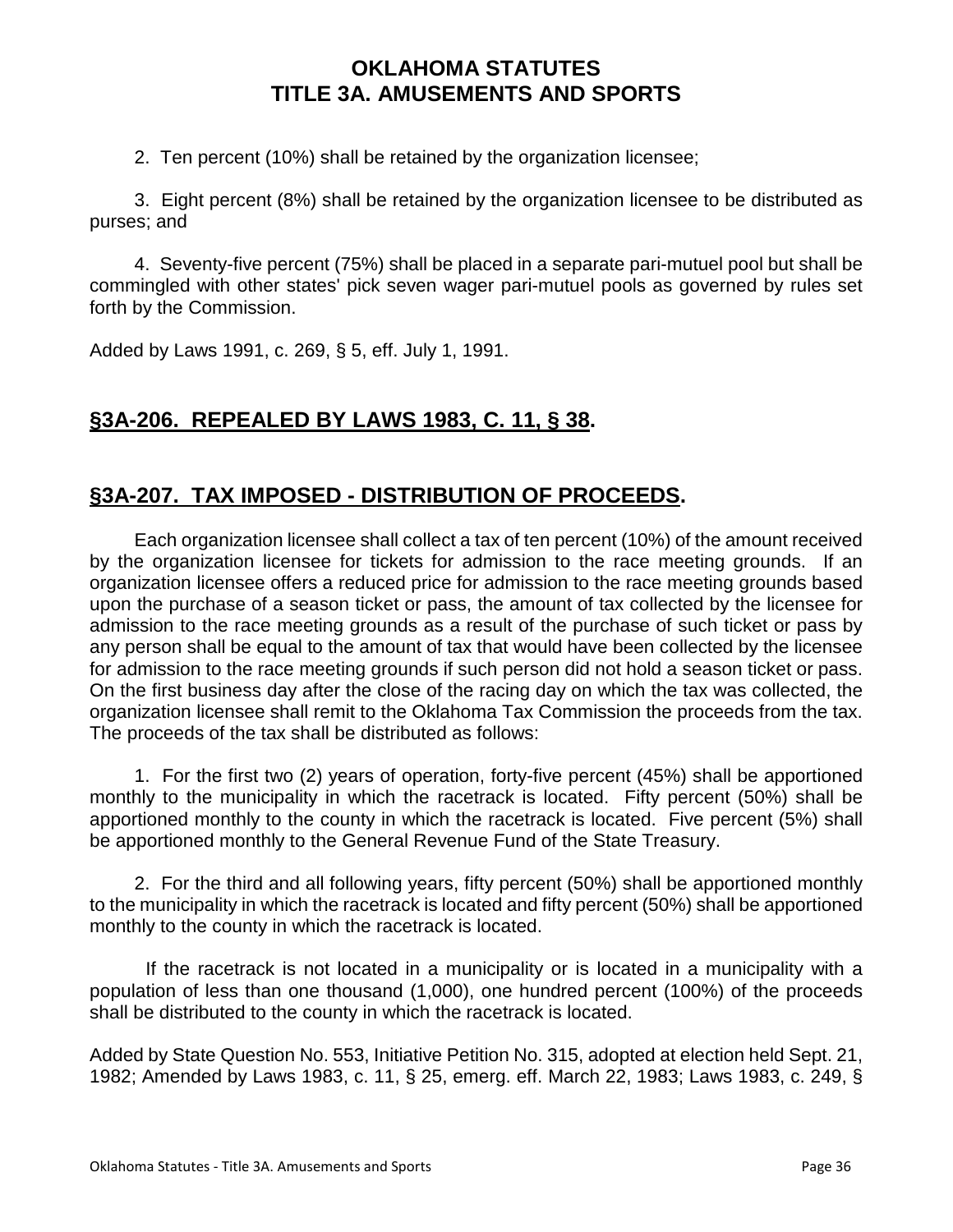6, operative July 1, 1983; Laws 1986, c. 223, § 15, operative July 1, 1986; Laws 1989, c. 249, § 2, eff. July 1, 1989.

# **§3A-208. BREAKAGE - DISTRIBUTION OF PROCEEDS.**

A. From any payment made to an individual who has wagered by contributing to a parimutuel pool operated by an organization licensee, the organization licensee shall deduct the odd cents by which the amount payable on each dollar wagered exceeds a multiple of ten cents (\$0.10). If there is a minus pari-mutuel pool, the organization licensee shall deduct the odd cents by which the amount payable on each dollar wagered exceeds a multiple of five cents (\$0.05). The amount so deducted shall be known as breakage.

B. All breakage proceeds shall be remitted by the organization licensee to the Commission for deposit in the Oklahoma Breeding Development Fund Special Account.

Added by State Question No. 553, Initiative Petition No. 315, adopted at election held Sept. 21, 1982; Amended by Laws 1983, c. 11, § 26, emerg. eff. March 22, 1983; Laws 1989, c. 369, § 99, operative July 1, 1989.

# **§3A-208.1. UNCLAIMED WINNING TICKETS - CLAIMS - PROCEEDS.**

A. Any individual who claims to be entitled to any part of a pari-mutuel pool conducted by an organization licensee and who fails to receive the money due may file the following with the organization licensee within sixty (60) days after the wager has been made:

1. A verified claim on a form prescribed and furnished by the Oklahoma Horse Racing Commission setting forth such information as may be necessary to identify the particular pool and the amount claimed therefrom; and

2. A substantial portion of the pari-mutuel ticket upon which the claim is based, sufficient to identify the particular racetrack, race, and horse involved, the amount wagered, and whether the ticket was a win, place, or show ticket.

B. Upon proper application by an individual or an organization licensee the Commission shall hear any disputed claim and consider the proof offered in its support. Unless the claimant satisfactorily establishes the right to participate in the pool, the claim shall be rejected. If the claim is allowed, the organization licensee shall pay the amount of the claim to the claimant upon order of the Commission.

C. All unclaimed ticket proceeds shall be remitted by the organization licensee to the Commission for deposit in the Oklahoma Breeding Development Fund Special Account as follows: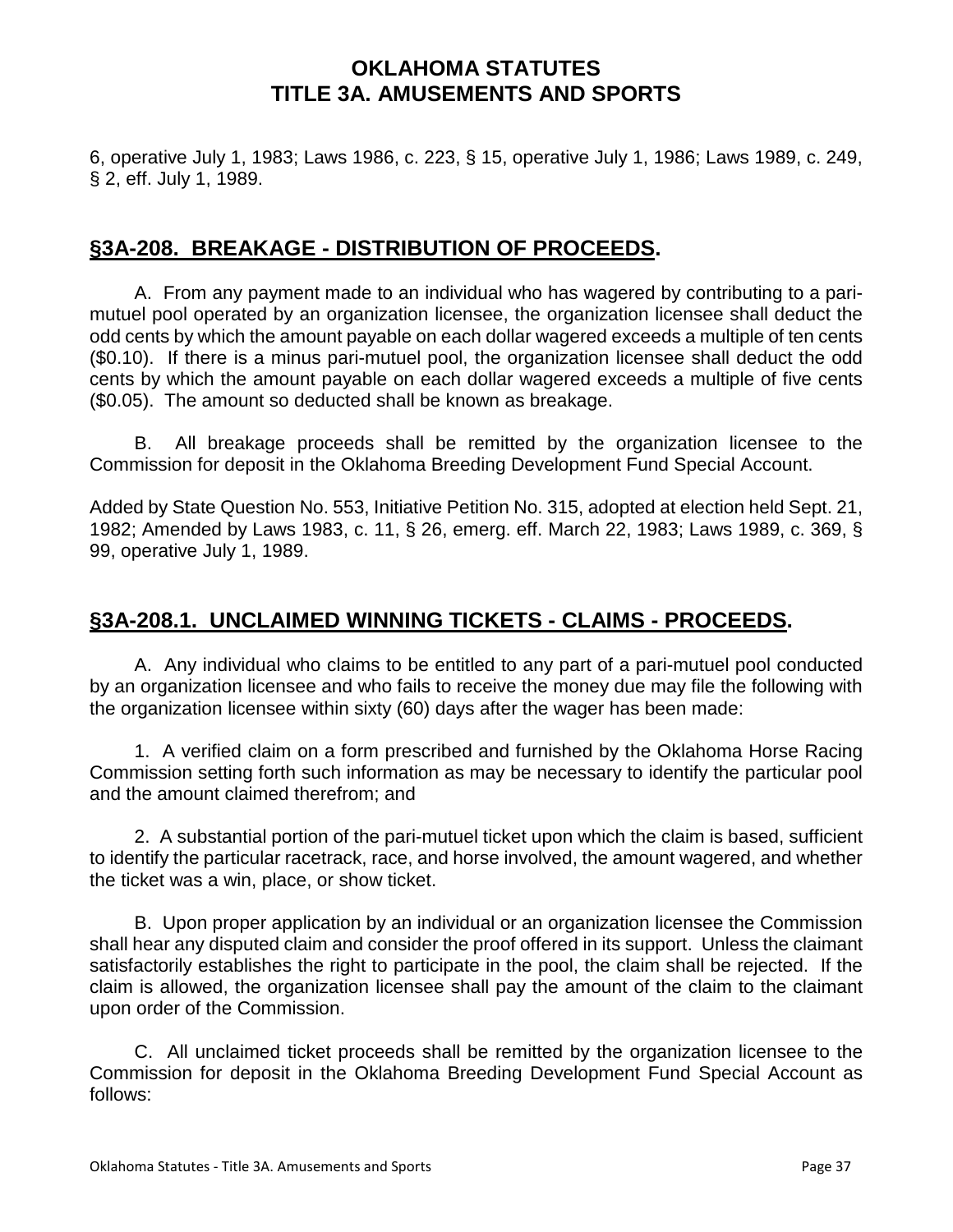1. The payment for unclaimed ticket proceeds shall be accompanied by a completed form as prescribed by the Commission; and

2. The organization licensee shall remit calendar quarterly payments of all unclaimed ticket proceeds which have been in the organization licensee's possession for no fewer than sixty (60) days after the wager has been made, regardless of whether the wager was from live racing or simulcasting or during or between live race meetings.

Added by Laws 1983, c. 11, § 27, emerg. eff. March 22, 1983; Amended by Laws 1989, c. 369, § 100, operative July 1, 1989; Laws 2001, c. 145, § 2, eff. July 1, 2001.

## **§3A-208.2. RACE MEETINGS CONDUCTED BY FAIR ASSOCIATIONS - PROPORTIONS OF WAGERS RETAINED - LICENSES.**

A. Any fair association organized pursuant to the provisions of Title 2 of the Oklahoma Statutes for Agricultural Fair Corporations, the Free Oklahoma State Fair, Free District Fairs, and Agricultural and Industrial Expositions and Fairs or any existing county, district, or state fair as of January 1, 1983, which qualifies as an organization licensee may apply to the Oklahoma Horse Racing Commission for one race meeting each year to be held within the boundaries of the county where the fair association is located or at the racing enclosure of one or more other organization licensees in this state that agree to host all or a portion of the race meeting. The Commission may set the number of days and the dates of such race meeting requested by the fair association. Notwithstanding the definition in Section 200.1 of this title, a race meeting conducted by a fair association shall, with the consent of the respective horsemen's organization or organizations and with the approval of the Commission, be allowed to exceed twenty (20) calendar days separating any race days for which an organization license is issued pursuant to this section if a portion of the race meeting is to be conducted at the racing enclosure of another organization licensee. A race meeting conducted pursuant to the provisions of this section shall be conducted in such a manner that all net profit after payment of expenses of conducting the race meeting, including compensation to the organization licensee hosting the race meeting, shall accrue to the fair association.

B. Each organization licensee that, pursuant to this section, holds a race meeting at which the pari-mutuel system of wagering is conducted shall retain the following amounts from the monies wagered:

1. On win, place, and show wagers, an amount equal to eighteen percent (18%) shall be retained and distributed as follows:

> a. two-thirds (2/3) of the eighteen percent (18%) to the organization licensee, and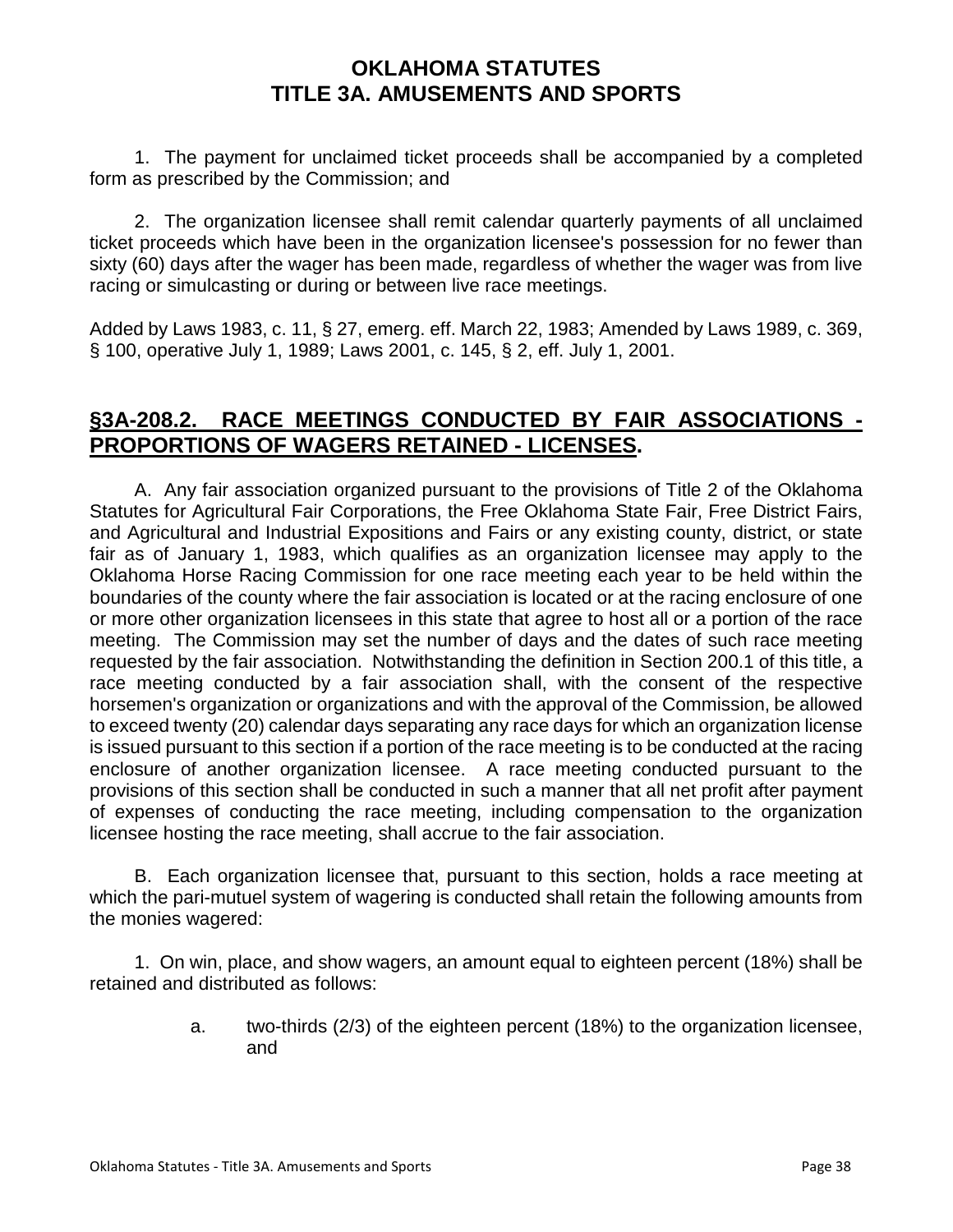b. one-third (1/3) of the eighteen percent (18%) to purses for participating horses;

2. On race wagers involving two races or two horses, an amount equal to twenty-one percent (21%) shall be retained and distributed as follows:

- a. one percent (1%) shall be remitted to the Commission, at such intervals as required by the Commission, for deposit in the Oklahoma Breeding and Development Fund Special Account for participating horses,
- b. two-thirds (2/3) of the balance of the amount retained to the organization licensee, and
- c. one-third (1/3) of the balance of the amount retained to purses for participating horses;

3. On race wagers involving three or more races or three or more horses, an amount equal to not less than twenty-one percent (21%) nor more than twenty-five percent (25%) shall be retained and distributed as follows:

- a. one percent (1%) shall be remitted to the Commission, at such intervals as required by the Commission, for deposit in the Oklahoma Breeding and Development Fund Special Account for participating horses,
- b. two-thirds (2/3) of the balance of the amount retained to the organization licensee, and
- c. one-third (1/3) of the balance of the amount retained to purses for participating horses; and
- 4. a. Wagers conducted pursuant to Section 205.7 of this title by an organization licensee pursuant to this section whether or not such wagers are accepted during the live race meeting of the organization licensee shall be exempt from the provisions of subsection E of Section 205.7 of this title.
	- b. Except as otherwise provided by law, the amount remaining after the deduction made pursuant to the provisions of subsection D of Section 205.7 of this title and after the contractual payment to the out-of-state host racing organization shall be distributed as follows: an amount equal to two percent (2%) of the monies wagered shall be distributed to the organization licensee and the balance shall be distributed as follows:
		- (1) fifty percent (50%) to the organization licensee, and
		- (2) fifty percent (50%) to the organization licensee to be distributed as purses.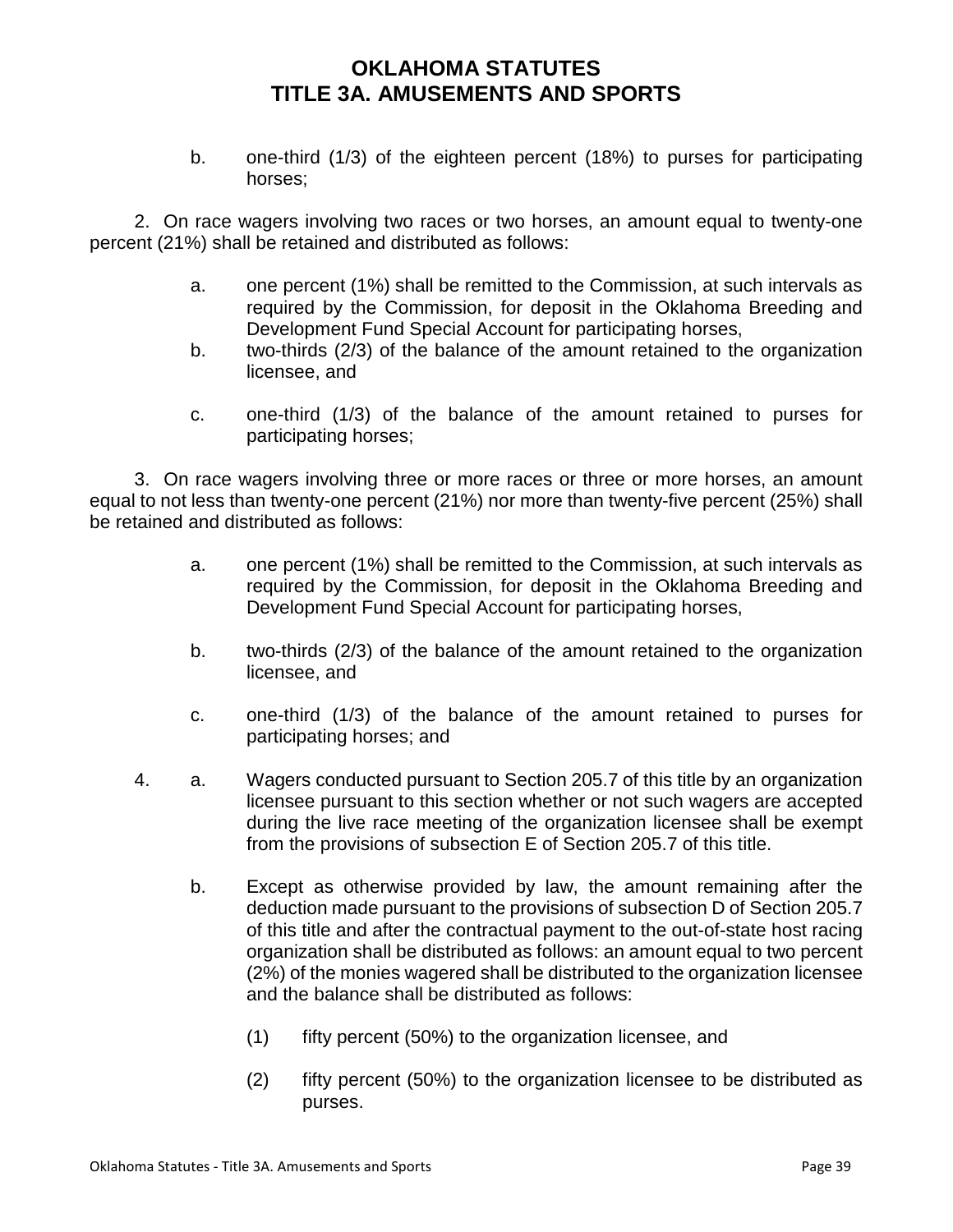C. Any organization licensed pursuant to this section and conducting pari-mutuel wagering on races being run at another organization licensee within the State of Oklahoma shall retain from the monies being wagered an amount equal to the amount being retained from wagers by the sending track. The amount of money retained shall be distributed as follows:

1. Fifty percent (50%) to the organization licensee; and

2. Fifty percent (50%) to the organization licensee as purses for participating horses.

D. The Commission shall issue occupation licenses for personnel of organization licensees licensed pursuant to this section. Each occupation license shall be issued pursuant to Section 204.2 of this title except that the occupation license fee shall not be more than Ten Dollars (\$10.00) excluding fingerprinting fees.

E. All monies retained or to be distributed for purses shall be held in trust by the Horsemen's Bookkeeper pursuant to Section 208.13 of this title for the duly designated horsemen's organization for purses.

Added by Laws 1983, c. 11, § 28, emerg. eff. March 22, 1983; Amended by Laws 1990, c. 162, § 1, operative July 1, 1990; Laws 1994, c. 83, § 2, emerg. eff. April 19, 1994; Laws 1995, c. 125, § 4; Laws 2001, c. 182, § 2, emerg. eff. May 2, 2001; Laws 2004, c. 8, § 23; Laws 2010, c. 340, § 4, eff. Nov. 1, 2010; Laws 2012, c. 177, § 1; Laws 2013, c. 396, § 1, eff. July 1, 2013.

## **§3A-208.3. OKLAHOMA BREEDING DEVELOPMENT FUND SPECIAL ACCOUNT.**

A. There is hereby created in the State Treasury an agency special account for the Oklahoma Horse Racing Commission, to be designated the "Oklahoma Breeding Development Fund Special Account". The fund shall be a continuing fund, not subject to fiscal year limitations, and shall consist of all monies received by the Commission for deposit in the fund pursuant to Section 205.6 of this title and from revenue received as breakage and from unclaimed pari-mutuel tickets. All monies accruing to the credit of the fund are hereby appropriated and may be budgeted and expended by the Commission for the purposes specified in subsection B of this section. Expenditures from the fund shall be made upon vouchers prescribed by the State Treasurer and issued by the Commission against the Oklahoma Breeding Development Fund Special Account. The official registering agency designated by the Commission pursuant to subsection D of this section shall verify the current eligibility of a participating horse prior to distributing any purse supplement, stake, reward or award from the Oklahoma Breeding Development Fund Special Account. Any person entitled to monies from the Oklahoma Breeding Development Fund Special Account as a purse supplement, stake, reward, or award (awards), will forfeit such monies if that person fails to comply with all requirements necessary for earning the awards. Further, any such person will forfeit such monies if, within one (1) year from the date of the race in which such award was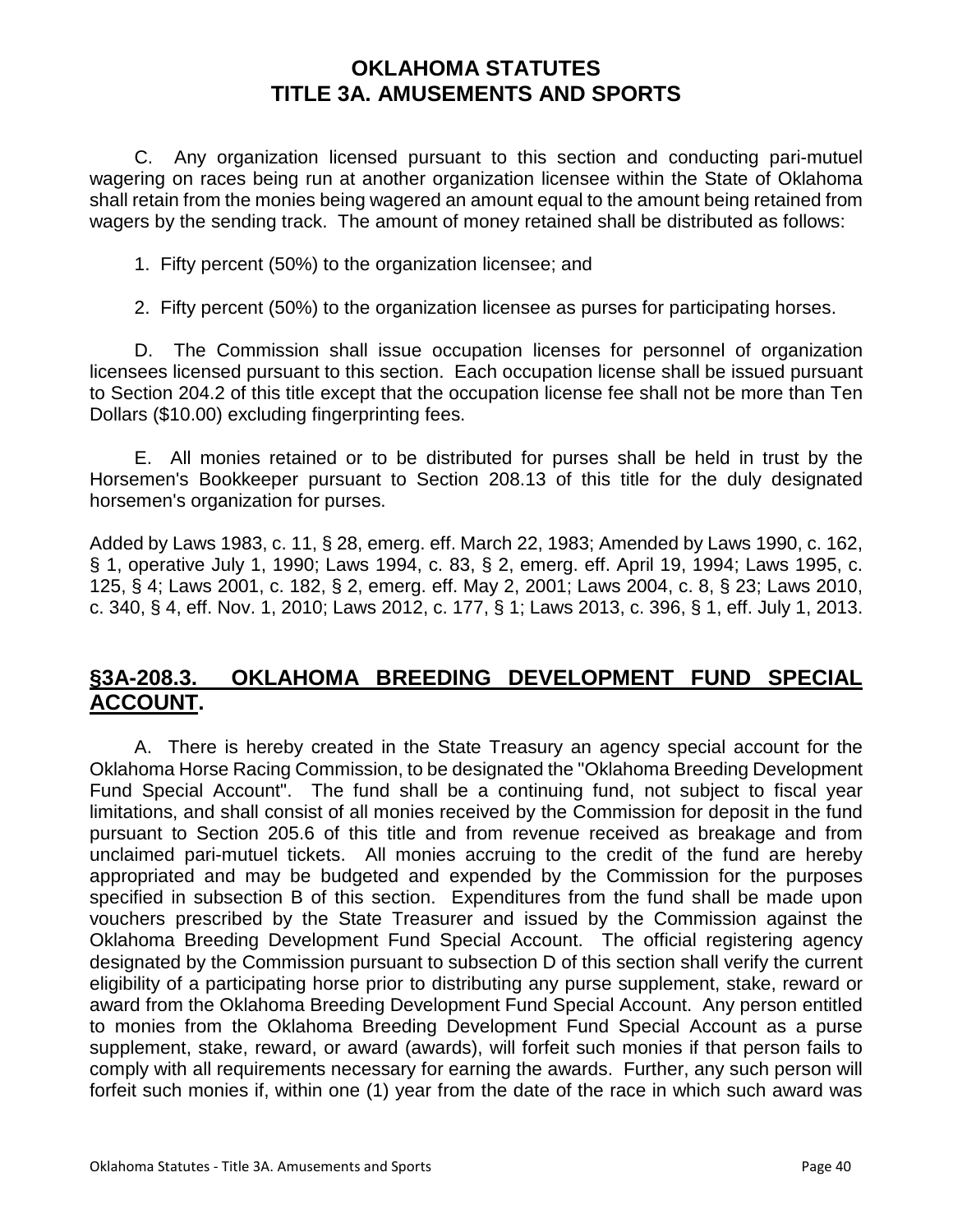earned, that person does not submit the state voucher for payment or for replacement in the event of an expired voucher, or if that person fails to submit all documentation required by the Oklahoma Horse Racing Commission. In such event, monies accrued from forfeiture will be returned to the Oklahoma Breeding Development Fund Special Account for expenditure by the Commission for the purposes specified in subsection B of this section.

B. No monies shall be expended by the Commission from the Oklahoma Breeding Development Fund Special Account except for any of the following purposes:

1. To provide purse supplements to owners of Oklahoma-bred horses;

2. To provide stakes and rewards to be paid to the owners of the winning Oklahoma-bred horses in certain horse races;

3. To provide stallion awards to the owner of the Oklahoma stallion which is the sire of an Oklahoma-bred horse if such a horse wins any race conducted at a race meeting;

4. To provide breeders awards to the owner of the Oklahoma-registered mare which is the dam of an Oklahoma-bred horse if such a horse wins any race conducted at a race meeting;

5. To provide monies for equine research through state institutions accredited for the same;

6. To provide monies for use in marketing, promoting and advertising the Oklahoma-Bred Program and the Oklahoma horse racing industry to the people of Oklahoma, the United States and abroad;

7. To provide for the administration of the Oklahoma Breeding Development Program. The Oklahoma Horse Racing Commission is hereby authorized to utilize up to fifteen percent (15%) of the prior year's receipts for administration. All expenses reimbursed as administrative pursuant to this subsection shall be itemized and audited pursuant to subsection E of this section. Any monies transferred from the Oklahoma Breeding Development Fund Special Account to the Oklahoma Breeding Development Revolving Fund for administrative reimbursement found to be unsubstantiated, excessive or ineligible for reimbursement by the audit shall be returned to the Oklahoma Breeding Development Fund Special Account within thirty (30) days of the conclusion of the audit; and

8. To provide, upon the request of an official horsemen's representative organization for a breed, funding to any nonprofit entity that is based in Oklahoma and exempt from taxation pursuant to the provisions of the United States Internal Revenue Code, 26 U.S.C. Section 501(c), for the purpose of providing care of retired and unwanted Oklahoma-bred racing stock of the particular breed of horse represented by the requesting organization.

C. By rule the Commission shall: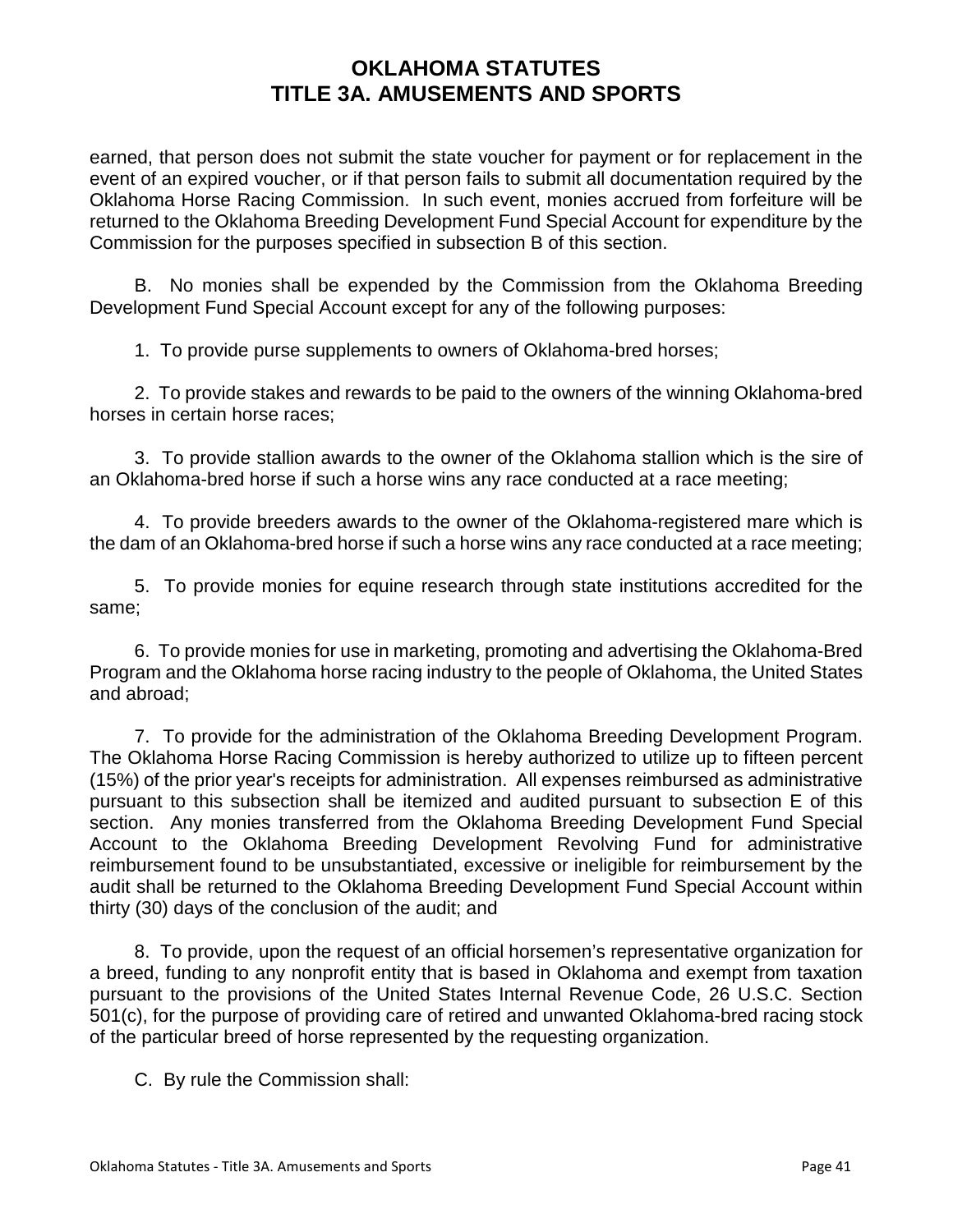1. Define the term "Oklahoma-bred horse";

2. Qualify stallions for participation in Oklahoma-bred stallion awards;

3. Provide for the registration of Oklahoma-domiciled mares and stallions and Oklahomabred horses. No such horse shall compete in the races limited to Oklahoma-bred horses unless registered with the Commission. The Commission may prescribe such forms as are necessary to determine the eligibility of such horses; provided, breeding stallions shall be eligible for registration in the Oklahoma-bred breeding program until July 1 of the breeding year. No person shall knowingly prepare or cause preparation of an application for registration of such foals which contains false information;

4. Establish a schedule of fees for the registration of Oklahoma-domiciled mares and stallions and Oklahoma-bred horses sufficient to provide for all expenses incurred in the administration of the Oklahoma Breeding Development Fund Special Account;

5. Allow a mare registered as Oklahoma-bred racing stock which has not been registered as an Oklahoma broodmare prior to foaling to be registered as an Oklahoma broodmare upon payment of the registration fee and a late fee not to exceed Two Hundred Dollars (\$200.00), which action shall entitle the foals of the mare to be registered as Oklahoma-bred horses, provided all other qualifications of the Commission are met; and

6. Establish criteria which a nonprofit entity based in Oklahoma must meet to be eligible to receive funds for the purpose of caring for retired and unwanted Oklahoma-bred racing stock.

D. The Commission may contract with and designate an official registering agency to implement the registration of horses and the payment of awards from the Oklahoma Breeding Development Fund Special Account. The official registering agency shall operate under the supervision of the Commission and be subject to the rules and regulations of the Commission. The official registering agency shall receive no compensation except fees received for registration of horses. In the event the Commission elects to perform as the official registering agency rather than contracting for such services, the Commission shall deposit all registration fees from the registration of Oklahoma-bred horses into the Oklahoma Breeding Development Fund Special Account.

Added by Laws 1983, c. 11, § 29, emerg. eff. March 22, 1983; Amended by Laws 1985, c. 52, § 2, operative July 1, 1985; Laws 1985, c. 196, § 9, operative July 1, 1985; Laws 1989, c. 369, § 101, operative July 1, 1989; Laws 1992, c. 26, § 2, eff. July 1, 1992; Laws 1993, c. 270, § 29, eff. Sept. 1, 1993; Laws 1993, c. 360, § 1, eff. Sept. 1, 1993; Laws 1998, c. 409, § 1, eff. July 1, 1999; Laws 2003, 299, § 4, eff. July 1, 2003; Laws 2006, c. 274, § 3, emerg. eff. June 7, 2006; Laws 2010, c. 245, § 1, eff. Nov. 1, 2010; Laws 2010, c. 413, § 8, eff. July 1, 2010.

NOTE: Laws 1993, c. 254, § 1 repealed by Laws 1993, c. 360, § 17, eff. Sept. 1, 1993.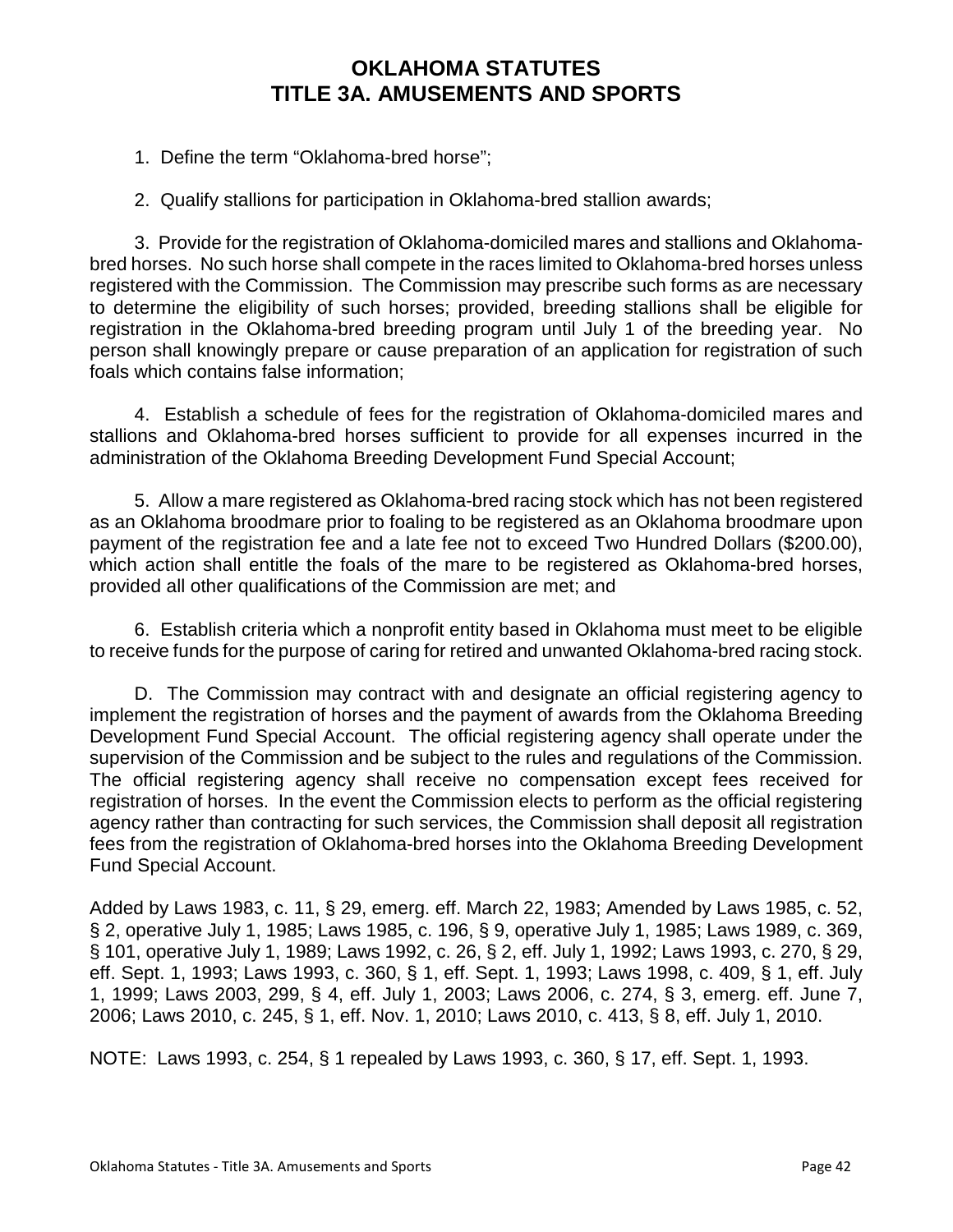## **§3A-208.3A. OKLAHOMA BREEDING DEVELOPMENT ADMINISTRATION REVOLVING FUND.**

A. There is hereby created in the State Treasury a revolving fund for the Oklahoma Horse Racing Commission, to be designated the "Oklahoma Breeding Development Administration Revolving Fund". The fund shall be a continuing fund, not subject to fiscal year limitations, and shall consist of all monies received by the Commission from transfers made pursuant to paragraph 6 of subsection B of Section 208.3 of this title. All monies accruing to the credit of said fund are hereby appropriated and may be budgeted and expended by the Commission for the purpose of administering the Oklahoma Breeding Development Program, or additions to purses of Oklahoma-bred races, and for no other purpose. Expenditures from said fund shall be made upon warrants issued by the State Treasurer against claims filed as prescribed by law with the Director of the Office of Management and Enterprise Services for approval and payment.

B. Monies received by and expenditures from said fund shall be subject to an annual audit pursuant to paragraph 6 of subsection B and subsection E of Section 208.3 of this title.

At the close of each fiscal year any unencumbered, unobligated, and unexpended monies in the Oklahoma Breeding Development Administration Revolving Fund shall be transferred to the Oklahoma Breeding Development Fund Special Account.

Added by Laws 1993, c. 270, § 30, eff. Sept. 1, 1993; Amended by Laws 1998, c. 409, § 2, eff. July 1, 1999; Laws 2012, c. 304, § 23.

## **§3A-208.4. CONDUCTING RACE OR RACE MEETING WITHOUT LICENSE - PERMITTING MINORS TO PARTICIPATE IN CERTAIN ACTIVITIES - PENALTIES.**

A. Any person holding a race or race meeting at which pari-mutuel or non-pari-mutuel wagering is conducted without a valid organization license issued pursuant to the provisions of the Oklahoma Horse Racing Act, upon conviction, shall be guilty of a felony and shall be fined not more than Ten Thousand Dollars (\$10,000.00) or be imprisoned for a period of not more than ten (10) years or both said fine and imprisonment.

B. No organization licensee shall knowingly permit any minor to be a patron of the parimutuel system of wagering conducted by the organization licensee. Any person convicted of violating any provision of this subsection shall be guilty of a misdemeanor.

Added by Laws 1983, c. 11, § 30, emerg. eff. March 22, 1983; Amended by Laws 1993, c. 254, § 2, emerg. eff. May 26, 1993; Laws 1997, c. 133, § 112, eff. July 1, 1999; Laws 1999, 1st Ex.Sess., c. 5, § 45, eff. July 1, 1999; Laws 2006, c. 274, § 4, emerg. eff. June 7, 2006.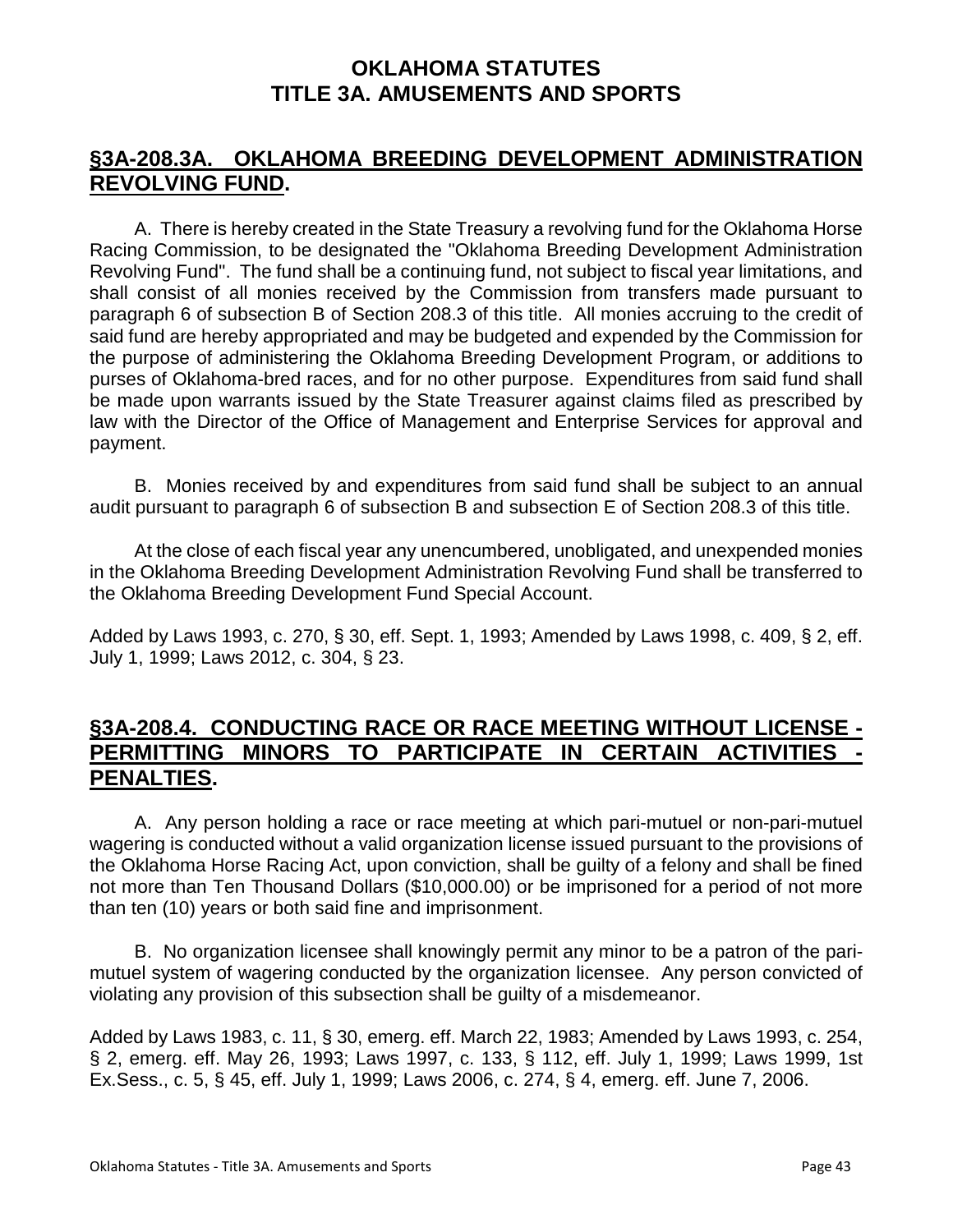NOTE: Laws 1998, 1st Ex.Sess., c. 2, § 23 amended the effective date of Laws 1997, c. 133, § 112 from July 1, 1998, to July 1, 1999.

## **§3A-208.5. REPEALED BY LAWS 1993, C. 85, § 2, EFF. SEPT. 1, 1993.**

## **§3A-208.6. TRUE NAME OF HORSE TO BE USED - VIOLATIONS.**

A. No person shall knowingly enter or cause to be entered for competition any horse under any other name than its true name, or out of its proper class, for any purse, prize, premium, stake, or sweepstakes offered to the winner of a contest of speed at any race meeting held by an organization licensee.

B. The name of any horse, for the purpose of entry for competition in any contest of speed, shall be the name under which the horse has been registered and has publicly performed.

C. Any person convicted of violating the provisions of this section shall be guilty of a felony and shall be fined not more than Ten Thousand Dollars (\$10,000.00) or be imprisoned for a period of not more than ten (10) years or both said fine and imprisonment.

Added by Laws 1983, c. 11, § 32, emerg. eff. March 22, 1983; Amended by Laws 1997, c. 133, § 113, eff. July 1, 1999; Laws 1999, 1st Ex.Sess., c. 5, § 46, eff. July 1, 1999.

NOTE: Laws 1998, 1st Ex.Sess., c. 2, § 23 amended the effective date of Laws 1997, c. 133, § 113 from July 1, 1998, to July 1, 1999.

## **§3A-208.7. USE OF CERTAIN DEVICES FOR STIMULATING OR DEPRESSING HORSE PROHIBITED - VIOLATIONS - PENALTIES.**

A. It shall be unlawful for any person to:

1. Use or conspire to use any battery, buzzer, electrical or mechanical device, or other device other than the ordinary whip for the purpose of stimulating or depressing a horse or affecting its speed at any time; or

2. Sponge the nostrils or windpipe of a horse for the purpose of stimulating or depressing a horse or affecting its speed at any time; or

3. Have in the possession of the person, within the confines of a racetrack, stables, sheds, buildings, or grounds where horses are kept which are eligible to race over a racetrack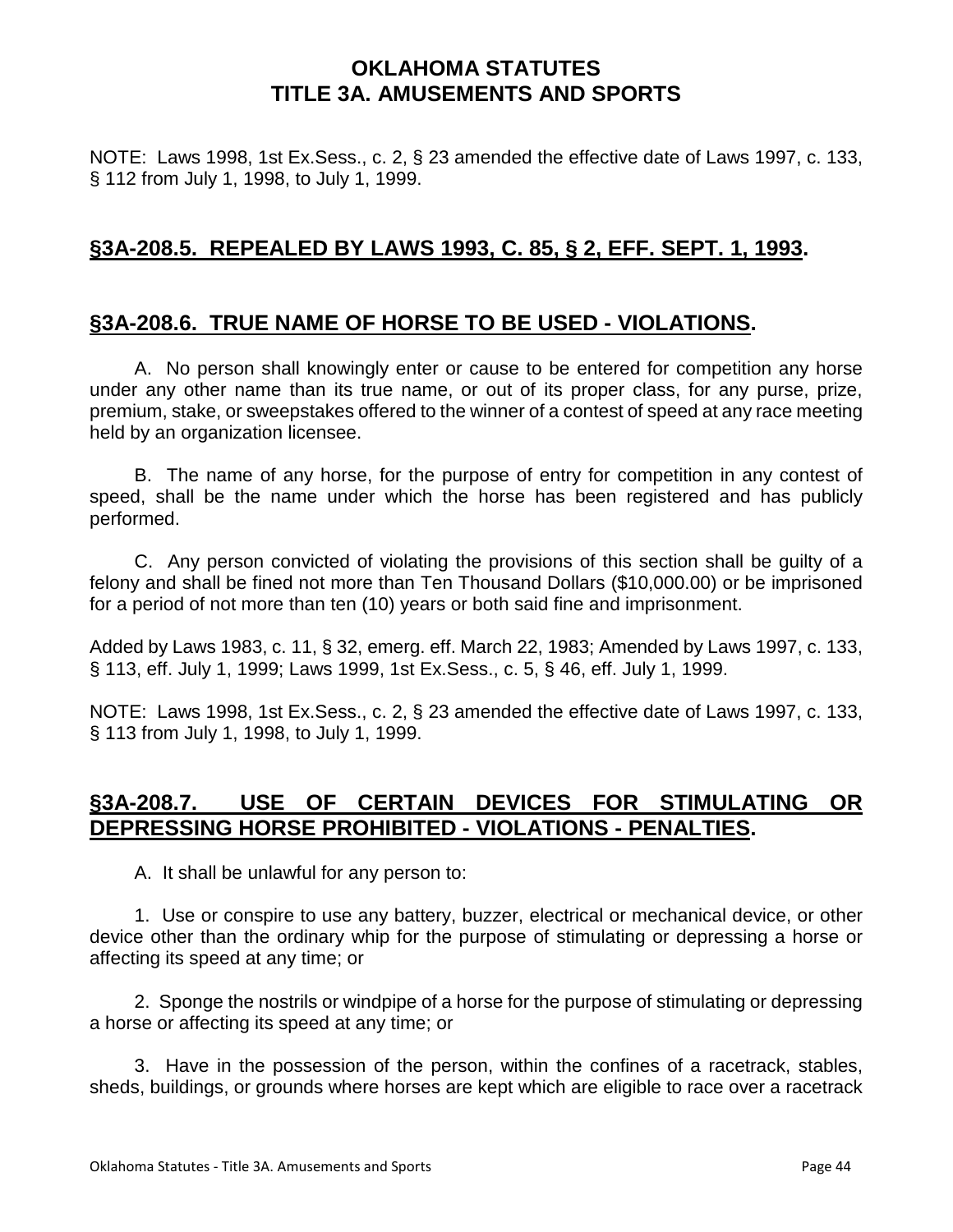of any organization licensee, any device other than the ordinary whip which may or can be used for the purpose of stimulating or depressing a horse or affecting its speed at any time; or

4. Have in the possession of the person with the intent to sell, give away, or exchange any such devices.

B. Possession of such devices by anyone within the confines of a racetrack, stables, sheds, buildings, or grounds where horses are kept which are eligible to race over the racetracks of any organization licensee shall be prima facie evidence of intention to use such devices.

C. Any person who violates the provisions of this section, upon conviction, shall be guilty of a felony and shall be fined not more than Ten Thousand Dollars (\$10,000.00) or be imprisoned for a period of not more than ten (10) years or both said fine and imprisonment. The Commission shall suspend or revoke the license of any person convicted of violating the provisions of this section.

Added by Laws 1983, c. 11, § 33, emerg. eff. March 22, 1983; Amended by Laws 1997, c. 133, § 114, eff. July 1, 1999; Laws 1999, 1st Ex.Sess., c. 5, § 47, eff. July 1, 1999.

NOTE: Laws 1998, 1st Ex.Sess., c. 2, § 23 amended the effective date of Laws 1997, c. 133, § 114 from July 1, 1998, to July 1, 1999.

# **§3A-208.8. CORRUPT ACTS AND PRACTICES - PENALTIES.**

A. It shall be unlawful for any person to directly or indirectly engage or to conspire with or aid, assist, or abet any other person in the commission of any corrupt act or practice, including but not limited to:

1. The giving, offering, promising, accepting, soliciting or receiving, directly or indirectly, any gratuity or bribe in any form to any person having duties in relation to any race or race horse or to any trainer, jockey, starter, assistant starter, gatekeeper or agent or to any other person having charge of, or access to, any race horse; or

2. The passing or attempting to pass or the cashing or attempting to cash any altered or fraudulent pari-mutuel ticket; or

3. The unauthorized sale or the attempt to make an unauthorized sale of any racetrack admission ticket.

B. Any person who is convicted of violating the provisions of subsection A of this section shall be guilty of a felony and shall be fined not more than Ten Thousand Dollars (\$10,000.00) or be imprisoned for a period of not more than ten (10) years or both said fine and imprisonment.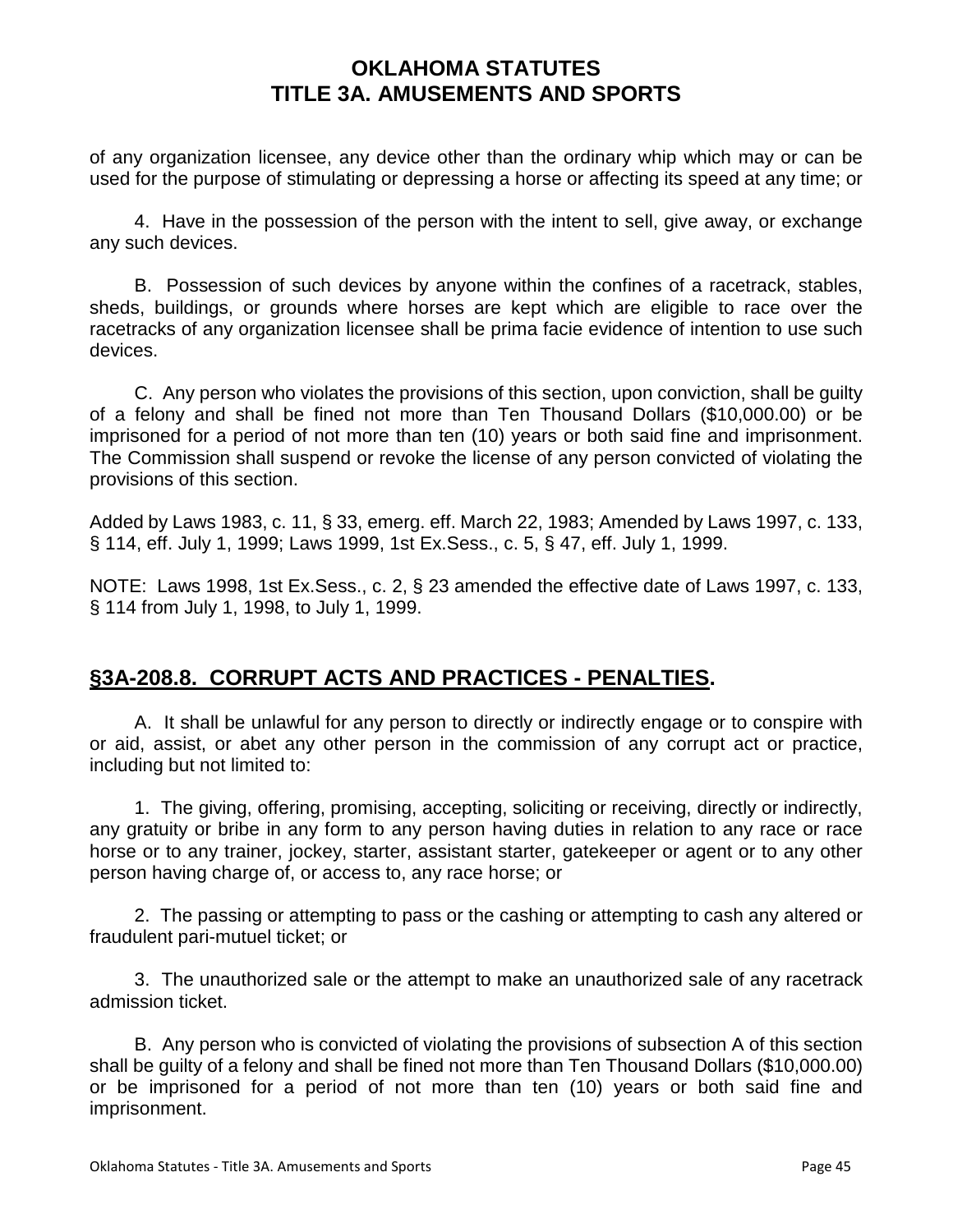C. If any person who is convicted of violating the provisions of subsection A of this section is licensed pursuant to the provisions of the Oklahoma Horse Racing Act, Section 200 et seq. of this title, the Commission shall suspend or revoke the organization or occupation license of the person in addition to the penalty and fine imposed in subsection B of this section.

Added by Laws 1983, c. 11, § 34, emerg. eff. March 22, 1983; Amended by Laws 1990, c. 275, § 2, emerg. eff. May 25, 1990; Laws 1997, c. 133, § 115, eff. July 1, 1999; Laws 1999, 1st Ex.Sess., c. 5, § 48, eff. July 1, 1999.

NOTE: Laws 1998, 1st Ex.Sess., c. 2, § 23 amended the effective date of Laws 1997, c. 133, § 115 from July 1, 1998, to July 1, 1999.

# **§3A-208.9. COMPENSATION FOR WAGERING PROHIBITED - PENALTIES.**

No person shall directly or indirectly, for any type of compensation including but not limited to fees, dues, or donations, accept anything of value from another to be transmitted or delivered for wager in any pari-mutuel system of wagering on horse races or collect a wager in any parimutuel system of wagering on horse races. Nothing in this section prohibits wagering transactions authorized pursuant to the provisions of the Oklahoma Horse Racing Act. Any person that violates the provisions of this section, upon conviction, shall be guilty of a felony and shall be fined not more than Ten Thousand Dollars (\$10,000.00) or be imprisoned for a period of not more than ten (10) years or both said fine and imprisonment.

Added by Laws 1983, c. 11, § 35, emerg. eff. March 22, 1983; Amended by Laws 1990, c. 275, § 3, emerg. eff. May 25, 1990; Laws 1997, c. 133, § 116, eff. July 1, 1999; Laws 1999, 1st Ex.Sess., c. 5, § 49, eff. July 1, 1999.

NOTE: Laws 1998, 1st Ex.Sess., c. 2, § 23 amended the effective date of Laws 1997, c. 133, § 116 from July 1, 1998, to July 1, 1999.

# **§3A-208.10. FRAUD REGARDING PRIOR RACING RECORD, PEDIGREE, IDENTITY OR OWNERSHIP OF REGISTERED ANIMAL.**

It shall be unlawful for any person to falsify, conceal, or cover up by any trick, scheme, or device a material fact, or make any false, fictitious, or fraudulent statements or representations, or make or use any false writing or document knowing the same to contain any false, fictitious, or fraudulent statement or entry regarding the prior racing record, pedigree, identity or ownership of a registered animal in any matter related to the breeding, buying, selling, or racing of such animal. Whoever violates any provision of this section shall be guilty of a felony and fined not more than Ten Thousand Dollars (\$10,000.00) or imprisoned for not more than ten (10) years, or be both so fined and imprisoned.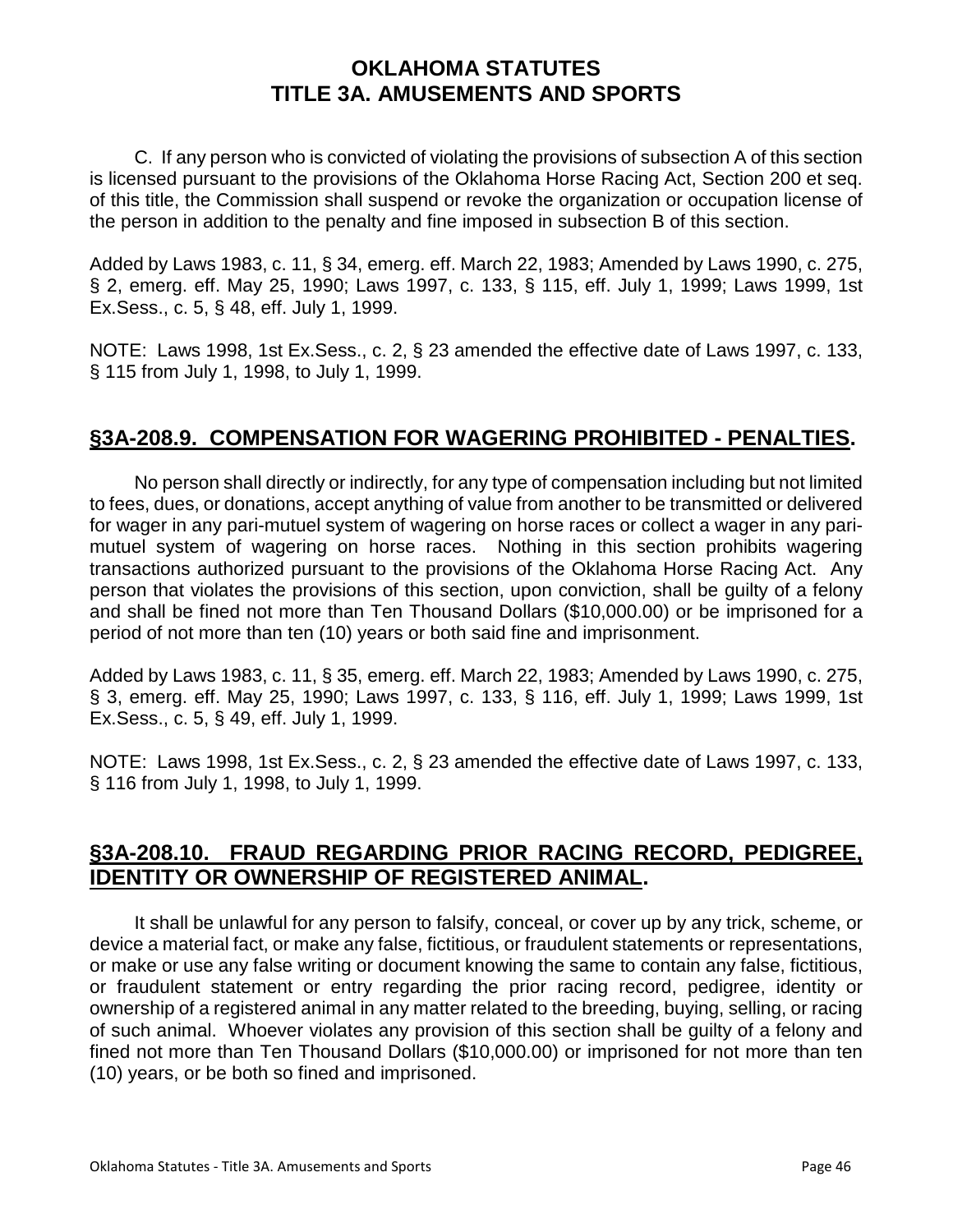Added by Laws 1985, c. 196, § 10, emerg. eff. June 26, 1985; Amended by Laws 1997, c. 133, § 117, eff. July 1, 1999; Laws 1999, 1st Ex.Sess., c. 5, § 50, eff. July 1, 1999.

NOTE: Laws 1998, 1st Ex.Sess., c. 2, § 23 amended the effective date of Laws 1997, c. 133, § 117 from July 1, 1998, to July 1, 1999.

# **§3A-208.11. ADMINISTRATION OF DRUGS OR MEDICATIONS - DETERMINATION BY RULE - PENALTIES.**

A. Except as provided in subsection B of this section, the Oklahoma Horse Racing Commission is hereby authorized to determine by rule which drugs and medications, if any, may be administered to a horse prior to or during a horse race and to determine by rule the conditions under which such drugs and medications may be used or administered.

B. All horses participating in a horse race may be administered Furosemide prior to a horse race as authorized by the rules of the Oklahoma Horse Racing Commission.

C. The administration of any drug or medication to a horse prior to or during a horse race which is not permitted by rule of the Commission is prohibited.

D. Any person who violates the provisions of this section or who knowingly enters in a race a horse to which any drug or medication has been administered in violation of this section shall be guilty, upon conviction, of a felony and shall be fined not more than Ten Thousand Dollars (\$10,000.00) or be imprisoned for a period of not more than ten (10) years, or by both said fine and imprisonment. The Commission shall suspend or revoke the license of any such guilty party.

Added by Laws 1993, c. 85, § 1, eff. Sept. 1, 1993; Amended by Laws 1997, c. 133, § 118, eff. July 1, 1999; Laws 1999, 1st Ex. Sess., c. 5, § 51, eff. July 1, 1999; Laws 2003, c. 48, § 1, emerg. eff. April 7, 2003; Laws 2004, c. 517, § 2, emerg. eff. June 9, 2004.

NOTE: Laws 1998, 1st Ex. Sess., c. 2, § 23 amended the effective date of Laws 1997, c. 133, § 118 from July 1, 1998, to July 1, 1999.

## **§3A-208.12. GAMING AREAS NOT SUBJECT TO CERTAIN SMOKING PROHIBITIONS - REQUIREMENTS.**

The gaming areas of the premises of an organization licensee and, except for the offtrack wagering facilities specified in Section 205.6a of Title 3A of the Oklahoma Statutes, the areas where simulcast wagering is conducted by an organization licensee shall not be subject to the provisions of Section 1247 of Title 21 of the Oklahoma Statutes or to the provisions of the Smoking in Public Places and Indoor Workplaces Act if the following conditions are met: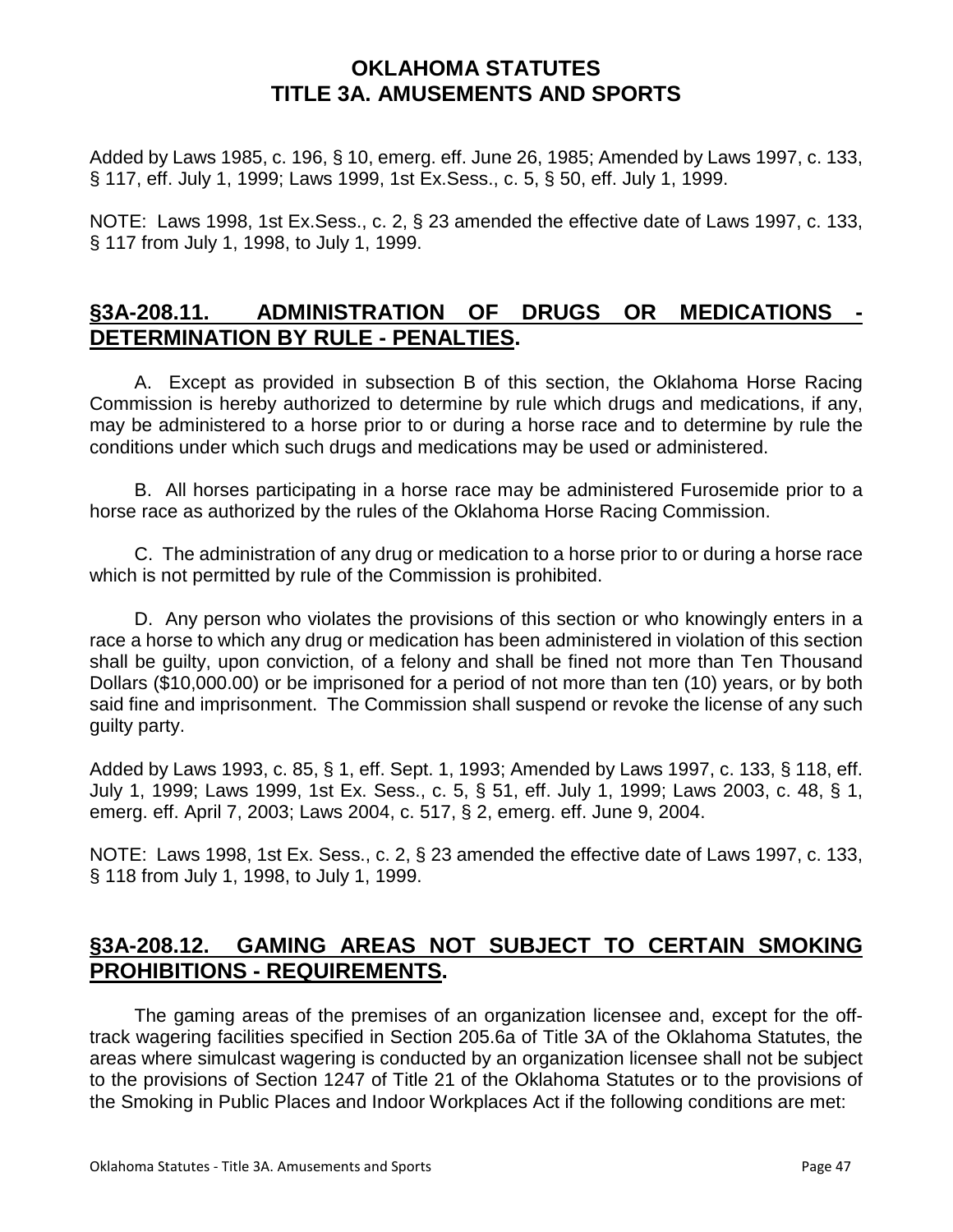1. Each gaming or simulcast area in which smoking is permitted shall be fully enclosed, directly exhausted to the outside, under negative air pressure so smoke cannot escape to nonsmoking areas when a door is opened, and no air from a smoking area is recirculated to nonsmoking areas of the building; and

2. No exhaust from such gaming or simulcast area shall be located within twenty-five (25) feet of any entrance, exit, or air intake.

Added by Laws 2004, c. 517, § 3, emerg. eff. June 9, 2004.

## **§3A-208.13. HORSEMEN'S BOOKKEEPER - RECORDS.**

A. Each organization licensee shall utilize a Horsemen's Bookkeeper who shall, at a minimum, maintain the records and accounts prescribed in this section or in the rules of the Oklahoma Horse Racing Commission. The Horsemen's Bookkeeper may be an employee of the organization licensee, may be employed jointly by two or more organization licensees, or may be an entity which contracts with one or more organization licensees.

B. The records of the Horsemen's Bookkeeper shall include the following:

1. The name, mailing address, social security number or federal tax identification number, and the state or country of residence of each horse owner, trainer, and jockey participating at a race meeting who has funds due or on deposit in a horsemen's account; and

2. All statements of partnerships, syndicates, corporations, assignments of interest, lease agreements, and registrations of authorized agents.

C. All records of the Horsemen's Bookkeeper shall be kept separate from the records of the organization licensee or licensees.

D. All funds on account with the Horsemen's Bookkeeper shall be maintained as follows:

1. In one or more trust accounts which are separate from all accounts of the organization licensee with each designated as a "Horsemen's Trust Account"; and

2. In trust accounts which are fully insured by the Federal Deposit Insurance Corporation or the Federal Savings and Loan Insurance Corporation.

E. 1. The Horsemen's Bookkeeper shall receive, maintain, and disburse the purses of each race and all stakes, entrance money, jockey fees, purchase money in claiming races, along with all applicable taxes and other monies that properly come into the possession of the Horsemen's Bookkeeper.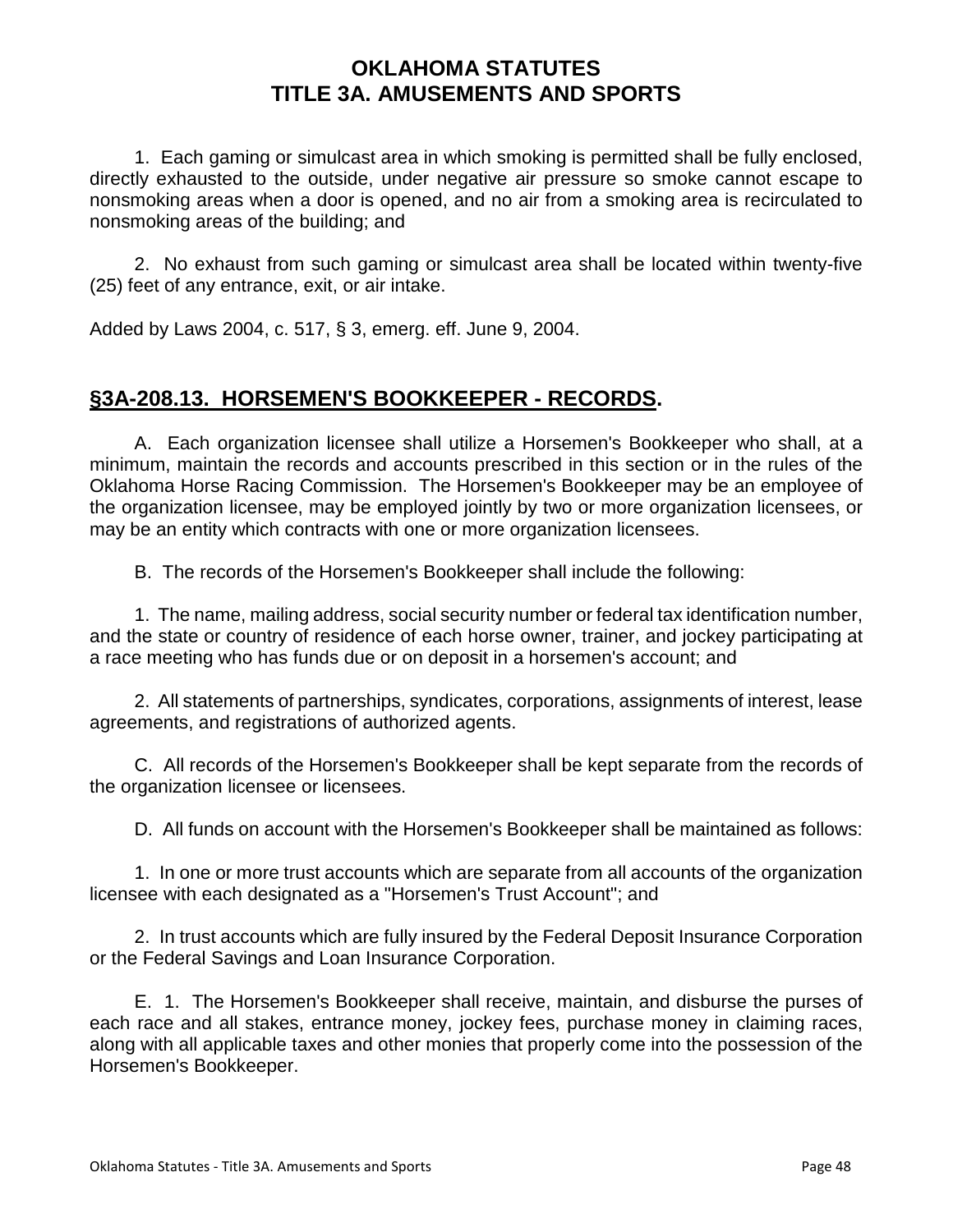2. All disbursements pursuant to this subsection shall be made within forty-eight (48) hours of approval by the stewards unless a protest or appeal has been filed with the stewards or the Commission, except that minimum jockey mount fees may be disbursed prior to such approval. All disbursements subject to a protest or appeal shall be made within forty-eight (48) hours of receipt of a dismissal or a final non-appealable order disposing of such protest or appeal.

3. Except as otherwise provided in this subsection and in the absence of a prior request, all disbursements pursuant to this subsection shall be made within fifteen (15) days after the last race day of the race meeting. Disbursements made by the Horsemen's Bookkeeper for an amount less than Fifty Dollars (\$50.00) and which remain uncashed after a period of not less than three (3) years may be canceled by the Horsemen's Bookkeeper with the approval of the official horsemen's representative organization and the Oklahoma Horse Racing Commission provided the funds are credited back for use as a payment of purses for participating horses of the same breed.

F. The Horsemen's Bookkeeper may accept, hold, and pay monies due and belonging to other organizations, licensees, or meetings; provided, prompt payment or return shall be made to the person or entity to which it is due.

G. All records of the Horsemen's Bookkeeper shall be subject to inspection and audit by the Commission at any time.

H. The Horsemen's Bookkeeper and the organization licensee or licensees employing the Horsemen's Bookkeeper shall be subject to disciplinary action by the Commission.

I. The Horsemen's Bookkeeper, each organization licensee employing the Horsemen's Bookkeeper, and the managing officers of each organization licensee employing the Horsemen's Bookkeeper, shall be jointly and severally responsible to ensure that the amounts retained from the pari-mutuel handle are distributed according to the Oklahoma Horse Racing Act and the orders and rules of the Commission.

Added by Laws 2010, c. 340, § 5, eff. Nov. 1, 2010; Amended by Laws 2014, c. 27, § 1, eff. Nov. 1, 2014.

# **§3A-209. COUNTY OPTION.**

No pari-mutuel racetrack shall be licensed in any county unless the majority of the voters of said county, voting at an election held for that purpose, approve the conducting of parimutuel horse racing in said county. An election shall be called upon the filing of a petition with the county election board containing not less than ten percent (10%) of the qualified voters within any such county.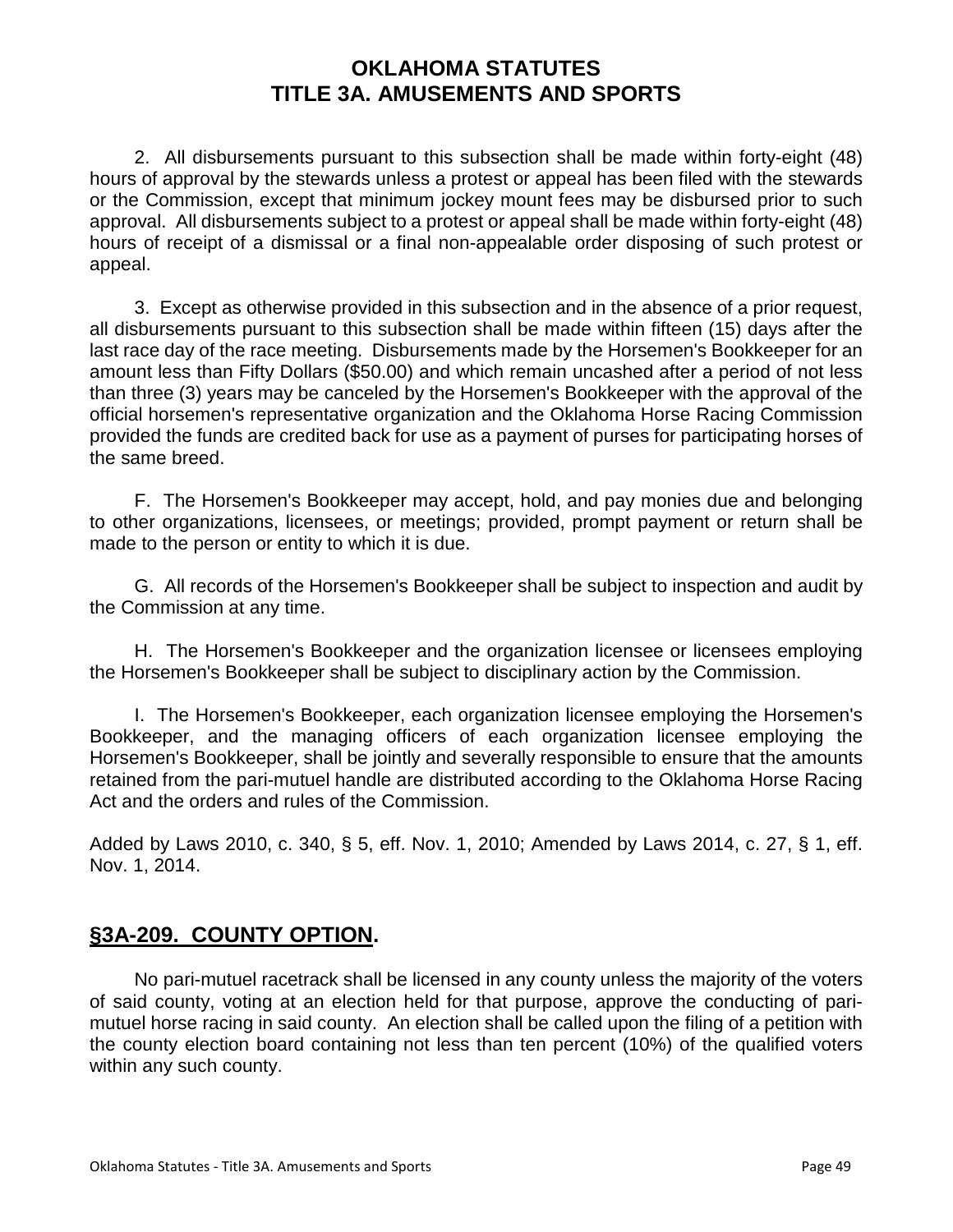Added by State Question No. 553, Initiative Petition No. 315, adopted at election held Sept. 21, 1982.

# **§3A-210. REPEALED BY LAWS 1983, C. 11, § 38.**

# **§3A-211. REPEALED BY LAWS 2004, C. 316, § 26, STATE QUESTION NO. 712, LEGISLATIVE REFERENDUM NO. 335, ADOPTED AT ELECTION HELD ON NOV. 2, 2004.**

**§3A-212. REPEALED BY LAWS 2004, C. 316, § 26, STATE QUESTION NO. 712, LEGISLATIVE REFERENDUM NO. 335, ADOPTED AT ELECTION HELD ON NOV. 2, 2004.** 

**§3A-213. REPEALED BY LAWS 2004, C. 316, § 26, STATE QUESTION NO. 712, LEGISLATIVE REFERENDUM NO. 335, ADOPTED AT ELECTION HELD ON NOV. 2, 2004.** 

**§3A-214. REPEALED BY LAWS 2004, C. 316, § 26, STATE QUESTION NO. 712, LEGISLATIVE REFERENDUM NO. 335, ADOPTED AT ELECTION HELD ON NOV. 2, 2004.** 

**§3A-215. REPEALED BY LAWS 2004, C. 316, § 26, STATE QUESTION NO. 712, LEGISLATIVE REFERENDUM NO. 335, ADOPTED AT ELECTION HELD ON NOV. 2, 2004.** 

**§3A-216. REPEALED BY LAWS 2004, C. 316, § 26, STATE QUESTION NO. 712, LEGISLATIVE REFERENDUM NO. 335, ADOPTED AT ELECTION HELD ON NOV. 2, 2004.** 

**§3A-217. REPEALED BY LAWS 2004, C. 316, § 26, STATE QUESTION NO. 712, LEGISLATIVE REFERENDUM NO. 335, ADOPTED AT ELECTION HELD ON NOV. 2, 2004.**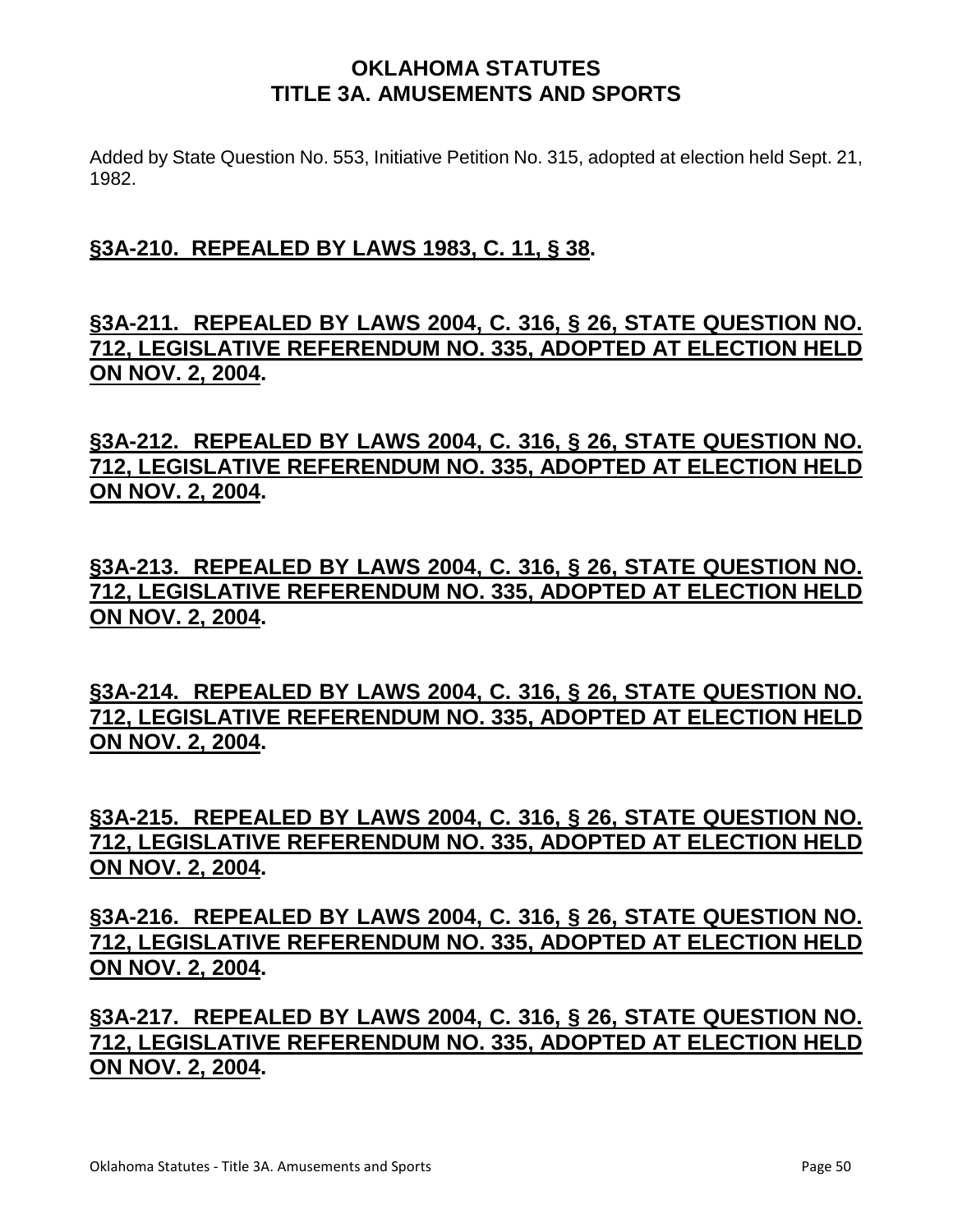## **§3A-218. REPEALED BY LAWS 2004, C. 316, § 26, STATE QUESTION NO. 712, LEGISLATIVE REFERENDUM NO. 335, ADOPTED AT ELECTION HELD ON NOV. 2, 2004.**

**§3A-219. REPEALED BY LAWS 2004, C. 316, § 26, STATE QUESTION NO. 712, LEGISLATIVE REFERENDUM NO. 335, ADOPTED AT ELECTION HELD ON NOV. 2, 2004.** 

**§3A-220. REPEALED BY LAWS 2004, C. 316, § 26, STATE QUESTION NO. 712, LEGISLATIVE REFERENDUM NO. 335, ADOPTED AT ELECTION HELD ON NOV. 2, 2004.** 

**§3A-221. REPEALED BY LAWS 2004, C. 316, § 26, STATE QUESTION NO. 712, LEGISLATIVE REFERENDUM NO. 335, ADOPTED AT ELECTION HELD ON NOV. 2, 2004.** 

**§3A-222. REPEALED BY LAWS 2004, C. 316, § 26, STATE QUESTION NO. 712, LEGISLATIVE REFERENDUM NO. 335, ADOPTED AT ELECTION HELD ON NOV. 2, 2004.** 

**§3A-223. REPEALED BY LAWS 2004, C. 316, § 26, STATE QUESTION NO. 712, LEGISLATIVE REFERENDUM NO. 335, ADOPTED AT ELECTION HELD ON NOV. 2, 2004.** 

**§3A-224. REPEALED BY LAWS 2004, C. 316, § 26, STATE QUESTION NO. 712, LEGISLATIVE REFERENDUM NO. 335, ADOPTED AT ELECTION HELD ON NOV. 2, 2004.**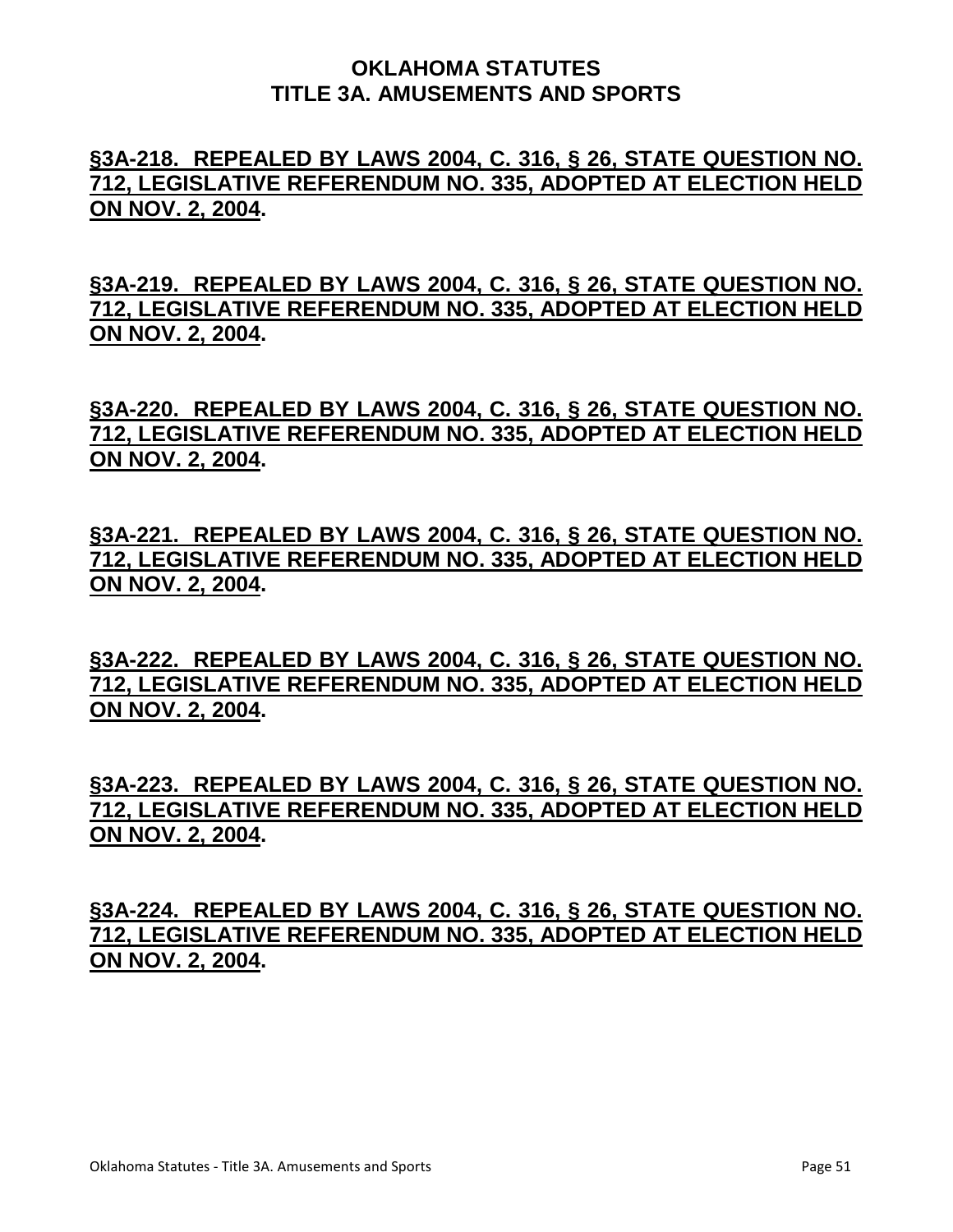## **§3A-225. REPEALED BY LAWS 2004, C. 316, § 26, STATE QUESTION NO. 712, LEGISLATIVE REFERENDUM NO. 335, ADOPTED AT ELECTION HELD ON NOV. 2, 2004.**

**§3A-226. REPEALED BY LAWS 2004, C. 316, § 26, STATE QUESTION NO. 712, LEGISLATIVE REFERENDUM NO. 335, ADOPTED AT ELECTION HELD ON NOV. 2, 2004.** 

**§3A-227. REPEALED BY LAWS 2004, C. 316, § 26, STATE QUESTION NO. 712, LEGISLATIVE REFERENDUM NO. 335, ADOPTED AT ELECTION HELD ON NOV. 2, 2004.** 

**§3A-228. REPEALED BY LAWS 2004, C. 316, § 26, STATE QUESTION NO. 712, LEGISLATIVE REFERENDUM NO. 335, ADOPTED AT ELECTION HELD ON NOV. 2, 2004.** 

**§3A-229. REPEALED BY LAWS 2004, C. 316, § 26, STATE QUESTION NO. 712, LEGISLATIVE REFERENDUM NO. 335, ADOPTED AT ELECTION HELD ON NOV. 2, 2004.** 

**§3A-230. REPEALED BY LAWS 2004, C. 316, § 26, STATE QUESTION NO. 712, LEGISLATIVE REFERENDUM NO. 335, ADOPTED AT ELECTION HELD ON NOV. 2, 2004.** 

**§3A-231. REPEALED BY LAWS 2004, C. 316, § 26, STATE QUESTION NO. 712, LEGISLATIVE REFERENDUM NO. 335, ADOPTED AT ELECTION HELD ON NOV. 2, 2004.**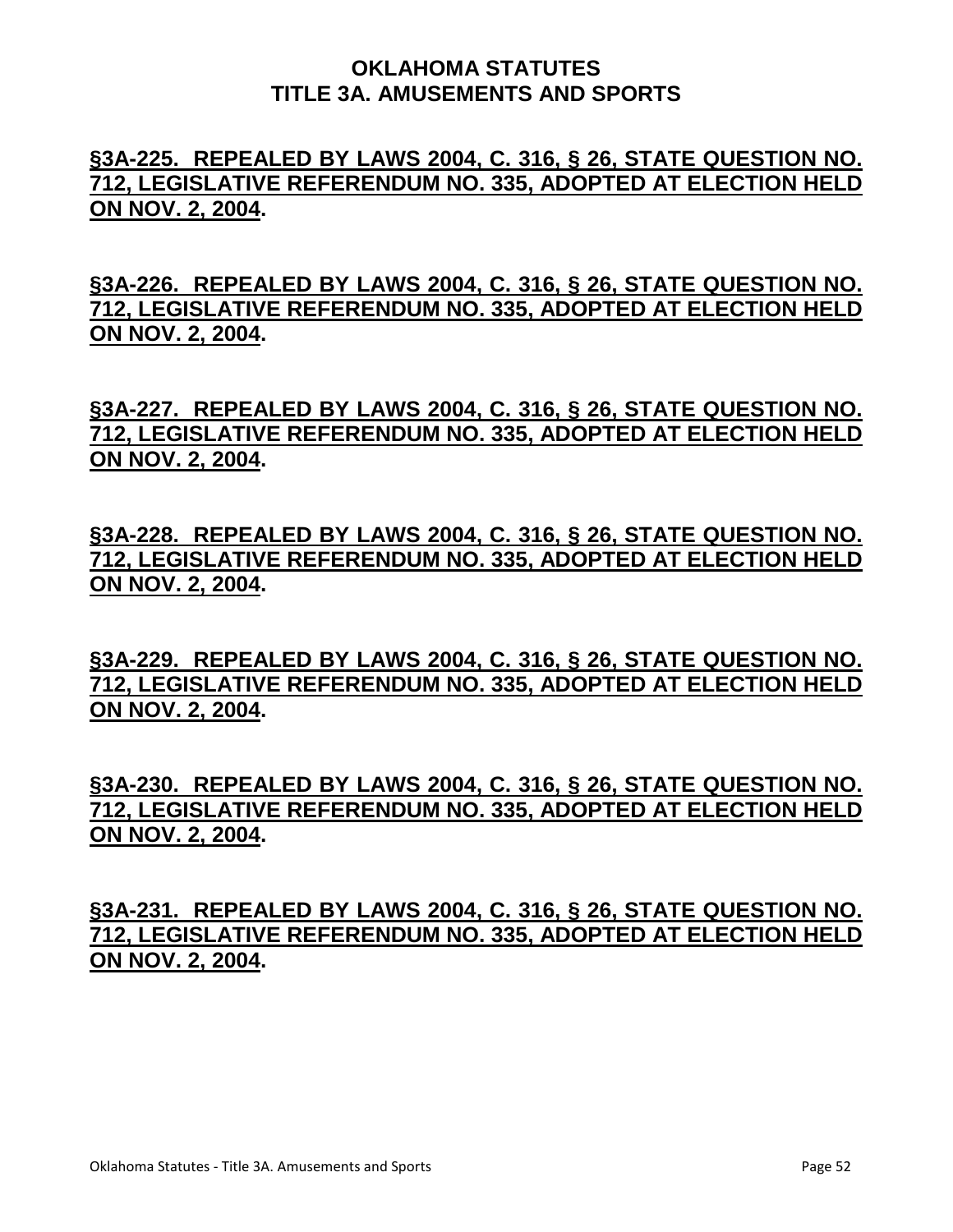## **§3A-240. ENACTMENT OF COMPACT - PROVISIONS.**

The Interstate Compact on Licensure of Participants in Live Horse Racing with Parimutuel Wagering is hereby entered into on behalf of the State of Oklahoma. The Compact provides as follows:

#### **INTERSTATE COMPACT ON LICENSURE OF PARTICIPANTS IN LIVE HORSE RACING WITH PARI-MUTUEL WAGERING**

### **ARTICLE I. PURPOSES**

The purposes of this compact are to:

1. Establish uniform requirements among the party states for the licensing of participants in live horse racing with pari-mutuel wagering, and ensure that all such participants who are licensed pursuant to this compact meet a uniform minimum standard of honesty and integrity;

2. Facilitate the growth of the horse racing industry in each party state and nationwide by simplifying the process for licensing participants in live racing, and reduce the duplicative and costly process of separate licensing by the regulatory agency in each state that conducts live horse racing and pari-mutuel wagering;

3. Authorize the Oklahoma Horse Racing Commission to participate in this compact;

4. Provide for participation in this compact by officials of the party states, and permit those officials, through the compact committee established by this compact, to enter into contracts with governmental agencies and nongovernmental persons to carry out the purposes of this compact; and

5. Establish the compact committee created by this compact as an interstate governmental entity duly authorized to request and receive criminal history record information from the Federal Bureau of Investigation and other state and local law enforcement agencies.

#### **ARTICLE II. DEFINITIONS**

As used in this compact:

1. "Compact committee" means the organization of officials from the party states that is authorized and empowered by this compact to carry out the purposes of this compact;

2. "Official" means the appointed, elected, designated, or otherwise duly selected member of a racing commission or the equivalent thereof in a party state who represents that party state as a member of the compact committee;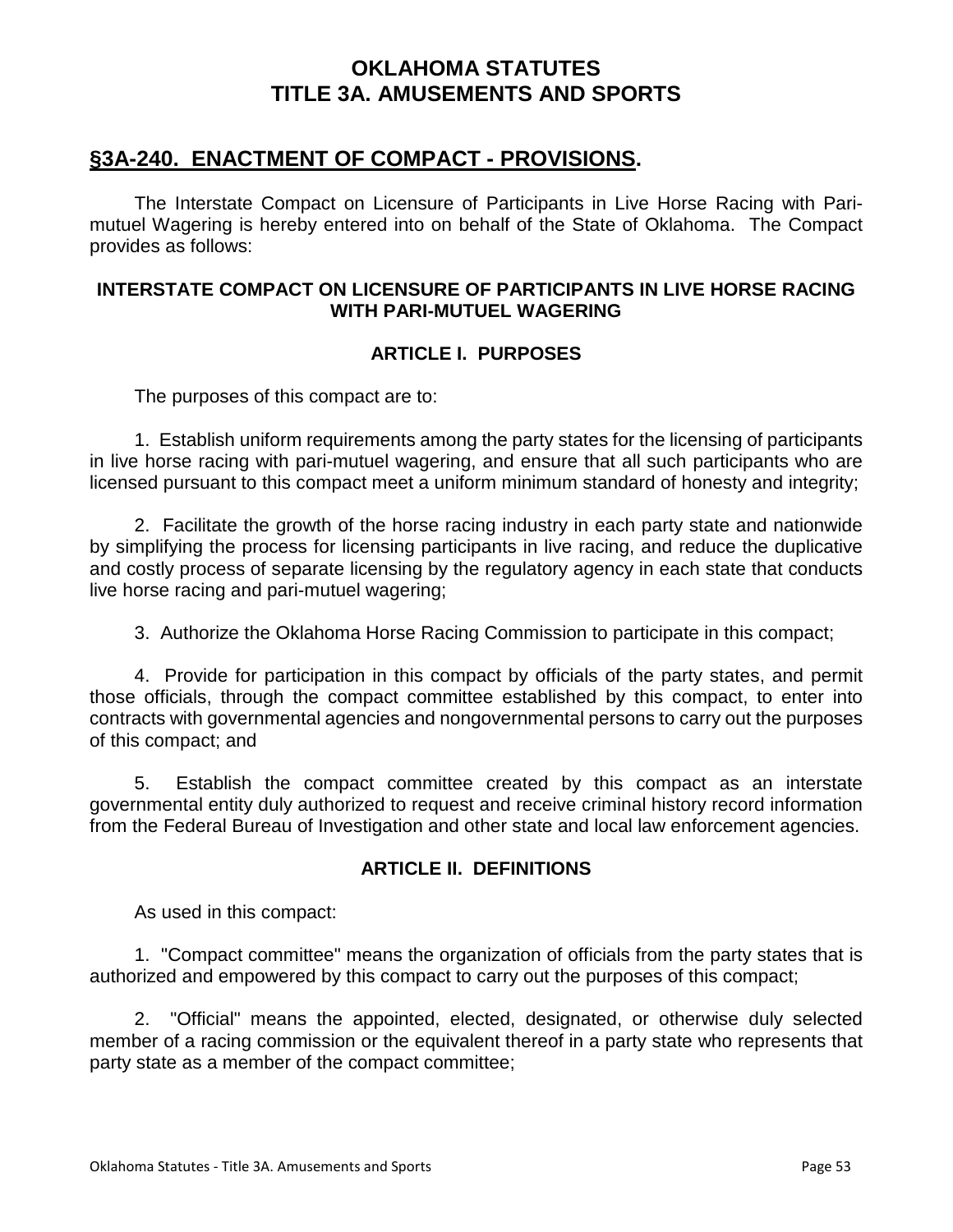3. "Participants in live racing" means participants in live horse racing with pari-mutuel wagering in the party states;

4. "Party state" means each state that has entered this compact; and

5. "State" means each of the several states of the United States, the District of Columbia, the Commonwealth of Puerto Rico, and each territory or possession of the United States.

#### **ARTICLE III. ENTRY INTO FORCE, ELIGIBLE PARTIES, AND WITHDRAWAL**

A. This compact shall come into force when enacted by any four states. Thereafter, this compact shall become effective as to any other state upon the enactment of this compact by the state and the affirmative vote of a majority of the officials on the compact committee.

B. Any state that has adopted or authorized horse racing with pari-mutuel wagering shall be eligible to become party to this compact.

C. Any party state may withdraw from this compact by enacting a statute repealing this compact, but no such withdrawal shall become effective until the head of the executive branch of the withdrawing state has given notice in writing of such withdrawal to the head of the executive branch of all other party states. If as a result of withdrawals participation in this compact decreases to less than three party states, this compact no longer shall be in force and effect unless and until there are at least three or more party states again participating in this compact.

#### **ARTICLE IV. COMPACT COMMITTEE**

A. There is hereby created an interstate governmental entity to be known as the "compact committee", which shall be comprised of one official from the racing commission or its equivalent in each party state who shall be appointed, serve, and be subject to removal in accordance with the laws of the party state the official represents. Pursuant to the laws of the party state, each official shall have the assistance of the racing commission of the state or the equivalent thereof in considering issues related to licensing of participants in live racing and in fulfilling the responsibilities as the representative from the state of the official to the compact committee. If an official is unable to perform any duty in connection with the powers and duties of the compact committee, the racing commission or equivalent thereof from the state shall designate another of its members as an alternate who shall serve and represent the party state as its official on the compact committee until that racing commission or equivalent thereof determines that the original representative official is able once again to perform the duties as that party state's representative official on the compact committee. The designation of an alternate shall be communicated by the affected state's racing commission or equivalent thereof to the compact committee as the committee's bylaws may provide.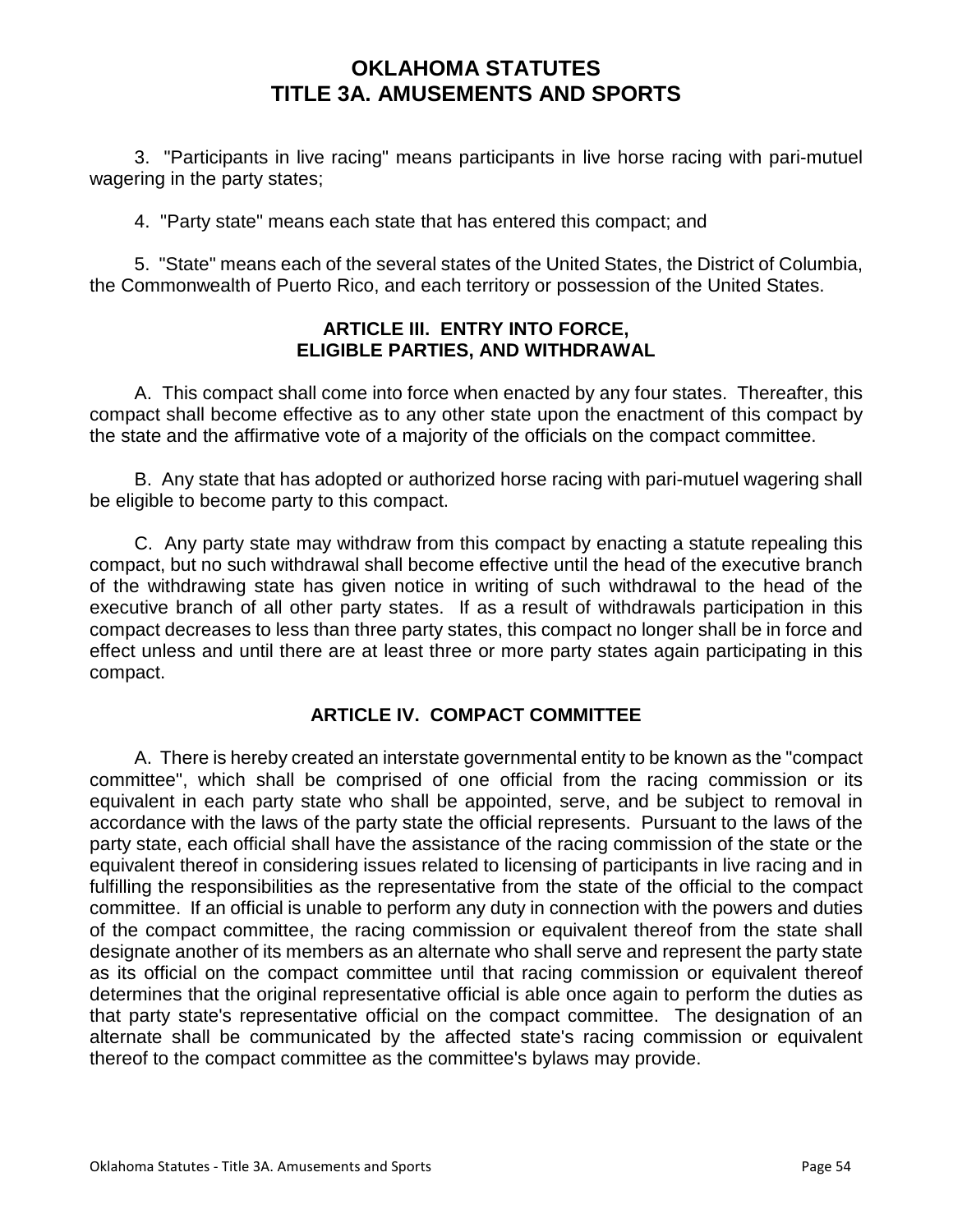B. In order to carry out the purposes of this compact, the compact committee is hereby granted the power and duty to:

1. Determine which categories of participants in live racing, including but not limited to owners, trainers, jockeys, grooms, mutuel clerks, racing officials, veterinarians, and farriers, should be licensed by the committee, and establish the requirements for the initial licensure of applicants in each such category, the term of the license for each category, and the requirements for renewal of licenses in each category. However, with regard to requests for criminal history record information on each applicant for a license, and with regard to the effect of a criminal record on the issuance or renewal of a license, the compact committee shall determine for each category of participants in live racing which licensure requirements for that category are, in its judgment, the most restrictive licensure requirements of any party state for that category and shall adopt licensure requirements for that category that are, in its judgment, comparable to those most restrictive requirements;

2. Investigate applicants for a license from the compact committee and, as permitted by federal and state law, gather information on such applicants, including criminal history record information from the Federal Bureau of Investigation and relevant state and local law enforcement agencies, and, where appropriate, from the Royal Canadian Mounted Police and law enforcement agencies of other countries, necessary to determine whether a license should be issued under the licensure requirements established by the committee as provided in paragraph 1 of this subsection. Only officials on, and employees of, the compact committee may receive and review such criminal history record information, and those officials and employees may use that information only for the purposes of this compact. No such official or employee may disclose or disseminate such information to any person or entity other than another official on or employee of the compact committee. The fingerprints of each applicant for a license from the compact committee shall be taken by the compact committee, its employees, or its designee and, pursuant to Public Law 92-544 or Public Law 100-413, shall be forwarded to a state identification bureau, or to the Association of Racing Commissioners, International, an association of state officials regulating pari-mutuel wagering designated by the Attorney General of the United States, for submission to the Federal Bureau of Investigation for a criminal history record check. Such fingerprints may be submitted on a fingerprint card or by electronic or other means authorized by the Federal Bureau of Investigation or other receiving law enforcement agency;

3. Issue licenses to, and renew the licenses of, participants in live racing listed in paragraph 1 of this subsection who are found by the committee to have met the licensure and renewal requirements established by the committee. The compact committee shall not have the power or authority to deny a license. If it determines that an applicant will not be eligible for the issuance or renewal of a compact committee license, the compact committee shall notify the applicant that it will not be able to process the application further. Such notification does not constitute and shall not be considered to be the denial of a license. Any such applicant shall have the right to present additional evidence to, and to be heard by, the compact committee, but the final decision on issuance or renewal of the license shall be made by the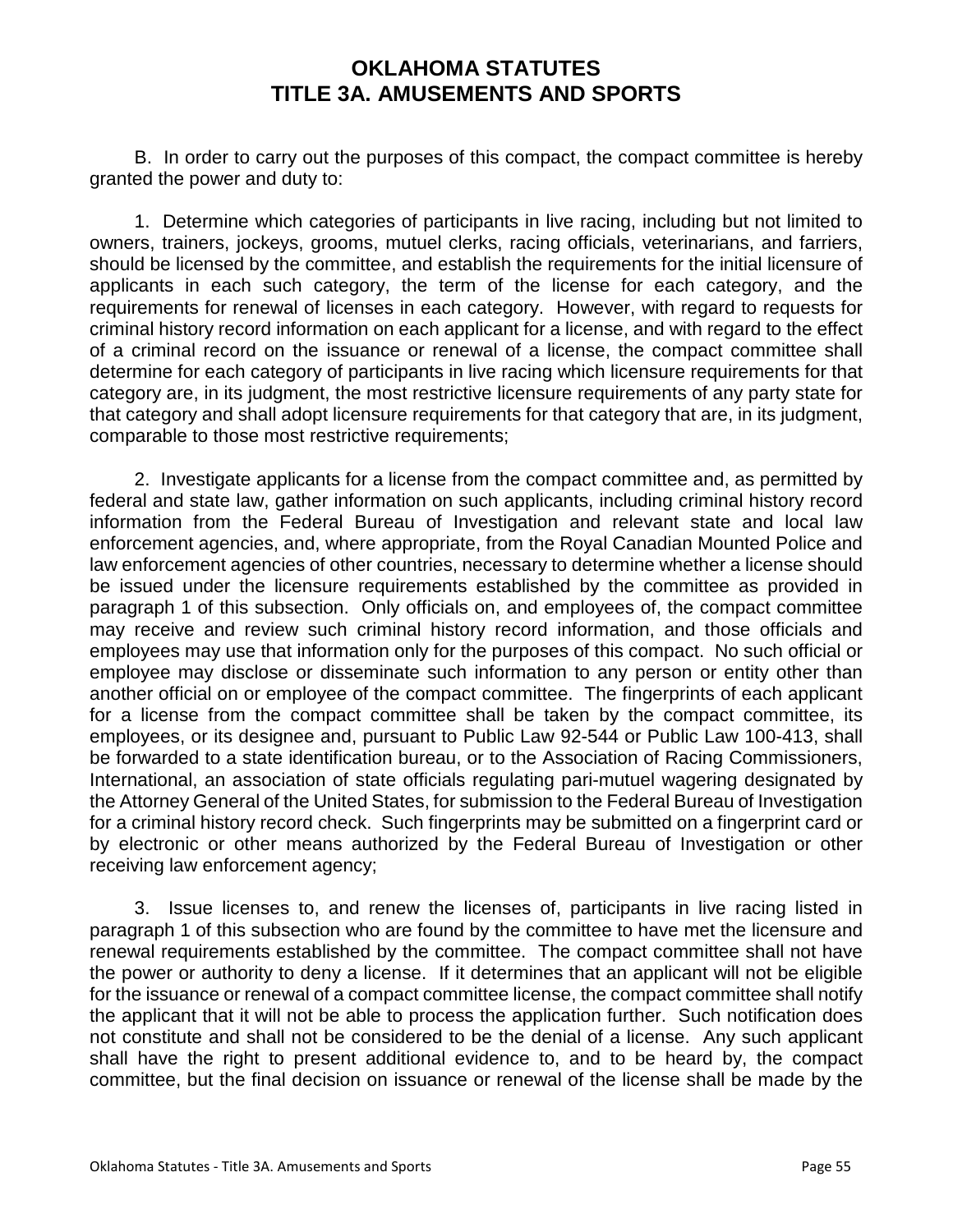compact committee using the requirements established pursuant to paragraph 1 of this subsection;

4. Enter into contracts or agreements with governmental agencies and with nongovernmental persons to provide personal services for its activities and such other services as may be necessary to effectuate the purposes of this compact;

5. Create, appoint, and abolish those offices, employments, and positions, including an executive director, as it deems necessary for the purposes of this compact, prescribe their powers, duties, and qualifications, hire persons to fill those offices, employments, and positions, and provide for the removal, term, tenure, compensation, fringe benefits, retirement benefits, and other conditions of employment of its officers, employees, and other positions;

6. Borrow, accept, or contract for the services of personnel from any state, the United States, or any other governmental agency, or from any person, firm, association, corporation, or other entity;

7. Acquire, hold, and dispose of real and personal property by gift, purchase, lease, license, or in other similar manner, in furtherance of the purposes of this compact;

8. Charge a fee to each applicant for an initial license or renewal of a license; and

9. Receive other funds through gifts, grants, and appropriations.

C. Each official shall be entitled to one vote on the compact committee.

D. All action taken by the compact committee with regard to the addition of party states, the licensure of participants in live racing, and the receipt and disbursement of funds shall require a majority vote of the total number of officials or their alternates on the committee. All other action by the compact committee shall require a majority vote of those officials or their alternates present and voting.

E. No action of the compact committee may be taken unless a quorum is present. A majority of the officials or their alternates on the compact committee shall constitute a quorum.

F. The compact committee shall elect annually from among its members a chair, a vicechair, and a secretary/treasurer.

G. The compact committee shall adopt bylaws for the conduct of its business by a twothirds vote of the total number of officials or their alternates on the committee at that time and shall have the power by the same vote to amend and rescind these bylaws. The committee shall publish its bylaws in convenient form and shall file a copy thereof and a copy of any amendments thereto with the Secretary of State or equivalent agency of each of the party states.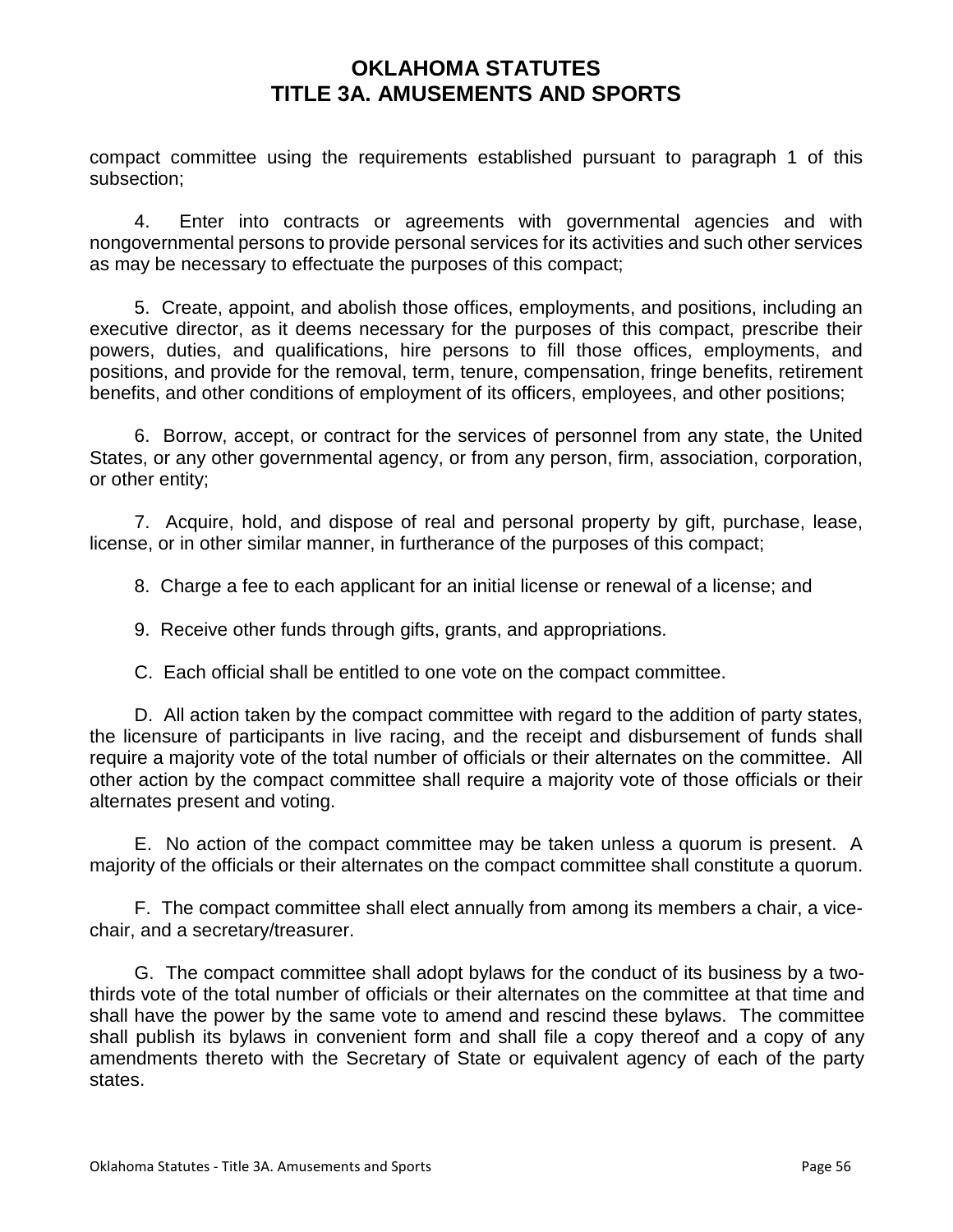H. The compact committee may delegate the day-to-day management and administration of its duties and responsibilities to an executive director and support staff.

I. Employees of the compact committee shall be considered governmental employees.

J. No official of a party state or employee of the compact committee shall be held personally liable for any good-faith act or omission that occurs during the performance and within the scope of responsibilities and duties under this compact.

#### **ARTICLE V. RIGHTS AND RESPONSIBILITIES OF EACH PARTY STATE**

A. By enacting this compact, each party state:

1. Agrees to accept the decisions of the compact committee regarding the issuance of compact committee licenses to participants in live racing pursuant to the committee's licensure requirements, and agrees to reimburse or otherwise pay the expenses of its official representative on the compact committee or an alternate;

2. Agrees not to treat a notification to an applicant by the compact committee that the compact committee will not be able to

process the application further as the denial of a license, or to penalize such an applicant in any other way based solely on such a decision by the compact committee; and

3. Reserves the right to charge a fee for the use of a compact committee license in that state, to apply its own standards in determining whether, on the facts of a particular case, a compact committee license should be suspended or revoked, to apply its own standards in determining licensure eligibility, under the laws of that party state, for categories of participants in live racing that the compact committee determines not to license and for individual participants in live racing who do not meet the licensure requirements of the compact committee, and to establish its own licensure standards for the licensure of nonracing employees at horse racetracks and employees at separate satellite wagering facilities. Any party state that suspends or revokes a compact committee license shall, through its racing commission or the equivalent thereof or otherwise, promptly notify the compact committee of that suspension or revocation.

B. No party state shall be held liable for the debts or other financial obligations incurred by the compact committee.

## **ARTICLE VI. CONSTRUCTION AND SEVERABILITY**

This compact shall be liberally construed so as to effectuate its purposes. The provisions of this compact shall be severable, and, if any phrase, clause, sentence, or provision of this compact is declared to be contrary to the Constitution of the United States or of any party state, or the applicability of this compact to any government, agency, person, or circumstance is held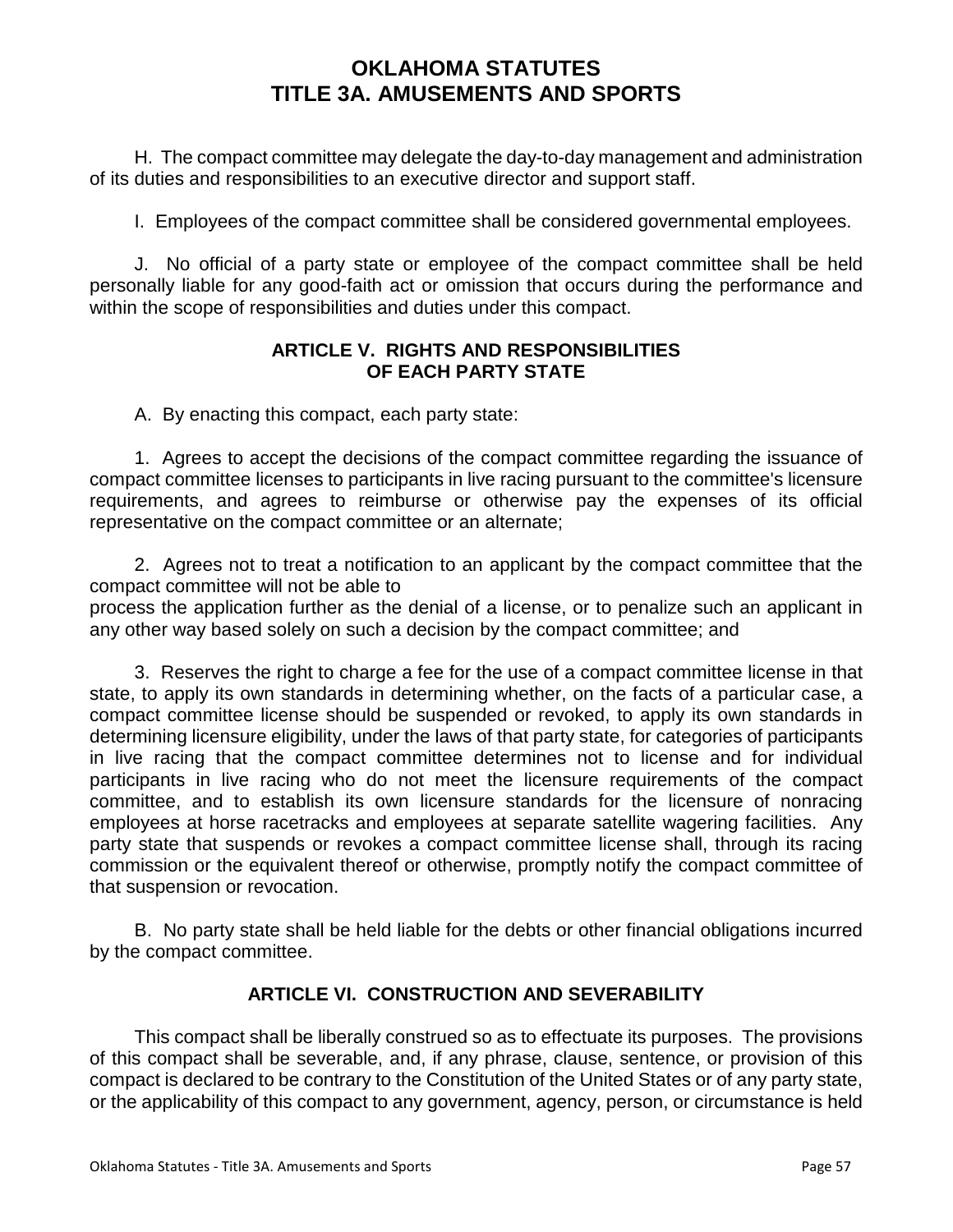invalid, the validity of the remainder of this compact and the applicability thereof to any government, agency, person, or circumstance shall not be affected thereby. If all or some portion of this compact is held to be contrary to the constitution of any party state, the compact shall remain in full force and effect as to the remaining party states and in full force and effect as to the state affected as to all severable matters.

Added by Laws 2007, c. 158, § 1, eff. Nov. 1, 2007.

## **§3A-251. LOCAL RODEO COMMITTEES - ACCEPTANCE OF LOCAL ENTRIES.**

A local rodeo committee may accept a local entry for participation in a professionally sanctioned rodeo sponsored by such committee.

Added by Laws 1996, c. 176, § 4, emerg. eff. May 14, 1996.

## **§3A-261. SHORT TITLE.**

This act shall be known and may be cited as the "State-Tribal Gaming Act".

Added by Laws 2004, c. 316, § 2, State Question No. 712, Legislative Referendum No. 335, adopted at election held on Nov. 2, 2004.

# **§3A-262. AUTHORIZED GAMING LICENSES.**

A. If at least four Indian tribes enter into the model tribal-state compact set forth in Section 281 of this title, and such compacts are approved by the Secretary of the Interior and notice of such approval is published in the Federal Register, the Oklahoma Horse Racing Commission ("Commission") shall license organization licensees which are licensed pursuant to Section 205.2 of this title to conduct authorized gaming as that term is defined by this act pursuant to this act utilizing gaming machines or devices authorized by this act subject to the limitations of subsection C of this section. No fair association or organization licensed pursuant to Section 208.2 of this title or a city, town or municipality incorporated or otherwise, or an instrumentality thereof, may conduct authorized gaming as that term is defined by this act.

Notwithstanding the provisions of Sections 941 through 988 of Title 21 of the Oklahoma Statutes, the conducting of and participation in gaming in accordance with the provisions of this act or the model compact set forth in Section 281 of this title is lawful and shall not be subject to any criminal penalties. Provided further, a licensed manufacturer or distributor licensed pursuant to this act may manufacture, exhibit or store as a lawful activity any machines or devices which are capable of being used to conduct the following types of gaming: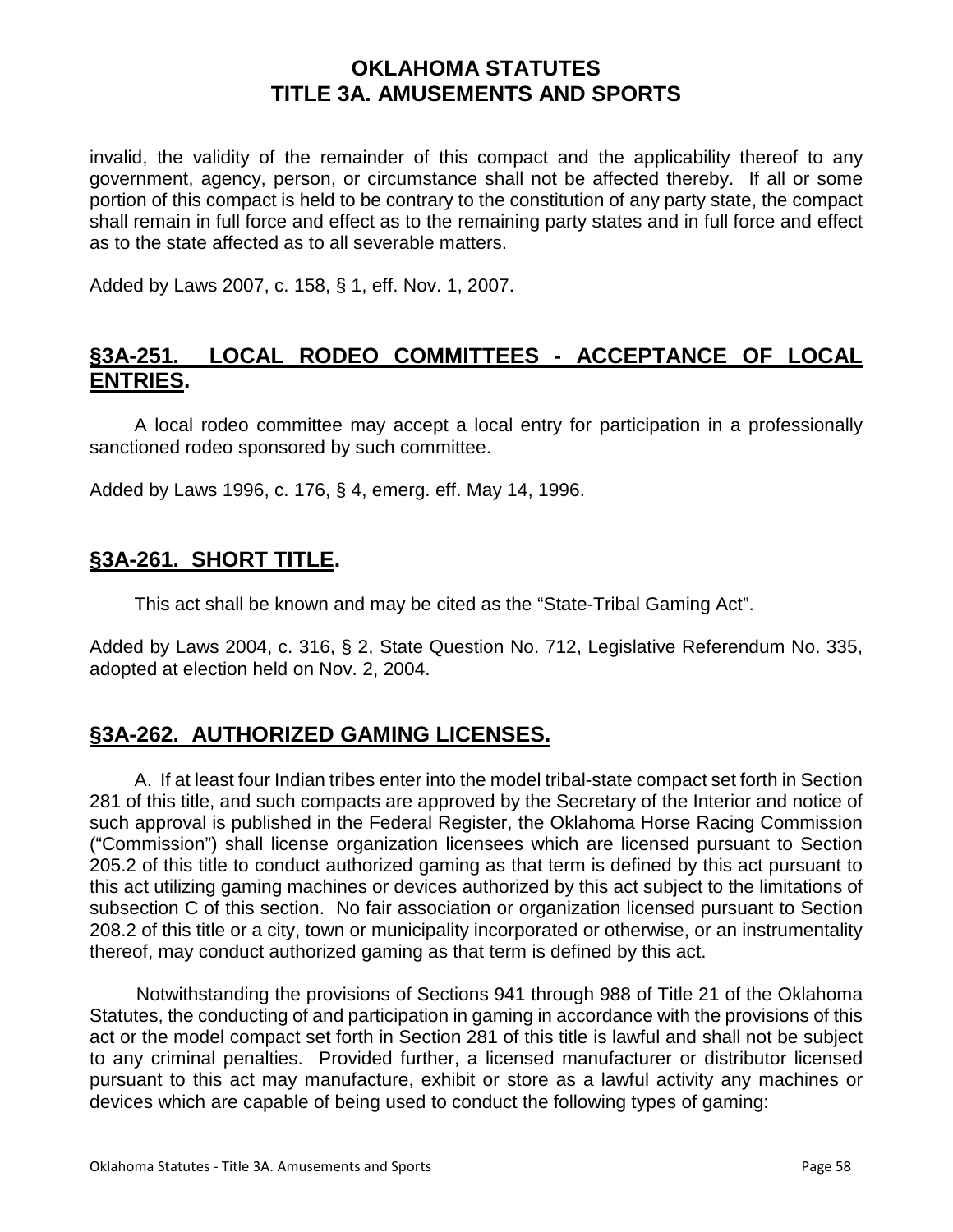1. Gaming authorized by the State-Tribal Gaming Act; or

2. Other gaming which may be lawfully conducted by an Indian tribe in this state.

B. Except for Christmas Day, authorized gaming may only be conducted by an organization licensee on days when the licensee is either conducting live racing or is accepting wagers on simulcast races at the licensee's racing facilities. Authorized gaming may only be conducted by organization licensees at enclosure locations where live racing is conducted. Under no circumstances shall authorized gaming be conducted by an organization licensee at any facility outside the organization licensee's racing enclosure. No person who would not be eligible to be a patron of a pari-mutuel system of wagering pursuant to the provisions of subsection B of Section 208.4 of this title shall be admitted into any area of a facility when authorized games are played nor be permitted to operate, or obtain a prize from, or in connection with, the operation of any authorized game, directly or indirectly.

C. In order to encourage the growth, sustenance and development of live horse racing in this state and of the state's agriculture and horse industries, the Commission is hereby authorized to issue licenses to conduct authorized gaming to no more than three (3) organization licensees operating racetrack locations at which horse race meetings with parimutuel wagering, as authorized by the Commission pursuant to the provisions of this title, occurred in calendar year 2001, as follows:

1. An organization licensee operating a racetrack location at which an organization licensee is licensed to conduct a race meeting pursuant to the provisions of Section 205.2 of this title located in a county with a population exceeding six hundred thousand (600,000) persons, according to the most recent federal decennial census, shall be licensed to operate not more than six hundred fifty (650) player terminals in any year. Beginning with the third year after an organization licensee is licensed pursuant to this paragraph to operate such player terminals, such licensee may be licensed to operate an additional fifty (50) player terminals. Beginning with the fifth year after an organization licensee is licensed pursuant to this paragraph to operate such player terminals, such licensee may be licensed to operate a further additional fifty (50) player terminals; and

2. Two organization licensees operating racetrack locations at which the organization licensees are licensed to conduct race meetings pursuant to the provisions of Section 205.2 of this title located in counties with populations not exceeding four hundred thousand (400,000) persons, according to the most recent federal decennial census, may each be licensed to operate not more than two hundred fifty (250) player terminals in any year.

Subject to the limitations on the number of player terminals permitted to each organization licensee, an organization licensee may utilize electronic amusement games as defined in this act, electronic bonanza-style bingo games as defined in this act and electronic instant bingo games as defined in this act, and any type of gaming machine or device that is specifically allowed by law and that an Indian tribe in this state is authorized to utilize pursuant to a compact entered into between the state and the tribe in accordance with the provisions of the Indian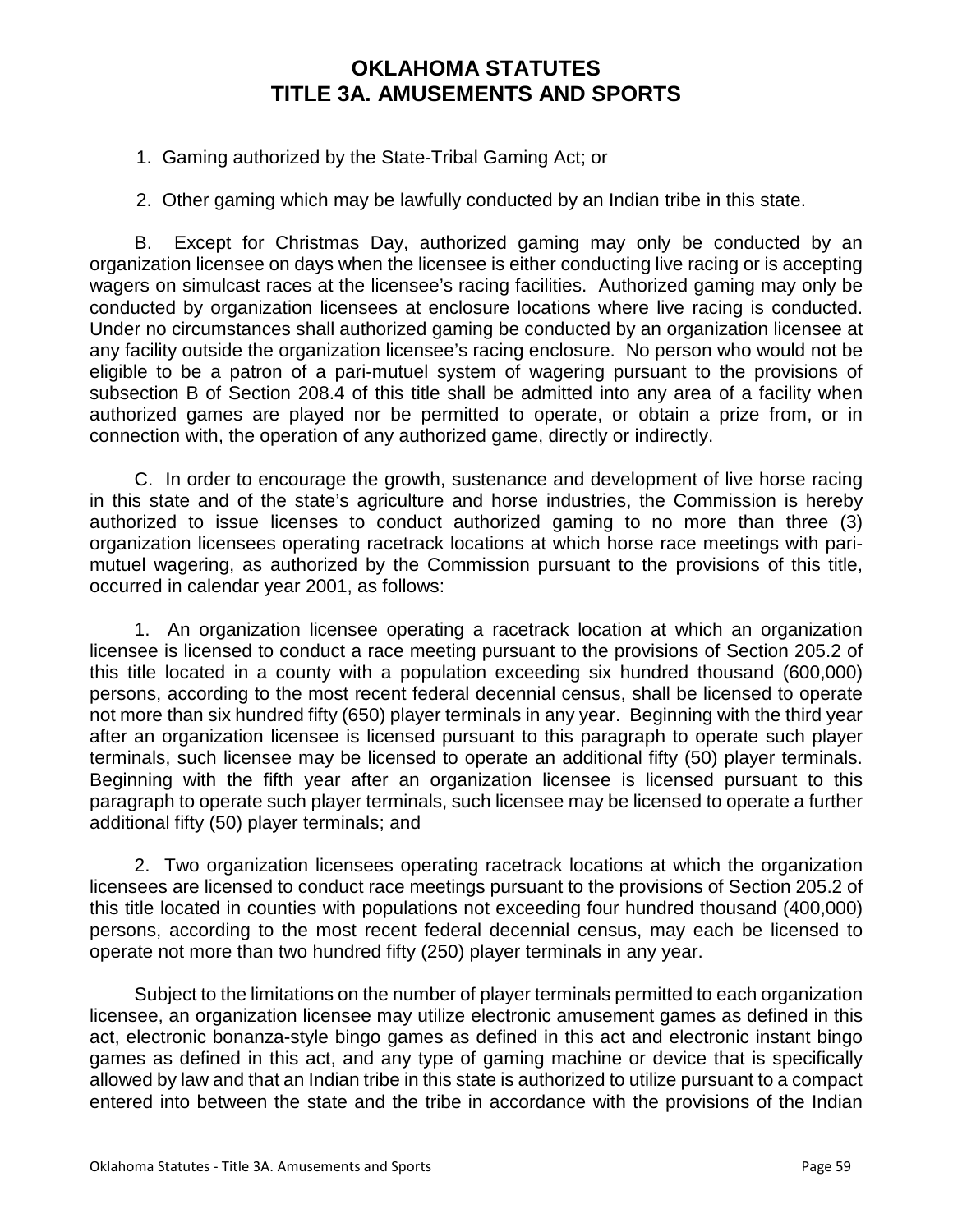Gaming Regulatory Act and any other machine or device that an Indian tribe in this state is lawfully permitted to operate pursuant to the Indian Gaming Regulatory Act, referred to collectively as "authorized games". An organization licensee's utilization of such machines or devices shall be subject to the regulatory control and supervision of the Commission; provided, the Commission shall have no role in oversight and regulation of gaming conducted by a tribe subject to a compact. The Commission shall promulgate rules to regulate the operation and use of authorized gaming by organization licensees. In promulgating such rules, the Commission shall consider the provisions of any compact which authorizes electronic gaming which is specifically authorized by law by an Indian tribe. For the purpose of paragraphs 1 and 2 of this subsection, the number of player terminals in an authorized game that permits multiple players shall be determined by the maximum number of players that can participate in that game at any given time; provided, however, that nothing in this act prohibits the linking of player terminals for progressive jackpots, so long as the limitations on the number of permitted player terminals at each organization licensee are not exceeded. Each organization licensee shall keep a record of, and shall report at least quarterly to the Oklahoma Horse Racing Commission, the number of games authorized by this section utilized in the organization licensee's facility, by the name or type of each and its identifying number.

D. No zoning or other local ordinance may be adopted or amended by a political subdivision where an organization licensee conducts live horse racing with the intent to restrict or prohibit an organization licensee's right to conduct authorized gaming at such location.

E. For purposes of this act, "adjusted gross revenues" means the total receipts received by an organization licensee from the play of all authorized gaming minus all monetary payouts.

F. The Oklahoma Horse Racing Commission shall promulgate rules to regulate, implement and enforce the provisions of this act with regard to the conduct of authorized gaming by organization licensees; provided, regulation and oversight of games covered by a compact and operated by an Indian tribe shall be conducted solely pursuant to the requirements of the compact.

G. If an organization licensee operates or attempts to operate more player terminals which offer authorized games than it is authorized to offer to the public by this act or the terms of its license, upon written notice from the Commission, such activity shall cease forthwith. Such activity shall constitute a basis upon which the Commission may suspend or revoke the licensee's license. The Commission shall promulgate any rules and regulations necessary to enforce the provisions of this subsection.

H. This act is game-specific and shall not be construed to allow the operation of any other form of gaming unless specifically allowed by this act. This act shall not permit the operation of slot machines, dice games, roulette wheels, house-banked card games or games where winners are determined by the outcome of a sports contest.

Added by Laws 2004, c. 316, § 3, State Question No. 712, Legislative Referendum No. 335, adopted at election held on Nov. 2, 2004; Amended by Laws 2005, c. 222, § 1, emerg. eff. May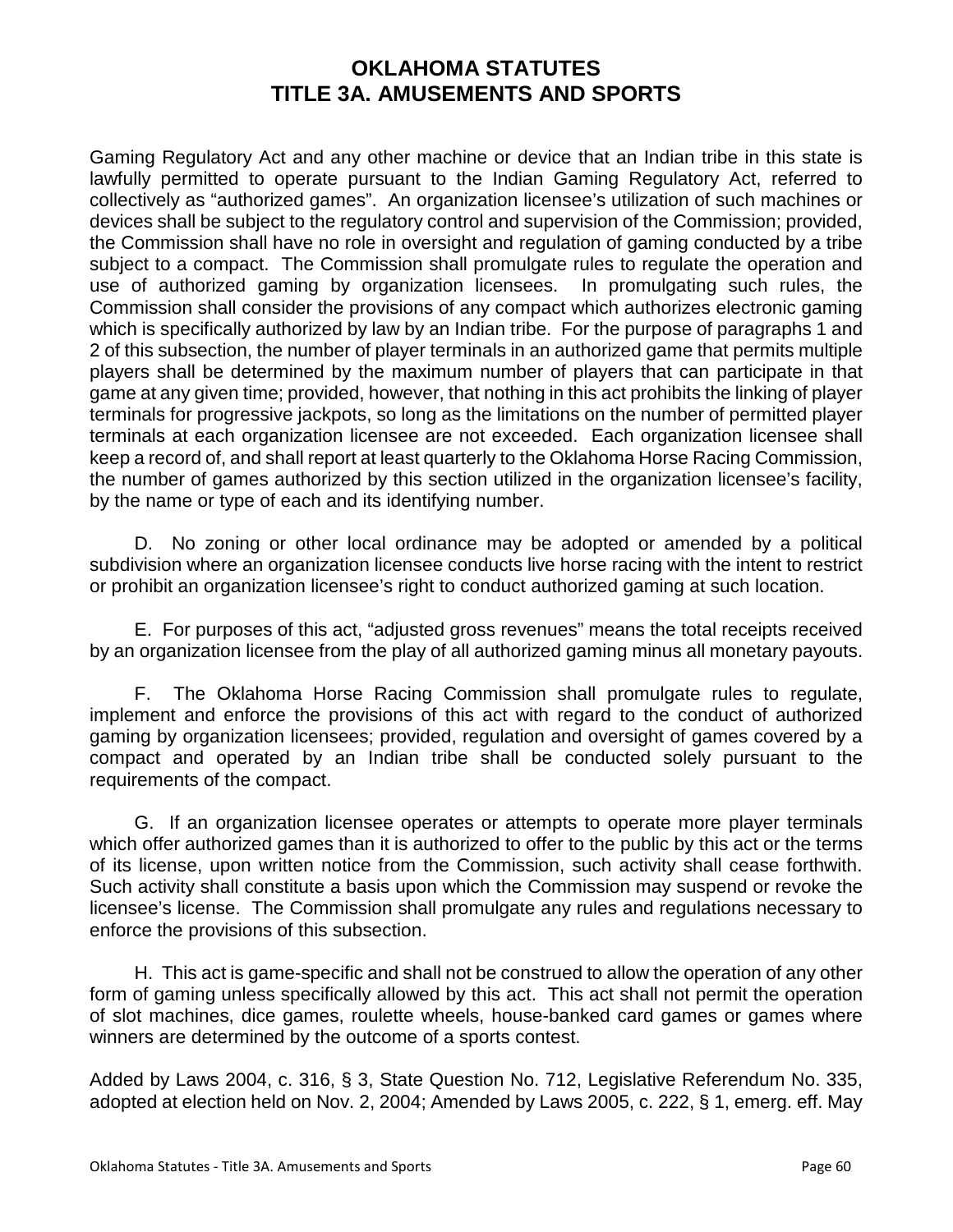25, 2005; Laws 2007, c. 158, § 2, eff. Nov. 1, 2007. Amended by Laws 2017, HB 1836, c. 115 § 1, emerg. eff. July 1, 2017

# **§3A-262.1. OCCUPATION GAMING LICENSES – INDEPENDENT TESTING LABORATORY LICENSE.**

A. The Oklahoma Horse Racing Commission shall issue occupation gaming licenses to manufacturer, distributor, manufacturer/distributor, vendor, manufacturer's employee, distributor's employee, manufacturer/distributor's employee, key executive, vendor employee, gaming employee and such other personnel designated by the Commission whose work, in whole or in part, is conducted at a gaming facility upon racetrack grounds which are owned by an organization licensee. The occupation gaming licenses shall be obtained prior to the time such persons engage in their vocations at the gaming facility upon such racetrack grounds at any time during the calendar year for which the Racetrack Gaming Operator License has been issued. No person required to be licensed pursuant to the provisions of this section may participate in any capacity at a gaming facility at a racetrack without a valid license authorizing such participation.

B. The activities authorized by the occupation gaming licenses issued pursuant to this section are as follows:

(1) Manufacturer License, which authorizes the approved licensee to manufacture, fabricate, assemble, produce, program, refurbish, or make modification to any gaming machine or device, authorized game, or associated equipment in accordance with the State-Tribal Gaming Act and Commission rules;

(2) Distributor License, which authorizes the approved nonmanufacturer to lease, sell, distribute or market any gaming machine, associated equipment, game program or program storage device in Oklahoma or outside the state in accordance with the State-Tribal Gaming Act and Commission rules;

(3) Manufacturer/Distributor License, which authorizes the approved licensee to manufacture, fabricate, assemble, produce, refurbish, lease, sell, distribute, market or make modifications to any gaming machine, associated equipment, game program or program storage device in Oklahoma or outside the state in accordance with the State-Tribal Gaming Act and Commission rules;

(4) Vendor License, which authorizes a vendor, not licensed as a manufacturer, distributor, or manufacturer/distributor, that conducts operations on-site at a racetrack gaming facility to sell or lease goods and/or services to racetrack gaming operators;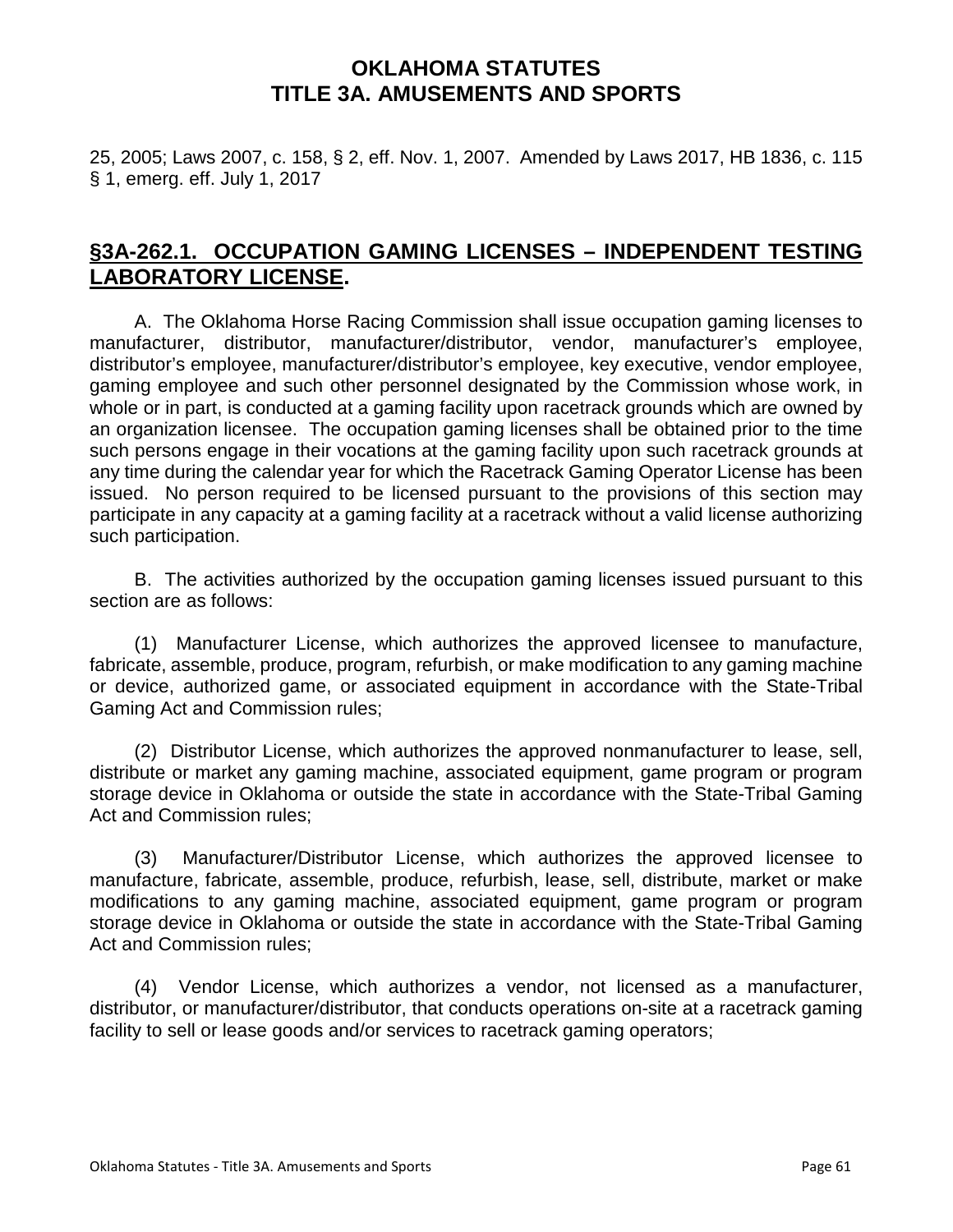(5) Manufacturer's Employee License, which authorizes the approved licensee to be an employee of a manufacturer who supplies gaming-related goods and/or services to the racetrack gaming operator on-site at the gaming facility;

(6) Distributor's Employee License, which authorizes the approved licensee to be an employee of a distributor who supplies gaming-related goods and/or services to the racetrack gaming operator on-site at the gaming facility;

(7) Manufacturer/Distributor's Employee License, which authorizes the approved licensee to be an employee of a manufacturer/distributor who supplies gaming-related goods and/or services to the racetrack gaming operator on-site at the gaming facility;

(8) Key Executive License, which authorizes the recipient to be employed as a key executive;

(9) Vendor Employee License, which authorizes any employee to work for a licensed vendor and supply goods and/or services on-site at the gaming facility;

(10) Gaming Employee License, which authorizes the recipient to be employed as a gaming employee; and

(11) Gaming Machine or Device License, which authorizes the racetrack gaming operator to use or have a gaming machine or device on the racetrack premises.

None of these gaming licenses may be transferred, sold, or assigned.

C. Testing laboratories that wish to function as a Commission-approved independent testing laboratory must apply to be issued an Independent Testing Laboratory License. The application must be accompanied by the required application fee and an investigation fee in an amount equal to one-half of the license fee. The application fee shall be Five Thousand Dollars (\$5,000.00).

Added by Laws 2005, c. 148, § 2 emerg. eff. May 9, 2005.

# **§3A-263. DISTRIBUTIONS AND PAYMENTS BY LICENSEES.**

A. Each organization licensee described in paragraph 2 of subsection C of Section 262 of this title shall distribute from the first Ten Million Dollars (\$10,000,000.00) of adjusted gross revenues generated by any gaming conducted pursuant to this act as follows:

1. Ten percent (10%) shall be remitted to the Oklahoma Tax Commission on the fifteenth day following the end of the month in which it was retained. Prior to July 1, 2008, twelve percent (12%) of the revenue derived pursuant to this paragraph shall be apportioned monthly to the Oklahoma Higher Learning Access Trust Fund and eighty-eight percent (88%) of such revenue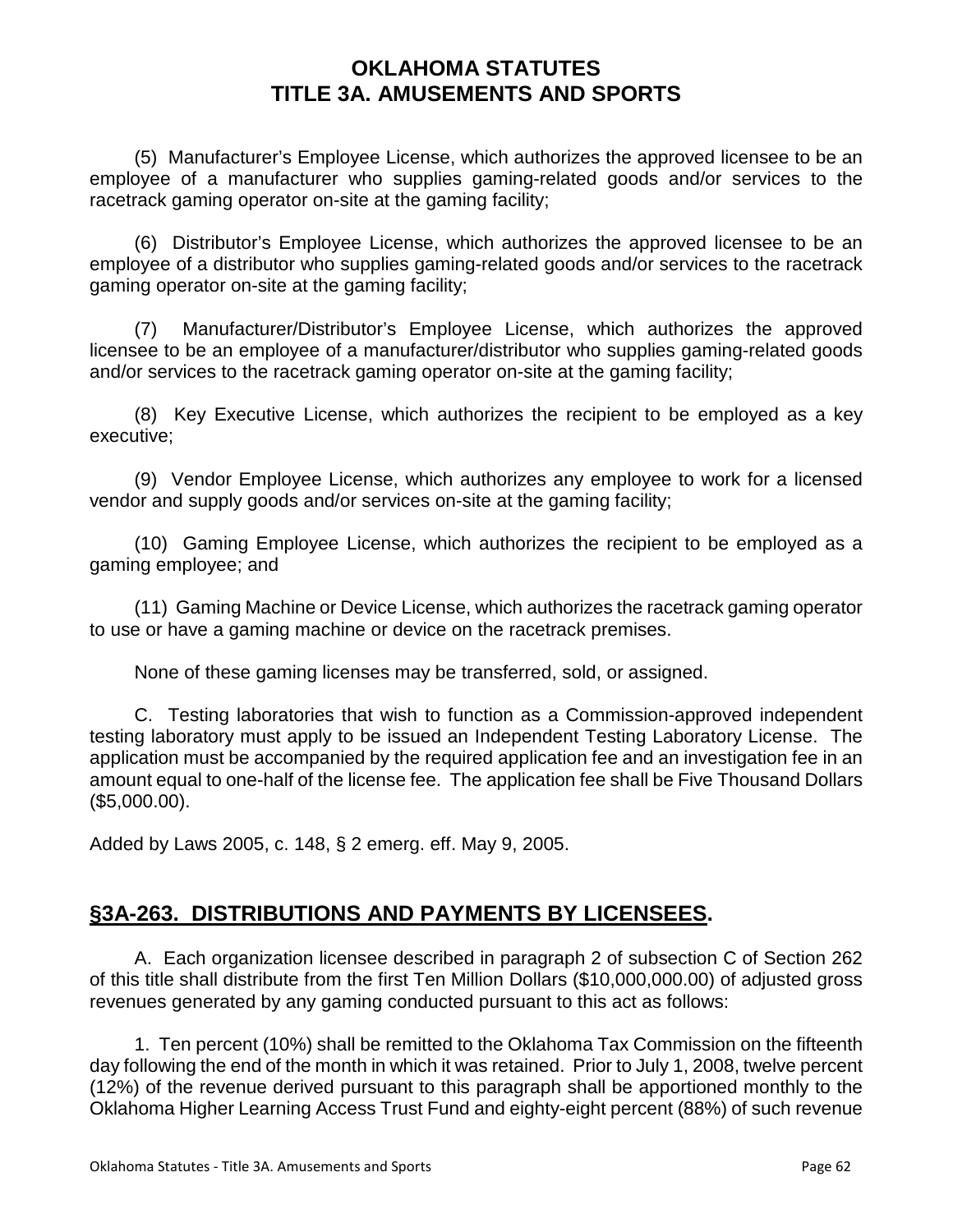shall be apportioned to the Education Reform Revolving Fund. On or after July 1, 2008, twelve percent (12%) of the revenue derived pursuant to this paragraph shall be apportioned monthly to the General Revenue Fund and eighty-eight percent (88%) of such revenue shall be apportioned to the Education Reform Revolving Fund;

2. No less than one-half of one percent (0.5%) and no more than three percent (3%) shall be apportioned, according to the requirements of Section 2 of this act, to the Oklahoma Horse Racing Commission Operational Expenses Revolving Fund on the fifteenth day following the end of the month in which the revenue was collected;

3. Twenty-five percent (25%) less the adjusted gross revenue derived from one-half (1/2) of the Operational Expenses Revolving Fund Retention Percentage shall be retained by the organization licensee to be distributed according to subsection H of this section; and

4. Sixty-five percent (65%) less the adjusted gross revenue derived from one-half (1/2) of the Operational Expenses Revolving Fund Retention Percentage shall be retained by the organization licensee.

B. The organization licensee described in paragraph 1 of subsection C of Section 3 of this act shall distribute from the first Ten Million Dollars (\$10,000,000.00) of adjusted gross revenues generated by any gaming conducted pursuant to this act as follows:

1. Ten percent (10%) shall be remitted to the Tax Commission on the fifteenth day following the end of the month in which it was retained. Prior to July 1, 2008, twelve percent (12%) of the revenue derived pursuant to this paragraph shall be apportioned monthly to the Oklahoma Higher Learning Access Trust Fund and eighty-eight percent (88%) of such revenue shall be apportioned to the Education Reform Revolving Fund. On or after July 1, 2008, twelve percent (12%) of the revenue derived pursuant to this paragraph shall be apportioned monthly to the General Revenue Fund and eighty-eight percent (88%) of such revenue shall be apportioned to the Education Reform Revolving Fund;

2. No less than one-half of one percent (0.5%) and no more than three percent (3%) shall be apportioned, according to the requirements of Section 2 of this act, to the Oklahoma Horse Racing Commission Operational Expenses Revolving Fund on the fifteenth day following the end of the month in which the revenue was collected;

3. Thirty percent (30%) less the adjusted gross revenue derived from one-half (1/2) of the Operational Expenses Revolving Fund Retention Percentage shall be retained by the organization licensee to be distributed according to subsection H of this section; and

4. Sixty percent (60%) less the adjusted gross revenue derived from one-half (1/2) of the Operational Expenses Revolving Fund Retention Percentage shall be retained by the organization licensee.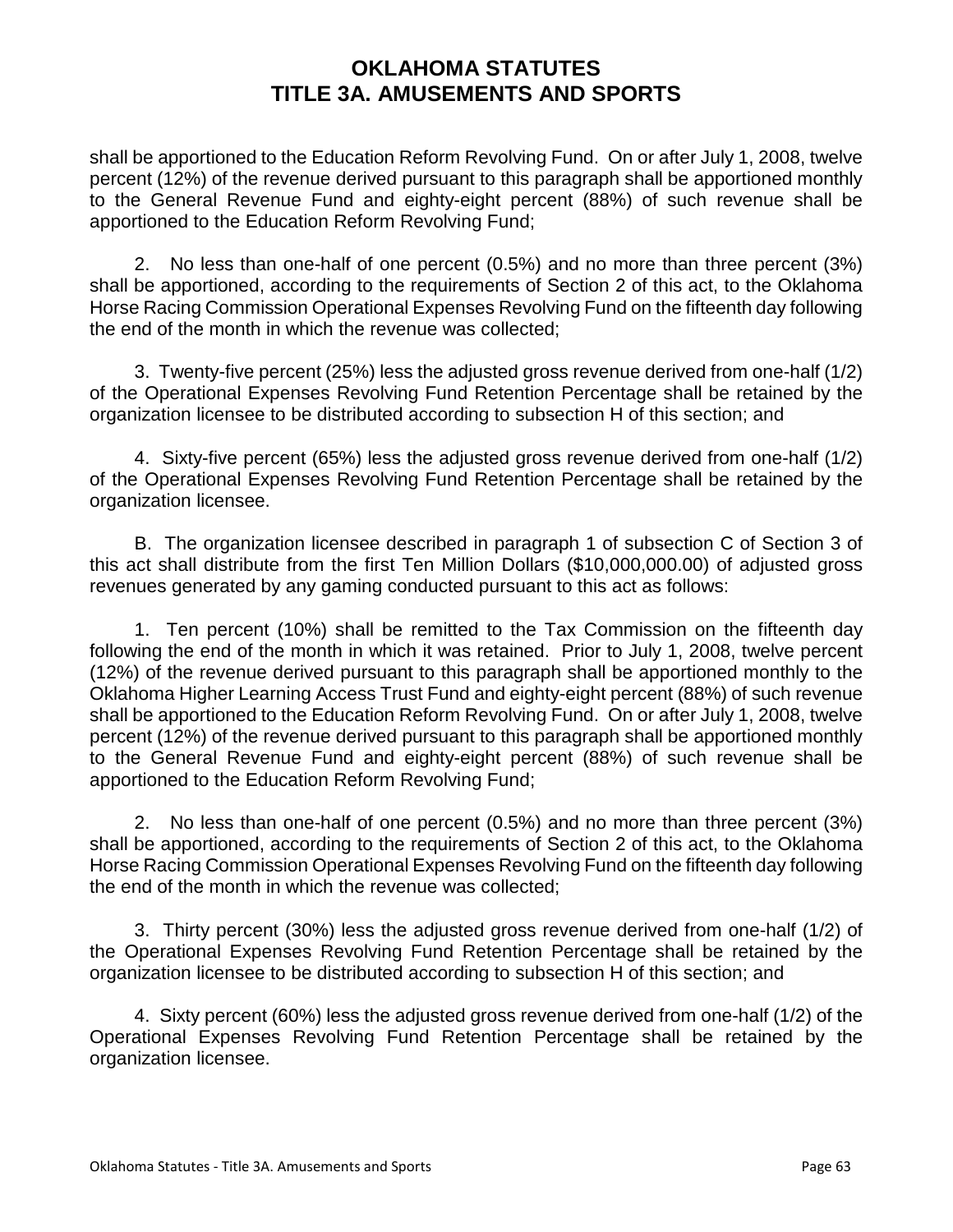C. Each organization licensee shall distribute from retained adjusted gross revenues in excess of Ten Million Dollars (\$10,000,000.00) per calendar year but not to exceed Thirty Million Dollars (\$30,000,000.00) per calendar year generated from any gaming conducted pursuant to this act as follows:

1. Ten percent (10%) shall be remitted to the Tax Commission on the fifteenth day following the end of the month in which it was retained. Prior to July 1, 2008, twelve percent (12%) of the revenue derived pursuant to this paragraph shall be apportioned monthly to the Oklahoma Higher Learning Access Trust Fund and eighty-eight percent (88%) of such revenue shall be apportioned to the Education Reform Revolving Fund. On or after July 1, 2008, twelve percent (12%) of the revenue derived pursuant to this paragraph shall be apportioned monthly to the General Revenue Fund and eighty-eight percent (88%) of such revenue shall be apportioned to the Education Reform Revolving Fund;

2. No less than one-half of one percent (0.5%) and no more than three percent (3%) shall be apportioned, according to the requirements of Section 2 of this act, to the Oklahoma Horse Racing Commission Operational Expenses Revolving Fund on the fifteenth day following the end of the month in which the revenue was collected;

3. Thirty percent (30%) less the adjusted gross revenue derived from one-half (1/2) of the Operational Expenses Revolving Fund Retention Percentage shall be retained by the organization licensee to be distributed according to subsection H of this section; and

4. Sixty percent (60%) less the adjusted gross revenue derived from one-half (1/2) of the Operational Expenses Revolving Fund Retention Percentage shall be retained by the organization licensee.

D. Each organization licensee shall distribute from retained adjusted gross revenues in excess of Thirty Million Dollars (\$30,000,000.00) per calendar year but not to exceed Forty Million Dollars (\$40,000,000.00) per calendar year generated by any gaming conducted pursuant to this act as follows:

1. Fifteen percent (15%) shall be remitted to the Tax Commission on the fifteenth day following the end of the month in which it was retained. Prior to July 1, 2008, twelve percent (12%) of the revenue derived pursuant to this paragraph shall be apportioned monthly to the Oklahoma Higher Learning Access Trust Fund and eighty-eight percent (88%) of such revenue shall be apportioned to the Education Reform Revolving Fund. On or after July 1, 2008, twelve percent (12%) of the revenue derived pursuant to this paragraph shall be apportioned monthly to the General Revenue Fund and eighty-eight percent (88%) of such revenue shall be apportioned to the Education Reform Revolving Fund;

2. No less than one-half of one percent (0.5%) and no more than three percent (3%) shall be apportioned, according to the requirements of Section 2 of this act, to the Oklahoma Horse Racing Commission Operational Expenses Revolving Fund on the fifteenth day following the end of the month in which the revenue was collected;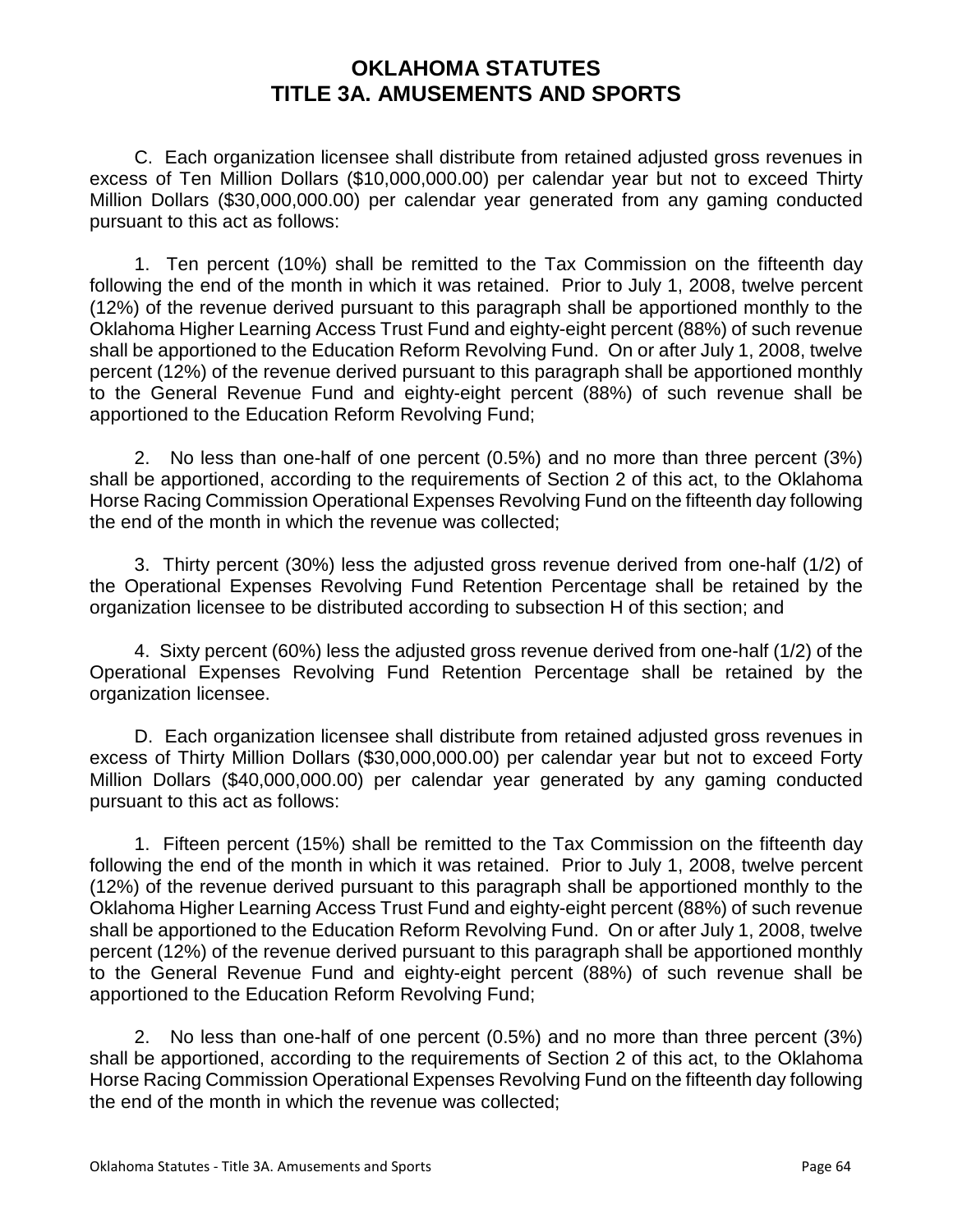3. Thirty percent (30%) less the adjusted gross revenue derived from one-half (1/2) of the Operational Expenses Revolving Fund Retention Percentage shall be retained by the organization licensee to be distributed according to subsection H of this section; and

4. Fifty-five percent (55%) less the adjusted gross revenue derived from one-half (1/2) of the Operational Expenses Revolving Fund Retention Percentage shall be retained by the organization licensee.

E. Each organization licensee shall distribute from retained adjusted gross revenues in excess of Forty Million Dollars (\$40,000,000.00) per calendar year but not to exceed Fifty Million Dollars (\$50,000,000.00) per calendar year generated from any gaming conducted pursuant to this act as follows:

1. Twenty percent (20%) shall be remitted to the Tax Commission on the fifteenth day following the end of the month in which it was retained. Prior to July 1, 2008, twelve percent (12%) of the revenue derived pursuant to this paragraph shall be apportioned monthly to the Oklahoma Higher Learning Access Trust Fund and eighty-eight percent (88%) of such revenue shall be apportioned to the Education Reform Revolving Fund. On or after July 1, 2008, twelve percent (12%) of the revenue derived pursuant to this paragraph shall be apportioned monthly to the General Revenue Fund and eighty-eight percent (88%) of such revenue shall be apportioned to the Education Reform Revolving Fund;

2. No less than one-half of one percent (0.5%) and no more than three percent (3%) shall be apportioned, according to the requirements of Section 2 of this act, to the Oklahoma Horse Racing Commission Operational Expenses Revolving Fund on the fifteenth day following the end of the month in which the revenue was collected;

3. Twenty-five percent (25%) less the adjusted gross revenue derived from one-half (1/2) of the Operational Expenses Revolving Fund Retention Percentage shall be retained by the organization licensee to be distributed according to subsection H of this section; and

4. Fifty-five percent (55%) less the adjusted gross revenue derived from one-half (1/2) of the Operational Expenses Revolving Fund Retention Percentage shall be retained by the organization licensee.

F. Each organization licensee shall distribute from retained adjusted gross revenues in excess of Fifty Million Dollars (\$50,000,000.00) per calendar year but not to exceed Seventy Million Dollars (\$70,000,000.00) per calendar year generated from any gaming conducted pursuant to this act as follows:

1. Twenty-five percent (25%) shall be remitted to the Tax Commission on the fifteenth day following the end of the month in which it was retained. Prior to July 1, 2008, twelve percent (12%) of the revenue derived pursuant to this paragraph shall be apportioned monthly to the Oklahoma Higher Learning Access Trust Fund and eighty-eight percent (88%) of such revenue shall be apportioned to the Education Reform Revolving Fund. On or after July 1, 2008, twelve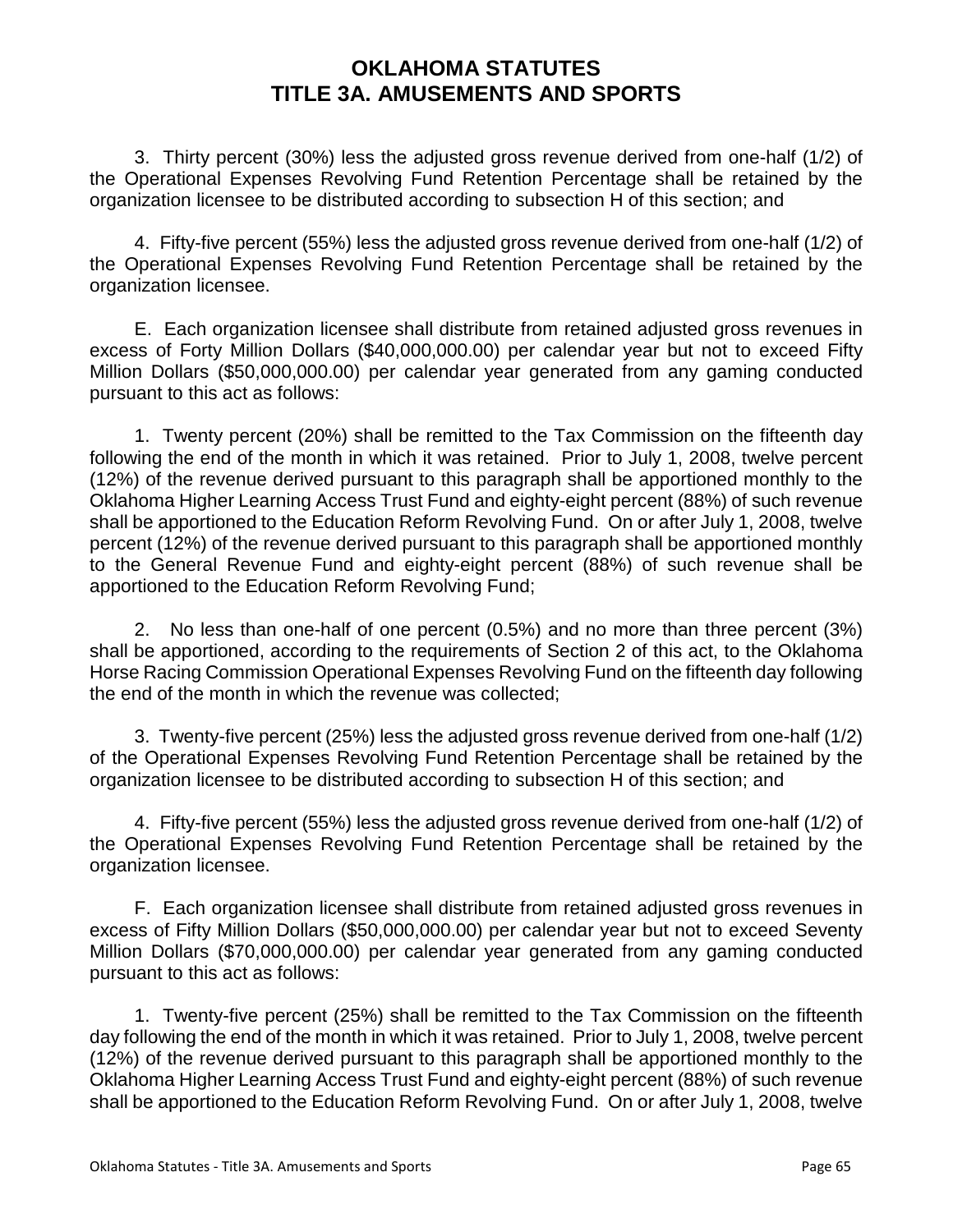percent (12%) of the revenue derived pursuant to this paragraph shall be apportioned monthly to the General Revenue Fund and eighty-eight percent (88%) of such revenue shall be apportioned to the Education Reform Revolving Fund;

2. No less than one-half of one percent (0.5%) and no more than three percent (3%) shall be apportioned, according to the requirements of Section 2 of this act, to the Oklahoma Horse Racing Commission Operational Expenses Revolving Fund on the fifteenth day following the end of the month in which the revenue was collected;

3. Twenty-two percent (22%) less the adjusted gross revenue derived from one-half (1/2) of the Operational Expenses Revolving Fund Retention Percentage shall be retained by the organization licensee to be distributed according to subsection H of this section; and

4. Fifty-two percent (52%) less the adjusted gross revenue derived from one-half (1/2) of the Operational Expenses Revolving Fund Retention Percentage shall be retained by the organization licensee.

G. Each organization licensee shall distribute from retained adjusted gross revenues in excess of Seventy Million Dollars (\$70,000,000.00) per calendar year generated from any gaming conducted pursuant to this act as follows:

1. Thirty percent (30%) shall be remitted to the Tax Commission on the fifteenth day following the end of the month in which it was retained. Prior to July 1, 2008, twelve percent (12%) of the revenue derived pursuant to this paragraph shall be apportioned monthly to the Oklahoma Higher Learning Access Trust Fund and eighty-eight percent (88%) of such revenue shall be apportioned to the Education Reform Revolving Fund. On or after July 1, 2008, twelve percent (12%) of the revenue derived pursuant to this paragraph shall be apportioned monthly to the General Revenue Fund and eighty-eight percent (88%) of such revenue shall be apportioned to the Education Reform Revolving Fund;

2. No less than one-half of one percent (0.5%) and no more than three percent (3%) shall be apportioned, according to the requirements of Section 2 of this act, to the Oklahoma Horse Racing Commission Operational Expenses Revolving Fund on the fifteenth day following the end of the month in which the revenue was collected;

3. Twenty percent (20%) less the adjusted gross revenue derived from one-half (1/2) of the Operational Expenses Revolving Fund Retention Percentage shall be retained by the organization licensee to be distributed according to subsection H of this section; and

4. Fifty percent (50%) less the adjusted gross revenue derived from one-half (1/2) of the Operational Expenses Revolving Fund Retention Percentage shall be retained by the organization licensee.

H. Each organization licensee shall remit, on the fifteenth day following the end of the month in which they were retained, an amount equal to nine percent (9%) of the funds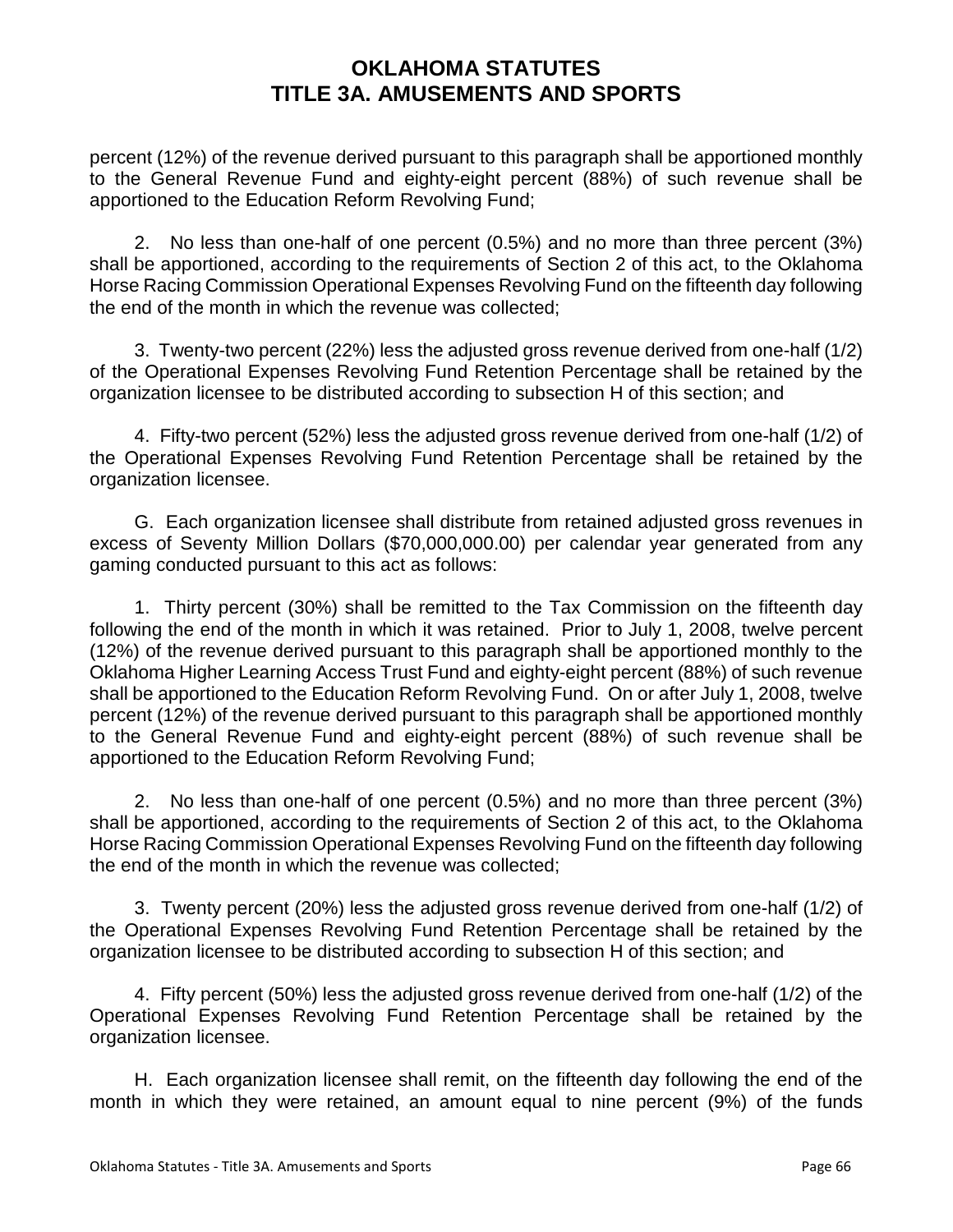generated pursuant to paragraph 3 of subsections A through G of this section to the Oklahoma Horse Racing Commission for deposit in the Oklahoma Breeding Development Fund Special Account pursuant to Section 208.3 of this title, to be distributed to the participating breeds as provided in paragraphs 1 and 2 of this subsection.

Each organization licensee shall remit to the official horsemen's organization representing participating horsemen during the live race meets, on the fifteenth day following the end of the month in which they were retained, an amount equal to one and five-tenths percent (1.5%) of the funds generated pursuant to paragraph 3 of subsections A through G of this section on a pro rata basis based on the distribution of purse funds available to the breeds of horses participating in the live race meetings with one percent (1%) to be used for administrative expenses and five-tenths of one percent (0.5%) to provide funding for a benevolence program at each racetrack to benefit participating horsemen and their employees. Such benevolence program shall provide medical benefits or services to persons associated with the horse racing industry who are in financial need.

Each organization licensee shall remit to the breed organizations designated by the official horsemen's representative, on the fifteenth day following the end of the month in which they were retained, an amount equal to one percent (1%) of the funds generated pursuant to paragraph 3 of subsections A through G of this section on a pro rata basis based on the distribution of purse funds available to the breeds of horses participating in the live race meetings for funding to support the breed organizations dedicated to the promotion of breeding and racing horses in Oklahoma.

Subject to the provisions of subsection I of this section, the remainder of the funds generated pursuant to paragraph 2 of subsections A through G of this section shall be distributed by the organization licensee as purses for participating horses as follows:

1. For organization licensees that conduct one or more race meetings dedicated to Thoroughbred racing and one or more race meetings dedicated to Quarter Horse, Paint and Appaloosa horse racing, fifty percent (50%) to purses for Thoroughbred races, forty-five percent (45%) to purses for Quarter Horse races, and five percent (5%) to purses for Paint and Appaloosa races; and

2. For all other organization licensees, forty-five percent (45%) to purses for Thoroughbred races, forty-five percent (45%) to purses for Quarter Horse races and ten percent (10%) to purses for Paint and Appaloosa horse races.

I. The percentage of purse money generated by an organization licensee that is designated for deposit to the Oklahoma Breeding Development Fund Special Account pursuant to subsection H of this section may be increased by an additional percentage that shall not exceed thirty-three percent (33%) of the total funds for participating horsemen upon the written application of the official horsemen's representative for each of the breeds of horses participating in a race meeting at the track.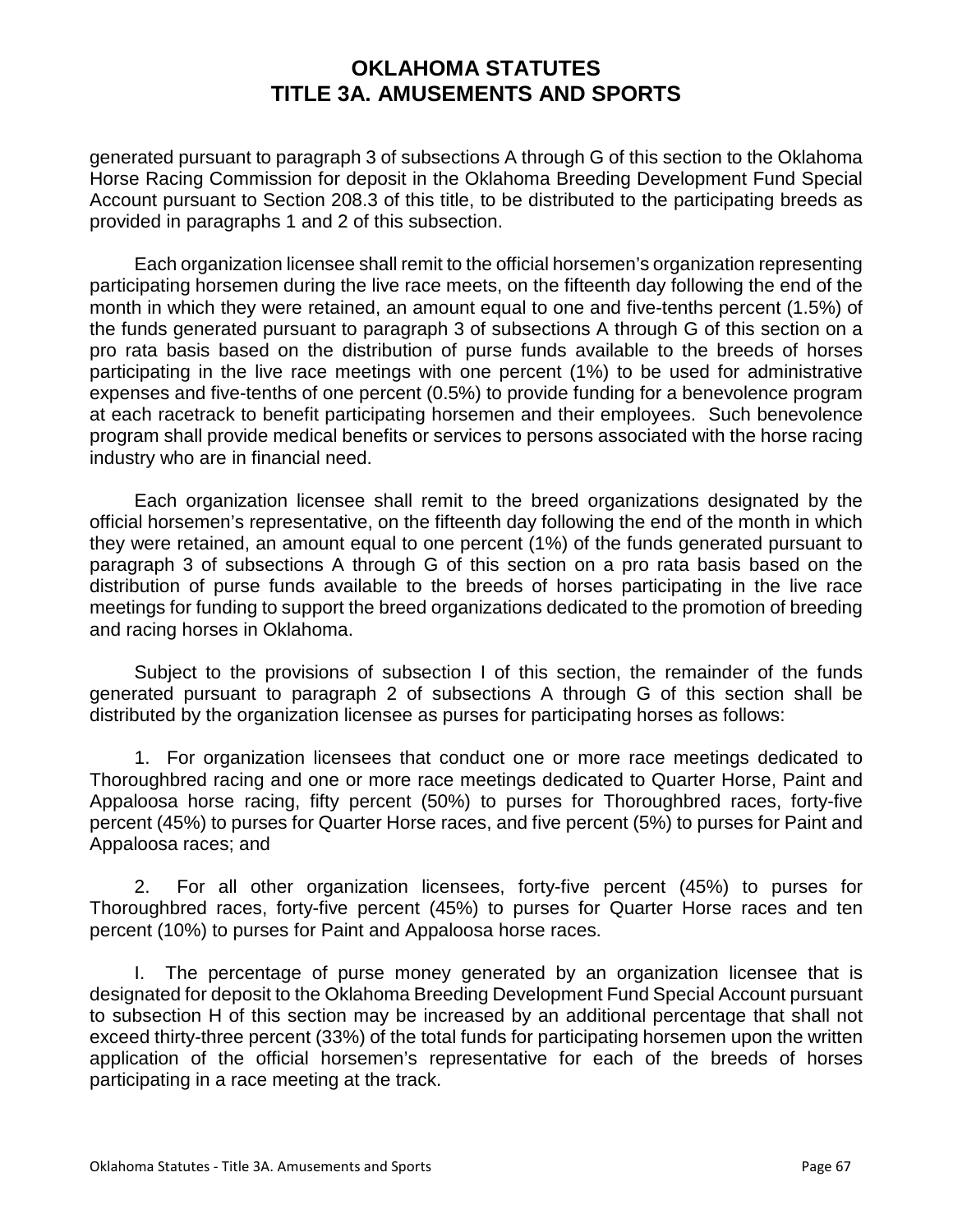All Oklahoma Breeding Development Fund Special Account monies generated pursuant to this section shall not be subject to a reduction pursuant to paragraph 7 of subsection B of Section 208.3 of this title.

J. An organization licensee's annual application for race dates shall include any existing agreement between the organization licensee and the official horsemen's representative for each breed participating in the live racing meeting at that track which sets forth the thresholds whereby the minimum number of races will increase or decrease during that calendar year.

K. For purposes of this act a "recipient licensee" means an organization licensee operating a racetrack location at which an organization licensee is licensed to conduct a race meeting pursuant to the provisions of Section 208.2 of this title located in a county with a population exceeding five hundred thousand (500,000) persons, according to the most recent federal decennial census, and a "participating tribe" means a tribe which operates a gaming facility within a radius of twenty (20) miles from the enclosure of a recipient licensee pursuant to a compact set forth in Section 281 of this title. Such compact shall require that a participating tribe contribute a percentage of its "monthly average take" from electronic amusement games, electronic bonanza-style bingo games and electronic instant bingo games (hereinafter referred to collectively as "electronic covered games") as defined in that tribe's Gaming Compact as long as the prohibition against fair associations or organizations licensed pursuant to Section 208.2 of this title conducting authorized gaming under this act as set forth in subsection A of Section 262 of this title remains in effect. Participating tribes shall make contributions in accordance with the following requirements:

1. Each participating tribe shall calculate its monthly average take for electronic covered games for each calendar month of operation of electronic covered games. For purposes of this paragraph, the "monthly average take" shall mean all adjusted gross revenue from electronic covered games at the tribal gaming facilities that are located within a radius of twenty (20) miles from the enclosure of a recipient licensee during the applicable calendar month, divided by the number of electronic covered games operated by the tribe at the gaming facility during the applicable calendar month;

2. Each participating tribe shall calculate its pro rata share of the payments required by this subsection, based on the number of electronic covered games in the tribal gaming facilities within the twenty-mile radius described in paragraph 1 of this subsection, during the applicable calendar month ("tribal share"). As an example only, if three (3) tribes participate in this subsection during a calendar month, and have the respective number of games in the amount of 500, 1,000, and 1,000, then the payments called for in paragraph 3 of this subsection would be multiplied by twenty percent (20%), forty percent (40%) and forty percent (40%) to determine each tribe's pro rata share; and

3. Each participating tribe shall make the following payments no later than the fifteenth day following the end of the applicable calendar month, with the first payment to be due no later than the fifteenth day following the end of the first month in which a participating tribe commences gaming operations pursuant to the compact set out in Section 281 of this title: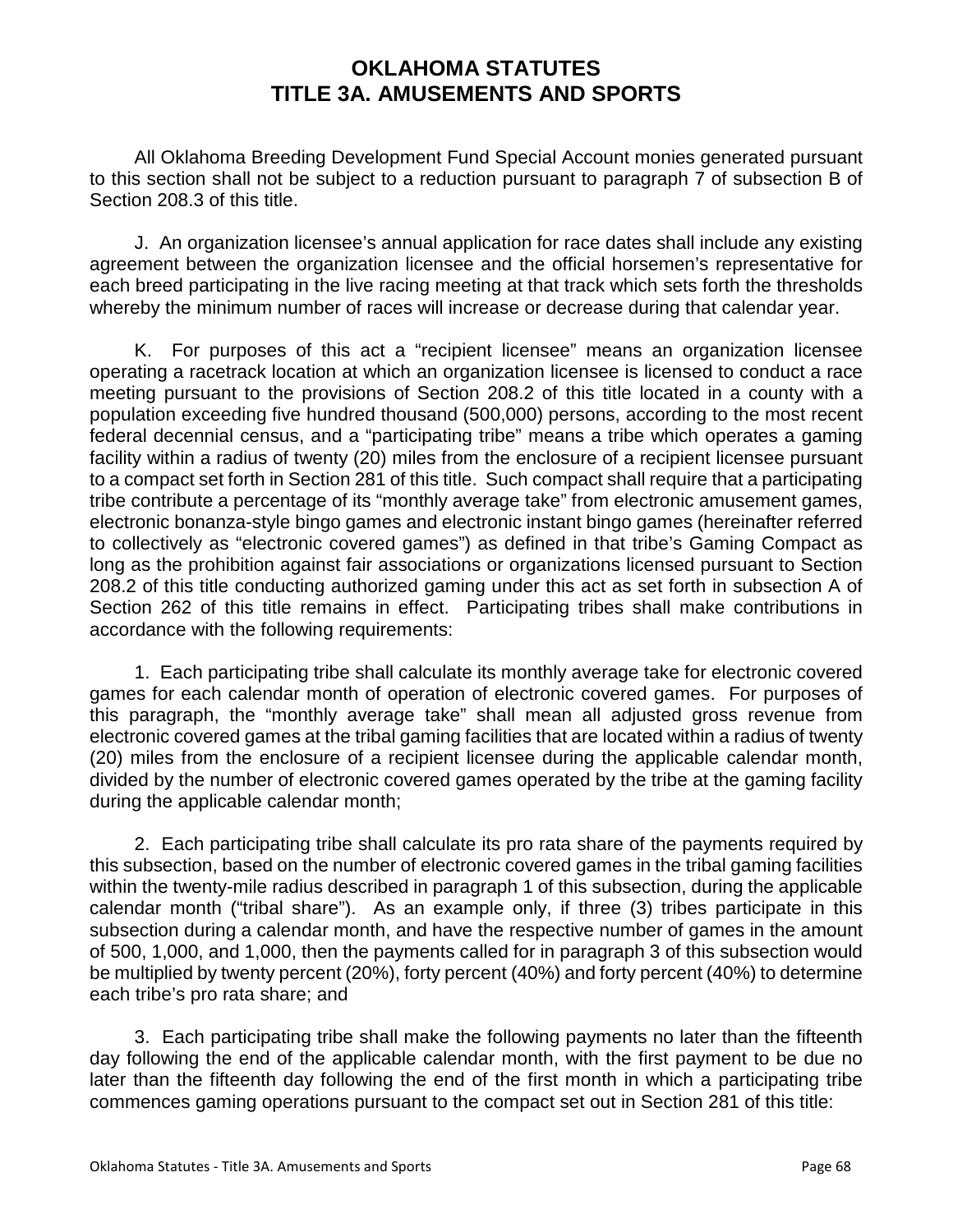- a. the tribe shall pay its pro rata share of the product of 450 multiplied by .05 multiplied by the greater of Seven Thousand Four Hundred Eight Dollars (\$7,408.00) or the tribe's monthly average take for the applicable month to the recipient licensee, and
- b. the tribe shall pay its pro rata share of the product of 450 multiplied by .25 multiplied by the tribe's monthly average take for the applicable month to the Oklahoma Horse Racing Commission to be used as directed by purse committees for the following purposes:
	- (1) distributed to organization licensees for purses for participating horses,
	- (2) paid to the Oklahoma Breeding Development Fund Special Account. The amount designated for deposit into the Oklahoma Breeding Development Fund Special Account shall never be less than nine percent (9%) of the funds generated nor more than thirty-three percent (33%) of the total designated funds for horsemen participating in any race meeting, and
	- (3) paid to the official horsemen's representatives and to the breeding organizations designated by the official horsemen's representatives and to the breeding organizations designated by the official horsemen's representatives to be used to pay their administrative expenses and to fund their benevolence programs. In no event shall the amount designated for such administrative expenses exceed one percent (1%) of the funds generated nor shall the monies designated for benevolence programs exceed five-tenths of one percent (0.5%) of the funds generated.

L. The "purse committees" shall be comprised of the official elected horsemen representatives for each breed as designated in Section 267 of this title. The total contribution of the participating tribes made pursuant to subparagraph b of paragraph 3 of subsection K of this section shall be distributed as directed by the purse committees based on the following formula, to wit: fifty percent (50%) by the purse committee representing Thoroughbred horses; forty percent (40%) by the purse committee representing Quarter Horses; and ten percent (10%) by the purse committee representing Paint and Appaloosa horses.

The purse committees shall meet at least sixty (60) days prior to the beginning of a calendar year to provide directions for placement of the purse funds described in subparagraph b of paragraph 3 subsection K of this section with one or more organization licensees for the succeeding calendar year. In providing such directions the purse committees shall consider and attempt to achieve the following preferences in the order set forth below:

FIRST. Through the use of no more than fifty percent (50%) of the purse funds available for distribution under this section, maintaining the purse structures of any organization licensee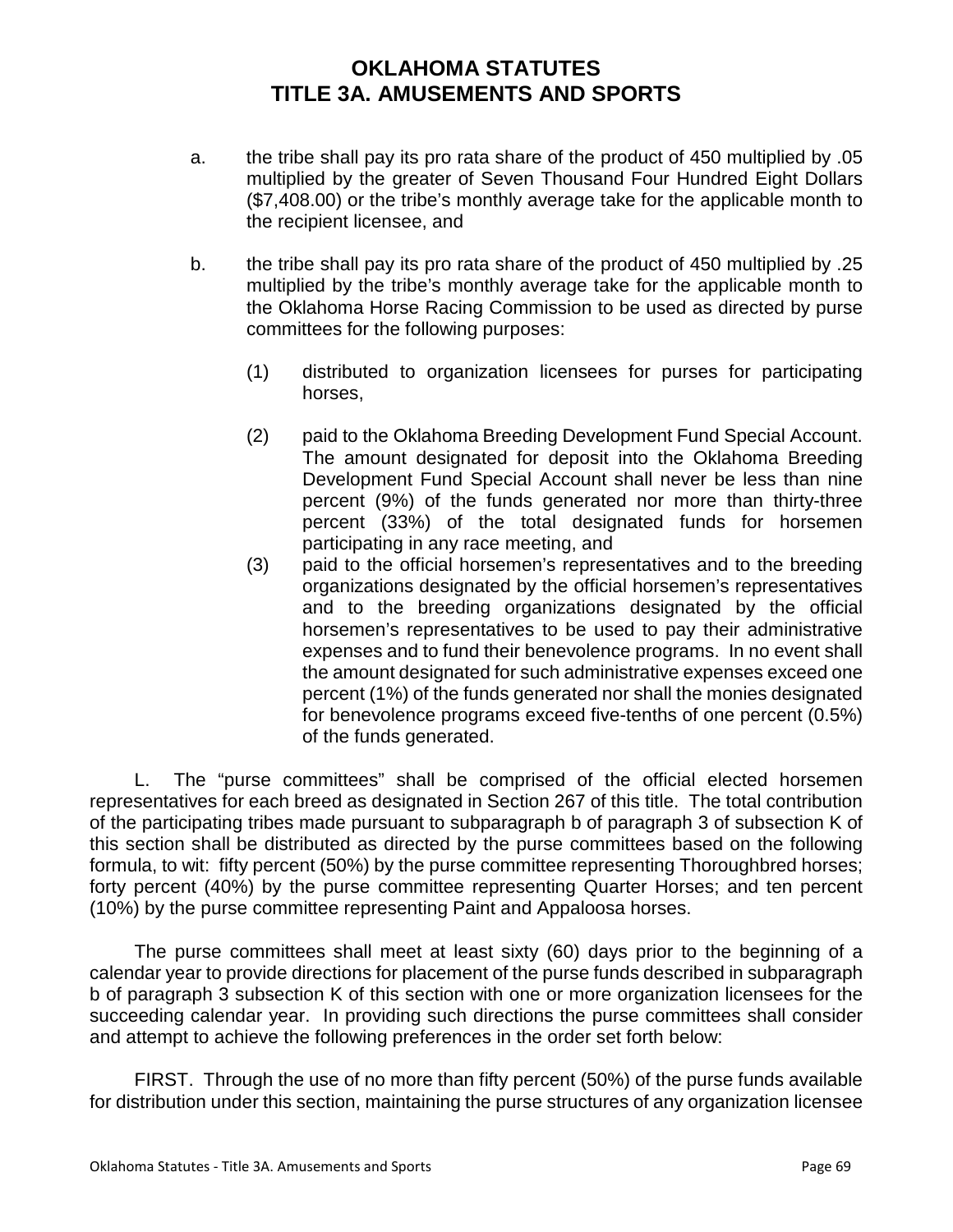operating a racetrack location located in a county with a population exceeding six hundred thousand (600,000) persons, according to the most recent federal decennial census, at a level that is competitive with the purse structures of similarly situated racetracks, including those in surrounding states, and that will encourage the participation by horsemen in that organization licensee's race meet or meets; and

SECOND. Maintaining the purse structures of the organization licensee closest in geographic proximity to the location where the purse funds described in subparagraph b of paragraph 3 of subsection K of this section were generated at a level that is competitive with the purse structures of similarly situated racetracks, including those in surrounding states, and that will encourage the participation by horsemen in that organization licensee's race meet or meets; and

THIRD. Maintaining the purse structures of the remaining organization licensees in the state at a level that will encourage the participation by horsemen in those organization licensees' race meet or meets.

M. Organization licensees shall keep accurate books and records of all revenue generated by any gaming conducted pursuant to the State-Tribal Gaming Act and of the taxes paid pursuant to the provisions of this section. The Oklahoma Tax Commission or an authorized representative shall have access at all reasonable times to such records for the purpose of examining and checking the records and ascertaining whether the proper amount of taxes is being paid. The Oklahoma Tax Commission shall require verified reports and a statement of the total of all revenue generated by any gaming conducted by an organization licensee pursuant to the provisions of the State-Tribal Gaming Act.

N. The Oklahoma Horse Racing Commission is hereby authorized to provide repayment of amounts collected pursuant to paragraph 2 of subsections A through G of this section on a pro rata basis to be paid from the Oklahoma Horse Racing Commission Operational Expenses Revolving Fund.

Added by Laws 2004, c. 316, § 4 State Question No. 712, Legislative Referendum No. 335, adopted at election held on Nov. 2, 2004; Amended by Laws 2007, c. 355, § 1, emerg. eff. June 4, 2007; Laws 2008, c. 31, § 1, emerg. eff. April 11, 2008; Amended by Laws 2017, HB 1858, c. 116 § 6, emerg. eff. July 1, 2017.

# **§3A-264. RACE MEETINGS - NUMBER REQUIRED.**

A. The organization licensee that is located in a county with a population of greater than six hundred thousand (600,000) according to the most recent federal decennial census shall, for each year it conducts authorized gaming:

1. Conduct annually a race meeting restricted to Thoroughbred horses that provides no fewer than six hundred (600) races for Thoroughbred horses; and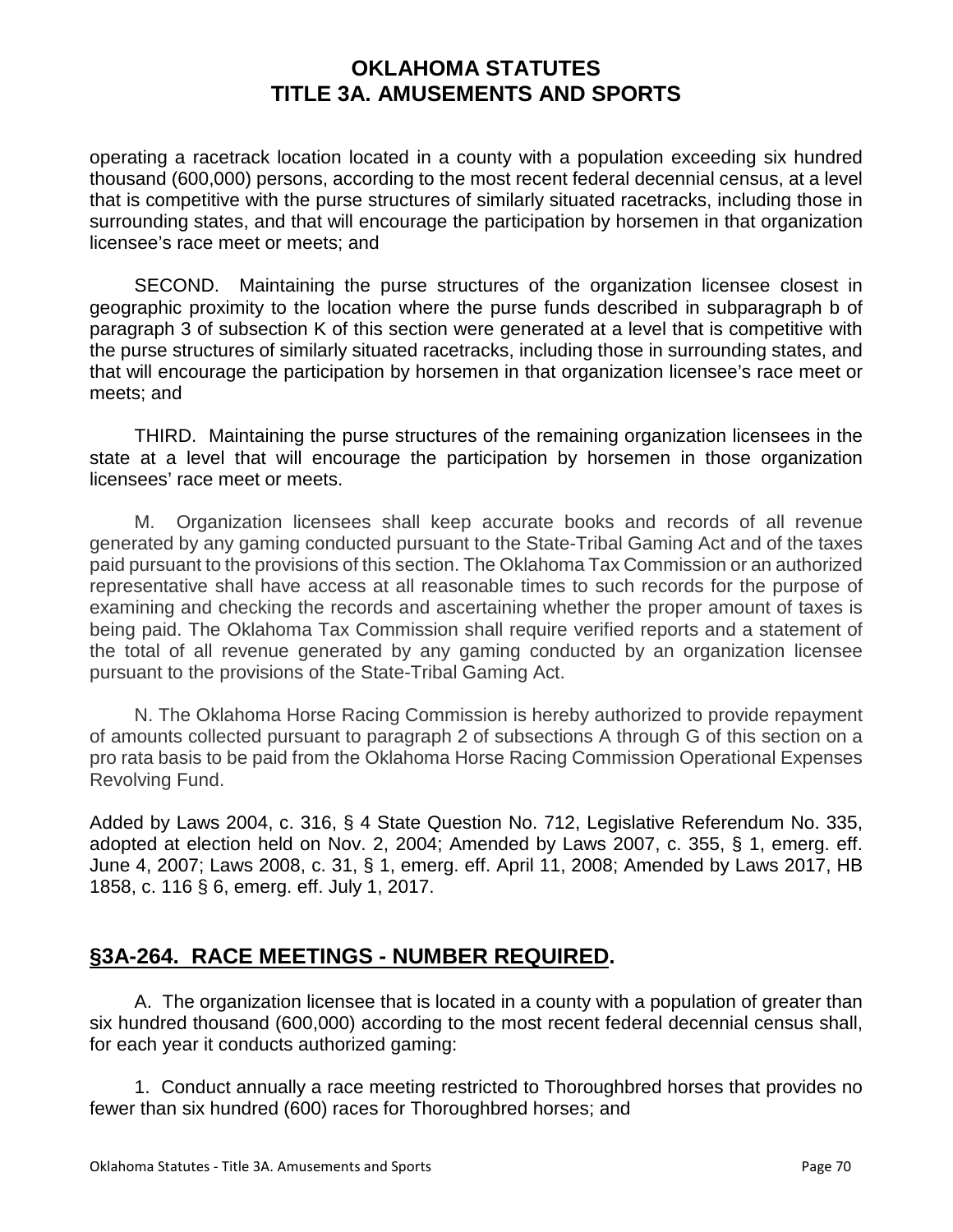2. Conduct annually a race meeting restricted to Quarter Horse, Paint and Appaloosa horses that provides no fewer than five hundred (500) races for Quarter Horse, Paint and Appaloosa horses within a period of twelve (12) consecutive weeks.

B. Each organization licensee that is located in a county with a population of fewer than four hundred thousand (400,000) according to the most recent federal decennial census shall be required, for each year it conducts authorized gaming, to conduct annually no less than two hundred seventy (270) races for Thoroughbred horses, no fewer than two hundred seventy (270) races for Quarter Horses, and no fewer than sixty (60) races for Paint and Appaloosa horses.

C. An organization licensed pursuant to Section 208.2 of Title 3A of the Oklahoma Statutes shall in order to be eligible to receive money pursuant to the provision of subsection K in Section 4 of this act, conduct annually no less than four hundred (400) total races, which shall include conducting no fewer than an average of four (4) races per day for Thoroughbred horses.

D. Notwithstanding the provisions of subsection H of Section 4 of this act, the Oklahoma Horse Racing Commission shall approve, upon joint application of the organization licensee and the official horsemen's representative organization that represents the horsemen for a given breed of horses participating in a given race meeting, a reduction or increase in the number of races to be conducted as prescribed in this section. Any agreed-upon change to the number of races shall include specifying the number of races to be conducted each race day and the calendar days that the races will be conducted. For purposes of any agreement entered into pursuant to this section, a race day shall be not less than seven (7) races nor more than twelve (12) races unless all of the races on a particular day are time trial races. The organization licensees and the elected horsemen's representative organization shall use their best efforts to establish race meets with the number of races that is reasonable in light of the available purse money, the racing calendar of all organization licensees operating pursuant to this act, and the number of races run at similar facilities in surrounding markets.

E. Notwithstanding anything in this section to the contrary, the requirements set forth in this section shall become effective with the first race meeting that commences at each organization licensee following the initial six (6) months that the organization licensee commences authorized gaming as authorized by this act.

Added by Laws 2004, c. 316, § 5, State Question No. 712, Legislative Referendum No. 335, adopted at election held on Nov. 2, 2004.

# **§3A-265. TRANSFER OF PURSE MONEY - AGREEMENTS - RESCISSION.**

A. The Oklahoma Horse Racing Commission shall approve the transfer of purse money generated for races for Thoroughbred horses, races for Quarter Horses or races for Paint and Appaloosa horses pursuant to this section, by one organization licensee to another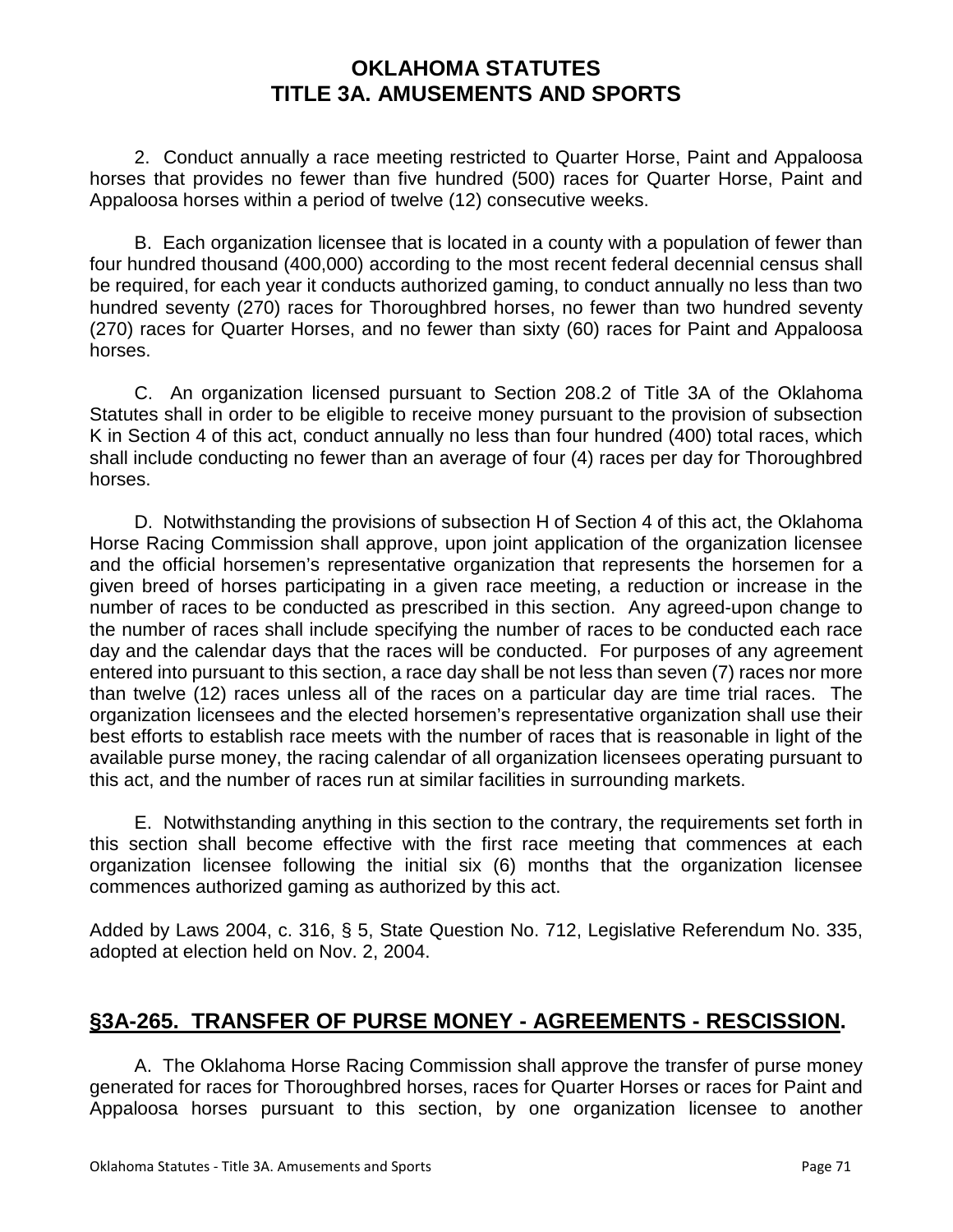organization licensee, upon joint application of the organization licensee generating the purse money, the organization licensee receiving the transferred purse money, and in the case of a transfer of purse money for Thoroughbred racing, the official horsemen's representative organization that represents participating horsemen at a race meeting in a county with a population exceeding six hundred thousand (600,000) persons by an organization licensee licensed pursuant to Section 205.2 of Title 3A of the Oklahoma Statutes that is restricted to Thoroughbred horses, and in the case of a transfer of purse money for Quarter Horse, Paint and Appaloosa horse racing, the official horsemen's representative organization that represents participating horsemen at a race meeting in a county with a population exceeding six hundred thousand (600,000) persons by an organization licensee licensed pursuant to Section 205.2 of Title 3A of the Oklahoma Statutes that is restricted to Quarter Horse, Paint and Appaloosa horses. Purse money transferred to one organization licensee from purse money for a particular breed of horse generated by another organization licensee shall only be used to supplement purses for that breed of horse. Notwithstanding the foregoing, any agreement for the transfer of purse money may be rescinded by order of the Commission if the Commission is petitioned by not less than two-thirds (2/3) of the licensed owners, owner/trainers and trainers of starters of a particular breed of horses during the most recently concluded meet for that breed of horses at the tracks affected by the transfer.

B. The provisions of this section shall not be applicable to any purse money generated pursuant to the provisions of subsection K of Section 4 of this act.

Added by Laws 2004, c. 316, § 6, State Question No. 712, Legislative Referendum No. 335, adopted at election held on Nov. 2, 2004.

# **§3A-266. OUT-OF-STATE FULL CARD SIMULCAST RACES.**

Notwithstanding the provisions of Section 205.7 of Title 3A of the Oklahoma Statutes, an organization licensee may conduct, for any year in which the organization licensee meets the requirements to conduct authorized gaming, an unlimited number of out-of-state full card simulcast races for an unlimited number of days during that calendar year. An organization which is licensed under Section 208.2 of Title 3A of the Oklahoma Statutes may also conduct an unlimited number of out-of-state full card simulcast races for an unlimited number of days, provided that such licensee conducts, in such year, no less than four hundred (400) total races, which shall include conducting no fewer than an average of four (4) races per day for Thoroughbred horses.

Added by Laws 2004, c. 316, § 7, State Question No. 712, Legislative Referendum No. 335, adopted at election held on Nov. 2, 2004.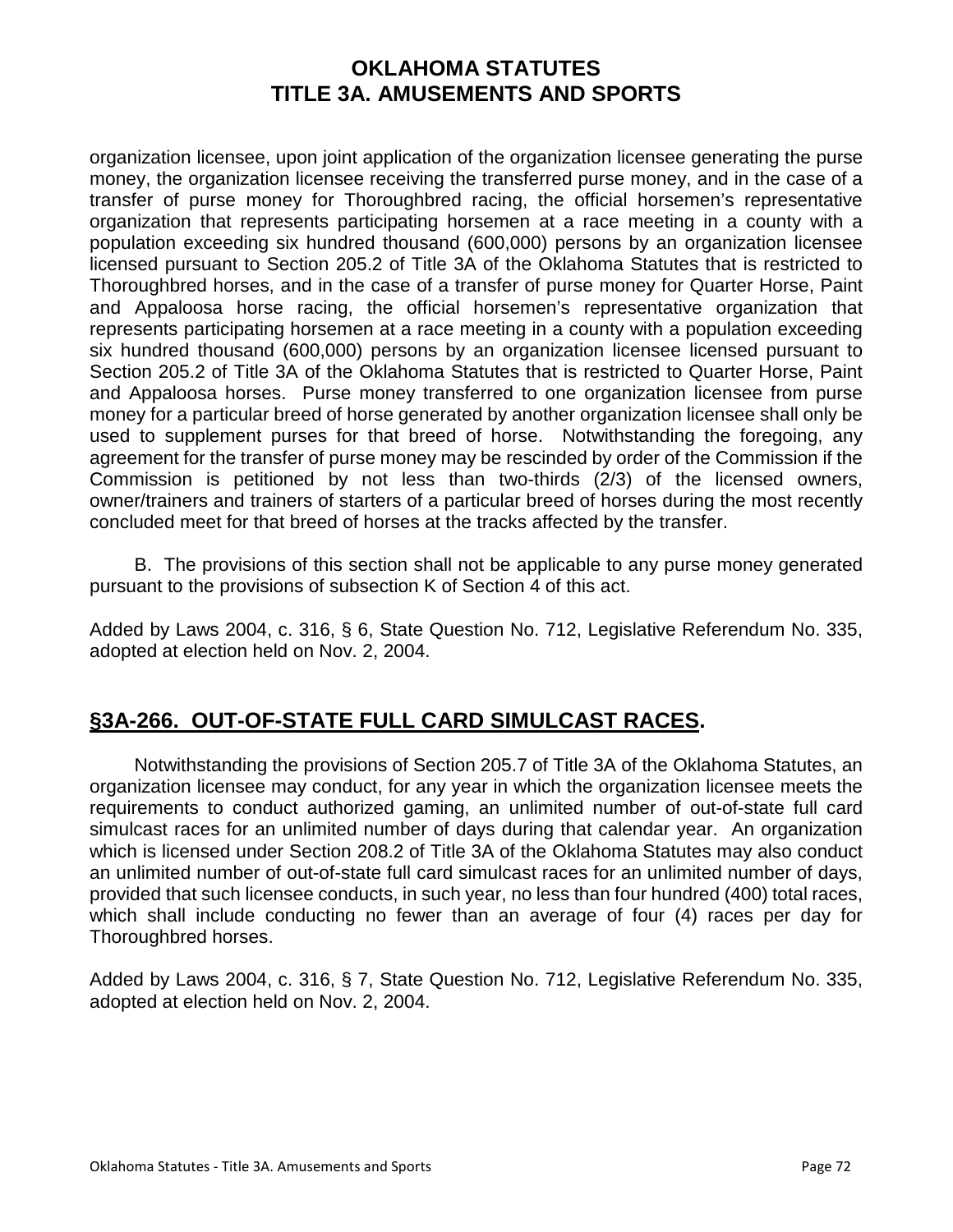#### **§3A-267. OFFICIAL REPRESENTATIVES OF THOROUGHBRED AND NON-THOROUGHBRED HORSES - NEGOTIATIONS AND COVENANTS - FINANCIAL ACCOUNTING.**

For purposes of this act, the organization elected by horsemen that was, in 2003, providing representation for participating Thoroughbred horsemen at meets restricted to Thoroughbred horses only shall be the official representative of all Thoroughbreds participating in live race meets conducted by an organization licensee. The organization elected by horsemen that was, in 2003, providing representation for the breeds participating in mixedbreed racing shall be the official representative of all non-Thoroughbreds participating in live race meets conducted by an organization licensee.

Organization licensees shall negotiate and covenant with the official representative for each breed participating at any race meeting as to the conditions for each race meeting, the distribution of commissions and purses not governed by statutory distribution formulae, simulcast transmission and reception, off-track wagering, all matters relating to welfare, benefits and prerogatives of the participants in the meet, and any other matter required as a matter of law or necessity. During race meets at which there is more than one official representative for horsemen, each official representative association shall designate an equal number of horsemen to serve on a single committee that will periodically meet with the organization licensee to discuss and facilitate track management operations. Any participating horsemen may with written notice filed with the track's horsemen's bookkeeper elect to opt out of representation by the above-referenced organizations. In the event more than fifty percent (50%) of the total participating horsemen for a single breed opt to be excluded, the Oklahoma Horse Racing Commission may determine that an election be held among all participating horsemen of that breed to designate an alternate representative organization.

The official horsemen's representative organizations, and any breed organizations receiving funding as a result of this act, shall provide the Commission annually with a complete financial accounting for the use of all funds received pursuant to this act. The official horsemen's representative organization shall administer the benevolence program for participants in each live race meeting and a complete accounting of those funds along with the guidelines for administration and determination of eligibility for the benevolence program are subject to approval by the Commission.

Added by Laws 2004, c. 316, § 8, State Question No. 712, Legislative Referendum No. 335, adopted at election held on Nov. 2, 2004.

# **§3A-268. CERTIFICATION OF ELECTRONIC GAMES - REVIEW BY COMMISSION - MODIFICATION OF ELECTRONIC GAMES.**

A. No electronic game, and no component thereof, may be offered for play by an organization licensee unless it has been certified by an independent testing laboratory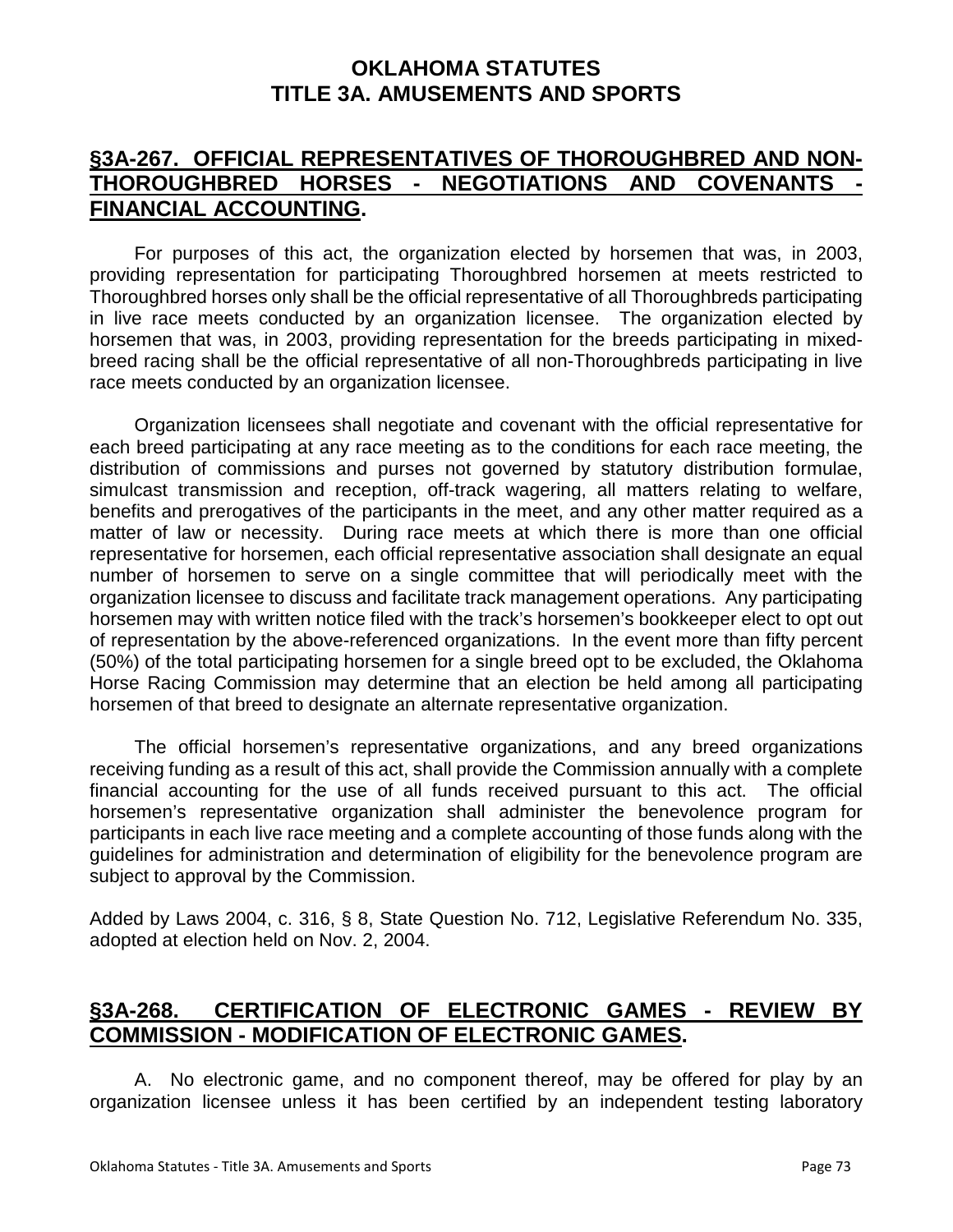approved by the Oklahoma Horse Racing Commission as conforming to the standards contained in this act.

B. It is the intent and policy of the Legislature that the standards for the games provided in this act shall operate so as to permit a large number of potential vendors to compete to furnish devices to the organization licensees. If the Commission determines that such standards serve to limit competition, the Commission is authorized to adopt rules modifying such standards so as to encourage competition while preserving the basic nature of the games permitted by this act; provided, that any tribe that has entered into an effective compact pursuant to Sections 21 and 22 of this act may, pursuant to such compact, conduct any electronic bonanza-style bingo game, any electronic amusement game or any electronic instant bingo game certified as meeting the standards contained in any such Commission rules modifying the standards of the games that may be conducted by organizational licensees.

C. A prototype of any electronic game which a licensee intends to offer for play shall be tested and certified by an independent testing laboratory as meeting the standards contained in this act.

D. A licensee shall provide, or require that the manufacturer or vendor provide to the independent testing laboratory a written request as to each electronic game for which certification is sought, any fees required to be deposited by the independent testing laboratory, and, on a confidential basis: two (2) copies of the game illustrations, schematics, block diagrams, circuit analyses, technical and enterprise manuals, program object and source codes, hexadecimal dumps (the compiled computer program represented in base 16 format), and any other information requested by the independent testing laboratory. The licensee shall send copies of the requests for certification to the Commission when made and shall make all materials submitted to the independent testing laboratory available to the Commission upon request. Any materials so submitted which are designated by the manufacturer or vendor as proprietary shall remain confidential and shall not be subject to the disclosure requirements of the Oklahoma Open Records Act.

E. If requested by the independent testing laboratory, the licensee shall require the manufacturer or vendor to transport not more than two (2) working models of the electronic game for which certification is sought to a location designated by the laboratory for testing, examination or analysis. Neither the state nor the independent testing laboratory shall be liable for any costs associated with the transportation, testing, examination, or analysis, including any damage to the components of the electronic game. If requested by the independent testing laboratory, the licensee shall require the manufacturer or vendor to provide specialized equipment or the services of an independent technical expert to assist with the testing, examination and analysis. At the conclusion of each test, the independent testing laboratory shall provide to the Commission a report that contains findings, conclusions and a certification that the electronic game conforms or fails to conform to the standards contained in this act. If the independent testing laboratory determines that the device fails to conform to such standards, and if modifications can be made which would bring the electronic game into compliance, the report may contain recommendations for such modifications. The independent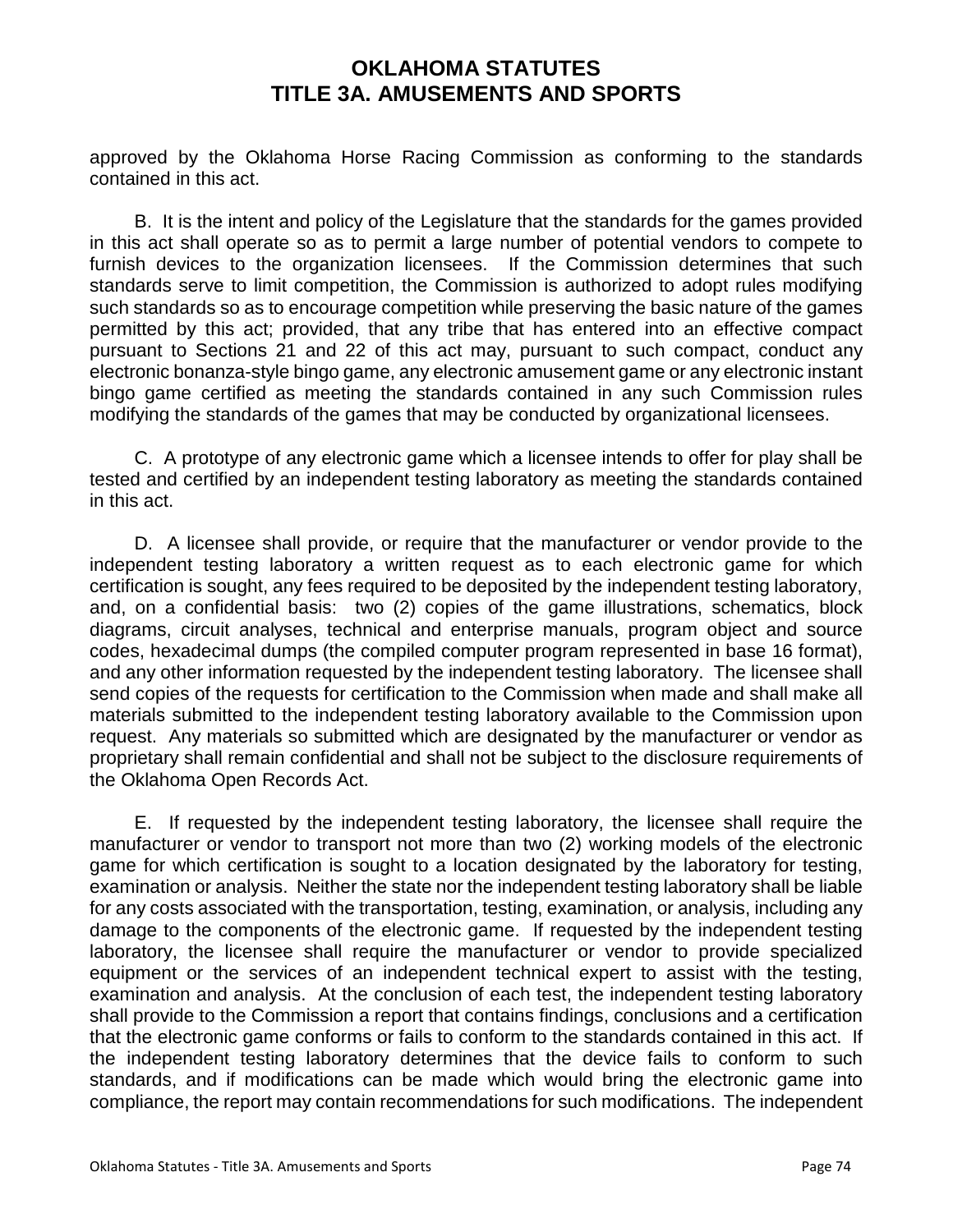testing laboratory shall retest for compliance following such modifications. The independent testing laboratory shall report all findings and conclusions to the licensee, the manufacturer/vendor and the Commission, provided that at any time prior to issuance of a final report by the laboratory the licensee may instruct it to terminate the process, in which case no report shall be made.

F. The Commission shall review and approve a proposed electronic game, or component thereof, based solely on the standards contained in this act, subject to modification in accordance with subsection B of this section, and the report and certification received from the independent testing laboratory. The Commission shall approve any proposed electronic game that meets the standards contained in this act. The Commission's review shall be completed within twenty (20) days of receipt of the certification from the independent testing laboratory as to any new electronic game or component thereof, and within ten (10) days of the receipt of the certification as to any modification to an electronic game which has already been approved by the Commission. The certification shall be deemed approved if the Commission does not disapprove the proposed electronic game as not meeting the standards contained in this act within the twenty- or ten-day period, as may be applicable. If within the twenty- or ten-day periods described in this section for approval by the Commission of an electronic game or modification thereof, the Commission gives notice to the licensee that it has disapproved a proposed electronic game, such electronic game shall not be placed in any facility or, if already there, shall be removed or taken offline for play, to allow time for an appeal to be made in accordance with the applicable appeal process if an appeal is sought. The sole issue in the appeal process shall be whether the electronic game, or a component thereof, which is the subject of the appeal, meets the standards contained in this act. The Commission shall have the authority to discuss the independent testing laboratory's report with representatives of the independent testing laboratory without any cost to the Commission and to physically review any electronic game as part of the applicable appeal process.

G. No modification to any electronic game may be made by an organization licensee after it is tested, certified and approved, without certification of the modification by the independent testing laboratory and approval thereof by the Commission. In situations where immediate modifications are necessary to preserve the integrity of an electronic game which has been operating pursuant to an approval obtained under this section, the independent testing laboratory may issue an emergency certification of the modification and a certification that is based on information provided to it by the licensee or obtained independently, emergency certification must be issued immediately to preserve the integrity of the electronic game, and that certification would likely be issued under ordinary circumstances. Such emergency certifications shall be deemed to be temporarily approved by the Commission and remain in effect until the Commission takes final action under this section on the certification.

Added by Laws 2004, c. 316, § 9, State Question No. 712, Legislative Referendum No. 335, adopted at election held on Nov. 2, 2004.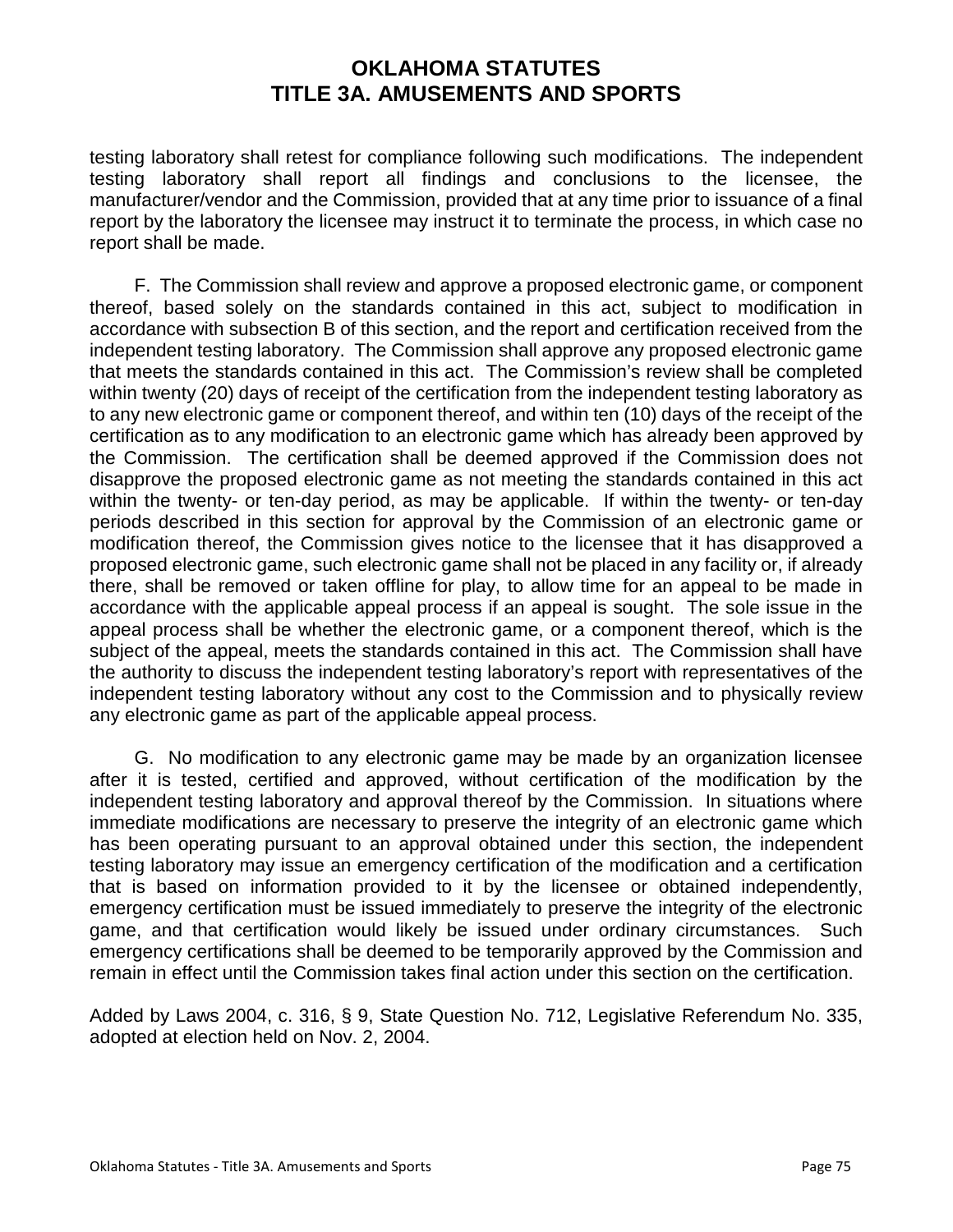#### **§3A-269. DEFINITIONS.**

As used in Sections 2 through 20 of this act:

1. "Authorized games" means the games that organizational licensees are authorized to conduct pursuant to this act, as more specifically described in paragraph 2 of subsection C of Section 3 of this act;

2. "Central computer" means a computer or computers to which player terminals may be linked to allow competition in electronic bonanza-style bingo games;

3. "Compact" means a model tribal-state compact between the state and a tribe entered into pursuant to Sections 21 and 22 of this act;

4. "Electronic accounting system" means an electronic system that provides a secure means to receive, store and access data and record critical functions and activities, as set forth in this act;

5. "Electronic amusement game" means a game that is played in an electronic environment in which a player's performance and opportunity for success can be improved by skill that conforms to the standards set forth in this act;

6. "Electronic bonanza-style bingo game" means a game played in an electronic environment in which some or all of the numbers or symbols are drawn or electronically determined before the bingo cards for that game are sold that conforms with the standards set forth in this act;

7. "Electronic instant bingo game" means a game played in an electronic environment in which a player wins if his or her electronic instant bingo card contains a combination of numbers or symbols that was designated in advance of the game as a winning combination. There may be multiple winning combinations in each game and multiple winning cards;

8. "Electronic gaming" means the electronic amusement game, the electronic bonanzastyle bingo game and the electronic instant bingo game described in this act, which are included in the authorized gaming available to be offered by organization licensees;

9. "Game play credits" means a method of representing value obtained from the exchange of cash or cash equivalents, or earned as a prize, in connection with electronic gaming. Game play credits may be redeemed for cash or a cash equivalent;

10. "Independent testing laboratory" means a laboratory of national reputation that is demonstrably competent and qualified to scientifically test and evaluate devices for compliance with this act and to otherwise perform the functions assigned to it in this act. An independent testing laboratory shall not be owned or controlled by an organizational licensee, an Indian tribe, the state, or any manufacturer, supplier or operator of gaming devices. The use of an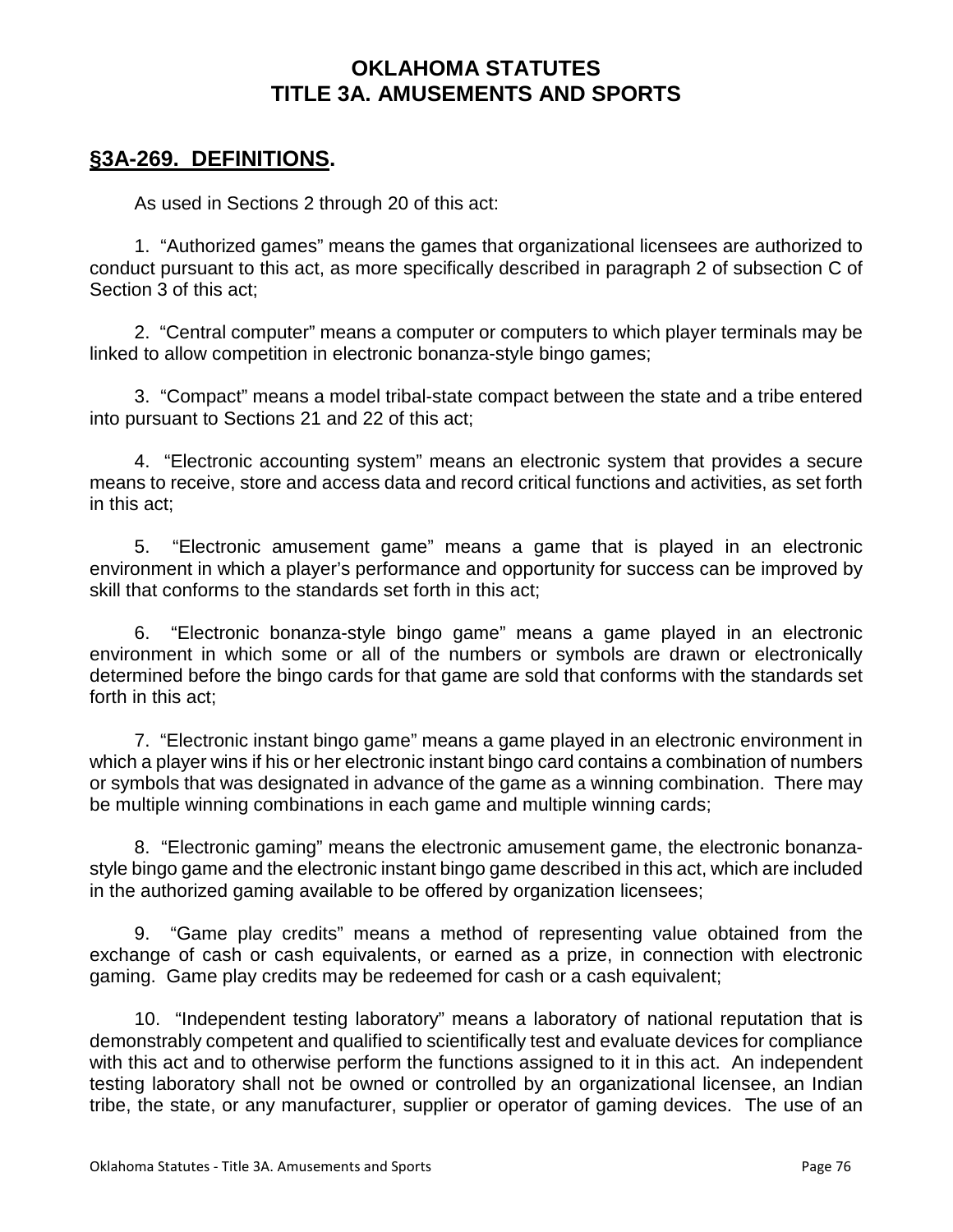independent testing laboratory for any purpose related to the conduct of electronic gaming by an organization licensee under this act shall be made from a list of one or more laboratories approved by the Commission;

11. "Player terminals" means electronic terminals housed in cabinets with input devices and video screens or electromechanical displays on which players play authorized gaming; and

12. "Standards" means the descriptions and specifications of electronic games or components thereof as set forth in this act, including technical specifications for component parts, requirements for cashless transaction systems, software tools for security and audit purposes, and procedures for operation of such games.

Added by Laws 2004, c. 316, § 10, State Question No. 712, Legislative Referendum No. 335, adopted at election held on Nov. 2, 2004.

#### **§3A-270. PLAYER TERMINALS - RECORDING, MONITORING AND REGULATING PLAY.**

A. Electronic amusement games shall be played through the employment of player terminals which, following the payment of a fee, present games in which the player can win prizes in a format in which a player's performance can be improved by skill.

B. A player may purchase an opportunity to play an electronic amusement game at a player terminal, either through the insertion of coins or currency, cash voucher, or through the use of a cashless transaction system. The available games are displayed on the player terminal's video screen or otherwise prominently displayed on the terminal. The rules of the game are also displayed either prominently on the terminal or on a help screen, and include sufficient information to alert novice players on the concept of the game so that a novice player can understand how to improve his or her performance. Depending on the game selected, the player must physically interact with the screen (through touch screen technology) or by depressing or activating buttons or other input devices, to cause an intended result.

C. Following play on a player terminal, the result shall be displayed and prizes awarded. Prizes may be dispensed in the form of cash, coin, cash voucher, merchandise or through a cashless transaction system.

D. Every play of the game shall be recorded, monitored and regulated to ensure full accountability and integrity of play, in accordance with the provisions of this act.

Added by Laws 2004, c. 316, § 11, State Question No. 712, Legislative Referendum No. 335, adopted at election held on Nov. 2, 2004.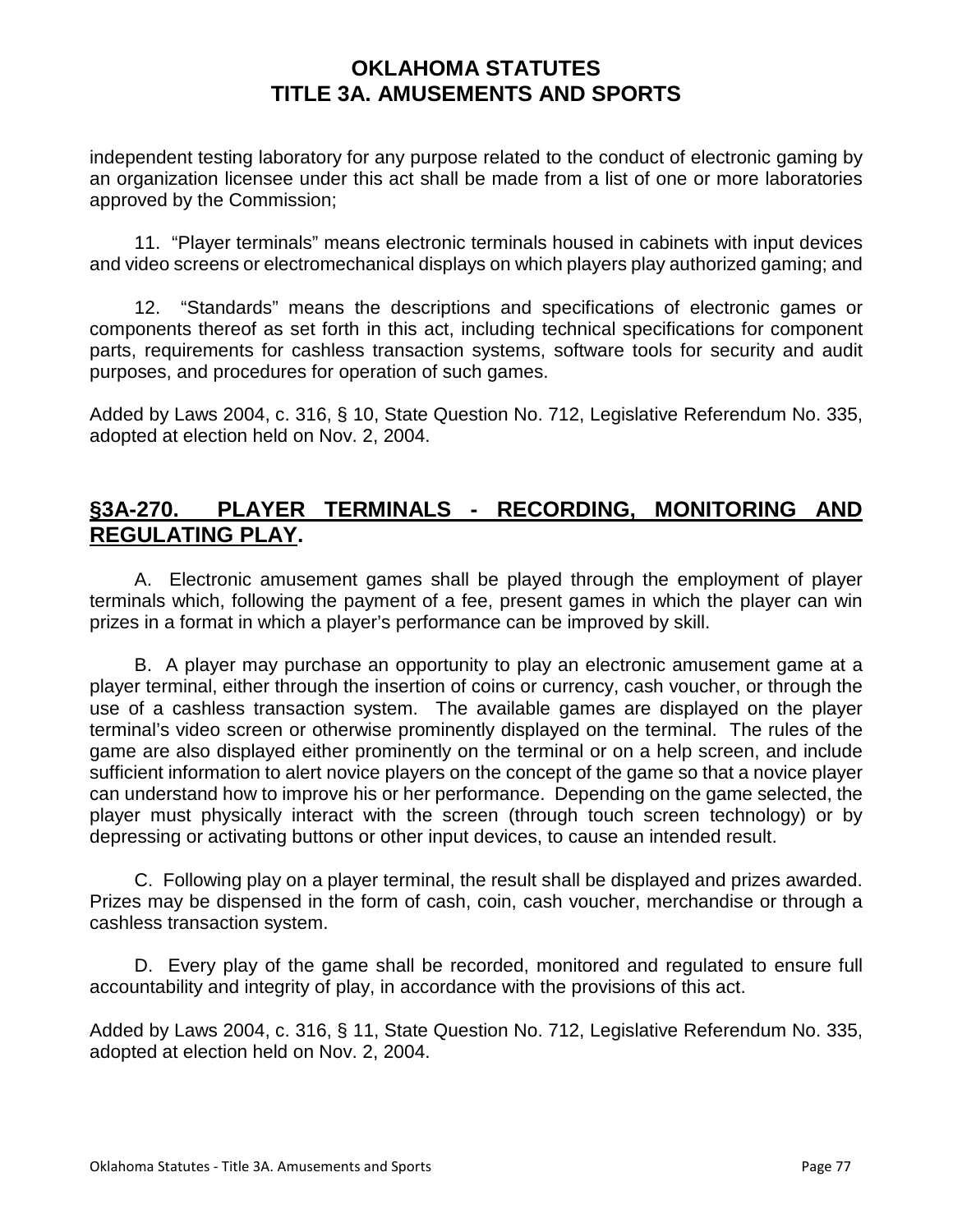#### **§3A-271. MINIMUM STANDARDS FOR GAMES.**

A. Electronic amusement games are games in which a player's performance can be improved by skill. Consistent with this intent, each player terminal employed in an electronic amusement game shall only offer games that meet the following minimum standards:

1. Each electronic amusement game must require decisions or actions by players that could affect the result of the game;

2. No auto-hold, "smart-hold", or similar feature shall be employed which permits the player terminal to automatically determine optimum play or make decisions for players;

3. Each player terminal must prominently display either on the terminal or on a help screen:

- a. the rules of the game and instructions and other information regarding the concept of the game so that a novice player can understand how to improve his or her performance, and
- b. possible winning combinations based on the amounts paid to play the game and the other information required in this section. Such information may not be incomplete, confusing or misleading;

4. In electronic amusement games in which players are competing against others, the players shall be informed about whether and how winning prizes will be shared; and

5. No electronic amusement game shall base its outcome on the number or ratio of prior wins to prior losses or any other factor relating to the profit or revenues retained by the operator from prior plays of the game.

B. Following any play on a player terminal, data shall be maintained electronically and shall be viewable either electronically or by printed report. Such data shall provide basic information regarding the amount paid in, the game played, the result, and the prize awarded, if any.

Added by Laws 2004, c. 316, § 12, State Question No. 712, Legislative Referendum No. 335, adopted at election held on Nov. 2, 2004.

# **§3A-272. AUDIT OF GAME SOFTWARE.**

For auditing and security purposes, any electronic amusement game shall include and have available a secure software tool to audit the software of each electronic amusement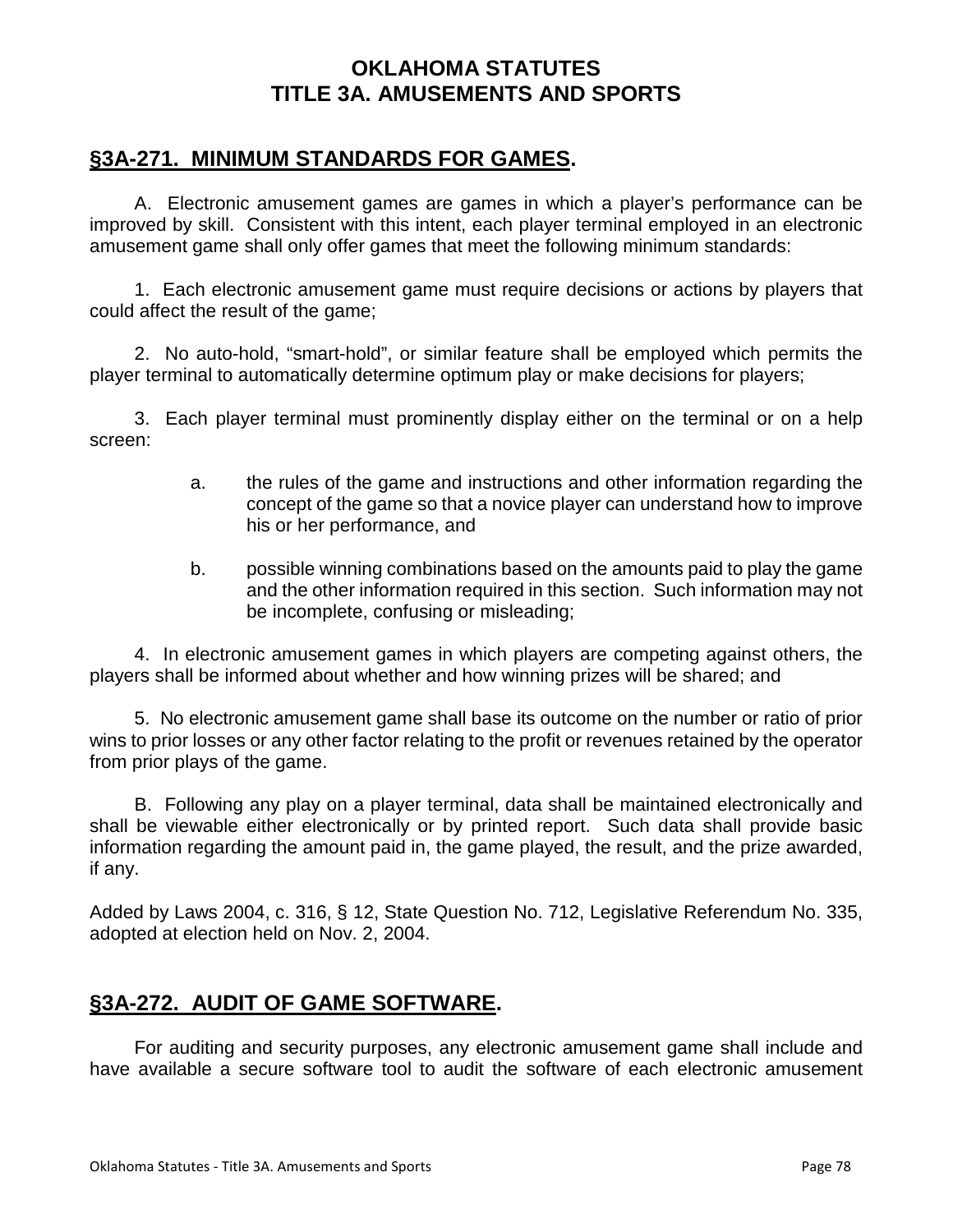game. Such tool shall be used only during authorized audits of electronic amusement games, or in cases of player disputes.

Added by Laws 2004, c. 316, § 13, State Question No. 712, Legislative Referendum No. 335, adopted at election held on Nov. 2, 2004.

# **§3A-273. BONANZA-STYLE GAMES.**

A. Electronic bonanza-style bingo games authorized by this act shall only be conducted using a system which utilizes linked player terminals which allow players to purchase and play electronic bonanza-style bingo cards. Players compete, following the payment of a fee, to be the first player to cover a previously designated bingo pattern using a set of numbers or symbols at least some of which were drawn or electronically determined before the sale of bingo cards began. The first player to cover the game-winning pattern wins the game-winning prize. Interim and consolation prizes also may be awarded.

B. A player may purchase an opportunity to play an electronic bonanza-style bingo game at a player terminal, either through the insertion of coins or currency, cash voucher, or through the use of a cashless transaction system. The available games are displayed on the player terminal's video screen or otherwise prominently displayed on the terminal. The rules of the game are also displayed either prominently on the terminal or a help screen.

C. After the player purchases a bingo card, the player terminal must cover any numbers on the player's bingo card that match numbers previously drawn or electronically determined for that game.

D. Although the results of the bingo game may be shown using entertaining video and/or mechanical displays, the player may have the option to view the electronic bingo card and current ball draw on the video screen of the player terminal.

E. Following play on a player terminal, the result shall be displayed and prizes awarded. Prizes may be dispensed in the form of cash, coin, cash voucher, merchandise or through a cashless transaction system.

Added by Laws 2004, c. 316, § 14, State Question No. 712, Legislative Referendum No. 335, adopted at election held on Nov. 2, 2004.

# **§3A-274. INSTANT BINGO GAMES.**

A. Electronic instant bingo games authorized by this act shall only utilize player terminals which allow players to purchase and play electronic instant bingo cards. Players receive, after the payment of a fee, an electronic instant bingo card. A player wins if his or her card contains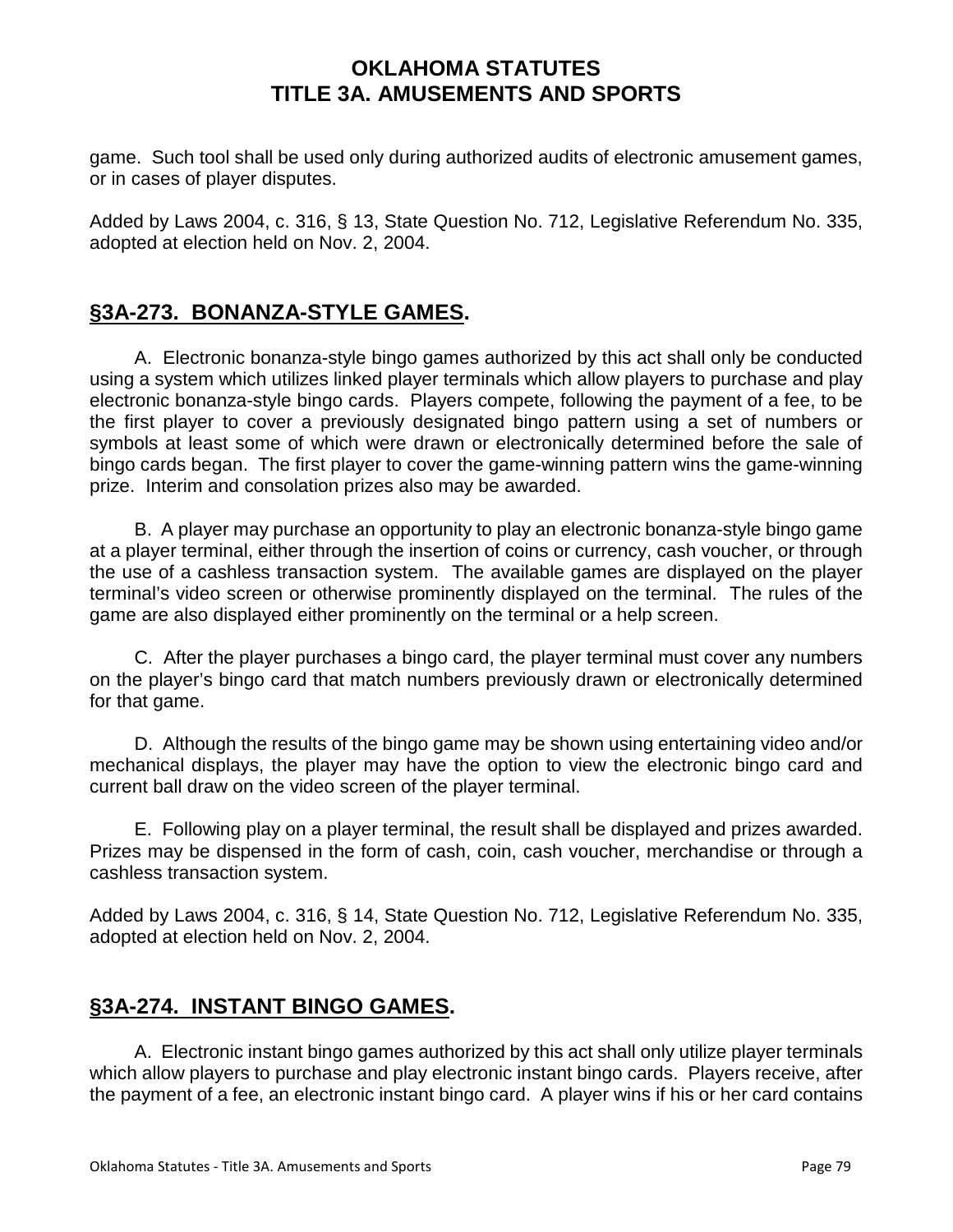a combination of numbers which was designated in advance of the game as a winning combination. There may be multiple winning combinations in each game and multiple winning cards.

B. A player may purchase an opportunity to play an electronic instant bingo game at a player terminal, either through the insertion of coins or currency, cash voucher, or through the use of a cashless transaction system. The available games are displayed on the player terminal's video screen or otherwise prominently displayed on the terminal. The rules of the game are also displayed either prominently on the terminal or on a help screen.

C. After the player purchases an electronic instant bingo card, the combination of numbers on that card is revealed to the player.

D. The results of the electronic instant bingo card shall be shown to the player using entertaining video and/or mechanical displays.

E. Following play on a player terminal, the result shall be displayed and prizes awarded. Prizes may be dispensed in the form of cash, coin, cash voucher, merchandise or through a cashless transaction system.

Added by Laws 2004, c. 316, § 15, State Question No. 712, Legislative Referendum No. 335, adopted at election held on Nov. 2, 2004.

# **§3A-275. STANDARDS FOR PLAYER TERMINALS.**

A. Player terminals used in connection with electronic games shall conform to the following standards:

1. No player terminal shall be capable of being used as a stand-alone unit for the purposes of engaging in any game not permitted by this act;

2. In addition to a video monitor or other electromechanical display, each player terminal may have one or more of the following: a printer, graphics and signage;

3. Each player terminal may have one or more of the following: electronic buttons, touch screen capability, and a mechanical, electromechanical or electronic means of activating the game and providing player input, including a means for making player selections and choices in games;

4. Each player terminal shall have a nonvolatile backup memory or its equivalent, which shall be maintained in a secure compartment on each player terminal for the purpose of storing and preserving a redundant set of critical data which has been error checked in accordance with this act, and which data shall include, at a minimum, the following player terminal information: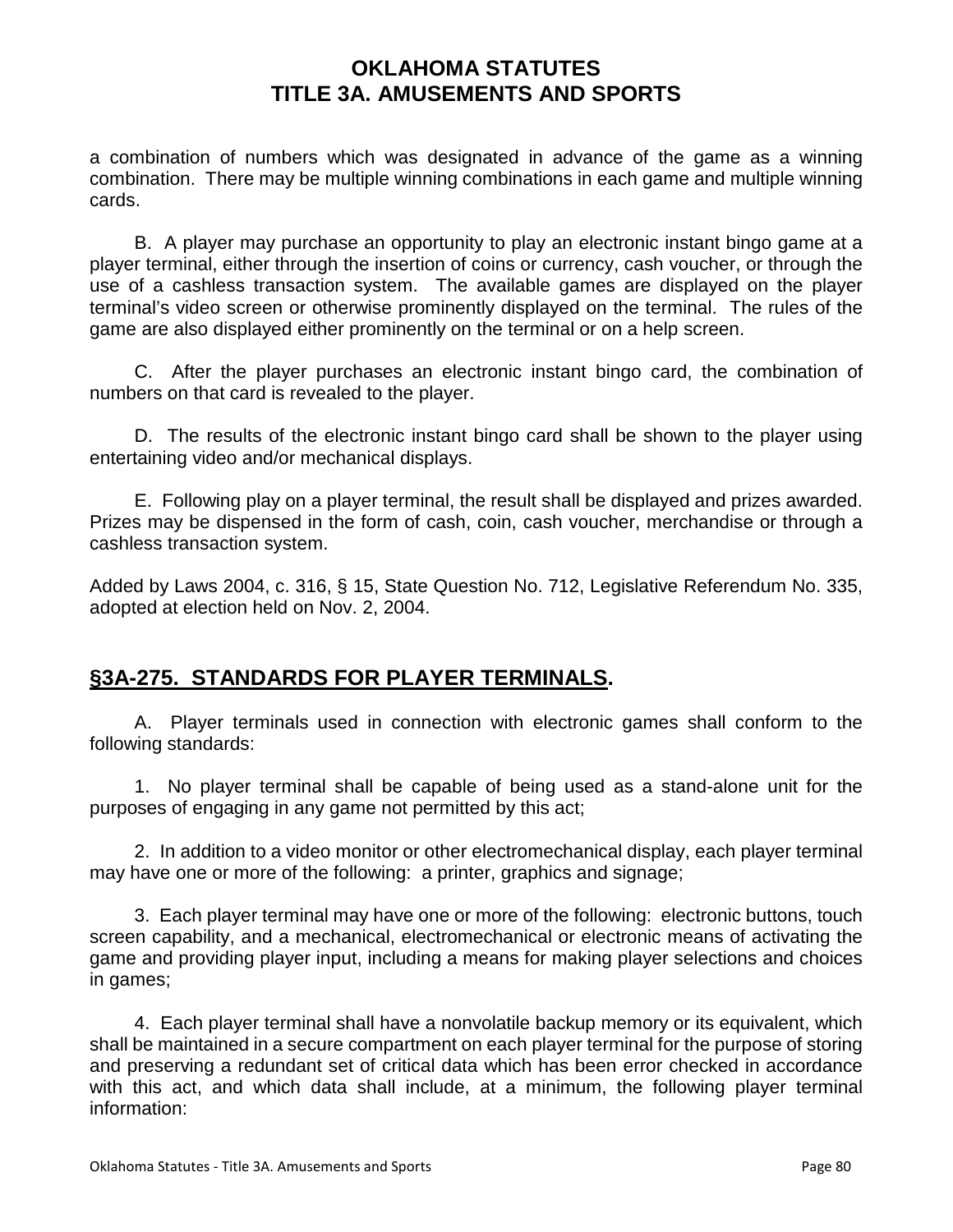- a. electronic meters required by paragraph 7 of this subsection,
- b. recall of all wagers and other information associated with the last ten (10) plays, and
- c. error conditions that may have occurred on the player terminal;

5. An on/off switch that controls the electrical current that supplies power to the player terminal, which must be located in a secure place that is readily accessible within the interior of the player terminal;

6. The operation of each player terminal must not be adversely compromised or affected by static discharge, liquid spills, or electromagnetic interference;

7. A player terminal must have electronic accounting meters which have tally totals to a minimum of seven (7) digits and be capable of rolling over when the maximum value of at least 9,999,999 is reached. The player terminal must provide a means for on-demand display of the electronic meters via a key switch or other secure method on the exterior of the machine. Electronic meters on each player terminal for each of the following data categories are required:

- a. credits, or equivalent monetary units, deposited on a cumulative basis on that terminal,
- b. if a player terminal offers more than one electronic bonanza-style bingo game or electronic amusement game for play, then for each game, the meter shall record the number of credits, or equivalent monetary units, wagered and won for each game,
- c. hand-paid and progressive jackpots paid for that terminal, which must include the cumulative amounts paid by an attendant for any such jackpot not otherwise metered pursuant to subparagraph b of this paragraph,
- d. the number of electronic games played on the terminal, and
- e. the number of times the cabinet door is opened or accessed;

8. Under no circumstances shall the player terminal electronic accounting meters be capable of being automatically reset or cleared, whether due to an error in any aspect of its or a game's operation or otherwise. All meter readings must be recorded and dated both before and after an electronic accounting meter is cleared;

9. At a minimum, each player terminal shall have the following game information available for display on the video screen and/or displayed on the player terminal itself, in a location conspicuous to the player: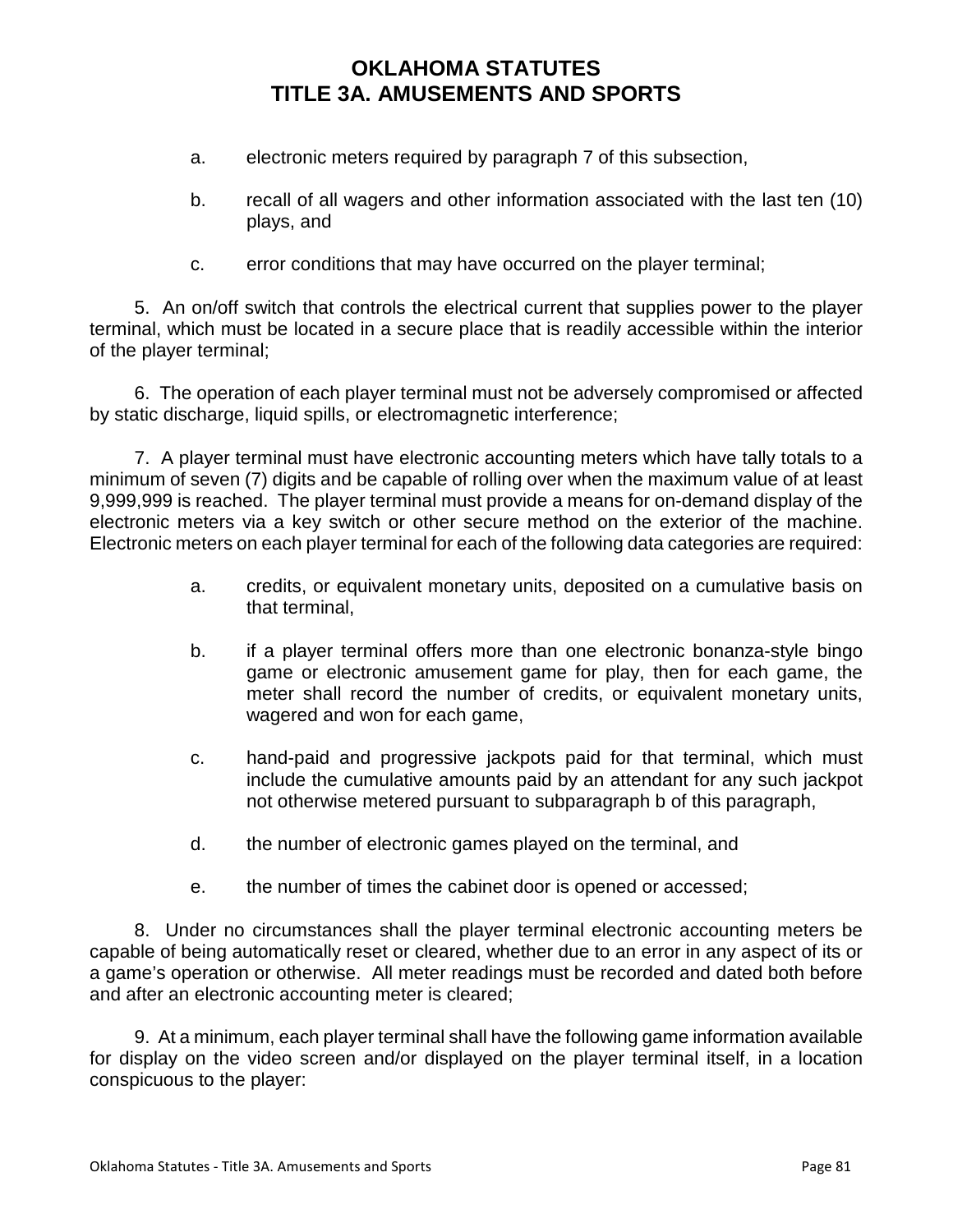- a. the rules of the game being played,
- b. the maximum and minimum cost of a wager, purchase or play activation and the amount of credits, or cash equivalents, which may be won for each game offered through that terminal,
- c. the player's credit balance,
- d. the outcome of the game then being played, and
- e. any prize won on the game then being played;

10. The video screen or other means for displaying game rules, outcomes and other game information shall be kept under a glass or other transparent substance which places a barrier between the player and the actual surface of the display. At no time may stickers or other removable media be placed on the player terminal's face for purposes of displaying rules or payouts;

11. No hardware switches may be installed on a player terminal or any associated equipment which may affect the outcome or payout of any game for which the player terminal is used. Switches may be installed to control the ergonomics of the player terminal; and

12. Where the electronic game system or components are linked with one another in a local network for progressive jackpot, function sharing, aggregate prizes or other purposes, communication protocols must be used which ensure that erroneous data or signals will not adversely affect the operations of any such system or components.

Added by Laws 2004, c. 316, § 16, State Question No. 712, Legislative Referendum No. 335, adopted at election held on Nov. 2, 2004.

# **§3A-276. ELECTRONIC ACCOUNTING SYSTEMS.**

One or more electronic accounting systems shall be required to perform reporting and other functions in support of the electronic game activities described in this act. These systems may communicate with the other computers, player terminals and other game components described in this act utilizing the standards set forth in this act. The electronic accounting system shall not interfere with the outcome of any electronic game functions.

Added by Laws 2004, c. 316, § 17, State Question No. 712, Legislative Referendum No. 335, adopted at election held on Nov. 2, 2004.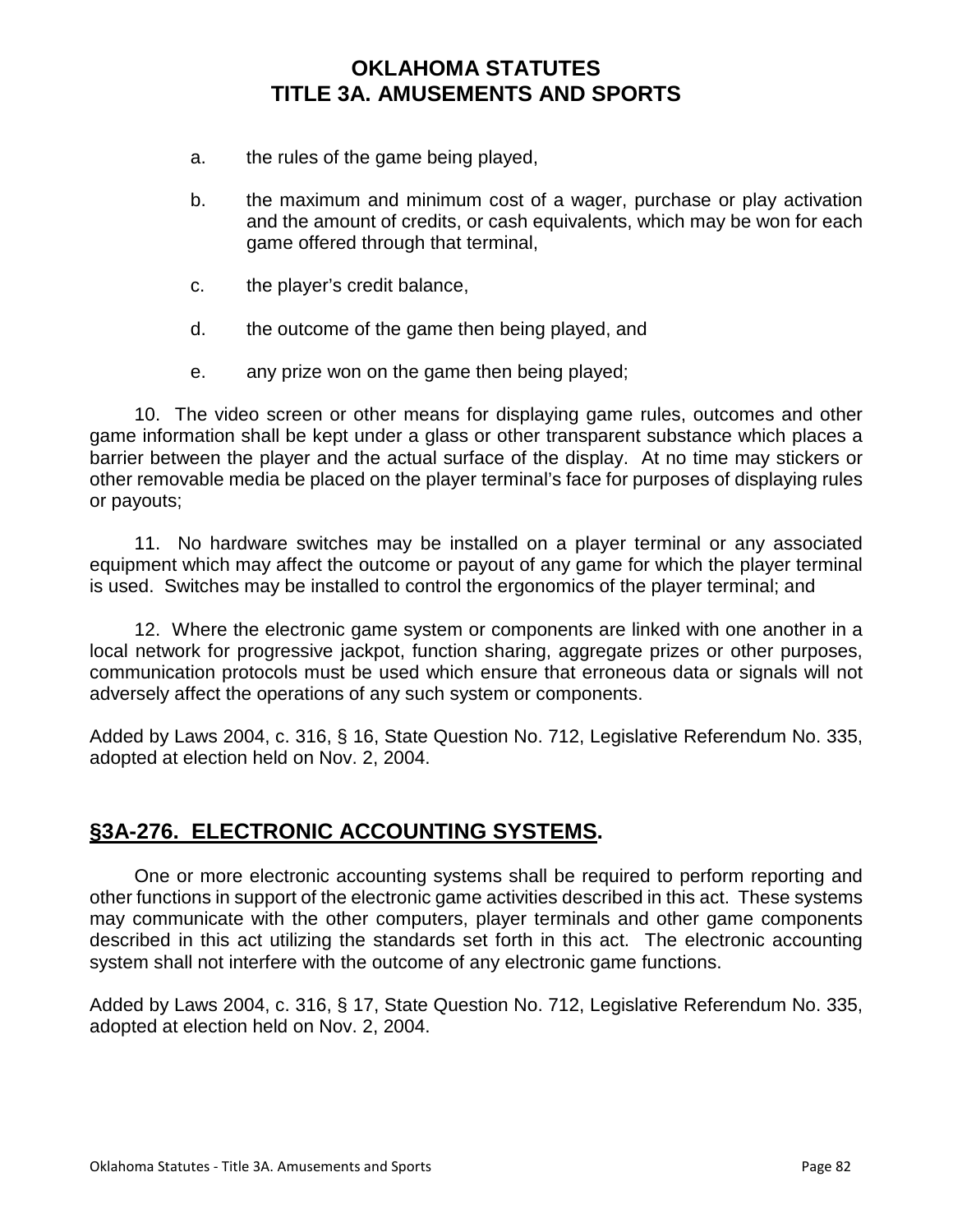### **§3A-277. STANDARDS FOR CASHLESS TRANSACTION SYSTEMS.**

A. The following standards shall be met in connection with any cashless transaction system:

1. All player account information must be stored on at least two (2) separate nonvolatile media;

2. An audit file must be kept of all financial transactions against the account. This file must be stored in at least two (2) separate nonvolatile media, and be accessible for purposes of audit and disputes resolution to authorized individuals. This file must be available on-line for a minimum of thirty (30) days, after which it must be available off-line for a minimum of one hundred eighty (180) days;

3. Access controls must be in place to guarantee that unauthorized individuals will not have access to account information or history;

4. Passwords or personal identification numbers (PINs), if used, must be protected from unauthorized access;

5. All means for communicating information within the system shall conform to the standards set forth in this act;

6. Player accounts shall follow accounting procedures which are designed to verify and protect the accurate recording of all player transactions;

7. Any card or other tangible instrument issued to a player for the purpose of using the cashless transaction system shall bear on its face a control or inventory number unique to that instrument;

8. Encoded bearer instruments printed or magnetic may include coupons and other items distributed or sold for game play, promotional, advertising or other purposes, but may not include cash. Such instruments must be in electronically readable form in addition to having unique identification information printed on the instrument face. The daily and monthly reporting must include with respect to such instruments:

- a. cash converted to game play credits,
- b. outstanding unredeemed balance,
- c. game play credits converted to cash,
- d. game play credits used, and
- e. game play credits won;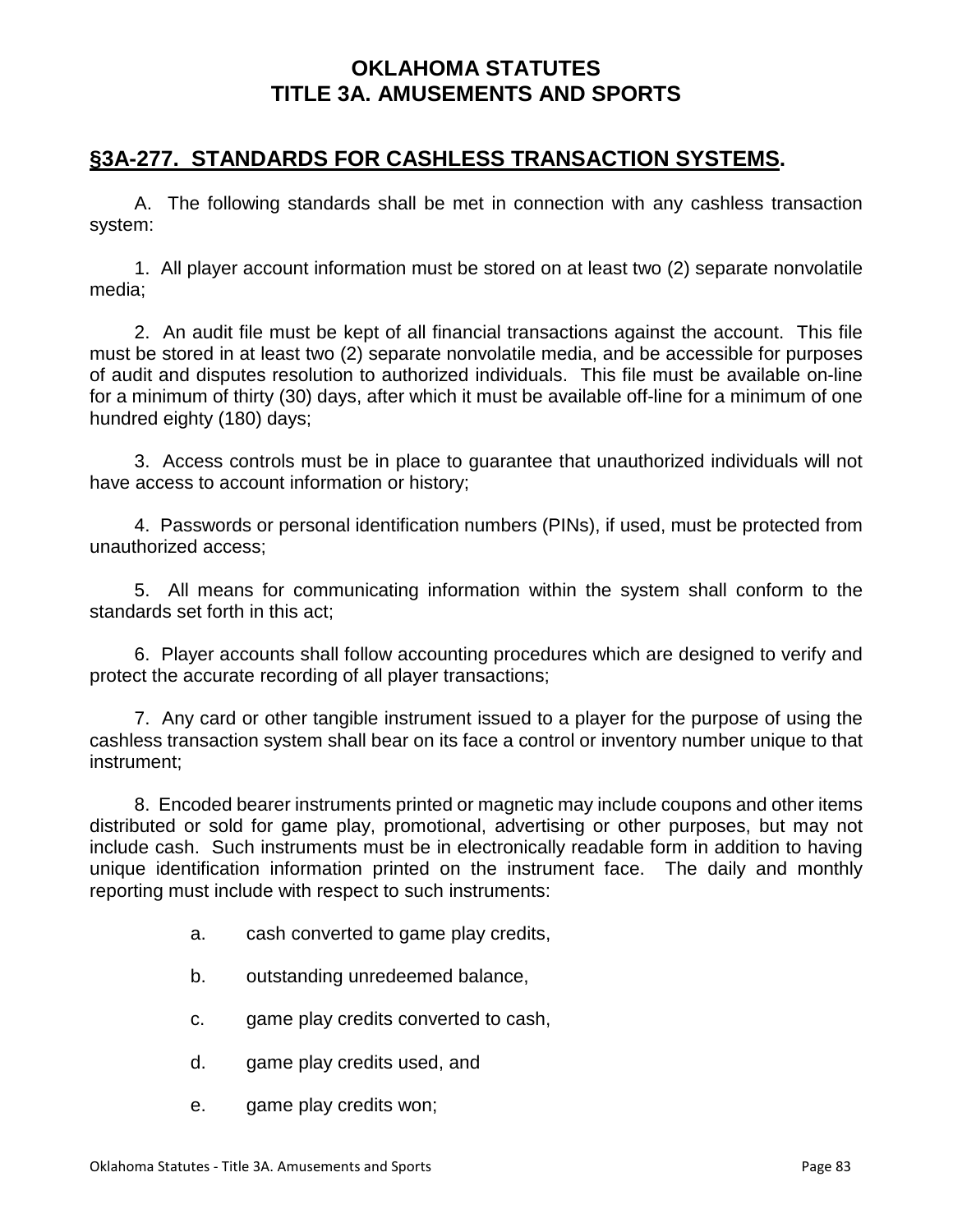9. All customer accounts or instruments must have a redemption period of at least fourteen (14) days; and

10. No ATM card, financial institution debit card or credit card shall be utilized as part of any cashless transaction system.

B. Any "smart card" system which the licensee intends to implement as part of the cashless transaction system shall be tested by an independent testing laboratory approved by the Commission to ensure the integrity of player funds. Any smart card must store on the card or on the system using the card an audit trail of the last ten (10) transactions involving the use of the card. Each transaction record must include, at a minimum, the type of transaction, the amount of the transaction, the date of the transaction, the time of the transaction, and the identification of the player terminal or cashier terminal or other points of cash exchange where the transaction occurred. The minimum daily and monthly reporting for smart card activity must include:

- 1. Total of cash transferred to smart cards;
- 2. Total of smart card amounts transferred to cash;
- 3. Total of smart card amounts transferred to game play credits;
- 4. Total of game play credits transferred to smart card amounts; and
- 5. Total unredeemed smart card balance.

C. Systems shall be permissible that allow player tracking, maintenance tracking, and other gaming management or marketing functions. These systems shall not interfere with, or in any way affect, the outcome of any game being played. Systems shall be permissible that allow progressive prize management with the certification of the independent testing laboratory approved by the Oklahoma Horse Racing Commission.

Added by Laws 2004, c. 316, § 18, State Question No. 712, Legislative Referendum No. 335, adopted at election held on Nov. 2, 2004.

# **§3A-278. ELECTRONIC GAME COMPONENTS - CERTIFICATION BY MANUFACTURER.**

A. Before any component of an electronic game may be placed into operation by an organizational licensee, the licensee shall first have obtained and submitted to the Oklahoma Horse Racing Commission a written certification from the manufacturer that upon installation, each such component: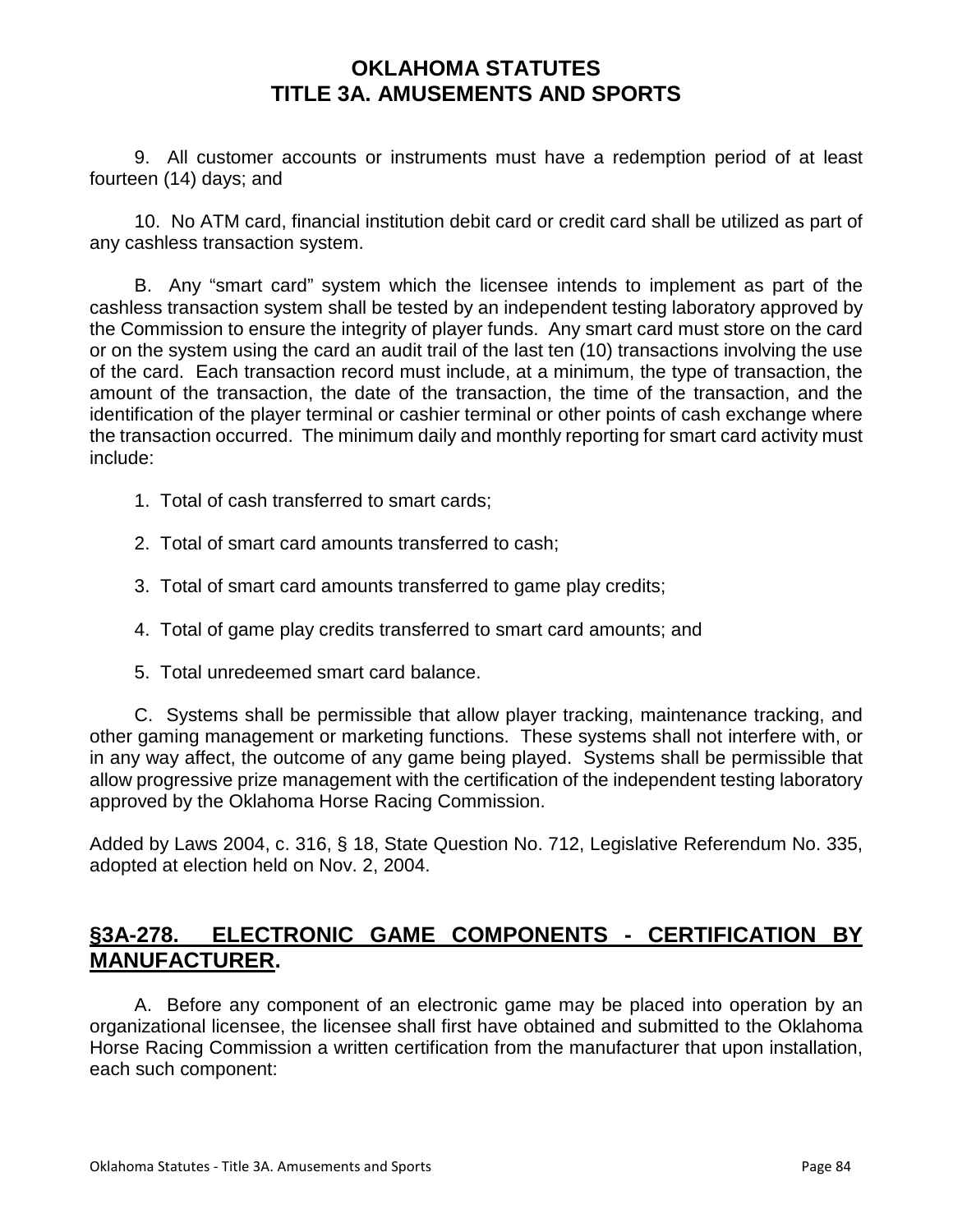1. Conforms to the standards of electronic games contained in this act as certified by the independent testing laboratory;

2. Can be used with components manufactured by others in accordance with open architectural and communication standards, platform and protocols to be approved by the Commission that promotes competition among manufacturers and vendors of equipment and components for such games; and

3. Operates and plays in accordance with the standards contained in this act. Any certification of an electronic game which was obtained from the Commission by another licensee may be relied upon as providing certification compliance under this section.

B. The organization licensee shall be responsible for the payment of all independent testing laboratory fees and costs in connection with the duties described herein. Provided, the organization licensee may rely on any certification of an electronic game previously approved by the Oklahoma Horse Racing Commission for any other licensee. The licensee may also rely on any certification of an electronic game obtained by a tribe and approved pursuant to the provisions of the State-Tribal Gaming Act. In order to assure independence of the independent testing laboratory, any independent testing laboratory payment delinquency may be grounds by the Commission for rejecting such laboratory's reports or certification.

C. The organization licensee shall allow the Commission to inspect any electronic games or components of electronic games for the purposes of confirming that such component is operating in accordance with the requirements of this act and that such component is identical to that game or component tested by an independent testing laboratory.

Added by Laws 2004, c. 316, § 19, State Question No. 712, Legislative Referendum No. 335, adopted at election held on Nov. 2, 2004.

# **§3A-279. DISPUTES - COLLECTION OF DATA.**

In the event of a dispute by a player that cannot be resolved by ordinary means by licensee personnel as to the outcome, prize, fee paid or any other aspect of the player's participation in an electronic game being played ("prize claim"), all relevant data shall be immediately collected, including, but not limited to, all meter readings, memory records, surveillance tapes, and any other reports or information regarding the disputed play on the player terminal for the play in dispute. Following the collection of all relevant data, the Oklahoma Horse Racing Commission shall be notified and requested to make an evaluation of whether or not the dispute involves the integrity of the hardware or software being used and to try and resolve the dispute. A report of all prize claims shall be maintained by the licensee.

Added by Laws 2004, c. 316, § 20, State Question No. 712, Legislative Referendum No. 335, adopted at election held on Nov. 2, 2004.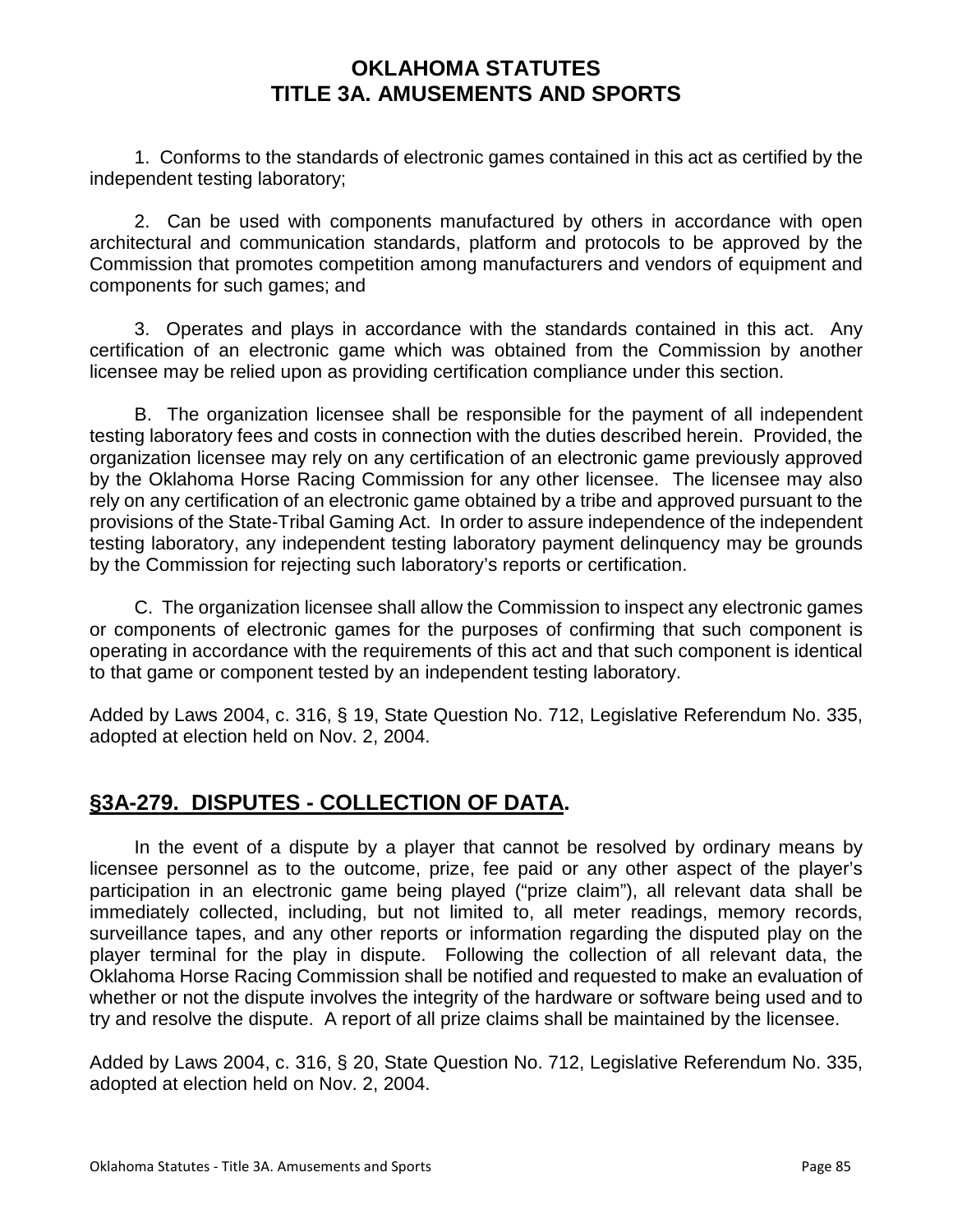#### **§3A-280. OFFER OF MODEL TRIBAL GAMING CONTRACT.**

The State of Oklahoma through the concurrence of the Governor after considering the executive prerogatives of that office and the power to negotiate the terms of a compact between the state and a tribe, and by means of the execution of the State-Tribal Gaming Act, and with the concurrence of the State Legislature through the enactment of the State-Tribal Gaming Act, hereby makes the following offer of a model tribal gaming compact regarding gaming to all federally recognized Indian tribes as identified in the Federal Register within this state that own or are the beneficial owners of Indian lands as defined by the Indian Gaming Regulatory Act, 25 U.S.C., Section 2703(4), and over which the tribe has jurisdiction as recognized by the Secretary of the Interior and is a part of the tribe's "Indian reservation" as defined in 25 C.F.R., Part 151.2 or has been acquired pursuant to 25 C.F.R., Part 151, which, if accepted, shall constitute a gaming compact between this state and the accepting tribe for purposes of the Indian Gaming Regulatory Act. Acceptance of the offer contained in this section shall be through the signature of the chief executive officer of the tribal government whose authority to enter into the compact shall be set forth in an accompanying law or ordinance or resolution by the governing body of the tribe, a copy of which shall be provided by the tribe to the Governor. No further action by the Governor or the state is required before the Compact can take effect. A tribe accepting this Model Tribal Gaming Compact is responsible for submitting a copy of the Compact executed by the tribe to the Secretary of the Interior for approval and publication in the Federal Register. The tribe shall provide a copy of the executed Compact to the Governor. No tribe shall be required to agree to terms different than the terms set forth in the Model Tribal Gaming Compact, which is set forth in Section 281 of this title. As a precondition to execution of the Model Tribal Gaming Compact by any tribe, the tribe must have paid or entered into a written agreement for payment of any fines assessed prior to the effective date of the State-Tribal Gaming Act by the federal government with respect to the tribe's gaming activities pursuant to the Indian Gaming Regulatory Act.

Notwithstanding the provisions of Sections 941 through 988 of Title 21 of the Oklahoma Statutes, the conducting of and the participation in any game authorized by the model compact set forth in Section 281 of this title are lawful when played pursuant to a compact which has become effective.

Prior to July 1, 2008, twelve percent (12%) of all fees received by the state pursuant to subsection A of Part 11 of the Model Tribal Gaming Compact set forth in Section 281 of this title shall be deposited in the Oklahoma Higher Learning Access Trust Fund, and eighty-eight percent (88%) of such fees shall be deposited in the Education Reform Revolving Fund. On or after July 1, 2008, twelve percent (12%) of all fees received by the state pursuant to subsection A of Part 11 of the Model Tribal Gaming Compact set forth in Section 281 of this title shall be deposited in the General Revenue Fund and eighty-eight percent (88%) of such fees shall be deposited in the Education Reform Revolving Fund. Provided, the first Twenty Thousand Eight Hundred Thirty-three Dollars and thirty-three cents (\$20,833.33) of all fees received each month by the state pursuant to subsection A of Part 11 of the Model Tribal Gaming Compact set forth in Section 281 of this title shall be transferred to the Department of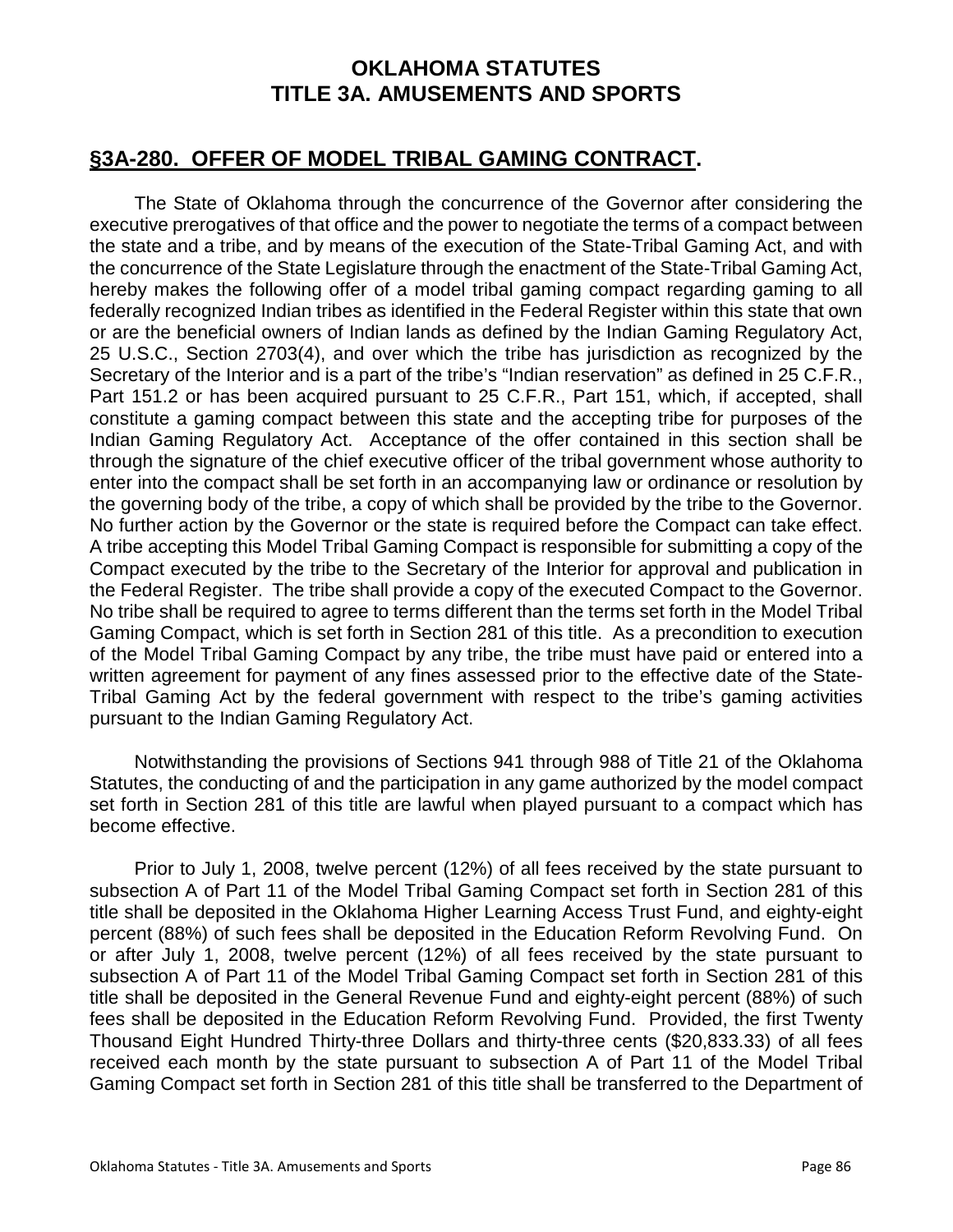Mental Health and Substance Abuse Services for the treatment of compulsive gambling disorder and educational programs related to such disorder.

Added by Laws 2004, c. 316, § 21, State Question No. 712, Legislative Referendum No. 335, adopted at election held on Nov. 2, 2004; Amended by Laws 2007, c. 355, § 2, emerg. eff. June 4, 2007.

### **§3A-281. MODEL TRIBAL GAMING COMPACT.**

This section sets forth the provisions of the Model Tribal Gaming Compact.

#### **MODEL TRIBAL GAMING COMPACT Between the [Name of Tribe] and the STATE OF OKLAHOMA**

This Compact is made and entered into by and between the [Name of Tribe], a federally recognized Indian tribe ("tribe"), and the State of Oklahoma ("state"), with respect to the operation of covered games (as defined herein) on the tribe's Indian lands as defined by the Indian Gaming Regulatory Act, 25 U.S.C., Section 2703(4).

#### **Part 1. TITLE**

This document shall be referred to as the "[Name of Tribe] and State of Oklahoma Gaming Compact".

#### **Part 2. RECITALS**

1. The tribe is a federally recognized tribal government possessing sovereign powers and rights of self-government.

2. The State of Oklahoma is a state of the United States of America possessing the sovereign powers and rights of a state.

3. The state and the tribe maintain a government-to-government relationship, and this Compact will help to foster mutual respect and understanding among Indians and non-Indians.

4. The United States Supreme Court has long recognized the right of an Indian tribe to regulate activity on lands within its jurisdiction.

5. The tribe desires to offer the play of covered games, as defined in paragraphs 5, 10, 11 and 12 of Part 3 of this Compact, as a means of generating revenues for purposes authorized by the Indian Gaming Regulatory Act, 25 U.S.C., Section 2701, et seq., including without limitation the support of tribal governmental programs, such as health care, housing,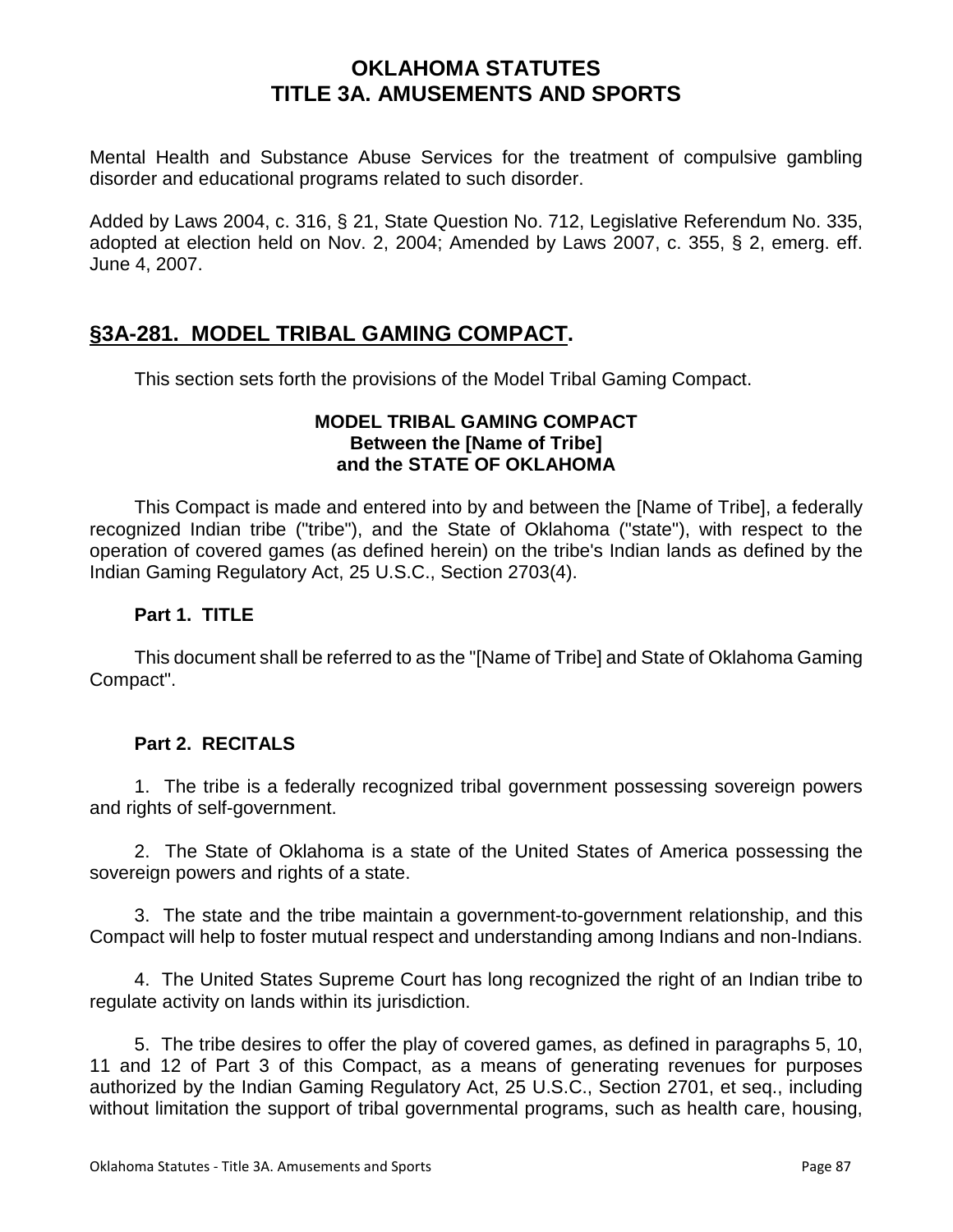sewer and water projects, police, corrections, fire, judicial services, highway and bridge construction, general assistance for tribal elders, day care for the children, economic development, educational opportunities and other typical and valuable governmental services and programs for tribal members.

6. The state recognizes that the positive effects of this Compact will extend beyond the tribe's lands to the tribe's neighbors and surrounding communities and will generally benefit all of Oklahoma. These positive effects and benefits may include not only those described in paragraph 5 of this Part, but also may include increased tourism and related economic development activities.

7. The tribe and the state jointly wish to protect their citizens from any criminal involvement in the gaming operations regulated under this Compact.

#### **Part 3. DEFINITIONS**

As used in this Compact:

1. "Adjusted gross revenues" means the total receipts received from the play of all covered games minus all prize payouts;

2. "Annual oversight assessment" means the assessment described in subsection B of Part 11 of this Compact;

3. "Central computer" means a computer to which player terminals are linked to allow competition in electronic bonanza-style bingo games;

4. "Compact" means this Tribal Gaming Compact between the state and the tribe, entered into pursuant to Section 280 of this title;

5. "Covered game" means the following games conducted in accordance with the standards, as applicable, set forth in Sections 270 through 277 of this title: an electronic bonanza-style bingo game, an electronic amusement game, an electronic instant bingo game, nonhouse-banked card games; any other game, if the operation of such game by a tribe would require a compact and if such game has been: (i) approved by the Oklahoma Horse Racing Commission for use by an organizational licensee, (ii) approved by state legislation for use by any person or entity, or (iii) approved by amendment of the State-Tribal Gaming Act; and upon election by the tribe by written supplement to this Compact, any Class II game in use by the tribe, provided that no exclusivity payments shall be required for the operation of such Class II game;

6. "Covered game employee" means any individual employed by the enterprise or a third party providing management services to the enterprise, whose responsibilities include the rendering of services with respect to the operation, maintenance or management of covered games. The term "covered game employee" includes, but is not limited to, the following: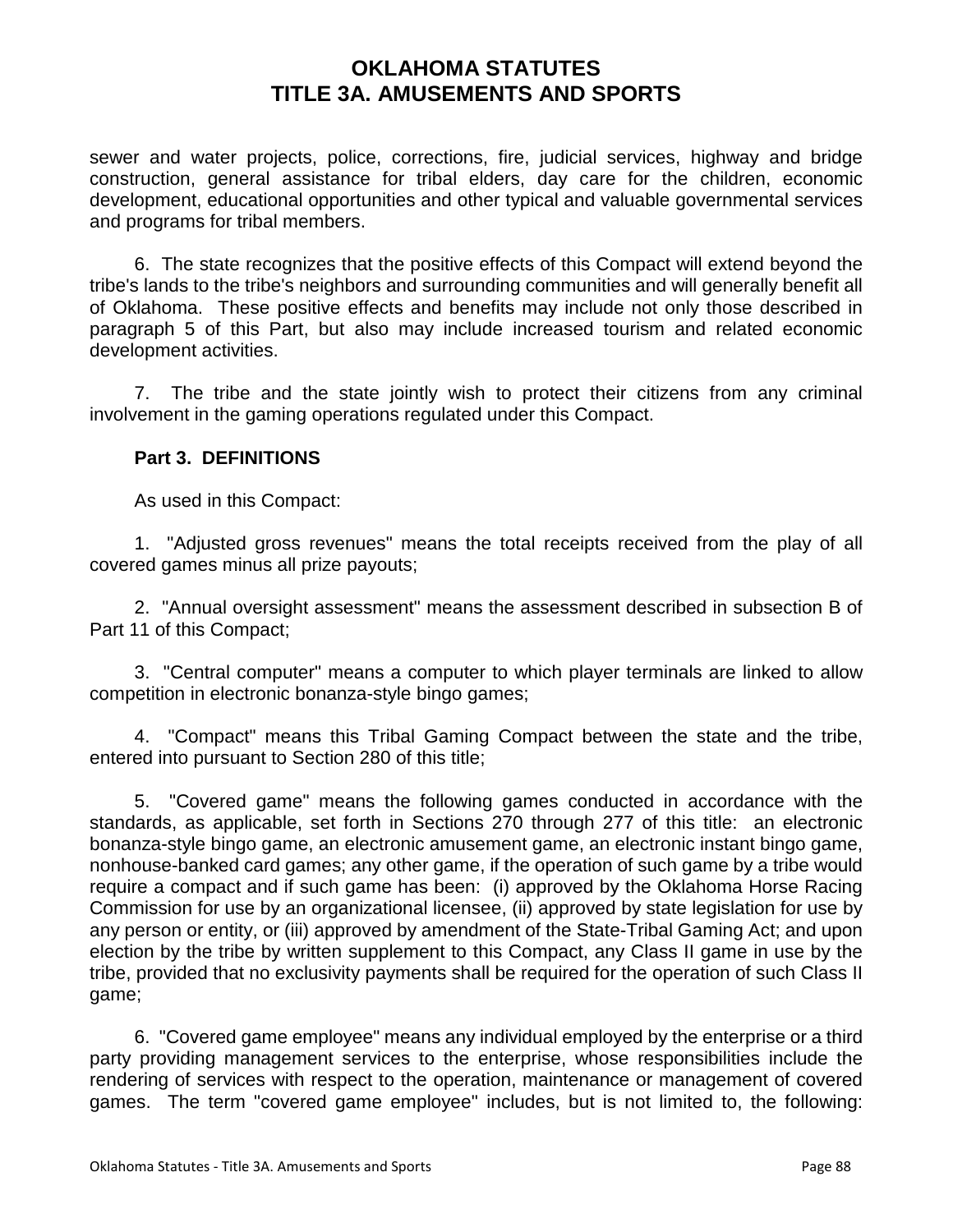managers and assistant managers; accounting personnel; surveillance and security personnel; cashiers, supervisors, and floor personnel; cage personnel; and any other person whose employment duties require or authorize access to areas of the facility related to the conduct of covered games or the maintenance or storage of covered game components. This shall not include upper level tribal employees or tribe's elected officials so long as such individuals are not directly involved in the operation, maintenance, or management of covered game components. The enterprise may, at its discretion, include other persons employed at or in connection with the enterprise within the definition of covered game employee;

7. "Documents" means books, records, electronic, magnetic and computer media documents and other writings and materials, copies thereof, and information contained therein;

8. "Effective date" means the date on which the last of the conditions set forth in subsection A of Part 15 of this Compact have been met;

9. "Electronic accounting system" means an electronic system that provides a secure means to receive, store and access data and record critical functions and activities, as set forth in the State-Tribal Gaming Act;

10. "Electronic amusement game" means a game that is played in an electronic environment in which a player's performance and opportunity for success can be improved by skill that conforms to the standards set forth in the State-Tribal Gaming Act;

11. "Electronic bonanza-style bingo game" means a game played in an electronic environment in which some or all of the numbers or symbols are drawn or electronically determined before the electronic bingo cards for that game are sold that conforms to the standards set forth in the State-Tribal Gaming Act;

12. "Electronic instant bingo game" means a game played in an electronic environment in which a player wins if his or her electronic instant bingo card contains a combination of numbers or symbols that was designated in advance of the game as a winning combination. There may be multiple winning combinations in each game and multiple winning cards that conform to the standards set forth in the State-Tribal Gaming Act;

13. "Enterprise" means the tribe or the tribal agency or section of tribal management with direct responsibility for the conduct of covered games, the tribal business enterprise that conducts covered games, or a person, corporation or other entity that has entered into a management contract with the tribe to conduct covered games, in accordance with IGRA. The names, addresses and identifying information of any covered game employees shall be forwarded to the SCA at least annually. In any event, the tribe shall have the ultimate responsibility for ensuring that the tribe or enterprise fulfills the responsibilities under this Compact. For purposes of enforcement, the tribe is deemed to have made all promises for the enterprise;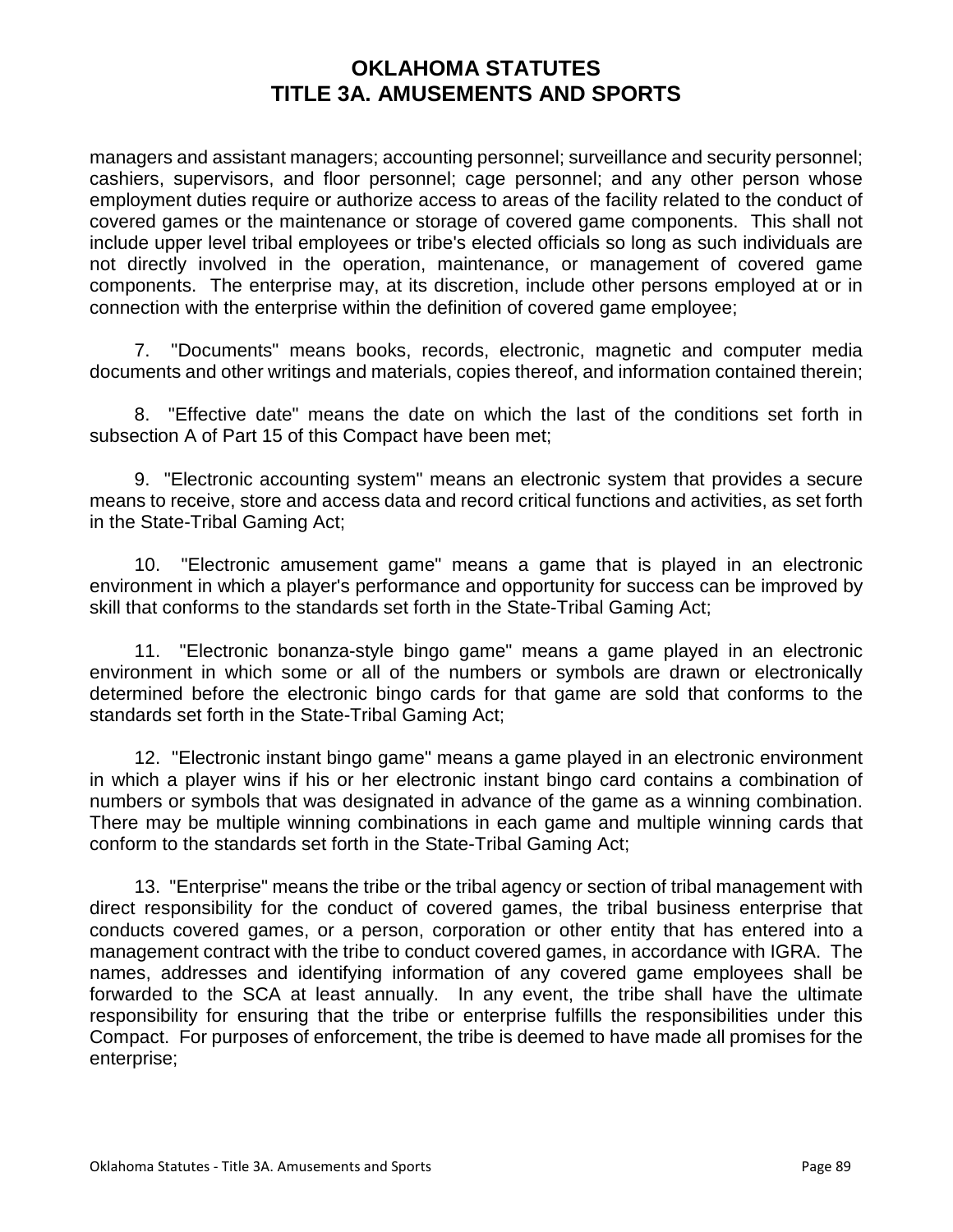14. "Facility" means any building of the tribe in which the covered games authorized by this Compact are conducted by the enterprise, located on Indian lands as defined by IGRA. The tribe shall have the ultimate responsibility for ensuring that a facility conforms to the Compact as required herein;

15. "Game play credits" means a method of representing value obtained from the exchange of cash or cash equivalents, or earned as a prize, in connection with electronic gaming. Game play credits may be redeemed for cash or a cash equivalent;

16. "Player terminals" means electronic or electromechanical terminals housed in cabinets with input devices and video screens or electromechanical displays on which players play electronic bonanza-style bingo games, electronic instant bingo games or electronic amusement games;

17. "Independent testing laboratory" means a laboratory of national reputation that is demonstrably competent and qualified to scientifically test and evaluate devices for compliance with this Compact and to otherwise perform the functions assigned to it in this Compact. An independent testing laboratory shall not be owned or controlled by the tribe, the enterprise, an organizational licensee as defined in the State-Tribal Gaming Act, the state, or any manufacturer, supplier or operator of gaming devices. The selection of an independent testing laboratory for any purpose under this Compact shall be made from a list of one or more laboratories mutually agreed upon by the parties; provided that the parties hereby agree that any laboratory upon which the National Indian Gaming Commission has relied for such testing may be utilized for testing required by this Compact;

18. "IGRA" means the Indian Gaming Regulatory Act, Pub. L. 100-497, Oct. 17, 1988, 102 Stat. 2467, codified at 25 U.S.C., Section 2701 et seq. and 18 U.S.C., Sections 1166 to 1168;

19. "Nonhouse-banked card games" means any card game in which the tribe has no interest in the outcome of the game, including games played in tournament formats and games in which the tribe collects a fee from the player for participating, and all bets are placed in a common pool or pot from which all player winnings, prizes and direct costs are paid. As provided herein, administrative fees may be charged by the tribe against any common pool in an amount equal to any fee paid the state; provided that the tribe may seed the pool as it determines necessary from time to time;

20. "Patron" means any person who is on the premises of a gaming facility, for the purpose of playing covered games authorized by this Compact;

21. "Principal" means, with respect to any entity, its sole proprietor or any partner, trustee, beneficiary or shareholder holding five percent (5%) or more of its beneficial or controlling ownership, either directly or indirectly, or any officer, director, principal management employee, or key employee thereof;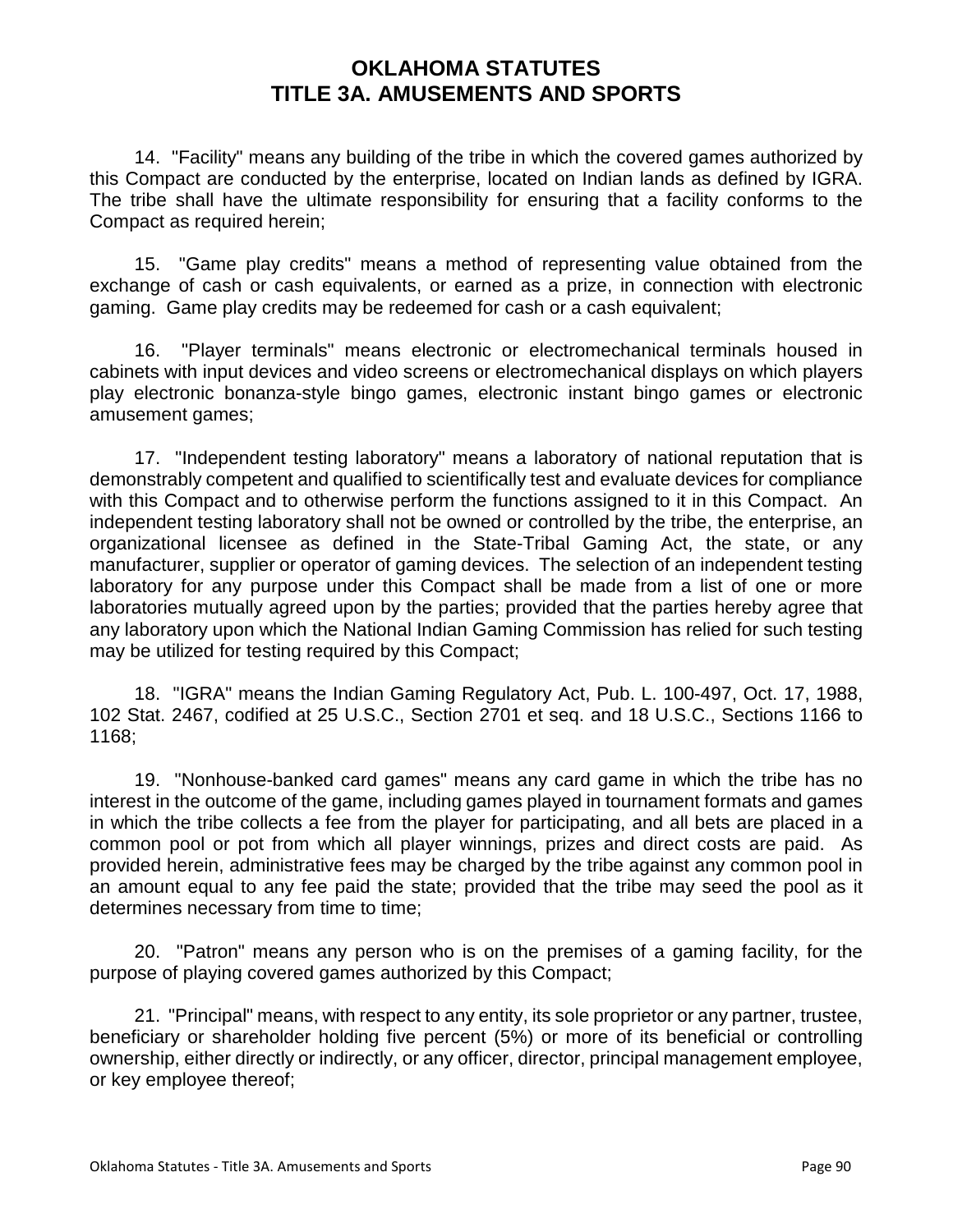22. "Rules and regulations" means the rules and regulations promulgated by the Tribal Compliance Agency for implementation of this Compact;

23. "Standards" means the descriptions and specifications of electronic amusement games, electronic bonanza-style bingo games and electronic instant bingo games or components thereof as set forth in Sections 270 through 277 of this title as enacted in 2004 or as amended pursuant to paragraph 27 of this Part or subsection D of Part 13 of this Compact, including technical specifications for component parts, requirements for cashless transaction systems, software tools for security and audit purposes, and procedures for operation of such games;

24. "State" means the State of Oklahoma;

25. "State Compliance Agency" ("SCA") means the state agency that has the authority to carry out the state's oversight responsibilities under this Compact, which shall be the Office of Management and Enterprise Services or its successor agency. Nothing herein shall supplant the role or duties of the Oklahoma State Bureau of Investigation under state law. The Oklahoma Horse Racing Commission and the Oklahoma Tax Commission shall have no role in regulating or oversight of any gaming conducted by a tribe;

26. "Tribal Compliance Agency" ("TCA") means the tribal governmental agency that has the authority to carry out the tribe's regulatory and oversight responsibilities under this Compact. Unless and until otherwise designated by the tribe, the TCA shall be the [Name of Tribe] Gaming Commission. No covered game employee may be a member or employee of the TCA. The tribe shall have the ultimate responsibility for ensuring that the TCA fulfills its responsibilities under this Compact. The members of the TCA shall be subject to background investigations and licensed to the extent required by any tribal or federal law, and in accordance with subsection B of Part 7 of this Compact. The tribe shall ensure that all TCA officers and agents are qualified for such position and receive ongoing training to obtain and maintain skills that are sufficient to carry out their responsibilities in accordance with industry standards;

27. "State-Tribal Gaming Act" means the legislation in which this Model Tribal Gaming Compact is set forth and, at the tribe's option, amendments or successor statutes thereto;

28. "Tribal law enforcement agency" means a police or security force established and maintained by the tribe pursuant to the tribe's powers of self-government to carry out law enforcement duties at or in connection with a facility; and

29. "Tribe" means the [Name of Nation].

#### **Part 4. AUTHORIZATION OF COVERED GAMES**

A. The tribe and state agree that the tribe is authorized to operate covered games only in accordance with this Compact. However, nothing in this Compact shall limit the tribe's right to operate any game that is Class II under IGRA and no Class II games shall be subject to the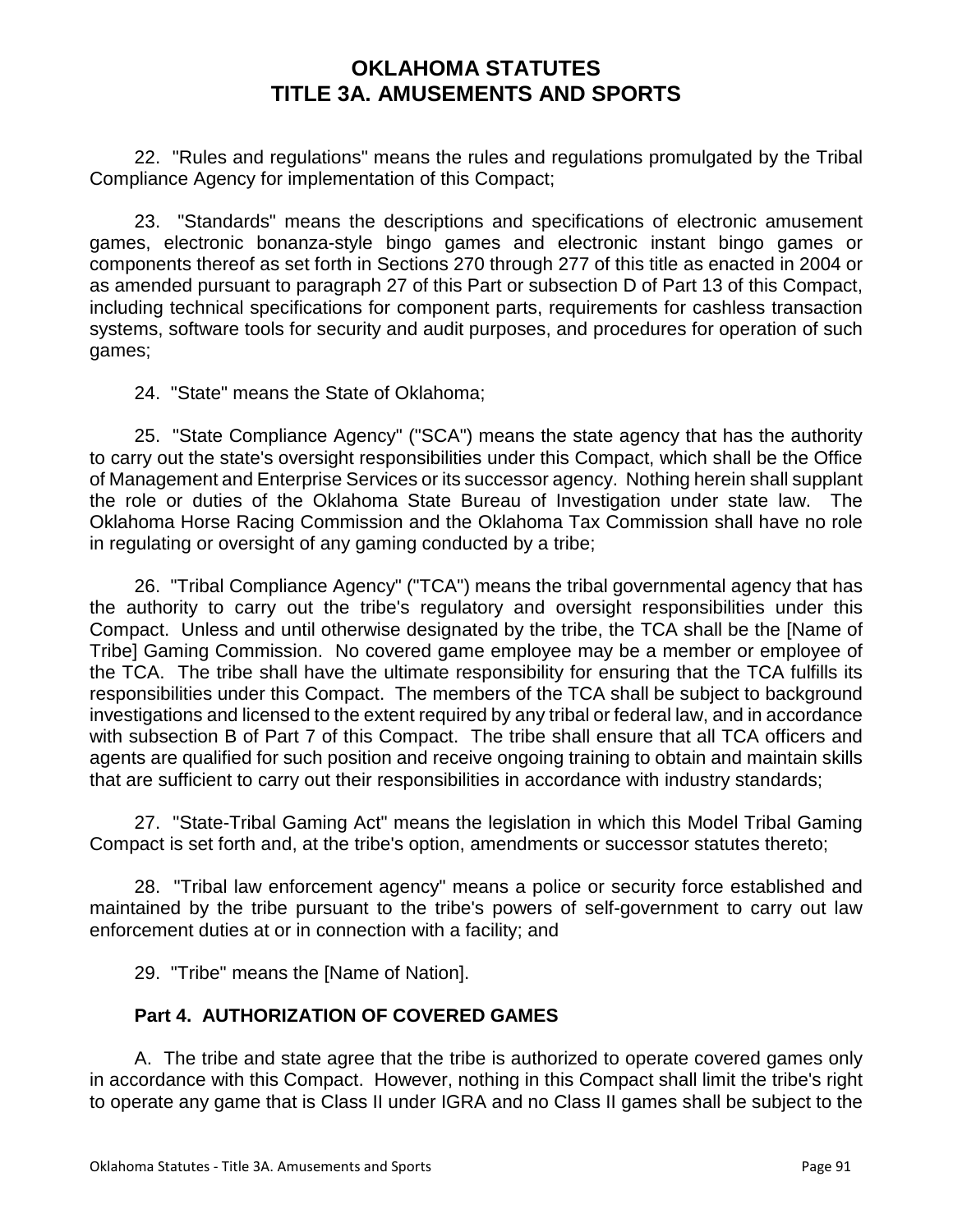exclusivity payments set forth in Part 11 of this Compact. In the case of electronic bonanzastyle bingo games, there have been disagreements between tribes and federal regulators as to whether or not such games are Class II. Without conceding that such games are Class III, the tribe has agreed to compact with the state to operate the specific type of electronic bonanza-style bingo game described in this Compact to remove any legal uncertainty as to the tribe's right to lawfully operate the game. Should the electronic bonanza-style bingo game or the electronic instant bingo game described in this act be determined to be Class II by the NIGC or a federal court, then the tribe shall have the option to operate such games outside of this Compact; provided, any obligations pursuant to subsection F of Part 11 of this Compact shall not be affected thereby.

B. A tribe shall not operate an electronic bonanza-style bingo game, an electronic instant bingo game or an electronic amusement game pursuant to this Compact until such game has been certified by an independent testing laboratory and the TCA as meeting the standards set out in the State-Tribal Gaming Act for electronic bonanza-style bingo games, electronic instant bingo games or electronic amusement games, as applicable or any standards contained in the Oklahoma Horse Racing Commission rules issued pursuant to subsection B of Section 268 of this title that modify the standards for such games that may be conducted by organizational licensees. Provided, the tribe may rely on any certification of an electronic bonanza-style bingo game, an electronic instant bingo, or electronic amusement games by the Oklahoma Horse Racing Commission which was obtained by an organization licensee pursuant to the State-Tribal Gaming Act to establish certification compliance under this Compact. The tribe may also rely on any certification of an electronic bonanza-style bingo game, electronic instant bingo or an electronic amusement game by the TCA obtained by another tribe which has entered into the model compact to establish certification compliance under this Compact.

#### **Part 5. RULES AND REGULATIONS; MINIMUM REQUIREMENTS FOR OPERATIONS**

A. Regulations. At all times during the Term of this Compact, the tribe shall be responsible for all duties which are assigned to it, the enterprise, the facility, and the TCA under this Compact. The tribe shall promulgate any rules and regulations necessary to implement this Compact, which at a minimum shall expressly include or incorporate by reference all provisions of Part 5 and the procedural requirements of Part 6 of this Compact. Nothing in this Compact shall be construed to affect the tribe's right to amend its rules and regulations, provided that any such amendment shall be in conformity with this Compact. The SCA may propose additional rules and regulations related to implementation of this Compact to the TCA at any time, and the TCA shall give good faith consideration to such suggestions and shall notify the SCA of its response or action with respect thereto.

B. Compliance; Internal Control Standards. All enterprises and facilities shall comply with, and all covered games approved under the procedures set forth in this Compact shall be operated in accordance with the requirements set forth in this Compact, including, but not limited to, those set forth in subsections C and D of this Part. In addition, all enterprises and facilities shall comply with tribal internal control standards that provide a level of control that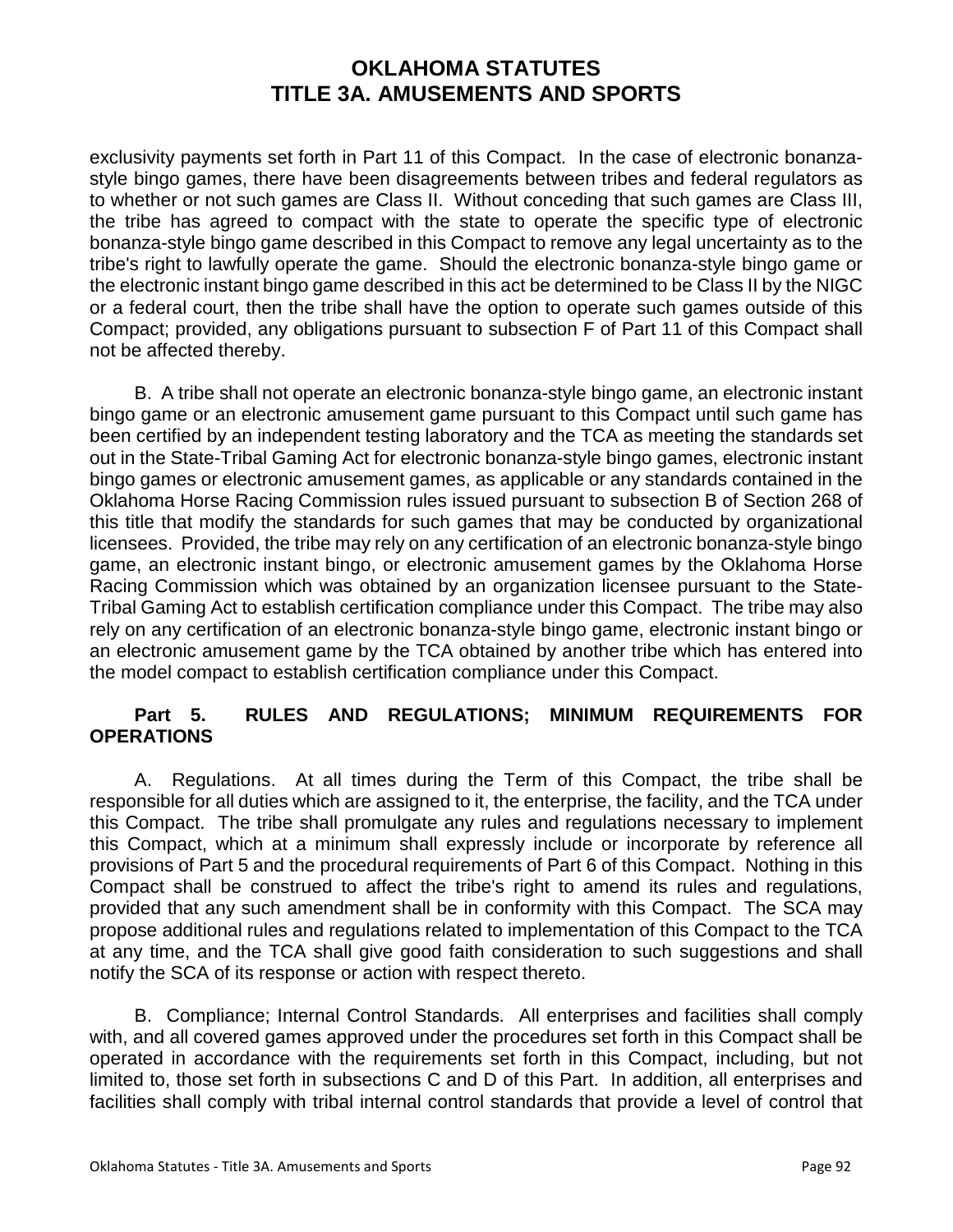equals or exceeds those set forth in the National Indian Gaming Commission's Minimum Internal Control Standards (25 C.F.R., Part 542).

C. Records. In addition to other records required to be maintained herein, the enterprise or tribe shall maintain the following records related to implementation of this Compact in permanent form and as written or entered, whether manually or by computer, and which shall be maintained by the enterprise and made available for inspection by the SCA for no less than three (3) years from the date generated:

1. A log recording all surveillance activities in the monitoring room of the facility, including, but not limited to, surveillance records kept in the normal course of enterprise operations and in accordance with industry standards; provided, notwithstanding anything to the contrary herein, surveillance records may, at the discretion of the enterprise, be destroyed if no incident has been reported within one (1) year following the date such records were made. Records, as used in this Compact, shall include video tapes and any other storage media;

- 2. Payout from the conduct of all covered games;
- 3. Maintenance logs for all covered games gaming equipment used by the enterprise;

4. Security logs as kept in the normal course of conducting and maintaining security at the facility, which at a minimum shall conform to industry practices for such reports. The security logs shall document any unusual or nonstandard activities, occurrences or events at or related to the facility or in connection with the enterprise. Each incident, without regard to materiality, shall be assigned a sequential number for each such report. At a minimum, the security logs shall consist of the following information, which shall be recorded in a reasonable fashion noting:

- a. the assigned number of the incident,
- b. the date of the incident,
- c. the time of the incident,
- d. the location of the incident,
- e. the nature of the incident,
- f. the identity, including identification information, of any persons involved in the incident and any known witnesses to the incident, and
- g. the tribal compliance officer making the report and any other persons contributing to its preparation;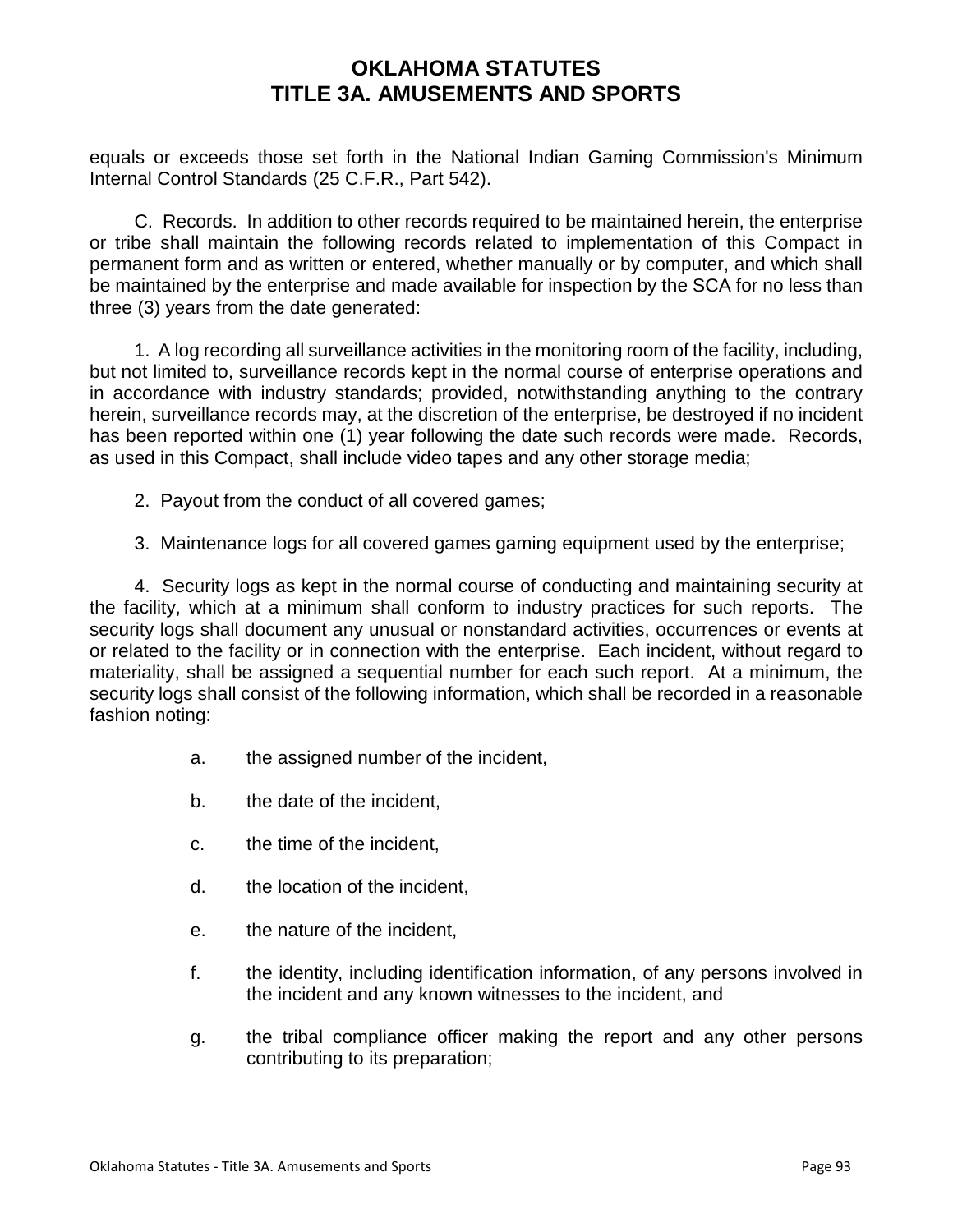5. Books and records on all covered game activities of the enterprise shall be maintained in accordance with generally accepted accounting principles (GAAP); and

6. All documents generated in accordance with this Compact.

D. Use of Net Revenues. Net revenues that the tribe receives from covered games are to be used for any one or more of those purposes permitted under IGRA:

1. To fund tribal government operations or programs;

2. To provide for the general welfare of the tribe and its members;

3. To promote tribal economic development;

4. To donate to charitable organizations; or

5. To help fund operations of local government agencies.

E. 1. The tribe's rules and regulations shall require the enterprise at a minimum to bar persons based on their prior conduct at the facility or who, because of their criminal history or association with criminal offenders, pose a threat to the integrity of the conduct of covered games.

2. The TCA shall establish a list of the persons barred from the facility.

3. The enterprise shall employ its best efforts to exclude persons on such list from entry into its facility; provided, neither persons who are barred but gain access to the facility, nor any other person, shall have any claim against the state, the tribe or the enterprise or any other person for failing to enforce such bar.

4. Patrons who believe they may be playing covered games on a compulsive basis may request that their names be placed on the list. All covered game employees shall receive training on identifying players who have a problem with compulsive playing and shall be instructed to ask them to leave. Signs and other materials shall be readily available to direct such compulsive players to agencies where they may receive counseling.

F. Audits. 1. Consistent with 25 C.F.R., Section 571.12, Audit Standards, the TCA shall ensure that an annual independent financial audit of the enterprise's conduct of covered games subject to this Compact is secured. The audit shall, at a minimum, examine revenues and expenses in connection with the conduct of covered games in accordance with generally accepted auditing standards and shall include, but not be limited to, those matters necessary to verify the determination of adjusted gross revenues and the basis of the payments made to the state pursuant to Part 11 of this Compact.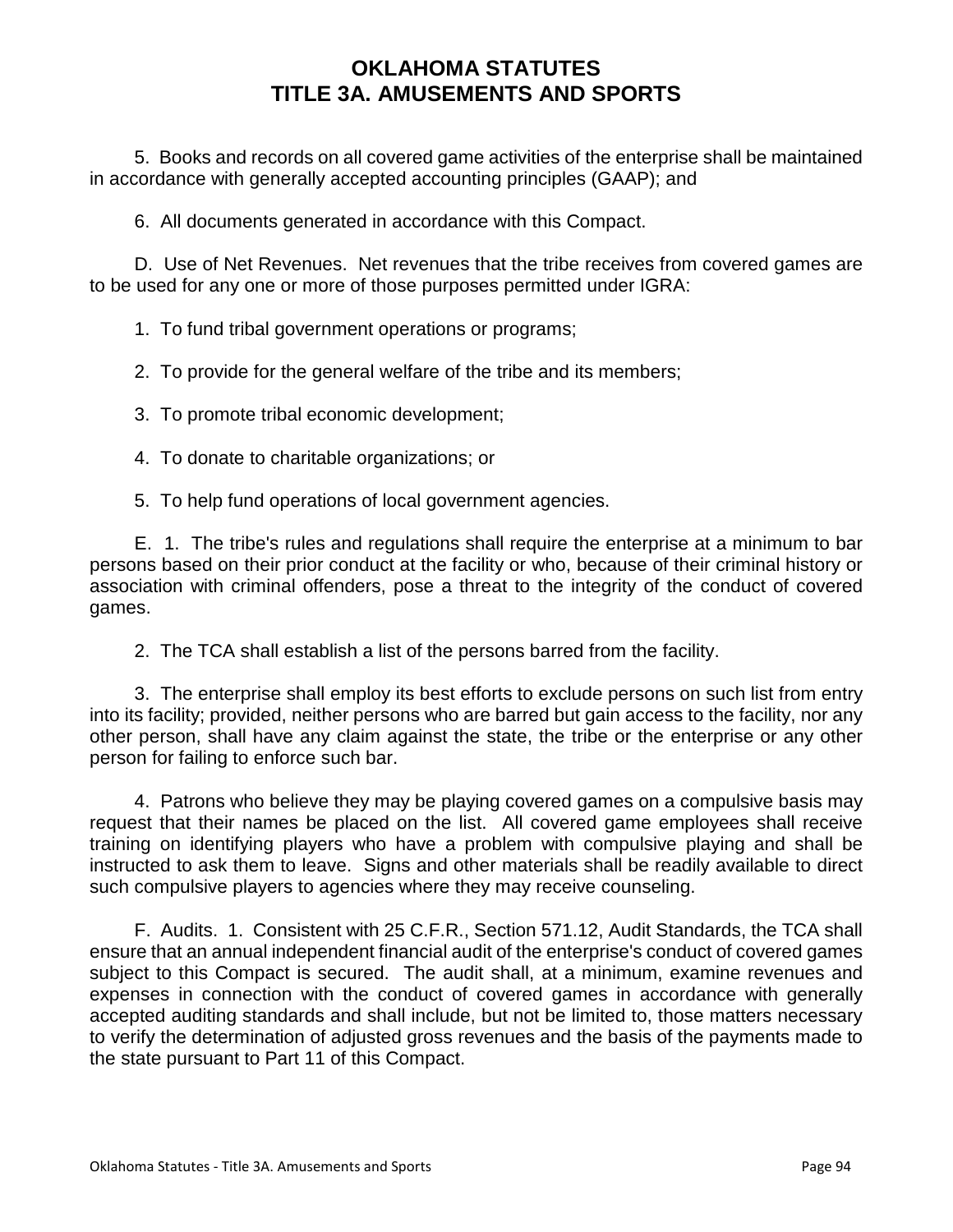2. The auditor selected by the TCA shall be a firm of known and demonstrable experience, expertise and stature in conducting audits of this kind and scope.

3. The audit shall be concluded within five (5) months following the close of each calendar year, provided that extensions may be requested by the tribe and shall not be refused by the state where the circumstances justifying the extension request are beyond the tribe's control.

4. The audit of the conduct of covered games may be conducted as part of or in conjunction with the audit of the enterprise, but if so conducted shall be separately stated for the reporting purposes required herein.

5. The audit shall conform to generally accepted auditing standards. As part of the audit report, the auditor shall certify to the TCA that, in the course of the audit, the auditor discovered no matters within the scope of the audit which were determined or believed to be in violation of any provision of this Compact.

6. The enterprise shall assume all costs in connection with the audit.

7. The audit report for the conduct of covered games shall be submitted to the SCA within thirty (30) days of completion. The auditor's work papers concerning covered games shall be made available to the SCA upon request.

8. Representatives of the SCA may, upon request, meet with the auditors to discuss the work papers, the audit or any matters in connection therewith; provided, such discussions are limited to covered games information and pursue legitimate state covered games interests.

G. Rules for Play of and Prizes for Covered Games. Summaries of the rules for playing covered games and winning prizes shall be visibly displayed in the facility. Complete sets of rules shall be available in pamphlet form in the facility.

H. Supervisory Line of Authority. The enterprise shall provide the TCA and SCA with a chart of the supervisory lines of authority with respect to those directly responsible for the conduct of covered games, and shall promptly notify those agencies of any material changes thereto.

I. Sale of Alcoholic Beverages. The sale and service of alcoholic beverages in a facility shall be in compliance with state, federal and tribal law in regard to the licensing and sale of such beverages.

J. Age Restrictions. No person who would not be eligible to be a patron of a pari-mutuel system of wagering pursuant to the provisions of subsection B of Section 208.4 of this title shall be admitted into any area in a facility where covered games are played, nor be permitted to operate, or obtain a prize from or in connection with the operation of, any covered game, directly or indirectly.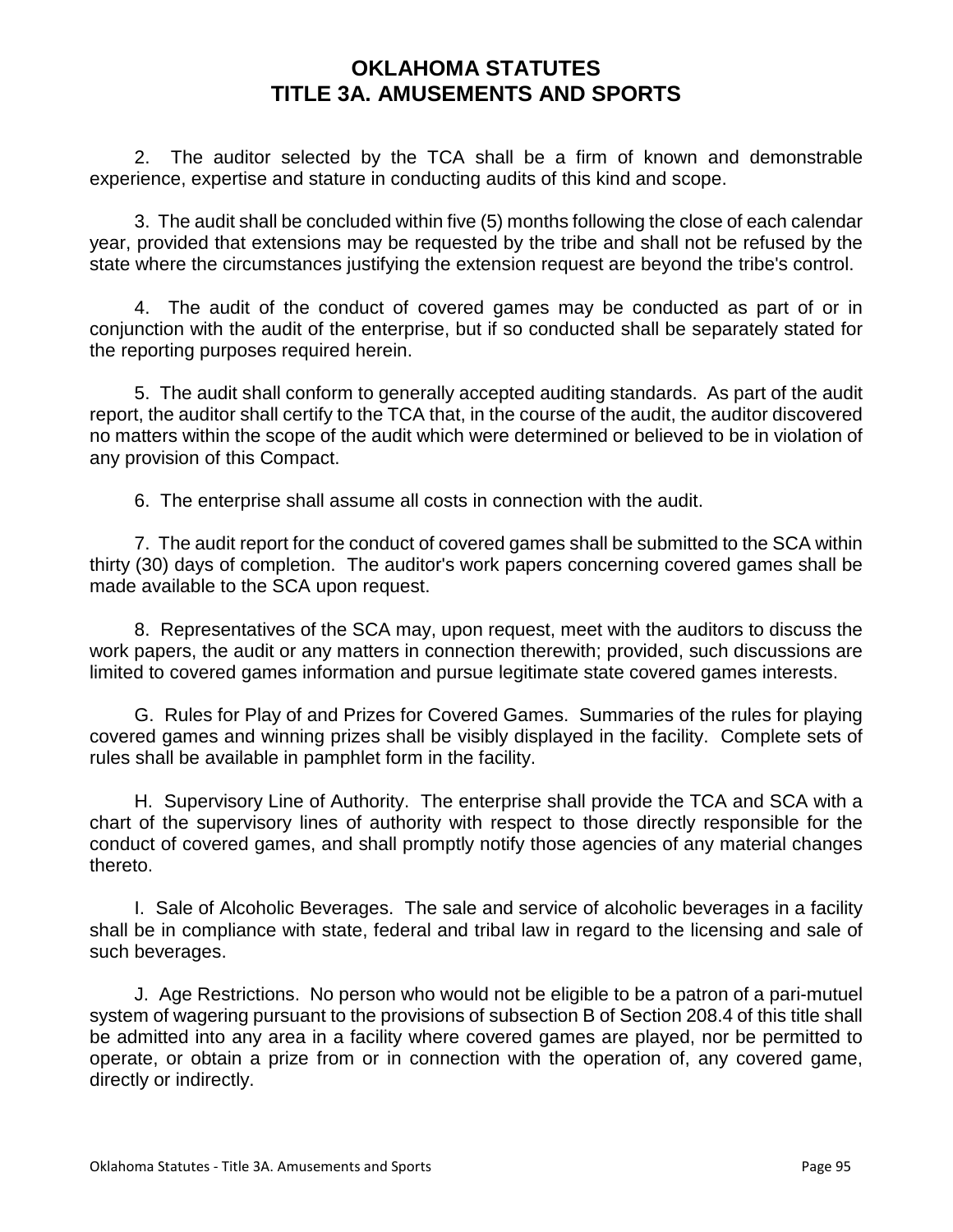K. Destruction of Documents. Enterprise books, records and other materials documenting the conduct of covered games shall be destroyed only in accordance with rules and regulations adopted by the TCA, which at a minimum shall provide as follows:

1. Material that might be utilized in connection with a potential tort claim pursuant to Part 6 of this Compact, including, but not limited to, incident reports, surveillance records, statements, and the like, shall be maintained at least one (1) year beyond the time which a claim can be made under Part 6 of this Compact or, if a tort claim is made, beyond the final disposition of such claim;

2. Material that might be utilized in connection with a prize claim, including but not limited to incident reports, surveillance records, statements, and the like, shall be maintained at least one hundred eighty (180) days beyond the time which a claim can be made under Part 6 of this Compact or, if a prize claim is made, beyond the final disposition of such claim; and

3. Notwithstanding anything herein to the contrary, all enterprise books and records with respect to the conduct of covered games or the operation of the enterprise, including, but not limited to, all interim and final financial and audit reports and materials related thereto which have been generated in the ordinary course of business, shall be maintained for the minimum period of three (3) years.

L. Location. The tribe may establish and operate enterprises and facilities that operate covered games only on its Indian lands as defined by IGRA. The tribe shall notify the SCA of the operation of any new facility following the effective date of this Compact. Nothing herein shall be construed as expanding or otherwise altering the term "Indian lands", as that term is defined in the IGRA, nor shall anything herein be construed as altering the federal process governing the tribal acquisition of "Indian lands" for gaming purposes.

M. Records of Covered Games. The TCA shall keep a record of, and shall report at least quarterly to the SCA, the number of covered games in each facility, by the name or type of each and its identifying number.

#### **PART 6. TORT CLAIMS; PRIZE CLAIMS; LIMITED CONSENT TO SUIT**

A. Tort Claims. The enterprise shall ensure that patrons of a facility are afforded due process in seeking and receiving just and reasonable compensation for a tort claim for personal injury or property damage against the enterprise arising out of incidents occurring at a facility, hereinafter "tort claim", as follows:

1. During the term of this Compact, the enterprise shall maintain public liability insurance for the express purposes of covering and satisfying tort claims. The insurance shall have liability limits of not less than Two Hundred Fifty Thousand Dollars (\$250,000.00) for any one person and Two Million Dollars (\$2,000,000.00) for any one occurrence for personal injury, and One Million Dollars (\$1,000,000.00) for any one occurrence for property damage, hereinafter the "limit of liability", or the corresponding limits under the Governmental Tort Claims Act,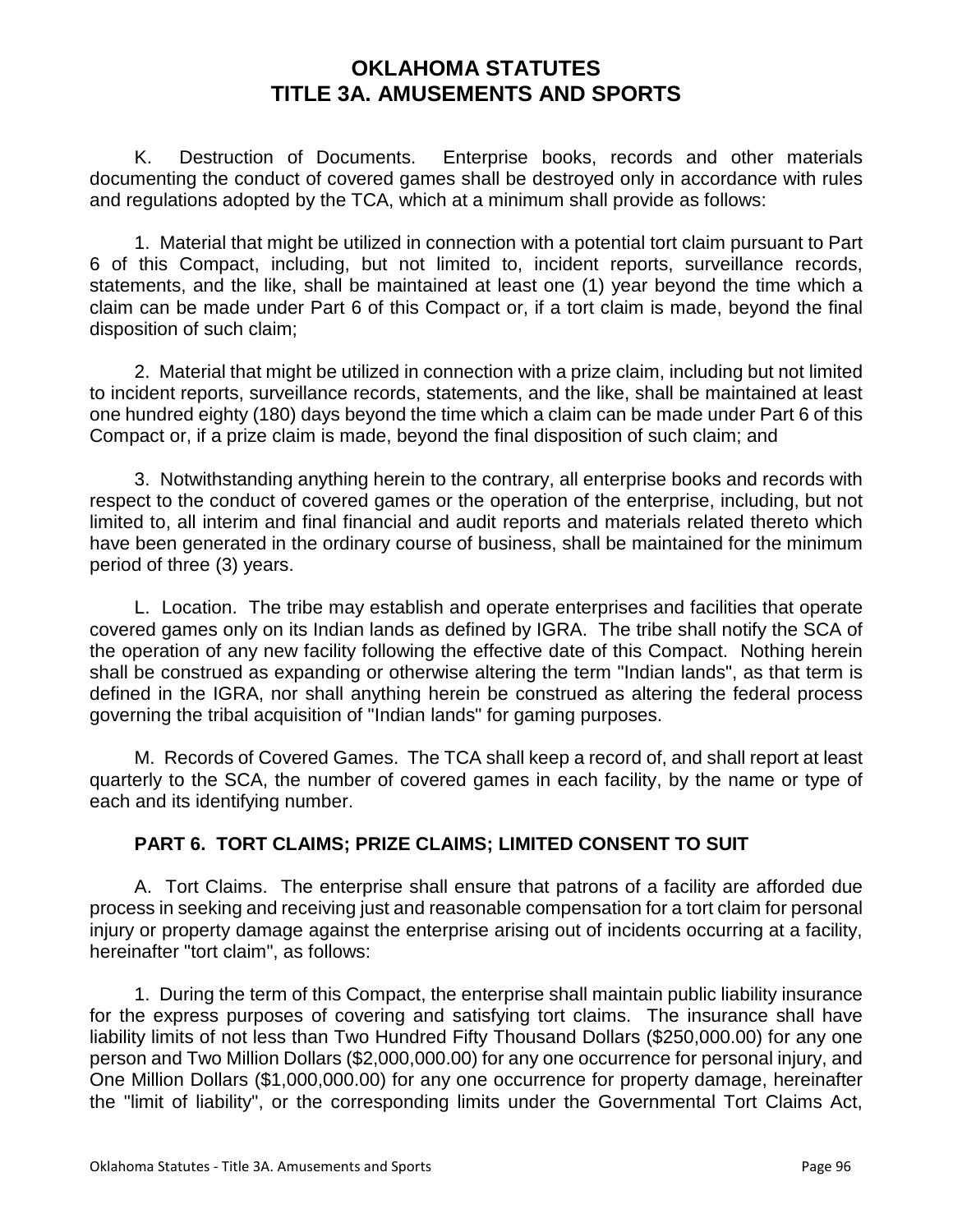whichever is greater. No tort claim shall be paid, or be the subject of any award, in excess of the limit of liability;

2. The tribe consents to suit on a limited basis with respect to tort claims subject to the limitations set forth in this subsection and subsection C of this Part. No consents to suit with respect to tort claims, or as to any other claims against the tribe shall be deemed to have been made under this Compact, except as provided in subsections B and C of this Part;

3. The enterprise's insurance policy shall include an endorsement providing that the insurer may not invoke tribal sovereign immunity in connection with any claim made within the limit of liability if the claim complies with the limited consent provisions of subsection C of this Part. Copies of all such insurance policies shall be forwarded to the SCA;

4. Any patron having a tort claim shall file a written tort claim notice by delivery to the enterprise or the TCA. The date the tort claim notice is filed with the enterprise or the TCA shall be deemed the official date of filing the tort claim notice. The tort claim notice shall be filed within one (1) year of the date of the event which allegedly caused the claimed loss. Failure to file the tort claim notice during such period of time shall forever bar such tort claim; provided that a tort claim notice filed with the enterprise or the TCA more than ninety (90) days, but within one (1) year, after the event shall be deemed to be timely filed, but any judgment thereon shall be reduced by ten percent (10%).

5. If the tort claim notice is filed with the TCA, the TCA shall forward a copy of the tort claim to the enterprise and the SCA within forty-eight (48) hours of filing, and if the tort claim notice is filed with the enterprise, the enterprise shall forward a copy of the tort claim to the TCA and the SCA within forty-eight (48) hours of filing;

6. The tort claim notice shall state the date, time, place and circumstances of the incident upon which the tort claim is based, the identity of any persons known to have information regarding the incident, including employees or others involved in or who witnessed the incident, the amount of compensation and the basis for said relief; the name, address and telephone number of the claimant, and the name, address and telephone number of any representative authorized to act or settle the claim on behalf of the claimant;

7. All tort claim notices shall be signed by the claimant. The rules and regulations may additionally require that the tort claim notices be signed under oath. The rules and regulations may also require that as a condition of prosecuting tort claims, the claimant shall appear to be interviewed or deposed at least once under reasonable circumstances, which shall include the attendance of the claimant's legal counsel if requested; provided that the enterprise shall afford claimant at least thirty (30) days' written notice of the interview or deposition; and provided further that the claimant's failure to appear without cause for any interview or deposition properly noticed pursuant to this paragraph shall be deemed a voluntary withdrawal of the tort claim;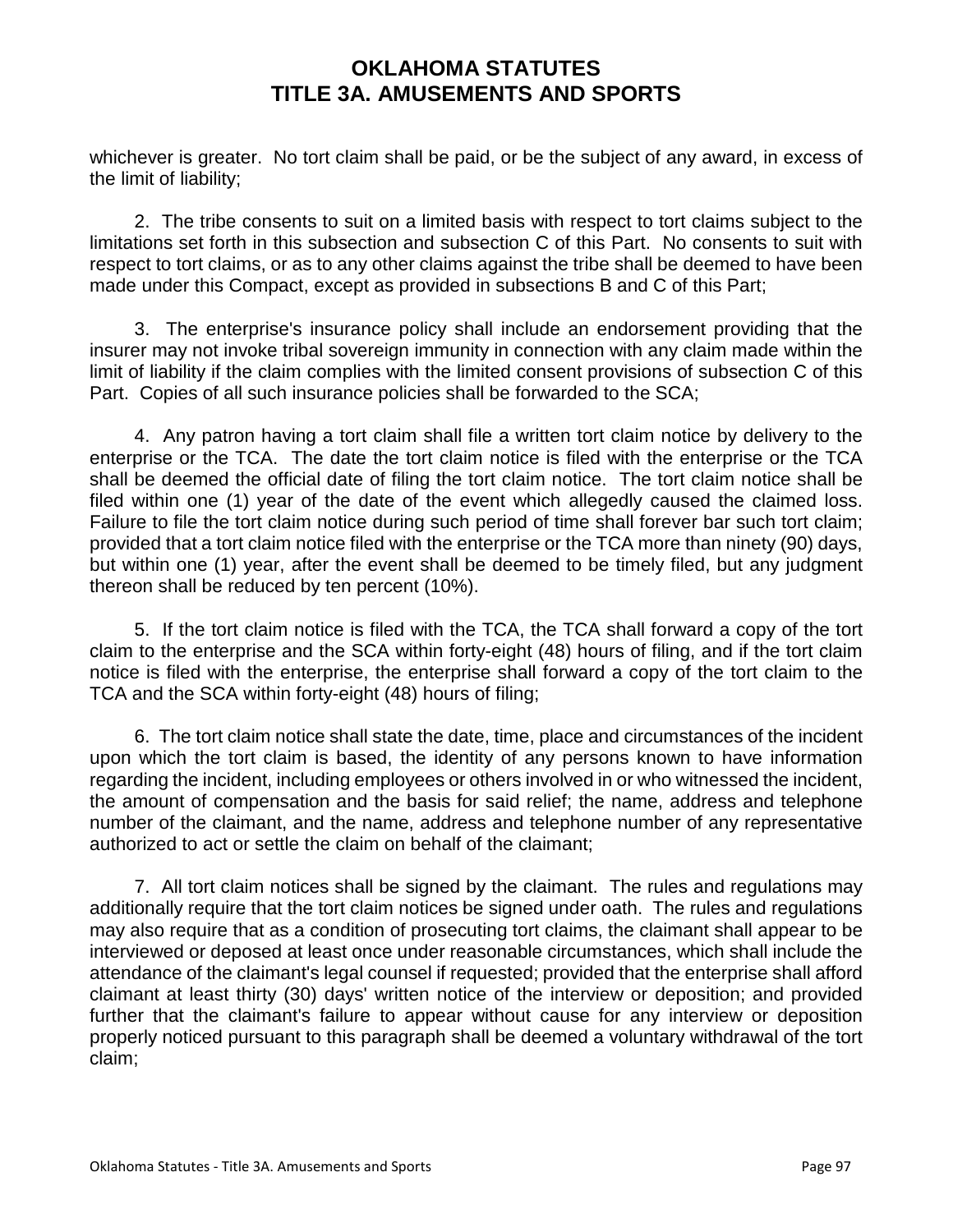8. The enterprise shall promptly review, investigate, and make a determination regarding the tort claim. Any portion of a tort claim which is unresolved shall be deemed denied if the enterprise fails to notify the claimant in writing of its approval within ninety (90) days of the filing date, unless the parties by written agreement extend the date by which a denial shall be deemed issued if no other action is taken. Each extension shall be for no more than ninety (90) days, but there shall be no limit on the number of written agreements for extensions; provided, that no written agreement for extension shall be valid unless signed by the claimant and an authorized representative of the enterprise. The claimant and the enterprise may continue attempts to settle a claim beyond an extended date; provided, settlement negotiations shall not extend the date of denial in the absence of a written agreement for extension as required by this paragraph;

9. A judicial proceeding for any cause arising from a tort claim may be maintained in accordance with and subject to the limitations of subsection C of this Part only if the following requirements have been met:

- a. the claimant has followed all procedures required by this Part, including, without limitation, the delivery of a valid and timely written tort claim notice to the enterprise,
- b. the enterprise has denied the tort claim, and
- c. the claimant has filed the judicial proceeding no later than the one-hundredeightieth day after denial of the claim by the enterprise; provided, that neither the claimant nor the enterprise may agree to extend the time to commence a judicial proceeding; and

10. Notices explaining the procedure and time limitations with respect to making a tort claim shall be prominently posted in the facility. Such notices shall explain the method and places for making a tort claim, that this procedure is the exclusive method of making a tort claim, and that claims that do not follow these procedures shall be forever barred. The enterprise shall make pamphlets containing the requirements in this subsection readily available to all patrons of the facility and shall provide such pamphlets to a claimant within five (5) days of the filing of a claim.

B. Prize Claims. The enterprise shall ensure that patrons of a facility are afforded due process in seeking and receiving just and reasonable compensation arising from a patron's dispute, in connection with his or her play of any covered game, the amount of any prize which has been awarded, the failure to be awarded a prize, or the right to receive a refund or other compensation, hereafter "prize claim", as follows:

1. The tribe consents to suit on a limited basis with respect to prize claims against the enterprise only as set forth in subsection C of this Part; no consents to suit with respect to prize claims, or as to any other claims against the tribe shall be deemed to have been made under this Compact, except as provided in subsections A and C of this Part;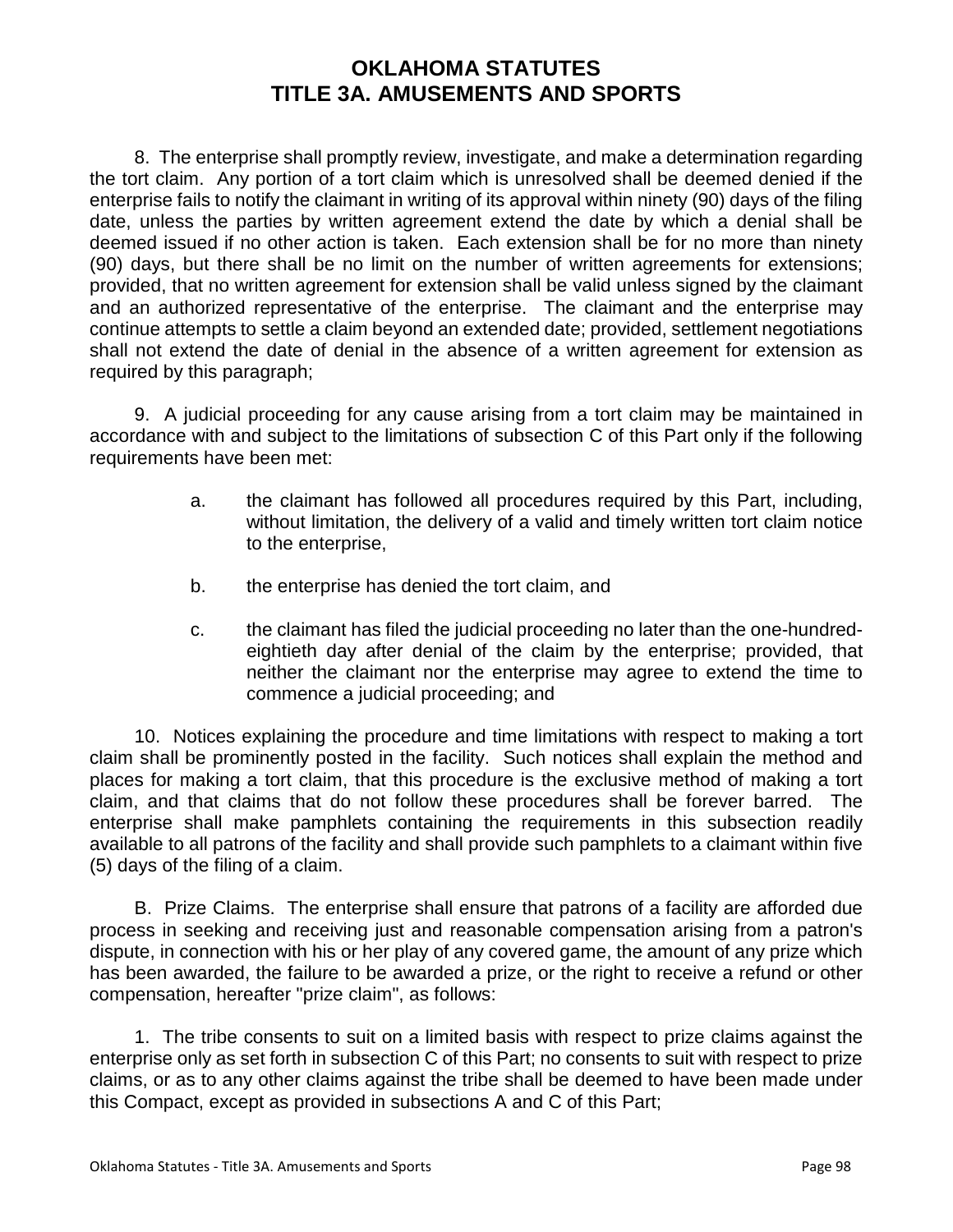2. The maximum amount of any prize claim shall be the amount of the prize which the claimant establishes he or she was entitled to be awarded, hereafter "prize limit";

3. Any patron having a prize claim shall file a written prize claim notice by delivery to the enterprise or the TCA. The date the prize claim is filed with the enterprise or the TCA shall be deemed the official date of filing the prize claim notice. The prize claim notice shall be filed within ten (10) days of the event which is the basis of the claim. Failure to file the prize claim notice during such period of time shall forever bar such prize claim;

4. If the prize claim notice is filed with the TCA, the TCA shall forward a copy of the prize claim to the enterprise and the SCA within forty-eight (48) hours of its filing; and if the prize claim notice is filed with the enterprise, the enterprise shall forward a copy of the tort claim to the TCA and the SCA within forty-eight (48) hours of filing;

5. The written prize claim notice shall state the date, time, place and circumstances of the incident upon which the prize claim is based, the identity of any persons known to have information regarding the incident, including employees or others involved in or who witnessed the incident, the amount demanded and the basis for said amount, the name, address and telephone number of the claimant, and the name, address and telephone number of any representative authorized to act or settle the claim on behalf of the claimant;

6. All notices of prize claims shall be signed by the claimant. The rules and regulations may additionally require that the prize claim notices be signed under oath;

7. The enterprise shall promptly review, investigate and make a determination regarding the prize claim. Claimants shall cooperate in providing information, including personal sworn statements and agreeing to be interviewed, as the enterprise shall reasonably request. The claimant is permitted to have counsel present during any such interview;

8. If the prize claim is not resolved within seventy-two (72) hours from the time of filing the claim in accordance with paragraph 5 of this subsection, the TCA shall immediately notify the SCA in writing that the claim has not been resolved;

9. In the event the claim is resolved, the TCA shall not be obligated to report that fact to the SCA, but shall make TCA reports available for review;

10. Any portion of a prize claim which is unresolved shall be deemed denied if the enterprise fails to notify the claimant in writing of its approval within thirty (30) days of the filing date, unless the parties agree by written agreement to extend the date. Each extension shall be for no more than thirty (30) days, but there shall be no limit on the number of written agreements for extensions; provided, that no written agreements for extension shall be valid unless signed by the claimant and an authorized representative of the TCA. The claimant and the enterprise may continue attempts to settle a claim beyond an extended date; provided, settlement negotiations shall not extend the date of denial in the absence of a written extension required by this paragraph;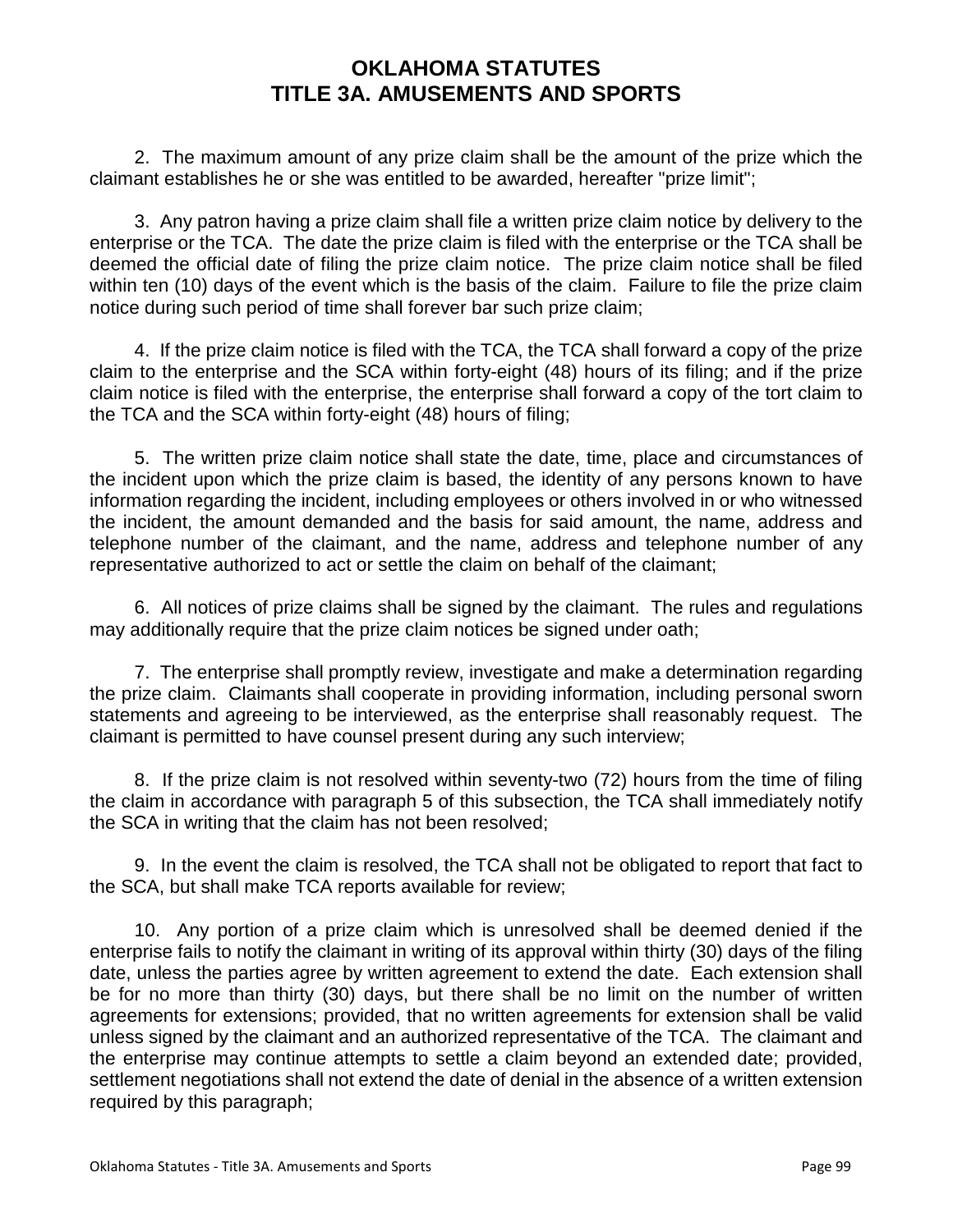11. A judicial proceeding for any cause arising from a prize claim may be maintained in accordance with and subject to the limitations of subsection C of this Part only if the following requirements have been met:

- a. the claimant has followed all procedures required by this Part, including without limitation, the delivery of a valid and timely written prize claim notice to the enterprise,
- b. the enterprise has denied the prize claim, and
- c. the claimant has filed the judicial proceeding no later than one hundred eighty (180) days after denial of the claim by the enterprise; provided that neither the claimant nor the enterprise may extend the time to commence a judicial proceeding; and

12. Notices explaining the procedure and time limitations with respect to making a prize claim shall be prominently posted in the facility. Such notices shall explain the method and places for making claims, that this procedure is the exclusive method of making a prize claim, and that claims that do not follow this procedure shall be forever barred. The enterprise shall make pamphlets containing the requirements in this subsection readily available to all patrons of the facility and shall provide such pamphlets to a claimant by the TCA within five (5) days of the filing date of a claim.

C. Limited Consent to Suit for Tort Claims and Prize Claims. The tribe consents to suit against the enterprise in a court of competent jurisdiction with respect to a tort claim or prize claim if all requirements of paragraph 9 of subsection A or all requirements of paragraph 11 of subsection B of this Part have been met; provided that such consent shall be subject to the following additional conditions and limitations:

1. For tort claims, consent to suit is granted only to the extent such claim or any award or judgment rendered thereon does not exceed the limit of liability. Under no circumstances shall any consent to suit be effective as to any award which exceeds such applicable amounts. This consent shall only extend to the patron actually claiming to have been injured. A tort claim shall not be assignable. In the event any assignment of the tort claim is made in violation of this Compact, or any person other than the patron claiming the injury becomes a party to any action hereunder, this consent shall be deemed revoked for all purposes. Notwithstanding the foregoing, consent to suit shall not be revoked if an action on a tort claim is filed by (i) a court appointed representative of a claimant's estate, (ii) an indispensable party, or (iii) a health provider or other party subrogated to the claimant's rights by virtue of any insurance policy; provided, that nothing herein is intended to, or shall constitute a consent to suit against the enterprise as to such party except to the extent such party's claim is:

> a. in lieu of and identical to the claim that would have been made by the claimant directly but for the appointment of said representative or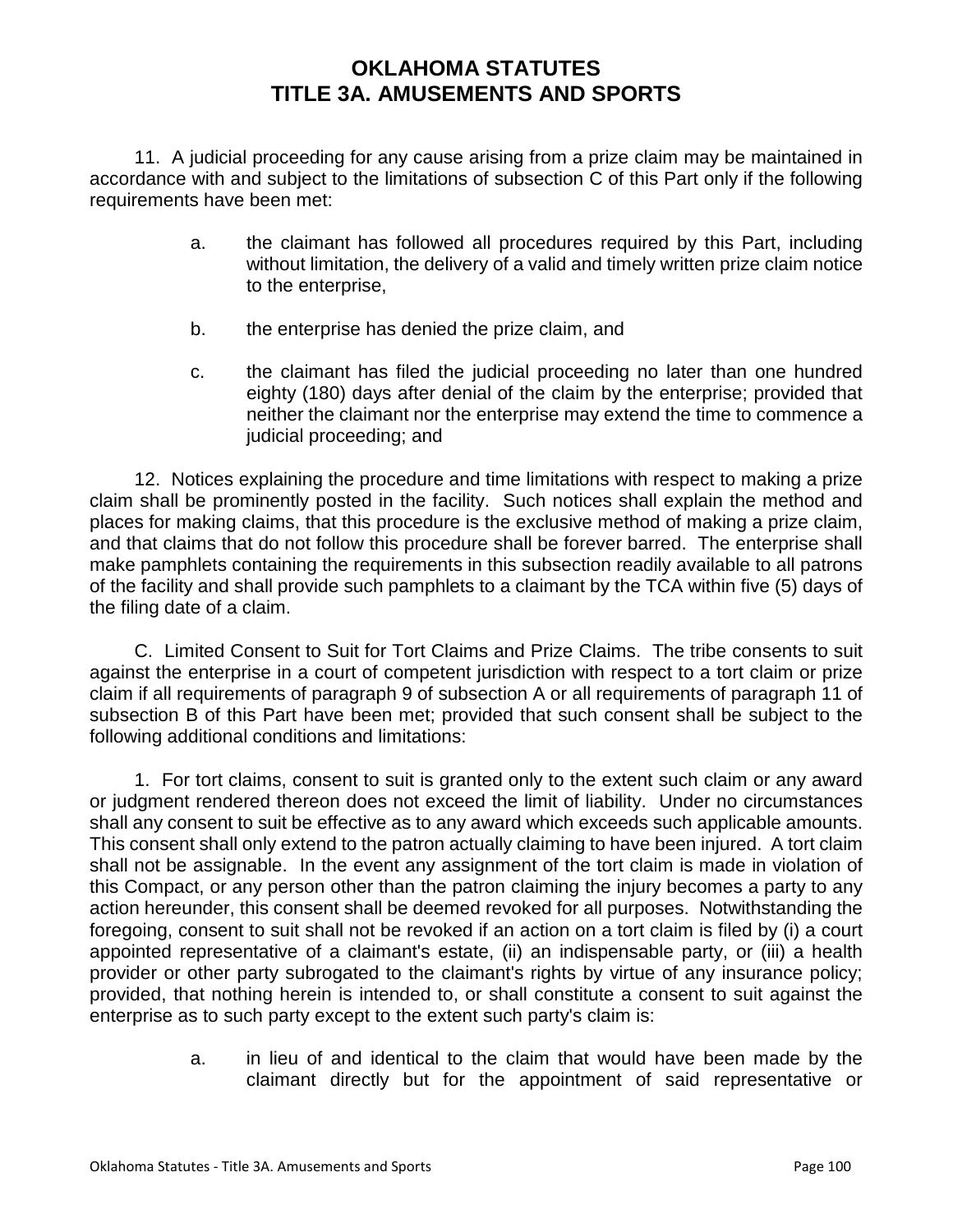indispensable party, and participation of such other party is in lieu of and not in addition to pursuit of the claim by the patron, and

b. the claim of such other party would have been subject to a consent to suit hereunder if it had been made by the claimant directly; and

2. For prize claims, consent is granted only to the extent such claim does not exceed the prize limit. Under no circumstances shall any award exceed the prize limit. This consent shall only extend to the patron actually claiming to have engaged in the play of a covered game on which the claim is based. Prize claims shall not be assignable. In the event any assignment of the prize claim is made, or any person other than the claimant entitled to make the claim becomes a party to any action hereunder, this consent shall be deemed revoked for all purposes. Notwithstanding the foregoing, consent to suit shall not be revoked if an action on a prize claim is filed by (i) a court-appointed representative of a claimant's estate, or (ii) an indispensable party, provided that nothing herein is intended to, or shall constitute a consent to suit against the enterprise as to such party except to the extent such party's claim is:

- a. in lieu of and identical to the claim that would have been made by the claimant directly but for the appointment of said representative or indispensable party, and participation of such other party is in lieu of and not in addition to pursuit of the claim by the patron, and
- b. the claim of such other party would have been subject to a consent to suit hereunder if it had been made by the claimant directly.

D. Remedies in the Event of No or Inadequate Insurance for Tort Claim. In the event a tort claim is made and there is no, or inadequate, insurance in effect as required under this Compact, the enterprise shall be deemed to be in default hereunder unless, within ten (10) days of a demand by the SCA or a claimant to do so, the enterprise has posted in an irrevocable escrow account at a state or federally chartered bank which is not owned or controlled by the tribe, sufficient cash, a bond or other security sufficient to cover any award that might be made within the limits set forth in paragraph 1 of subsection A of this Part, and informs the claimant and the state of:

1. The posting of the cash or bond;

2. The means by which the deposit can be independently verified as to the amount and the fact that it is irrevocable until the matter is finally resolved;

3. The right of the claimant to have this claim satisfied from the deposit if the claimant is successful on the claim; and

4. The notice and hearing opportunities in accordance with the tribe's tort law, if any, otherwise in accordance with principles of due process, which will be afforded to the claimant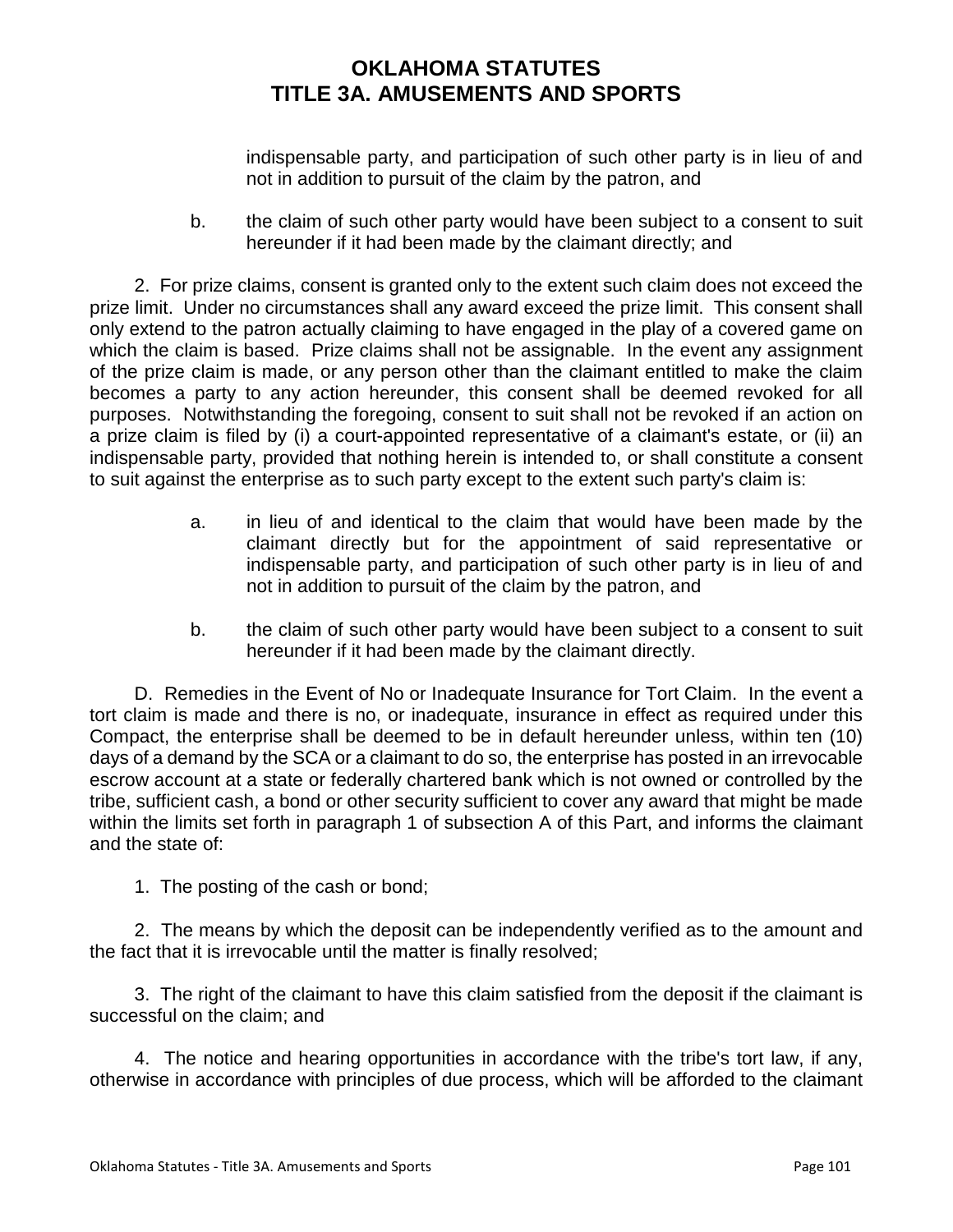so that the intent of this Compact to provide claimants with a meaningful opportunity to seek a just remedy under fair conditions will be fulfilled.

### **Part 7. ENFORCEMENT OF COMPACT PROVISIONS**

A. The tribe and TCA shall be responsible for regulating activities pursuant to this Compact. As part of its responsibilities, the tribe shall require the enterprise do the following:

1. Operate the conduct of covered games in compliance with this Compact, including, but not limited to, the standards and the tribe's rules and regulations;

2. Take reasonable measures to assure the physical safety of enterprise patrons and personnel, prevent illegal activity at the facility, and protect any rights of patrons under the Indian Civil Rights Act, 25 U.S.C., Sec. 1302-1303;

3. Promptly notify appropriate law enforcement authorities of persons who may be involved in illegal acts in accordance with applicable law;

4. Assure that the construction and maintenance of the facility meets or exceeds federal and tribal standards for comparable buildings; and

5. Prepare adequate emergency access plans to ensure the health and safety of all covered game patrons. Upon the finalization of emergency access plans, the TCA or enterprise shall forward copies of such plans to the SCA.

B. All licenses for members and employees of the TCA shall be issued according to the same standards and terms applicable to facility employees. The TCA shall employ qualified compliance officers under the authority of the TCA. The compliance officers shall be independent of the enterprise, and shall be supervised and accountable only to the TCA. A TCA compliance officer shall be available to the facility during all hours of operation upon reasonable notice, and shall have immediate access to any and all areas of the facility for the purpose of ensuring compliance with the provisions of this Compact. The TCA shall investigate any such suspected or reported violation of this Compact and shall require the enterprise to correct such violations. The TCA shall officially enter into its files timely written reports of investigations and any action taken thereon, and shall forward copies of such reports to the SCA within fifteen (15) days of such filing. Any such violations shall be reported immediately to the TCA, and the TCA shall immediately forward the same to the SCA. In addition, the TCA shall promptly report to the SCA any such violations which it independently discovers.

C. In order to develop and foster a positive and effective relationship in the enforcement of the provisions of this Compact, representatives of the TCA and the SCA shall meet, not less than on an annual basis, to review past practices and examine methods to improve the regulatory scheme created by this Compact. The meetings shall take place at a location mutually agreed to by the TCA and the SCA. The SCA, prior to or during such meetings, shall disclose to the TCA any concerns, suspected activities, or pending matters reasonably believed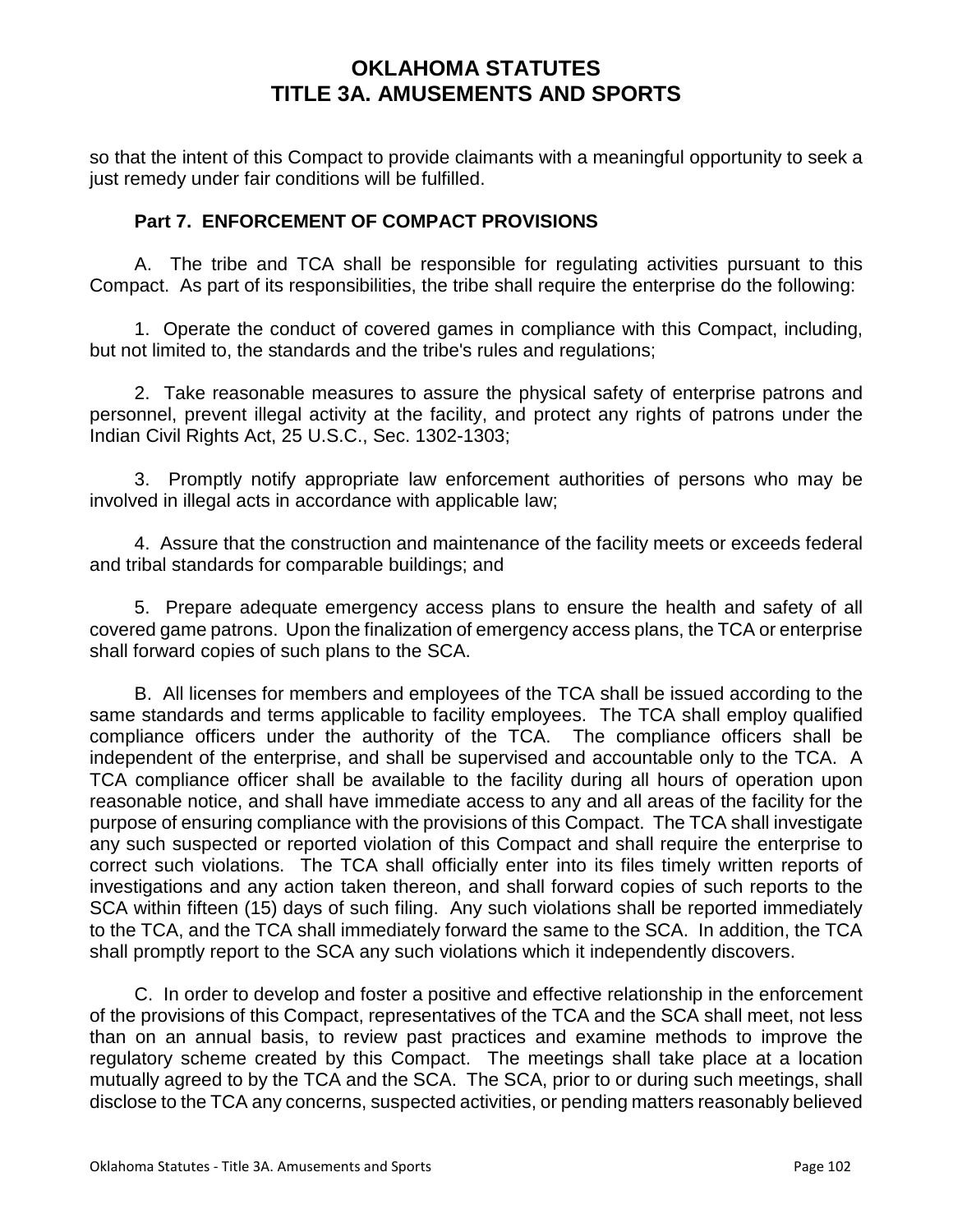to possibly constitute violations of this Compact by any person, organization or entity, if such disclosure will not compromise the interest sought to be protected.

### **Part 8. STATE MONITORING OF COMPACT**

A. The SCA shall, pursuant to the provisions of this Compact, have the authority to monitor the conduct of covered games to ensure that the covered games are conducted in compliance with the provisions of this Compact. In order to properly monitor the conduct of covered games, agents of the SCA shall have reasonable access to all areas of the facility related to the conduct of covered games as provided herein:

1. Access to the facility by the SCA shall be during the facility's normal operating hours only; provided that to the extent such inspections are limited to areas of the facility where the public is normally permitted, SCA agents may inspect the facility without giving prior notice to the enterprise;

2. Any suspected or claimed violations of this Compact or of law shall be directed in writing to the TCA; SCA agents shall not interfere with the functioning of the enterprise; and

3. Before SCA agents enter any nonpublic area of the facility, they shall provide proper photographic identification to the TCA. SCA agents shall be accompanied in nonpublic areas of the facility by a TCA agent. A one-hour notice by SCA to the TCA may be required to assure that a TCA officer is available to accompany SCA agents at all times.

B. Subject to the provisions herein, agents of the SCA shall have the right to review and copy documents of the enterprise related to its conduct of covered games. The review and copying of such documents shall be during normal business hours or hours otherwise at tribe's discretion. However, the SCA shall not be permitted to copy those portions of any documents of the enterprise related to its conduct of covered games that contain business or marketing strategies or other proprietary and confidential information of the enterprise, including, but not limited to, customer lists, business plans, advertising programs, marketing studies, and customer demographics or profiles. No documents of the enterprise related to its conduct of covered games or copies thereof shall be released to the public by the state under any circumstances. All such documents shall be deemed confidential documents owned by the tribe and shall not be subject to public release by the state.

C. At the completion of any SCA inspection or investigation, the SCA shall forward a written report thereof to the TCA. The TCA shall be apprised on a timely basis of all pertinent, nonconfidential information regarding any violation of federal, state, or tribal laws, the rules or regulations, or this Compact. Nothing herein prevents the SCA from contacting tribal or federal law enforcement authorities for suspected criminal wrongdoing involving the TCA. TCA may interview SCA inspectors upon reasonable notice and examine work papers and SCA in the same fashion that SCA inspectors may examine auditors' notes and make auditor inquiry unless providing such information to the TCA will compromise the interests sought to be protected. If the SCA determines that providing the information to the TCA will compromise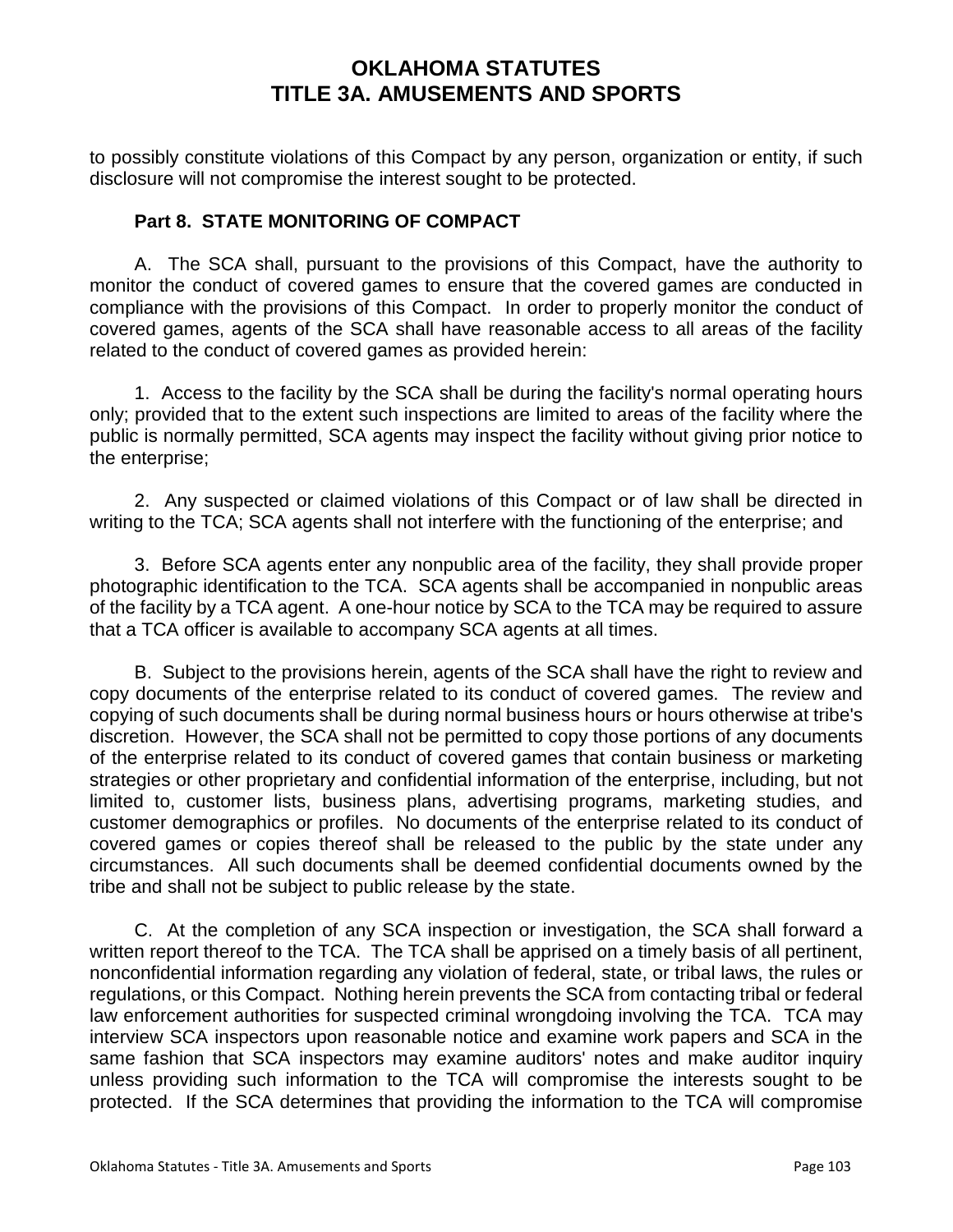the interests sought to be protected, then the SCA shall provide such information to the tribe in accordance with Part 13 of this Compact.

D. Nothing in this Compact shall be deemed to authorize the state to regulate the tribe's government, including the TCA, or to interfere in any way with the tribe's selection of its governmental officers, including members of the TCA; provided, however, the SCA and the tribe, upon request of the tribe, shall jointly employ, at the tribe's expense, an independent firm to perform on behalf of the SCA the duties set forth in subsections A and B of this Part.

#### **Part 9. JURISDICTION**

This Compact shall not alter tribal, federal or state civil adjudicatory or criminal jurisdiction.

#### **Part 10. LICENSING**

A. 1. Except as provided in paragraph 6 of Part 3 of this Compact, no covered game employee shall be employed at a facility or by an enterprise unless such person is licensed in accordance with this Compact. In addition to the provisions of this Part which are applicable to the licensing of all covered game employees, the requirements of 25 C.F.R., Part 556, Background Investigations for Primary Management Officials and Key Employees, and 25 C.F.R., Part 558, Gaming Licenses for Key Employees and Primary Management Officials, apply to Key Employees and Primary Management Officials of the facility and enterprise.

2. All prospective covered game employees shall apply to the TCA for a license. Licenses shall be issued for periods of no more than two (2) years, after which they may be renewed only following review and update of the information upon which the license was based; provided, the TCA may extend the period in which the license is valid for a reasonable time pending the outcome of any investigation being conducted in connection with the renewal of such license. In the event the SCA contends that any such extension is unreasonable, it may seek resolution of that issue pursuant to Part 11 of this Compact.

3. The application process shall require the TCA to obtain sufficient information and identification from the applicant to permit a background investigation to determine if a license should be issued in accordance with this Part and the rules and regulations. The TCA shall obtain information about a prospective covered game employee that includes:

- a. full name, including any aliases by which applicant has ever been known,
- b. social security number,
- c. date and place of birth,
- d. residential addresses for the past five (5) years,
- e. employment history for the past five (5) years,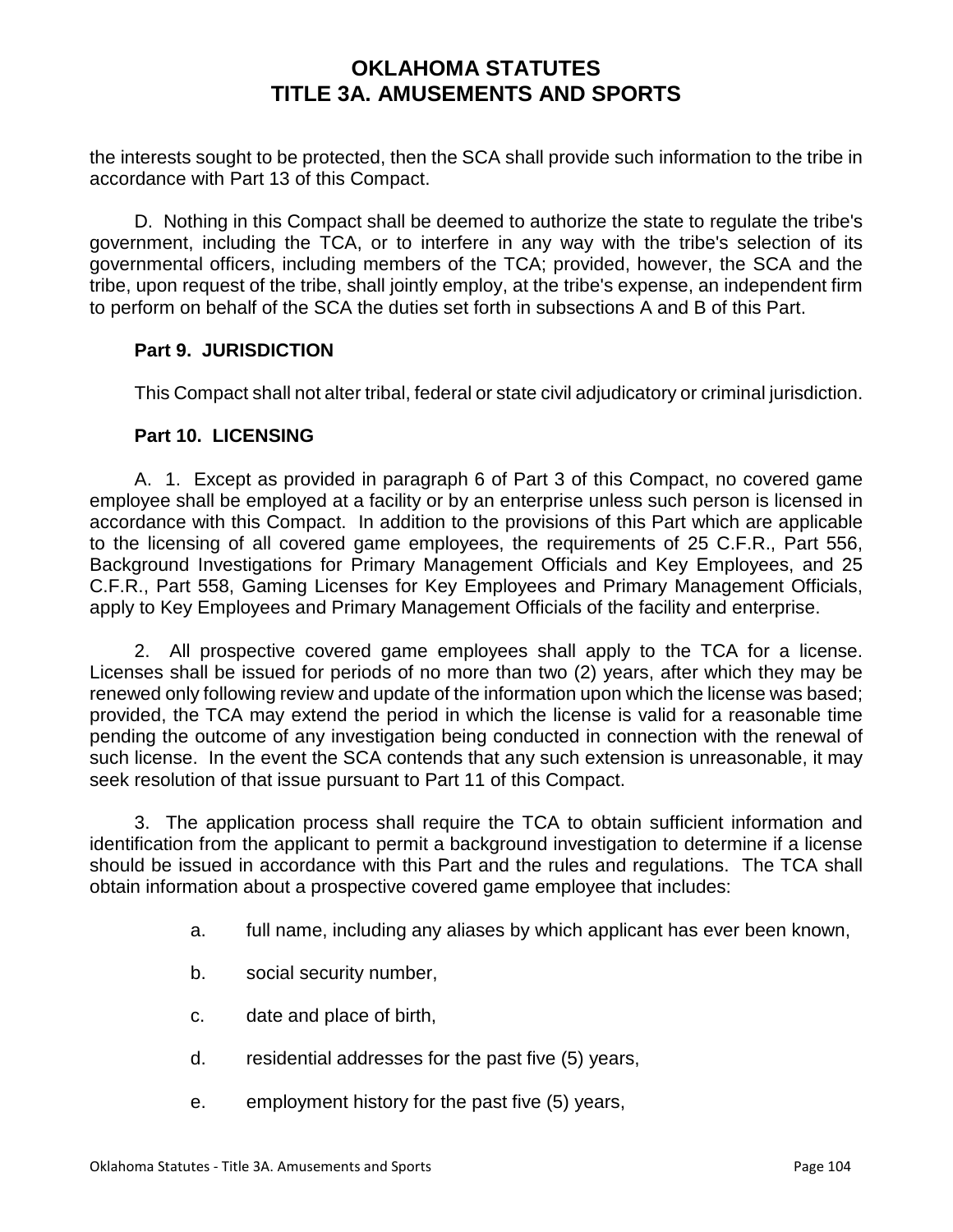- f. driver license number,
- g. all licenses issued and disciplinary charges filed, whether or not discipline was imposed, by any state or tribal regulatory authority,
- h. all criminal arrests and proceedings, except for minor traffic offenses, to which the applicant has been a party,
- i. a set of fingerprints,
- j. a current photograph,
- k. military service history, and
- l. any other information the TCA determines is necessary to conduct a thorough background investigation.

4. Upon obtaining the required initial information from a prospective covered game employee, the TCA shall forward a copy of such information to the SCA, along with any determinations made with respect to the issuance or denial of a temporary or permanent license. The SCA may conduct its own background investigation of the applicant at SCA expense, shall notify the TCA of such investigation within a reasonable time from initiation of the investigation, and shall provide a written report to the TCA of the outcome of such investigation within a reasonable time from the receipt of a request from the TCA for such information. SCA inspector field notes and the SCA inspector shall be available upon reasonable notice for TCA review and inquiry.

5. The TCA may issue a temporary license for a period not to exceed ninety (90) days, and the enterprise may employ on a probationary basis, any prospective covered game employee who represents in writing that he or she meets the standards set forth in this Part, provided the TCA or enterprise is not in possession of information to the contrary. The temporary license shall expire at the end of the ninety-day period or upon issuance or denial of a permanent license, whichever event occurs first. Provided that the temporary license period may be extended at the discretion of the TCA so long as good faith efforts are being made by the applicant to provide required information, or the TCA is continuing to conduct its investigation or is waiting on information from others, and provided further that in the course of such temporary or extended temporary licensing period, no information has come to the attention of the TCA which, in the absence of countervailing information then in the record, would otherwise require denial of license. A permanent license shall be issued or denied within a reasonable time following the completion of the applicant's background investigation.

6. In covered gaming the tribe shall not employ and shall terminate, and the TCA shall not license and shall revoke a license previously issued to, any covered game employee who: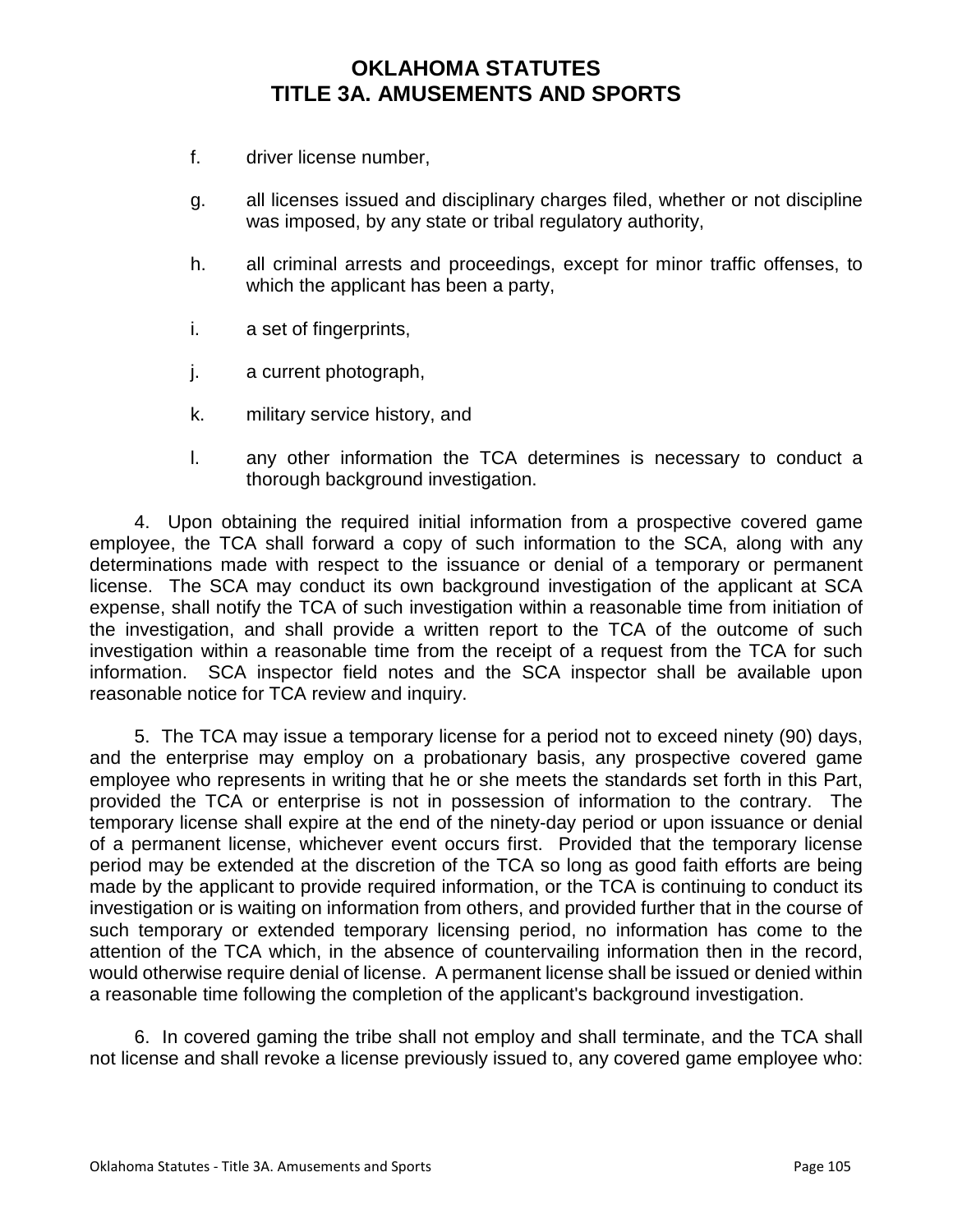- a. has been convicted of any felony or an offense related to any covered games or other gaming activity,
- b. has knowingly and willfully provided false material, statements or information on his or her employment application, or
- c. is a person whose prior activities, criminal record, or reputation, habits, and associations pose a threat to the public interest or to the effective regulation and control of the conduct of covered games, or create or enhance the dangers of unsuitable, unfair, or illegal practices, methods, and activities in the conduct of covered games or the carrying on of the business and financial arrangements incidental thereto.

7. The SCA may object to the employment of any individual by the enterprise based upon the criteria set forth in paragraph 6 of subsection A of this Part. Such objection shall be in writing setting forth the basis of the objection. The SCA inspector's work papers, notes and exhibits which formed the SCA conclusion shall be available upon reasonable notice for TCA review. The enterprise shall have discretion to employ an individual over the objection of the SCA.

8. The TCA shall have the discretion to initiate or continue a background investigation of any licensee or license applicant and to take appropriate action with respect to the issuance or continued validity of any license at any time, including suspending or revoking such license.

9. The TCA shall require all covered game employees to wear, in plain view, identification cards issued by the TCA which include a photograph of the employee, his or her first name, a four-digit identification number unique to the license issued to the employee, a tribal seal or signature verifying official issuance of the card, and a date of expiration, which shall not extend beyond such employee's license expiration date.

B. 1. Any person or entity who, directly or indirectly, provides or is likely to provide at least Twenty-five Thousand Dollars (\$25,000.00) in goods or services to the enterprise in any twelve-month period, or who has received at least Twenty-five Thousand Dollars (\$25,000.00) for goods or services provided to the enterprise in any consecutive twelve-month period within the immediately preceding twenty-four-month period, or any person or entity who provides through sale, lease, rental or otherwise covered games, or parts, maintenance or service in connection therewith to the tribe or the enterprise at any time and in any amount, shall be licensed by the TCA prior to the provision thereof. Provided, that attorneys or certified public accountants and their firms shall be exempt from the licensing requirement herein to the extent that they are providing services covered by their professional licenses.

2. Background investigations and licensing shall follow the same process and apply the same criteria as for covered game employees set forth in paragraph 6 of subsection A of this Part.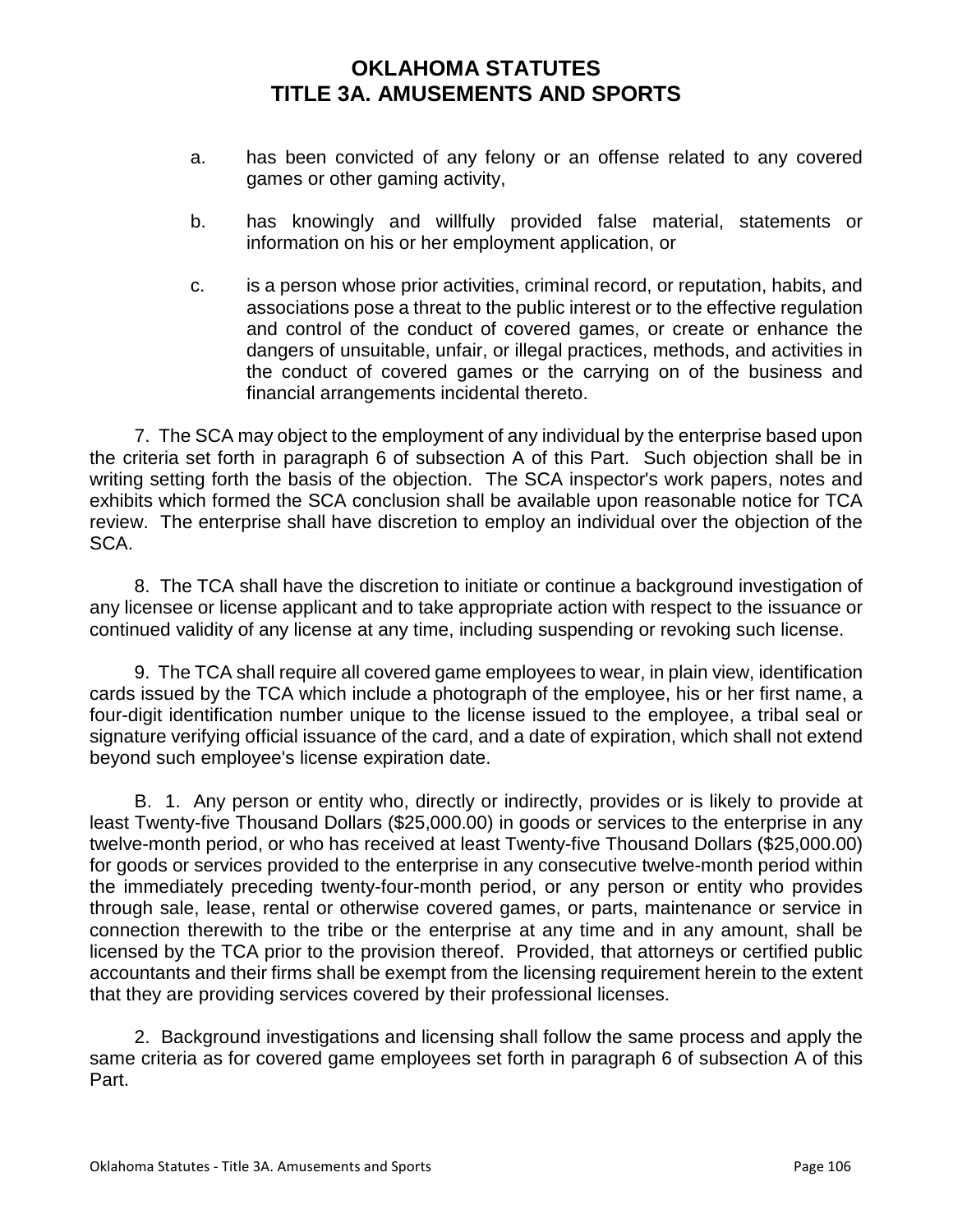3. In the case of a license application of any entity, all principals thereof shall be subjected to the same background investigation required for the licensing of a covered game employee, but no license as such need be issued; provided, no license shall be issued to the entity if the TCA determines that one or more of its principals will be persons who would not be qualified to receive a license if they applied as covered game employees.

4. Nothing herein shall prohibit the TCA from processing and issuing a license to a principal in his or her own name.

5. Licenses issued under this subsection shall be reviewed at least every two (2) years for continuing compliance, and shall be promptly revoked if the licensee is determined to be in violation of the standards set forth in paragraph 6 of subsection A of this Part. In connection with such a review, the TCA shall require the person or entity to update all information provided in the previous application.

6. The enterprise shall not enter into, or continue to make payments pursuant to, any contract or agreement for the provision of goods or services with any person or entity who does not meet the requirements of this Part including, but not limited to, any person or entity whose application to the TCA for a license has been denied, or whose license has expired or been suspended or revoked.

7. Pursuant to 25 C.F.R., Part 533, all management contracts must be approved by the Chair of the National Indian Gaming Commission. The SCA shall be notified promptly after any such approval.

8. In addition to any licensing criteria set forth above, if any person or entity seeking licensing under this subsection is to receive any fee or other payment based on the revenues or profits of the enterprise, the TCA may take into account whether or not such fee or other payment is fair in light of market conditions and practices.

C. 1. Subject to the exceptions set forth in paragraph 4 of this subsection, any person or entity extending financing, directly or indirectly, to the facility or enterprise in excess of Fifty Thousand Dollars (\$50,000.00) in any twelve-month period shall be licensed prior to providing such financing. Principals thereof shall be subjected to background investigations and determinations in accordance with the procedures and standards set forth in subsection A of this Part. Licenses issued under this section shall be reviewed at least every two (2) years for continuing compliance, and shall be promptly revoked if the licensee is determined to be in violation of the standards set forth in paragraph 6 of subsection A of this Part. In connection with such a review, the TCA shall require the person or entity to update all information provided in the previous application.

2. The SCA shall be notified of all financing and loan transactions with respect to covered games or supplies in which the amount exceeds Fifty Thousand Dollars (\$50,000.00) in any twelve-month period, and shall be entitled to review copies of all agreements and documents in connection therewith.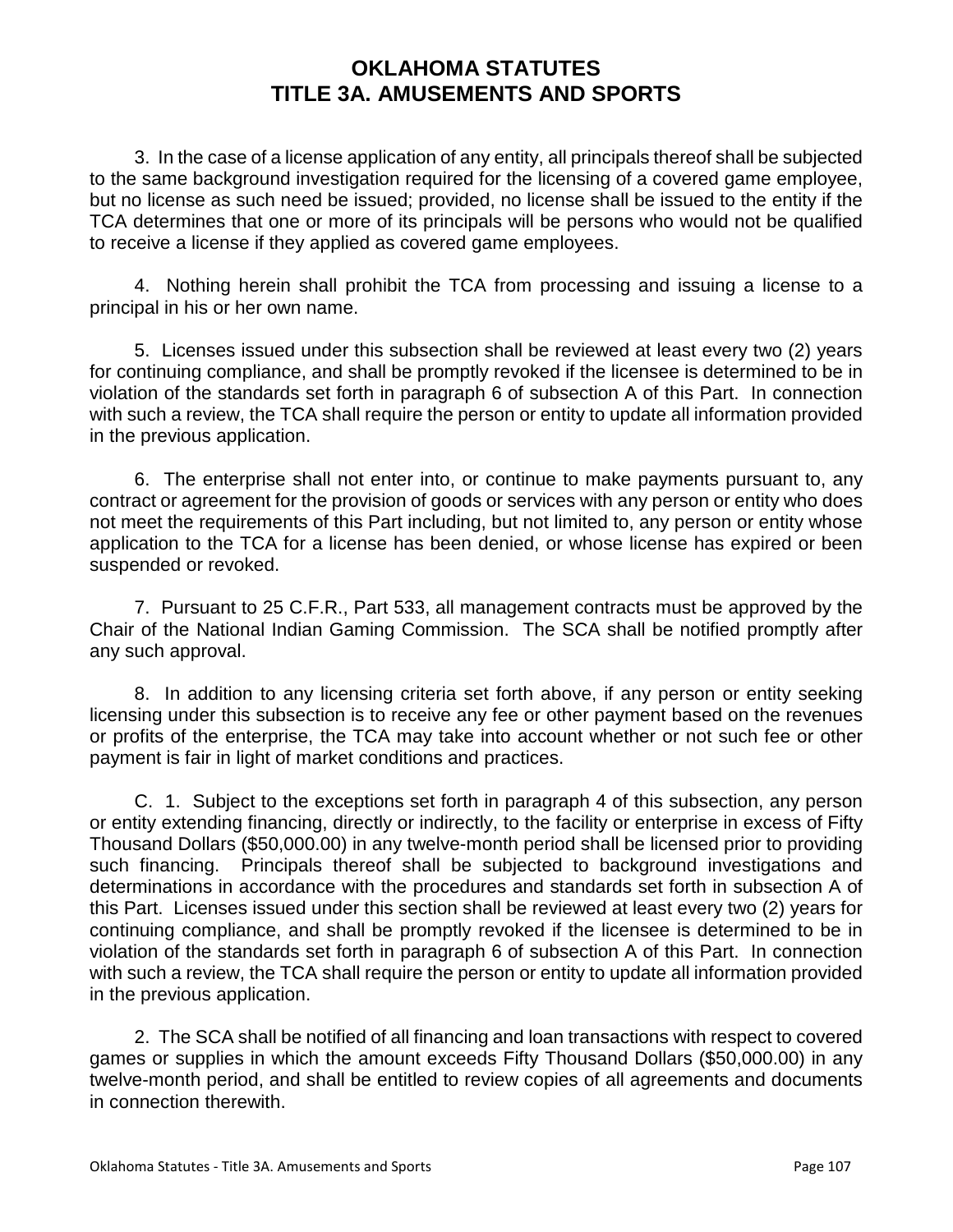3. A supplier of goods or services who provides financing exclusively in connection with the sale or lease of covered games equipment or supplies shall be licensed solely in accordance with licensing procedures applicable, if at all, to such suppliers herein.

4. Financing provided by a federally regulated or state-regulated bank, savings and loan, or trust, or other federally or state-regulated lending institution; any agency of the federal, state, tribal or local government; or any person or entity, including, but not limited to, an institutional investor who, alone or in conjunction with others, lends money through publicly or commercially traded bonds or other commercially traded instruments, including but not limited to the holders of such bonds or instruments or their assignees or transferees, or which bonds or commercially traded instruments are underwritten by any entity whose shares are publicly traded or which underwriter, at the time of the underwriting, has assets in excess of One Hundred Million Dollars (\$100,000,000.00), shall be exempt from the licensing and background investigation requirements in subsection B of this Part or this subsection.

D. In the event the SCA objects to a lender, vendor or any other person or entity within subsection B or C of this Part seeking to do business with the enterprise, or to the continued holding of a license by such person or entity, it may notify the TCA of its objection. The notice shall set forth the basis of the objection with sufficient particularity to enable the TCA to investigate the basis of the objection. The SCA inspector and SCA inspector field notes shall be available for TCA review and inquiry. Within a reasonable time after such notification, the TCA shall report to the SCA on the outcome of its investigation and of any action taken or decision not to take action.

### **Part 11. EXCLUSIVITY AND FEES**

A. The parties acknowledge and recognize that this Compact provides tribes with substantial exclusivity and, consistent with the goals of IGRA, special opportunities for tribal economic opportunity through gaming within the external boundaries of Oklahoma in respect to the covered games. In consideration thereof, so long as the state does not change its laws after the effective date of this Compact to permit the operation of any additional form of gaming by any such organization licensee, or change its laws to permit any additional electronic or machine gaming within Oklahoma, the tribe agrees to pay the following fees:

1. The tribe covenants and agrees to pay to the state a fee derived from covered game revenues calculated as set forth in paragraph 2 of this subsection. Such fee shall be paid no later than the twentieth day of the month for revenues received by the tribe in the preceding month; and

- 2. The fee shall be:
	- a. four percent (4%) of the first Ten Million Dollars (\$10,000,000.00) of adjusted gross revenues received by a tribe in a calendar year from the play of electronic amusement games, electronic bonanza-style bingo games and electronic instant bingo games,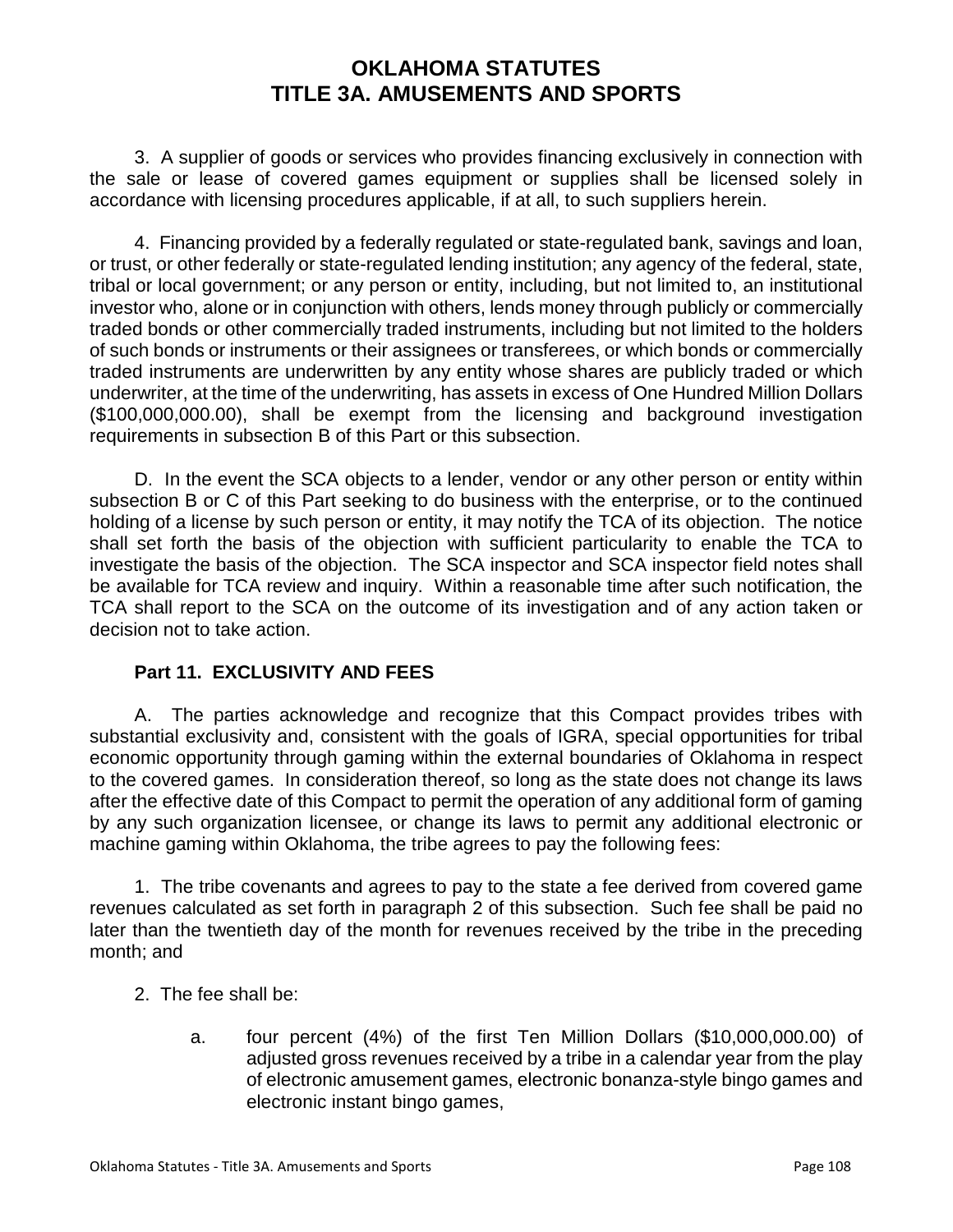- b. five percent (5%) of the next Ten Million Dollars (\$10,000,000.00) of adjusted gross revenues received by a tribe in a calendar year from the play of electronic amusement games, electronic bonanza-style bingo games and electronic instant bingo games,
- c. six percent (6%) of all subsequent adjusted gross revenues received by a tribe in a calendar year from the play of electronic amusement games, electronic bonanza-style bingo games and electronic instant bingo games, and
- d. ten percent (10%) of the monthly net win of the common pool(s) or pot(s) from which prizes are paid for nonhouse-banked card games. The tribe is entitled to keep an amount equal to state payments from the common pool(s) or pot(s) as part of its cost of operating the games.

Payments of such fees shall be made to the Treasurer of the State of Oklahoma. Nothing herein shall require the allocation of such fees to particular state purposes, including, but not limited to, the actual costs of performing the state's regulatory responsibilities hereunder.

B. Annual oversight assessment. In addition to the fee provided for in subsection A of this Part, the state shall be entitled to payment for its costs incurred in connection with the oversight of covered games to the extent provided herein, "annual oversight assessment". The annual oversight assessment, which shall be Thirty-five Thousand Dollars (\$35,000.00), shall be determined and paid in advance on a fiscal year basis for each twelve (12) months ending on June 30 of each year.

C. Upon the effective date of this Compact, the tribe shall deposit with the SCA the sum of Fifty Thousand Dollars (\$50,000.00) ("start-up assessment"). The purpose of the start-up assessment shall be to assist the state in initiating its administrative and oversight responsibilities hereunder and shall be a one-time payment to the state for such purposes.

D. Nothing in this Compact shall be deemed to authorize the state to impose any tax, fee, charge or assessment upon the tribe or enterprise except as expressly authorized pursuant to this Compact; provided that, to the extent that the tribe is required under federal law to report prizes awarded, the tribe agrees to copy such reports to the SCA.

E. In consideration for the covenants and agreements contained herein, the state agrees that it will not, during the term of this Compact, permit the nontribal operation of any machines or devices to play covered games or electronic or mechanical gaming devices otherwise presently prohibited by law within the state in excess of the number and outside of the designated locations authorized by the State-Tribal Gaming Act. The state recognizes the importance of this provision to the tribe and agrees, in the event of a breach of this provision by the state, to require any nontribal entity which operates any such devices or machines in excess of such number or outside of the designated location to remit to the state at least quarterly no less than fifty percent (50%) of any increase in the entities' adjusted gross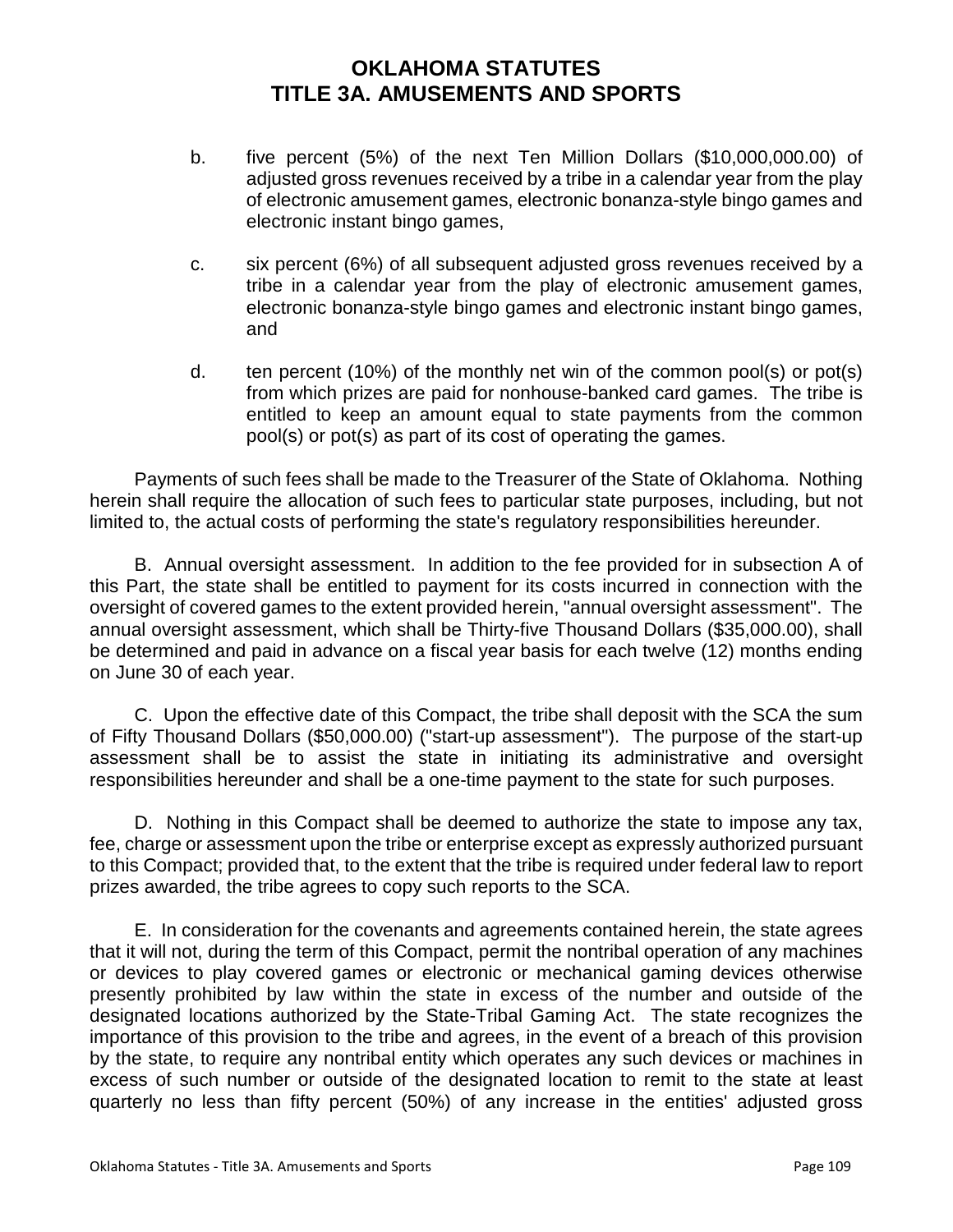revenues following the addition of such excess machines. The state further agrees to remit at least quarterly to eligible tribes, as liquidated damages, a sum equal to fifty percent (50%) of any increase in the entities' adjusted gross revenues following the addition of such excess machines. For purposes of this Part, "eligible tribes" means those tribes which have entered into this Compact and are operating gaming pursuant to this Compact within forty-five (45) miles of an entity which is operating covered game machines in excess of the number authorized by, or outside of the location designated by, the State-Tribal Gaming Act. Such liquidated damages shall be allocated pro rata to eligible tribes based on the number of covered game machines operated by each Eligible Tribe in the time period when such adjusted gross revenues were generated.

F. In consideration for the covenants and agreements contained herein, the tribe agrees that in the event it has currently or locates in the future a facility within a radius of twenty (20) miles from a recipient licensee as that term is defined in subsection K of Section 263 of this title that it shall comply with the requirements of subsection K of Section 263 of this title.

### **Part 12. DISPUTE RESOLUTION**

In the event that either party to this Compact believes that the other party has failed to comply with any requirement of this Compact, or in the event of any dispute hereunder, including, but not limited to, a dispute over the proper interpretation of the terms and conditions of this Compact, the following procedures may be invoked:

1. The goal of the parties shall be to resolve all disputes amicably and voluntarily whenever possible. A party asserting noncompliance or seeking an interpretation of this Compact first shall serve written notice on the other party. The notice shall identify the specific Compact provision alleged to have been violated or in dispute and shall specify in detail the asserting party's contention and any factual basis for the claim. Representatives of the tribe and state shall meet within thirty (30) days of receipt of notice in an effort to resolve the dispute;

2. Subject to the limitation set forth in paragraph 3 of this Part, either party may refer a dispute arising under this Compact to arbitration under the rules of the American Arbitration Association (AAA), subject to enforcement or pursuant to review as provided by paragraph 3 of this Part by a federal district court. The remedies available through arbitration are limited to enforcement of the provisions of this Compact. The parties consent to the jurisdiction of such arbitration forum and court for such limited purposes and no other, and each waives immunity with respect thereto. One arbitrator shall be chosen by the parties from a list of qualified arbitrators to be provided by the AAA. If the parties cannot agree on an arbitrator, then the arbitrator shall be named by the AAA. The expenses of arbitration shall be borne equally by the parties.

A party asserting noncompliance or seeking an interpretation of this Compact under this section shall be deemed to have certified that to the best of the party's knowledge, information, and belief formed after reasonable inquiry, the claim of noncompliance or the request for interpretation of this Compact is warranted and made in good faith and not for any improper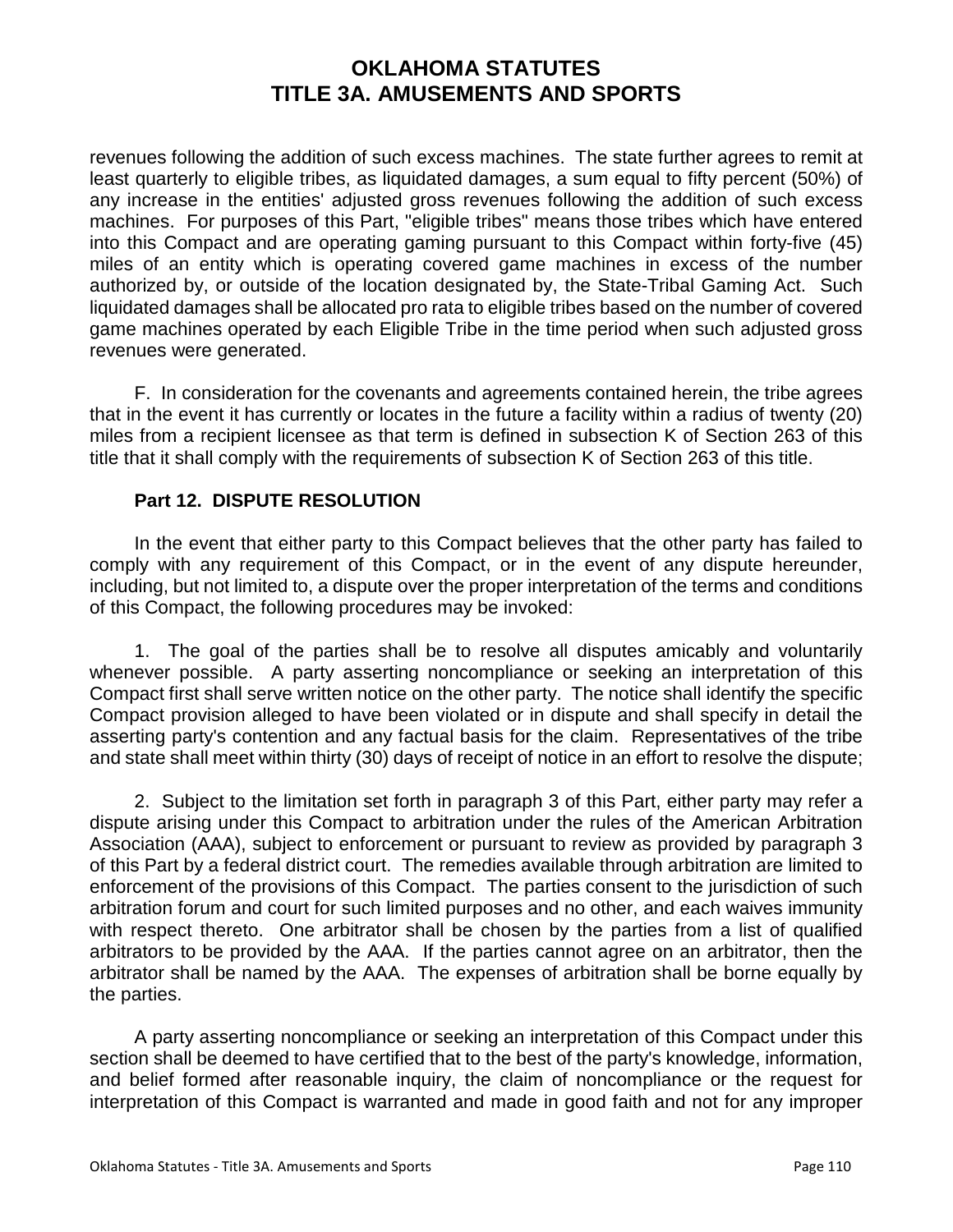purpose, such as to harass or to cause unnecessary delay or the needless incurring of the cost of resolving the dispute. If the dispute is found to have been initiated in violation of this Part, the Arbitrator, upon request or upon his or her own initiative, shall impose upon the violating party an appropriate sanction, which may include an award to the other party of its reasonable expenses incurred in having to participate in the arbitration; and

3. Notwithstanding any provision of law, either party to the Compact may bring an action against the other in a federal district court for the de novo review of any arbitration award under paragraph 2 of this Part. The decision of the court shall be subject to appeal. Each of the parties hereto waives immunity and consents to suit therein for such limited purposes, and agrees not to raise the Eleventh Amendment to the United States Constitution or comparable defense to the validity of such waiver.

Nothing herein shall be construed to authorize a money judgment other than for damages for failure to comply with an arbitration decision requiring the payment of monies.

### **Part 13. CONSTRUCTION OF COMPACT; FEDERAL APPROVAL**

A. Each provision, section, and subsection of this Compact shall stand separate and independent of every other provision, section, or subsection. In the event that a federal district court shall find any provision, section, or subsection of this Compact to be invalid, the remaining provisions, sections, and subsections of this Compact shall remain in full force and effect, unless the invalidated provision, section or subsection is material.

B. Each party hereto agrees to defend the validity of this Compact and the legislation in which it is embodied. This Compact shall constitute a binding agreement between the parties and shall survive any repeal or amendment of the State-Tribal Gaming Act.

C. The parties shall cooperate in seeking approval of this Compact from an appropriate federal agency as a tribal-state compact under the Indian Gaming Regulatory Act.

D. The standards for electronic bonanza-style bingo games, electronic instant bingo games and electronic amusement games established in the State-Tribal Gaming Act as enacted in 2004, and, at the election of the tribe, any standards contained in the Oklahoma Horse Racing Commission rules issued pursuant to subsection B of Section 268 of this title are hereby incorporated in this Compact and shall survive any repeal of the State-Tribal Gaming Act, or any games authorized thereunder. In the event that any of said standards are changed by amendment of the State-Tribal Gaming Act, the tribe shall have the option to incorporate said changes into this Compact by delivery of written notice of said changes to the Governor and the SCA.

#### **Part 14. NOTICES**

All notices required under this Compact shall be given by certified mail, return receipt requested, commercial overnight courier service, or personal delivery, to the following persons: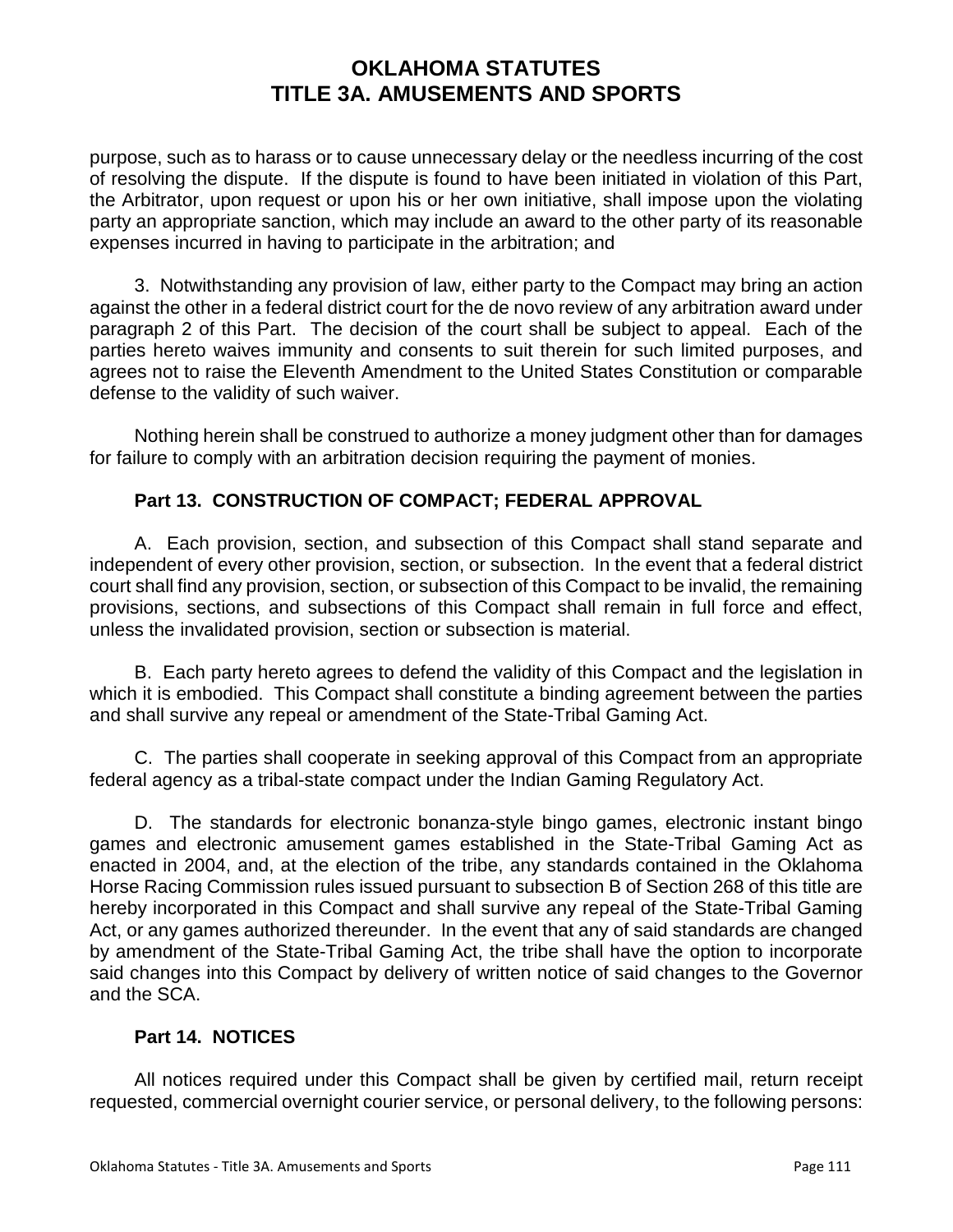Governor Chair, State-Tribal Relations Committee Attorney General [Principal Chief, Governor or Chair] [Name of Tribe] [Address] With copies to:

\_\_\_\_\_\_\_\_\_\_\_\_\_\_\_\_\_\_\_\_\_\_\_ \_\_\_\_\_\_\_\_\_\_\_\_\_\_\_\_\_\_\_\_\_\_\_

#### **Part 15. DURATION AND NEGOTIATION**

A. This Compact shall become effective upon the last date of the satisfaction of the following requirements:

1. Due execution on behalf of the tribe, including obtaining all tribal resolutions and completing other tribal procedures as may be necessary to render the tribe's execution effective;

2. Approval of this Compact by the Secretary of the Interior as a tribal-state compact within the meaning of IGRA and publication in the Federal Register or satisfaction of any other requirement of federal law; and

3. Payment of the start-up assessment provided for in subsection C of Part 11 of this Compact.

B. This Compact shall have a term which will expire on January 1, 2020, and at that time, if organization licensees or others are authorized to conduct electronic gaming in any form other than pari-mutuel wagering on live horse racing pursuant to any governmental action of the state or court order following the effective date of this Compact, the Compact shall automatically renew for successive additional fifteen-year terms; provided that, within one hundred eighty (180) days of the expiration of this Compact or any renewal thereof, either the tribe or the state, acting through its Governor, may request to renegotiate the terms of subsections A and E of Part 11 of this Compact.

C. This Compact shall remain in full force and effect until the sooner of expiration of the term or until the Compact is terminated by mutual consent of the parties.

D. This Compact may be terminated by state upon thirty (30) days' prior written notice to the tribe in the event of either (1) a material breach by the tribe of the terms of a tobacco Compact with the state as evidenced by a final determination of material breach from the dispute resolution forum agreed upon therein, including exhaustion of all available appellate remedies therefrom, or (2) the tribe's failure to comply with the provisions of Section 346 et seq. of Title 68 of the Oklahoma Statutes, provided that the tribe may cure either default within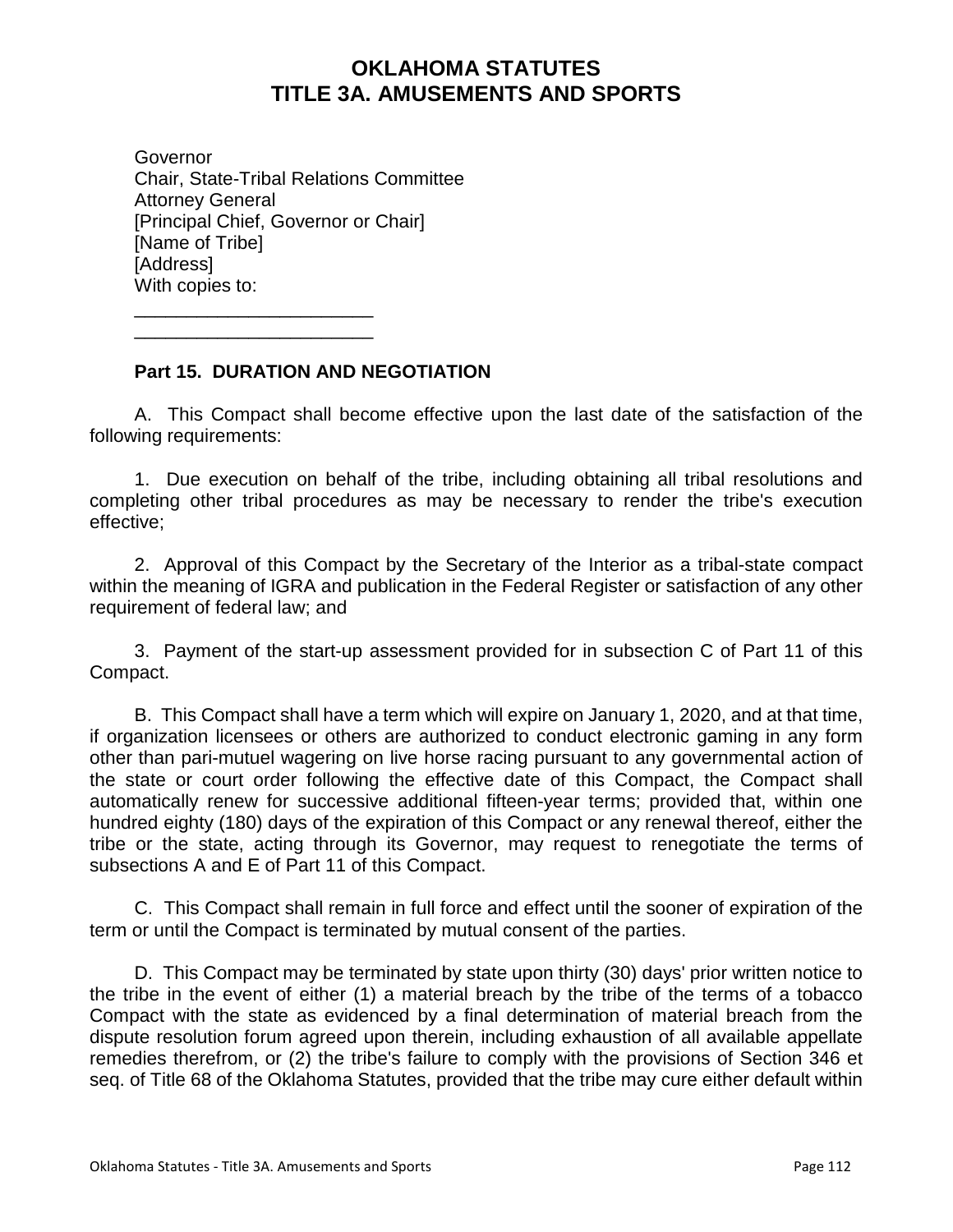the thirty-day notice period, or within such additional period as may be reasonably required to cure the default, in order to preserve continuation of this Compact.

The state hereby agrees that this subsection is severable from this Compact and shall automatically be severed from this Compact in the event that the United States Department of the Interior determines that these provisions exceed the state's authority under IGRA.

#### **Part 16. AUTHORITY TO EXECUTE**

This Compact, as an enactment of the people of Oklahoma, is deemed approved by the State of Oklahoma. No further action by the state or any state official is necessary for this Compact to take effect upon approval by the Secretary of the Interior and publication in the Federal Register. The undersigned tribal official(s) represents that he or she is duly authorized and has the authority to execute this Compact on behalf of the tribe for whom he or she is signing.

### **APPROVED:**

[Name of Tribe]

 $Date$  and  $Date$  and  $Date$  and  $Date$  and  $Date$  and  $Date$  and  $Date$  and  $Date$  and  $Date$  and  $Date$  and  $Date$  and  $Date$  and  $Date$  and  $Date$  and  $Date$  and  $Date$  and  $Date$  and  $Date$  and  $Date$  and  $Date$  and  $Date$  and  $Date$  and  $Date$  and  $Date$  and  $Date$  and  $Date$  and  $Date$  and  $Date$  a

[CHIEF EXECUTIVE OFFICER]

Added by Laws 2004, c. 316, § 22, State Question No. 712, Legislative Referendum No. 335, adopted at election held on Nov. 2, 2004. Amended by Laws 2012, c. 304, § 24.

## **§3A-282. ORGANIZATION GAMING LICENSE FEES - OKLAHOMA HORSE RACING COMMISSION GAMING REGULATION REVOLVING FUND - BUDGETARY LIMITS – OCCUPATION GAMING LICENSE FEES.**

A. The Oklahoma Horse Racing Commission is authorized to charge an application fee of Fifty Thousand Dollars (\$50,000.00) to each organization licensee which desires to conduct gaming pursuant to the State-Tribal Gaming Act or which receives any funds as a "recipient licensee" as that term is defined by the State Tribal Gaming Act and desires to conduct parimutuel wagering in this state. Such fee must be paid prior to any organization licensee being authorized by the Oklahoma Horse Racing Commission to conduct gaming pursuant to the State-Tribal Gaming Act.

B. In addition to the application fee authorized in subsection A of this section and the fees authorized in subsection G of this section, the Oklahoma Horse Racing Commission is hereby authorized to assess a fee upon each organization licensee authorized by the State-Tribal Gaming Act to conduct gaming authorized by the State-Tribal Gaming Act to provide adequate funding to the Oklahoma Horse Racing Commission for the regulation of such gaming in this state.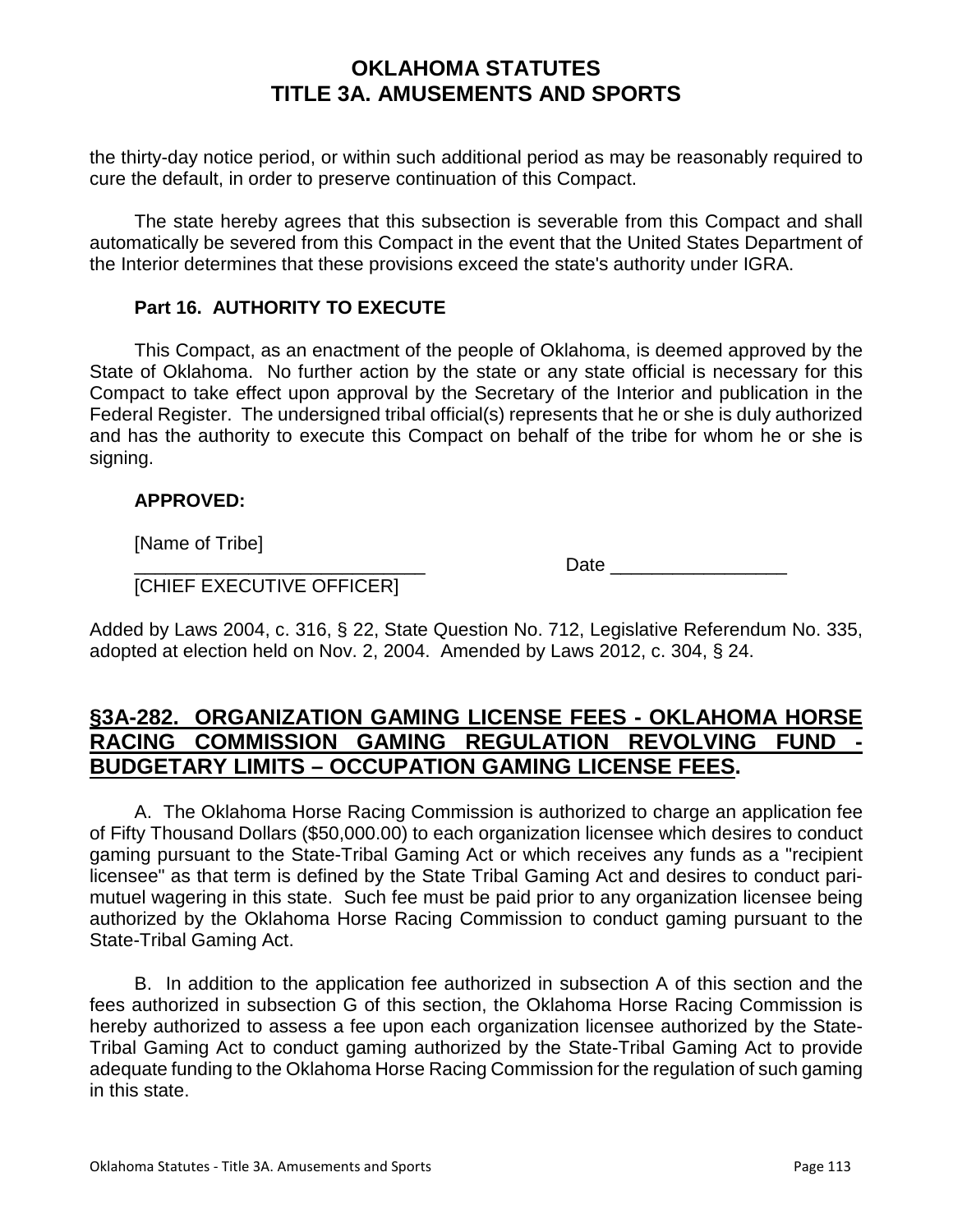C. The assessment authorized by subsection B shall be proportional to the number of player terminals an organization licensee is licensed to operate pursuant to the State-Tribal Gaming Act.

D. The Commission may provide that each licensee shall pay any assessment levied pursuant to subsection B of this section on a quarterly, semi-annual or annual basis. Notice of the assessment shall be sent by certified mail, return receipt requested, to each licensee. Each licensee shall pay the amount assessed to the Commission for deposit to the Oklahoma Horse Racing Commission Operational Expenses Revolving Fund. The Commission shall establish the dates by which such assessment shall be due.

E. The application fee authorized in subsection A of this section and any assessment authorized in subsection B of this section and any fee authorized in subsection F of this section collected by the Commission shall be deposited in the "Oklahoma Horse Racing Commission Operational Expenses Revolving Fund" hereby created. On the effective date of this act, the Oklahoma Horse Racing Commission Gaming Regulation Revolving Fund shall be closed and any unencumbered balance shall be transferred to the Oklahoma Horse Racing Commission Operational Expenses Revolving Fund created by Section 1 of this act.

F. The Oklahoma Horse Racing Commission shall issue occupation gaming licenses and charge to the applicants therefore the related license application fees, investigative fees and fingerprint fees authorized in this subsection. An occupation gaming license is any of the following gaming licenses issued by the Commission.

| <b>Manufacturer License</b>                                                                       | \$10,000.00                       |
|---------------------------------------------------------------------------------------------------|-----------------------------------|
| <b>Distributor License</b>                                                                        | \$5,000.00                        |
| Manufacturer/Distributor License                                                                  | \$10,000.00                       |
| <b>Independent Testing Laboratory License</b>                                                     | \$5,000.00                        |
| <b>Vendor License</b>                                                                             | \$500.00                          |
| <b>Key Executive License</b>                                                                      | \$250.00                          |
| <b>Gaming Employee License</b>                                                                    | \$50.00                           |
| Manufacturer, Distributor, or Manufacturer/Distributor                                            |                                   |
| <b>Employee License</b>                                                                           | \$50.00                           |
| Vendor Employee License                                                                           | \$50.00                           |
| Background Investigative fee for the following occupation<br>gaming license categories:           |                                   |
| Manufacturer, Distributor, Manufacturer/Distributor,<br>Independent Testing Laboratory, Racetrack |                                   |
| <b>Gaming Operator, Key Executive</b>                                                             | \$50.00 per hour<br>plus expenses |
| Background Investigative fee for the following occupation<br>gaming license categories:           |                                   |